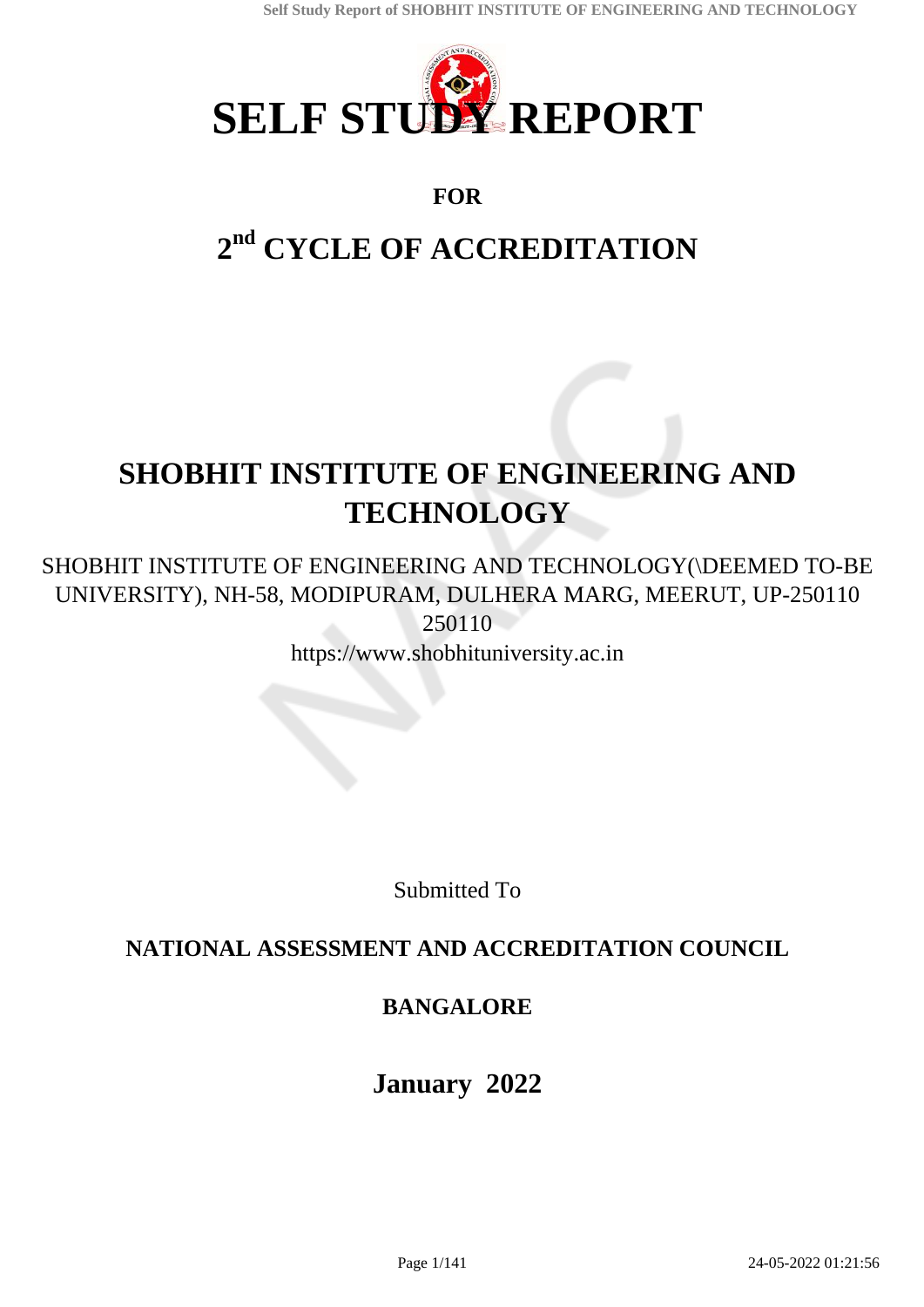# **1. EXECUTIVE SUMMARY**

## **1.1 INTRODUCTION**

In a knowledge-based economy in the global marketplace, there is a tough competition among various institutions in India and abroad. Shobhit Institute of Engineering and Technology(Deemed to-be-University) is a privileged institutionwith a legacy of 100 years when first College namely, "Hindu Anglo Nagrik Inter College" now known as Hindu Rashtriya Inter College, at Gangoh, Saharanpur, was established by the noble initiative, inspiration and commitment of Babu Kedarnath Ji, in 1924 that was inaugurated by Pandit Jawahar Lal Nehru with a the historical commitment to empower the community through education.

In Meerut, the same journey was continued from the village Dulhera (District Meerut) by establishing Shobhit Institute of Engineering & Technology for conducting programs with affiliations from UP Technical University, Lucknow/Ch. Charan Singh University, Meerut and with approval from AICTE.

Acknowledging our mission to create the quality human resources, in the niche and emerging areas, the Government of India, Ministry of Human Resource Development, vide its notification No. F-9-37/2004-U.3 (A) dated 8th November, 2006 under Section 3 of the University Grants Commission Act, 1956 granted *denovo* "Deemed to-be University" status to the Shobhit Institute of Engineering & Technology, Meerut.

The University is currently offering 32 programs in disciplines related to Engineering, Basic & Applied Sciences, Management and Law as undergraduate, postgraduate and doctoral programs. The University has attracted students from almost all the States of India including various international destinations.

The University has adopted two villages namely-Dulhera & Maithana Inder Singh, familiarizing villagers with SMS Kisan Portal, Kisan Call Centers, Computer Literacy, Health Check-up Camps, Legal Literacy Camps etc.

Shobhit Institute of Engineering and Technology(Deemed to-be-University) is the research oriented rural University that excels in Life Sciences including Biomedical Engineering, Biotechnology and Agricultural Technology + Agri-business Management, The University has been actively involved to prepare a draft paper on vision of Hon'ble The Prime Minister of India, Shri Narendra Modi ji for "Doublinmg Farmers Income by 2022" and "Open Source Digital Technology" for Atmanirbhar Bharat, "Beti Bachao Beti Padhao", "Unnat Bharat Abhiyan" "Plantation Drive", "Conservation of Biodiversity", "Fit India Healthy India", "Digital India", "Swachchata Abhiyan" "Khelo India" and"Rashtriya Gokul Mission" The University has organized large number of conferences, seminars, workshops, training programs almost by each and every Departments for active academic interaction and exposure. The exponential increase in the number of research scholars at SIET with large number of quality publications and patents speaks the growth of the University.

#### **Vision**

The University will be internationally recognized as a premier Indian University with a global perspective that educate leaders who will fashion a more humane and just world. It is to develop University as a brand in technical education, research and industrially relevant innovations at national and global level. We also strive to be a leading world class University, a key node in national and global knowledge network which will empower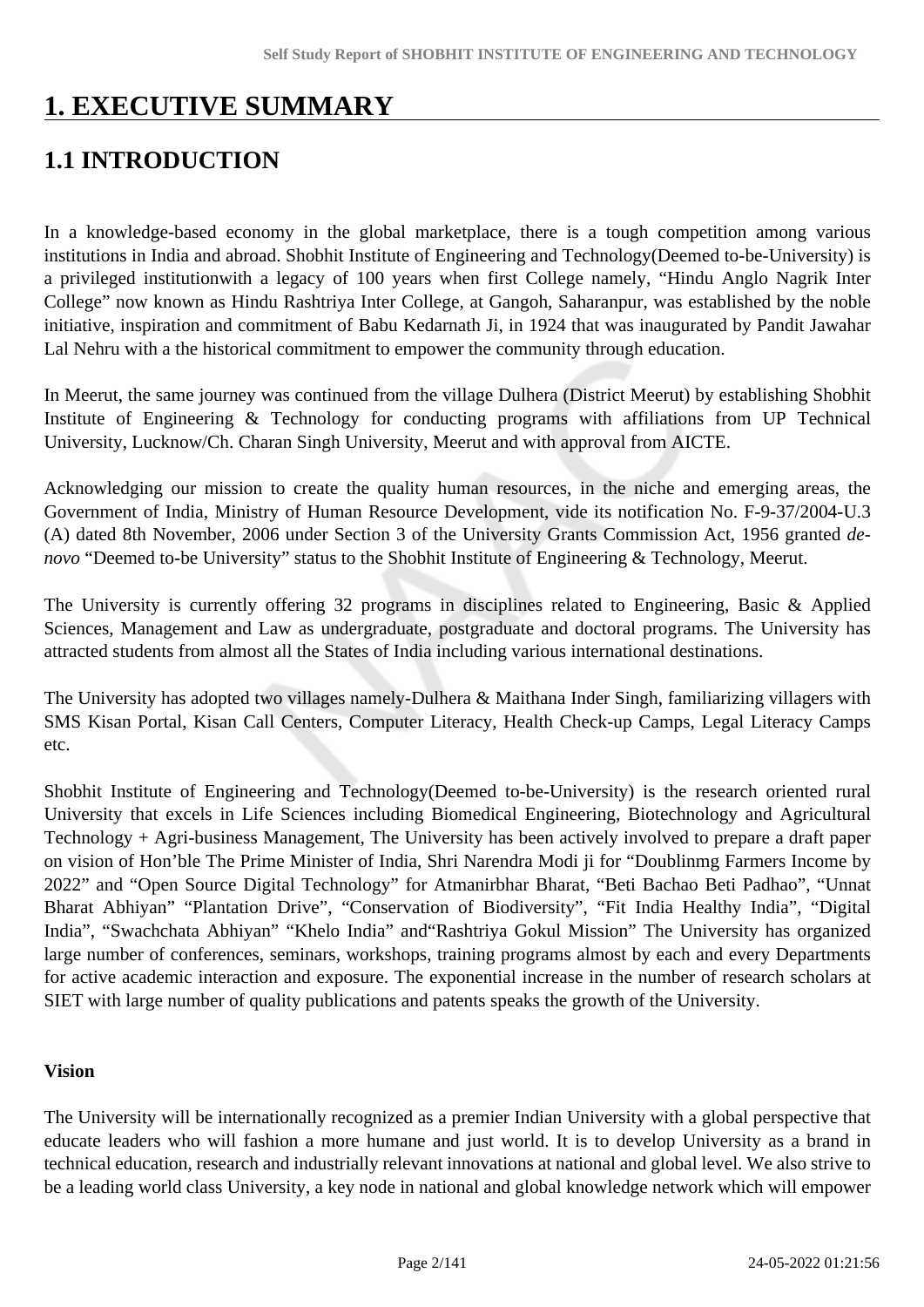India with knowledge and innovations.

#### **Mission**

The core mission of the University is to promote learning in Indian tradition with international outlook. The University offers undergraduate, graduate, research scholars and professional students, the knowledge and skills needed to succeed as persons and professional in niche technical areas, and the values and sensitivity necessary to be men and women.

The University will distinguish itself as a diverse, socially responsible learning community of high quality scholarship and academic rigor, sustained by Indian ethics & values. The University will draw from the cultural, intellectual and economic resources of the nation to enrich and strengthen its educational programs.

## **1.2 Strength, Weakness, Opportunity and Challenges(SWOC)**

#### **Institutional Strength**

#### **Institutional Strength**

- 1. The University is governed by the statutory norms of regulating bodieslike the UGC and the government policies that make it easier procedures on the admission, recruitment, and qualification of teachers toremain rigid where no subjective decision can be taken. Hence, theUniversity, while it enjoys enormous flexibility in its inner dynamics ofimprovement, it remains self-disciplined as well owing to the governmentprescriptions.
- 2. Highly professional Faculty with the University ensures propercomprehension of subject and thrust areas to deliver knowledge matterand persuasion points properly.
- 3. The University has full power to structure and execute their tasks. TheUniversity provides strong motivation to Teachers and the Students tocreate positive ways of completing the task. Well-set procedures provideboth the emphasis of regularity on the tasks and the flexibility fortaking policy decisions and contingency management.
- 4. The University enjoys potent inter-institutional interface with newapparatuses like Technology incubator, International Skills DevelopmentCentre, Entrepreneurship and Innovation Centre etc. This way, the Universityprovides the students, innovative means of having interface with thoseinstitutions that make way for their aspirational & inspirational needs.
- 5. Classrooms, laboratory, campus and infrastructure are modern in outlook,facilities and motivating environment. Management Information Systemprovides procedural and transparent working system.
- 6. The University has student-centric atmosphere; approach to study,research and innovation; and teaching methods. Academic studies andextra-curricular activities are planned in such a way to increase thepersonal and professional attributes of the students.
- 7. The University has Green Campus, which is inspiring and instructive tothe students to be environmentfriendly. The green campus enjoys 100KVA solar energy source.
- 8. Students and Teachers are having many opportunitiesto voluntarilyget involvedin the peripheral development, skill-development trainings,and extension activities.

#### **Institutional Weakness**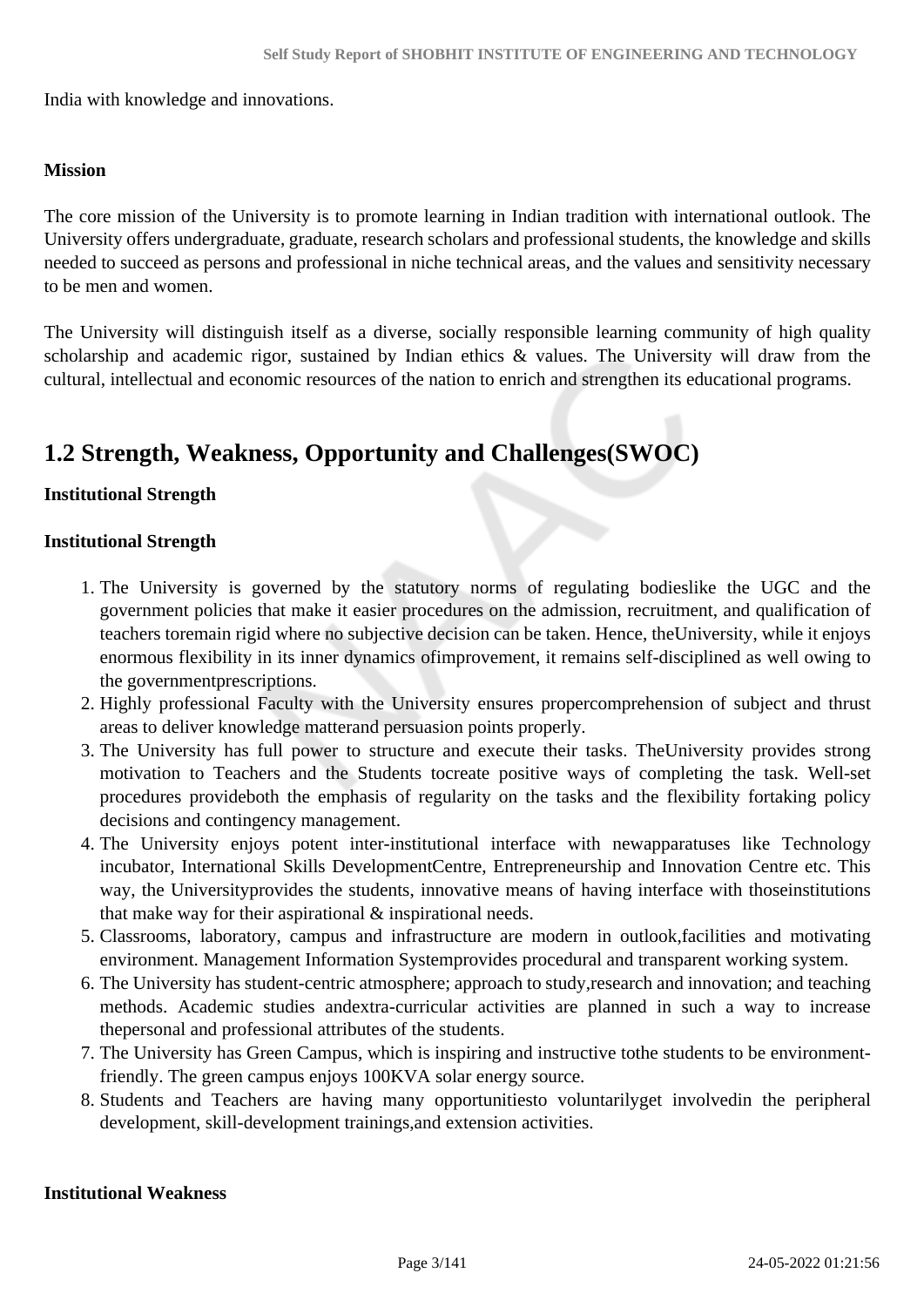- 1. The "Deemed-to-be" status of the University makes it self-financingUniversity, not only in the matter of academic activities but also for theResearch and Innovation endeavors. Many times, shortage of fundsbecomes a delimiting factor for creating more Research opportunities orfor starting a project for which intellectual wherewithal is not lackingwithin the University. To overcome this, the University is approaching itsAlumni and NRIs to establish Centre of Excellence (COE) in Emerging Areas.
- 2. Less preference of Government agencies to provide grants for research to self-financed Deemed to-be-Universities.
- 3. Not being able to offer joint degrees with the national and international collaborating universities and research organizations due to the prevailing regulations.

The approach road that had wider access at the time the Universitywas instituted is now being congested because of construction and businessactivities on the approach road. However, this is not a hindrance topassage for transportation to the University campus.

#### **Institutional Opportunity**

- 1. Whereas being in the peripheral area of NCR has created muchcompetition for the University, it also becomes meaningful in terms of itscloseness to the capital of India. So interaction with the regulatory bodies,other eminent education institutions, Councils and governmentdepartments becomes easier in comparison with institutions situated farfrom the capital. This opportunity is an asset for the University to expandits activities and areas of teaching.
- 2. Since the University is situated in the NCR, and because of the fact thatthe University has created a multi-ethnic, multi-cultural atmosphereinside the campus, the University has been able to attract students fromvarious other countries. The University is also able to interact with variousEmbassies / High Commissions of the Countries who are friendly to India, for Development Research & Education Projects.
- 3. Resource sharing and interaction of the students with industries becomeseasier as many industries or their offices are located in the area and in theNCR.
- 4. Pace of modernization is faster in the area because of which muchautomation in the admission and evaluation matters is now possible. Thisopportunity can further be developed into creating opportunities for thestudents to undertake "Lab-to-Field", "Field-To-Lab", "Lab-To-Lab" and"Field-To-Field" for testing several ICT related applications.
- 5. It is easier to get resource persons in the NCR so that the university doesnot have to pay high travel charges to the visiting faculty and the visitingscientists and teachers.

Enhancement of research impact for rural upliftment and societal development through innovative technologies.

#### **Institutional Challenge**

- 1. The State University at Meerut has more than 300 affiliated Colleges in and around NCR that providethe education at much cheaper fee, and to compete with them is the challenge that we are meeting byproviding quality education.
- 2. As the majority of students come from the rural, economically backward class of society, to provide more number of scholarships for education to socio-economically underprivileged students is a challenge.
- 3. Getting sponsorship and financial support for the autonomous BusinessIncubation.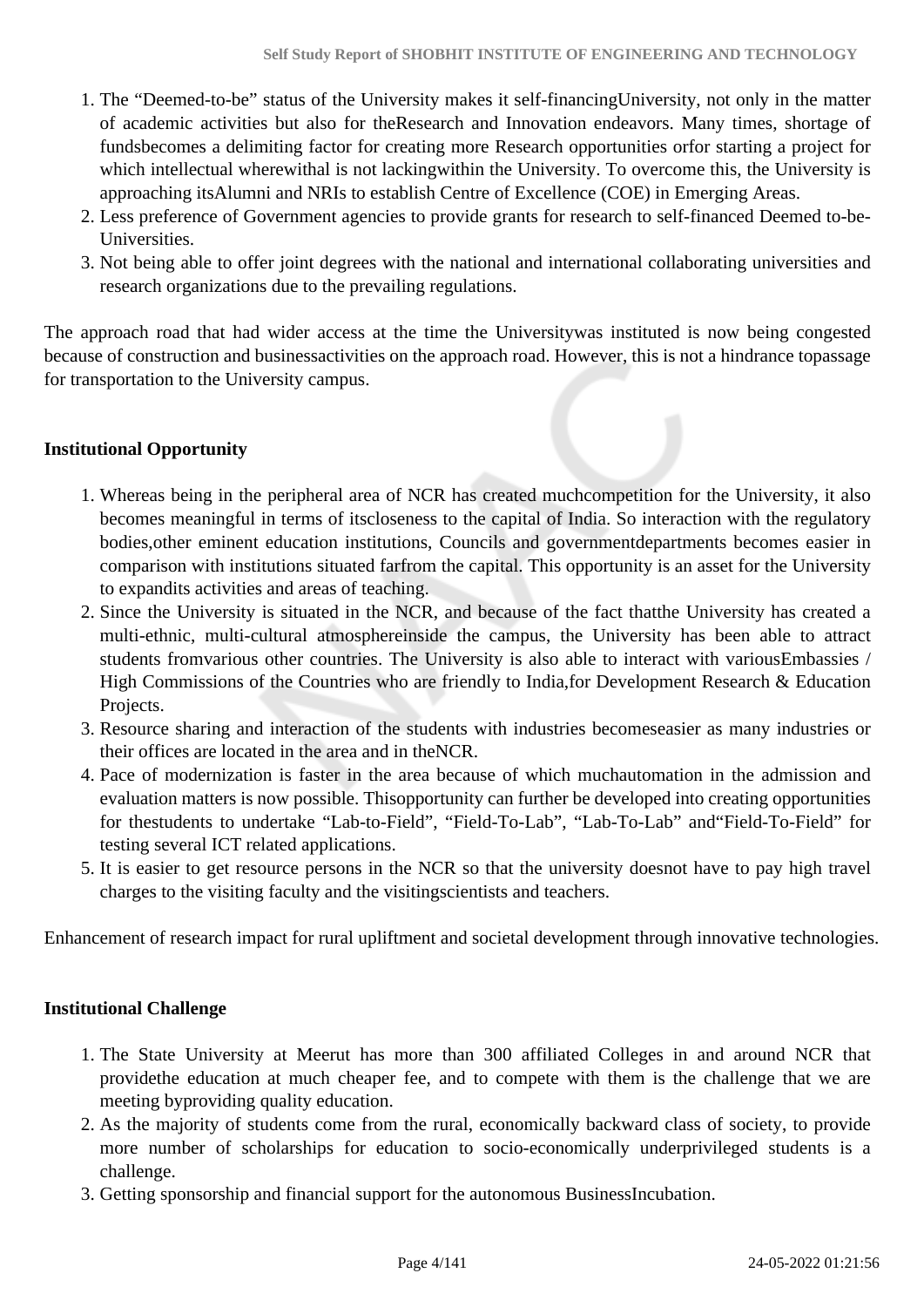- 4. The University cannot abruptly change over to new technology owing tothe lag between faster pace of technology innovation and resources of theuniversity accelerating slowly.
- 5. To train and involve the entire faculty to utilize latest ICT tools to keep in pace with technology.
- 6. To promote more multidisciplinary programs in line with National Education Policy and become national hub for all multidisciplinary programs.

## **1.3 CRITERIA WISE SUMMARY**

#### **Curricular Aspects**

The University offers, Ph.D., M.Tech., M.B.A., M.Sc., B.Tech., B.Sc., LAW & Education programs. The courses offered are carefully designed in view of current trends of national needs like Development of appropriate indegenous Technology, Entrepreneurial Skills Development, Legal aspects *etc*. SIET has a robust curriculum development and enrichment process. Twenty -nine of the thirty-two programs offered have seen curriculum revision over the last five years.

Most of the programs of the University lead to professional qualifications, with an emphasis on skills development, competency acquisition and employability enhancement. Choice Based Credit System with elective options have been introduced in all the programs except where there are restrictions by Statutory Regulatory Authorities. A significant number of courses that are part of the curricula have interdisciplinary content. Many of the programs include courses on cross-cutting themes Professional Ethics, IPR and Engineering Ethics, Environment and Sustainability, Health and Hygiene. Value-added courses are offered to students to supplement their curricula. University adheres to the academic calendar for scheduling the lectures / practical. Lecture plan is followed for the course completion. Continuous progress of the curriculum is monitored by the Directors /Heads of the departments. The course delivery is a combination of blended learning, classroom contact sessions, workshops/seminars/certification programs, projects and assignments having industry relevance. University encourages the students for the MOOC courses. There is mandatory internship requirement for UG and PG programs, which integrates crucial work experience. The University is constantly striving and progressing to achieve excellence in academic and research fields. Number of thrust areas, relevant to the geographical location, are identified. In M.Tech. programs, students are suggested to publish their research work in the national or international journals of repute. University encourages interdisciplinary research and exchange of ideas and knowledge in various related fields.

Feedback is obtained from students, teachers, alumni, and industries specifically on the curricula which helps in continuous monitoring and improvement of teaching-learning process. These are analyzed by IQAC, recommendations are considered by concerned Boards of Studies and Academic Council for proper action. Such feedback have led to changes in program content and delivery both.

#### **Teaching-learning and Evaluation**

Teaching-Learning is necessary for flourishing the society. The University adopts the student-centric learning methods in its academic process. The University follows a transparent admission policy: The supply to demand ratio of seats in the UNIVERSITY is 1:2.14. The University has not earmarked seats for reserved categories, and provides admission to students of all categories including SC/ST/OBC, economically weaker higher cast,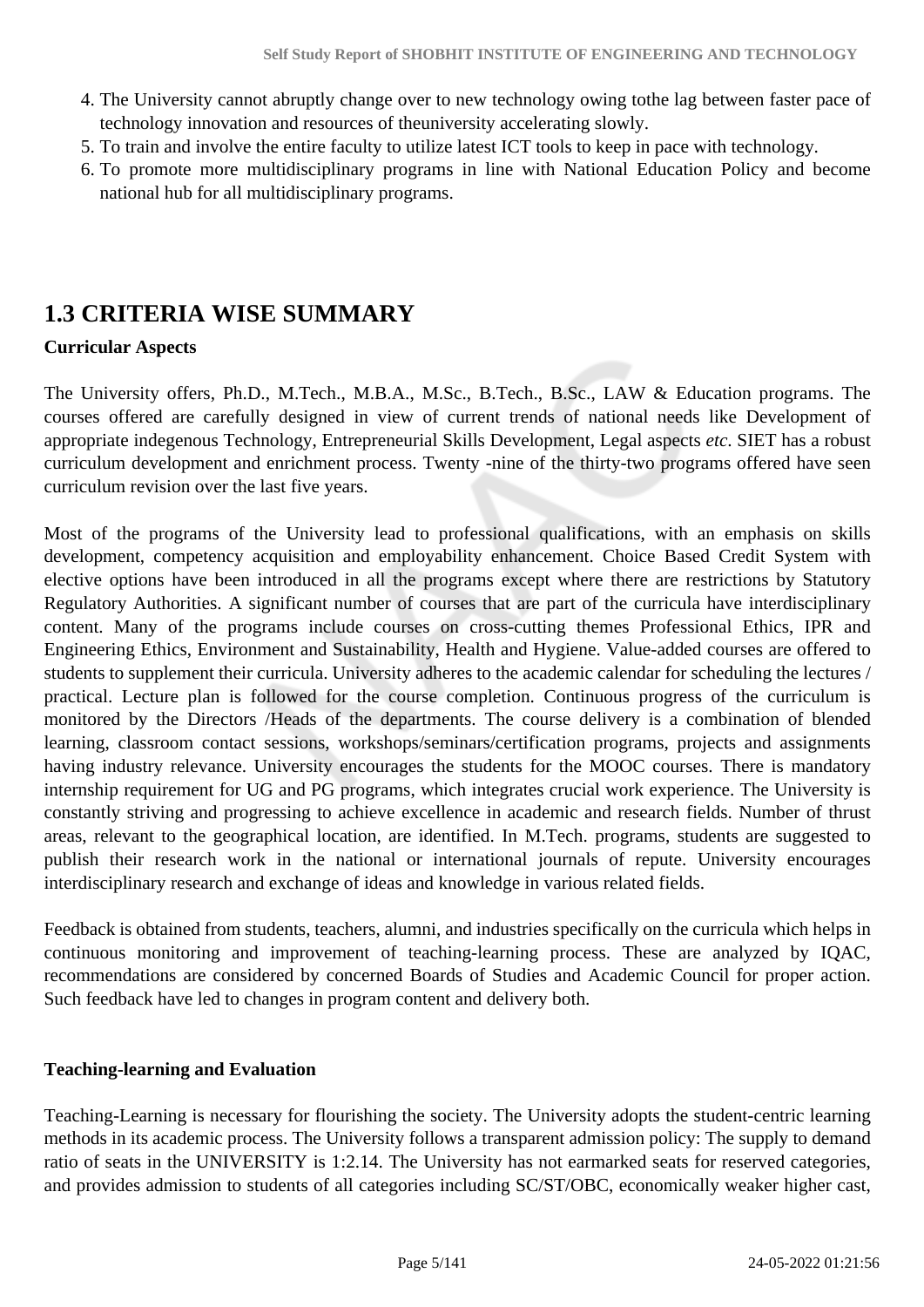wards of armed forces personnel and physically challenged students in admissions, however, the reserved categories are given preference.

The University encourages faculties to go for higher studies. The University has 66 Ph.D. holder's faculties. The teacher:student ratio is 1:13.25. There are 161 awards, recognition, fellowship conferred upon the faculties.

Continuous assessment through assignments, tests, quizzes, debates, interactive theme based group discussions, projects etc. is made. Faculty mentors are allotted certain number of students who regularly interact with them to monitor their progress. Students are counselled for their academic improvements and personal problems. Remedial classes are organized for weaker students. Advanced learners are encouraged to put more efforts to secure high ranks in examinations and are guided to succeed in competitive examinations and to pursue higher levels of education.

ICT is integrated lecture method is the pre-dominant teaching method. All programs offered by the University are displayed on university website which include its learning outcomes/graduate attributes. The PSO's are formulated taking into consideration the expectations of job providers, societal needs, national and global requirements and the mandate of professional bodies like UGC, AICTE, BCI, NCTE. The University has an independent "Examination Cell" headed by the Controller of Examinations. The Examination processes are 100 percent automated *viz* hall ticket issue, student registration and result processing.The whole examination system is divided into three components *i.e.* Exam I-20 Marks, Exam II-20 Marks, Exam III - 40 Marks, Assignments/ Additional Academic Activities/ Quiz etc -10 Marks, Attendance-10 Marks. The students are assessed in practical courses through international and external process with equal weightage. The evaluation process starts immediately after the conduct of examinations. The students as well as parents can view the final grade on University website.

#### **Research, Innovations and Extension**

The University is committed to be a World Class University providing resourceful platform for value-based education.There is a clear policy for conducting interdisciplinary high throughput research leading to sustainable socioeconomic development of the nation. Faculties are encouraged (by providing seed money/incentives) to actively involved in promotion of research and consultancy work to carry out projects that not only have societal impact but also endorse the logical innovations. Comprehensive policies on responsible conduct of research, intellectual property rights and sharing of consultancy revenueare in place. The Institutional Review Committee scrutinizes research grant applications and implements the policy and guidelines on "Responsible Conduct of Research and Publishing".

- Faculties and Students are awarded seed money for extraordinary research and innovation. An Innovation entrepreneurship development cell is being developed in the University
- The University is recognized by Ministry of Micro, Small &Medium Enterprises (MSME), Govt. of India for the implementation of ASPIRE Scheme "A Scheme for Promotion of Innovation, Rural Industries and Entrepreneurship". Following the execution of a Memorandum of Understanding between the University and Govt. of India, a Local Steering Committee of the Incubation Centre was formed as per the guidelines.
- To promote the innovation in different disciplines university has vibrant clubs (Sports & Health Club; Cultural Activity Club; Creative Activity Club; Yoga Club; Computer Club (Web Designing,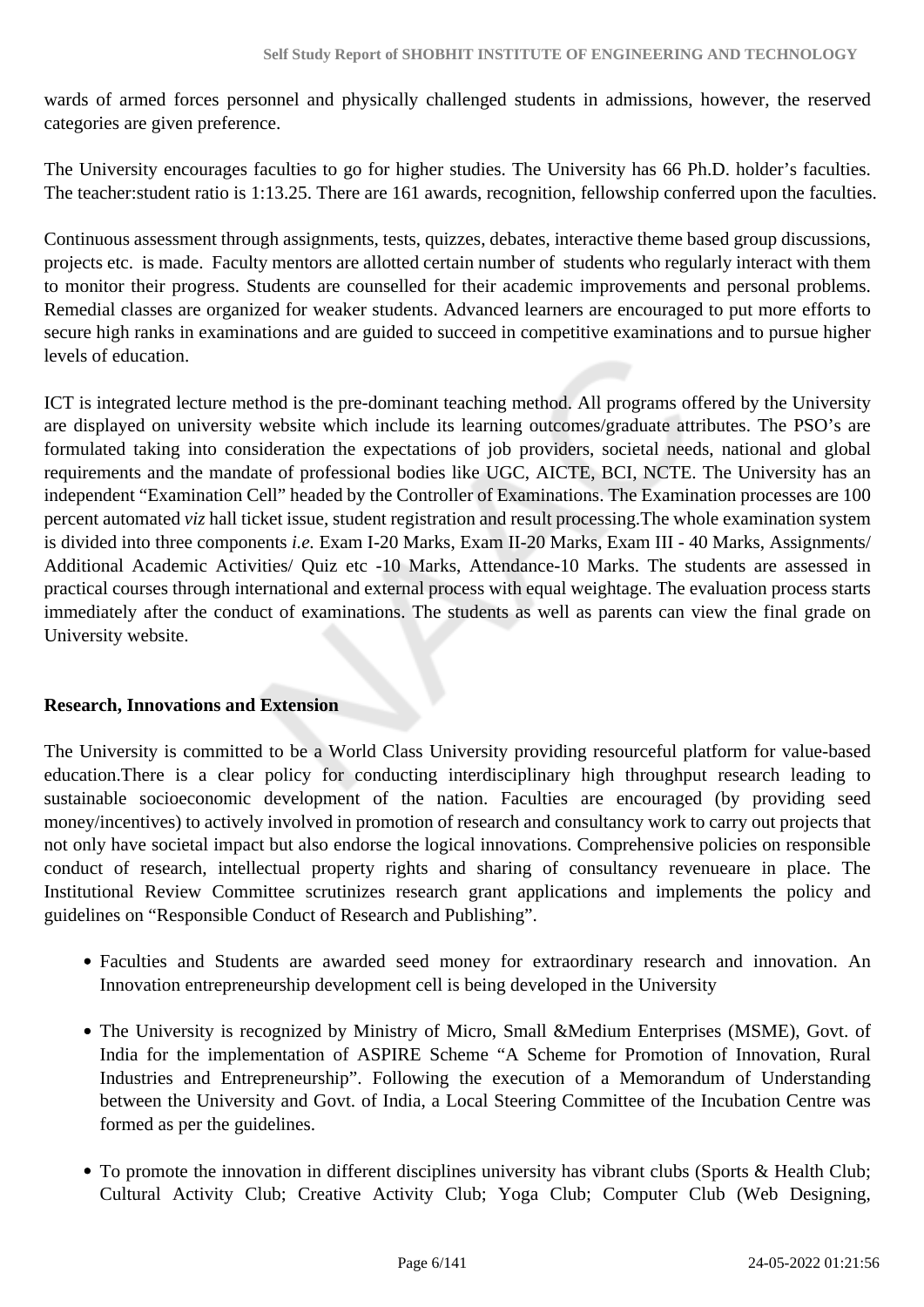Multimedia, Wikipedia); Literacy Club; Fine Arts Club; Biocosmo Club; Law Club and Adventure Club) which motivate the youngsters to excel and innovate in an imaginative and ingenious environment. University has proactive University Training and Development Cell that always support &promotes the students. These clubs ensure the associations of the student and faculty members in various societaldevelopment causes.

Students and faculty participate in a variety of extension-outreach activities that address long felt needs of local communities. Many people benefit from the free primary health care delivered through the network health centers in adopted villages (**M**aithana, Inder Singh, Sardhana**)**. University has organized several group, individual, in house and extension activities to inculcate the values and commitment to the society. Such activities include health camps, blood donation camps, community development projects, awareness camps, geriatric day-care services, Sparash Kust Jagrukta Abhiyan and Cleanliness drive campaign. The University has responded rapidly during Covid 19 Pandemic by distributing free sanitizers and providing Quarantine center to patients of local community

#### **Infrastructure and Learning Resources**

The University is situated amidst a rural setting that spreads over an area of 12.5 acres. The University has stateof-the art infrastructure and lush green campus surrounded with endangered species of plants like Rudraksh and Kalptaru, that are being protected here by way of innovative cultivation and micro-propagation. Infrastructure includes well ventilated proper hygienic administrative block, examination cell, academic buildings, sports facilities, well-furnished hostels (boys and girls separate), chambers for faculty members and non-teaching members.

The University has 5 academic blocks having sufficient numbers of ICT enabled classrooms, tutorial rooms, seminar halls, auditoriums, board rooms and well equipped laboratories etc. Support services like cafeteria/canteens/mess and other facilities are available to staffs and students. The University has lush-green open grounds, indoor and outdoor stadium providing all facilities like Cricket Ground, Basketball courts, volleyball court, football court, hockey field, Kabaddi, Lawn Tennis, athletic tracks of 800 Meters, 400 Meters & 200 Meters. Indoor stadium has badminton court, music room, Chess and carom facility. All facilities are well maintained under the control and guidance of designated staff members. Separate gymnasium with world class facilities and a Yoga center facilitate the students to make themselves physically and mentally fit.

The Auditoriums at the University are fully technologically enabled for holding seminars, symposia and other events. There is one multipurpose hall and green open ground to organize the cultural events. Amidst the university grounds the University has a Saraswati Mandir to connect the students with their religious sentiments where they celebrate various religious fests. There are well established procedures for allocation of budget and expenditure and systems for purchase, utilization and maintenance of the infrastructure.

There are various computer labs with modern technology and the whole campus is well connected with internet. Various wi-fi zones have been established within the campus. The university has a leased line of BSNL of 1Gbps which provides the strong connectivity of the internet.

There is a Central library and departmental libraries. The library is automated with Koha and D-space along with subscription of various e-resources. The library has subscription of Shodh Ganga and original software to detect the plagiarism.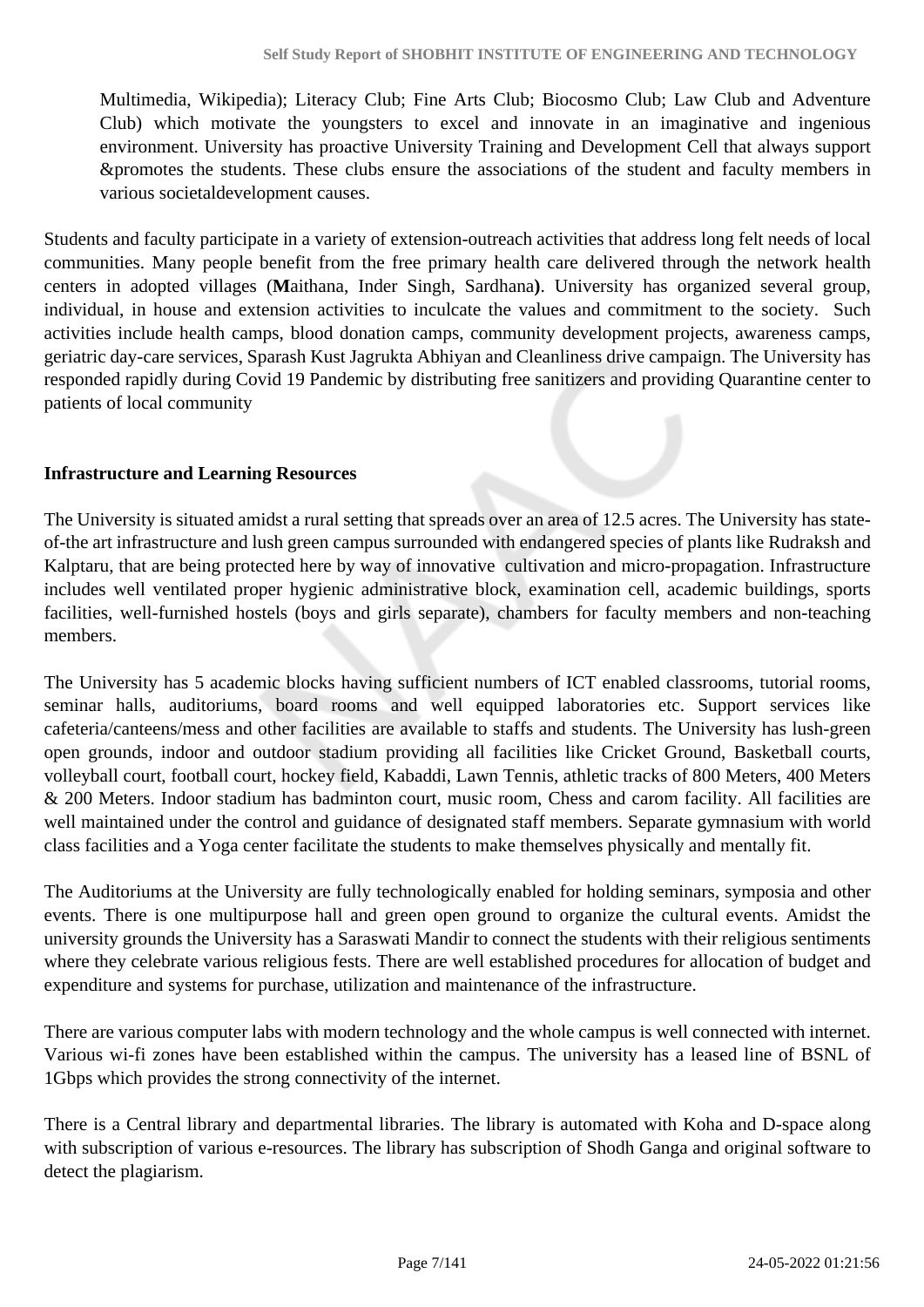#### **Student Support and Progression**

#### **STUDENT SUPPORT**

SIET has created a fabric of social inclusion and empowerment, through student centric financial incentives and welfare measures by providing a number of scholarships / fellowships with Government free ships. Various Scholarships namely Babu Vijendra Shourya Samman Scholarships, Adarsh Vidyadhan Scholarships, National Integration Scholarships, Defence Wards Scholarships, Academic Merit Based Scholarships, Chancellor's Scholarships have been instituted. The University extends all possible academic support for advancement of their career. During last five years, student's career are supported by Yoga and meditation, physical fitness, cultural and sports events, career guidance, coaching for NET/GATE/SLET examinations and placement. Various Committees/Cells for Anti-ragging, anti-sexual, hostel committee for girls and boys separately, mess committee, Internal Complaint Committee are functional. Special training for enhancing soft skills, communication skills, personality grooming, remedial coaching for weaker students and others, required for employment, are provided.

#### **STUDENT PROGRESSION**

The progression of the students in various programs is regularly monitored; special efforts are made to increase their performance. The institution keeps track of students appearing and qualifying in competitive examinations. Proper notifications are issued in student groups about various courses, employments, fellowships/scholarships in India/abroad. The University Training and Development Cell actively and regularly interacts with the students for their better placement.

#### **STUDENT PARTICIPATION AND ACTIVITIES**

For all round development of students, both physical and mental, various activities like Inter-University competitions, NCC, cultural fest, Sports meet, debates, group discussions are organized by throughout the year and the students are encouraged to participate in such events at national and international level. The university has created a student centric model of governance by establishing class representative systems, student advisory committee, hostel representative and mess representative.

#### **ALUMNI ENGAGEMENT**

University has functioning Alumni Association duly registered under Society Registration Act. Thousands of alumni are members of the Association who contributes in various domains: give feedbacks on Curriculum, teaching-learning process, new courses that can be conducted to bridge the gap between industry and academia which in turn make our students more employable. Regular meetings, Chapters, and alumni meets are organized so that alumni can interact with each other.

#### **Governance, Leadership and Management**

The University has well defined vision, mission, goals, objectives, rules regulations etc for quality higher education in conformity with UGC guidelines based on accountability, transparency and effectiveness. The governance consists of processes and structures to facilitate decision-making and appropriate delegation of power to various bodies as per need. It also ensures that varying interests of stakeholders are appropriately balanced and decisions are taken in rational, informed and transparent manner for overall improvement of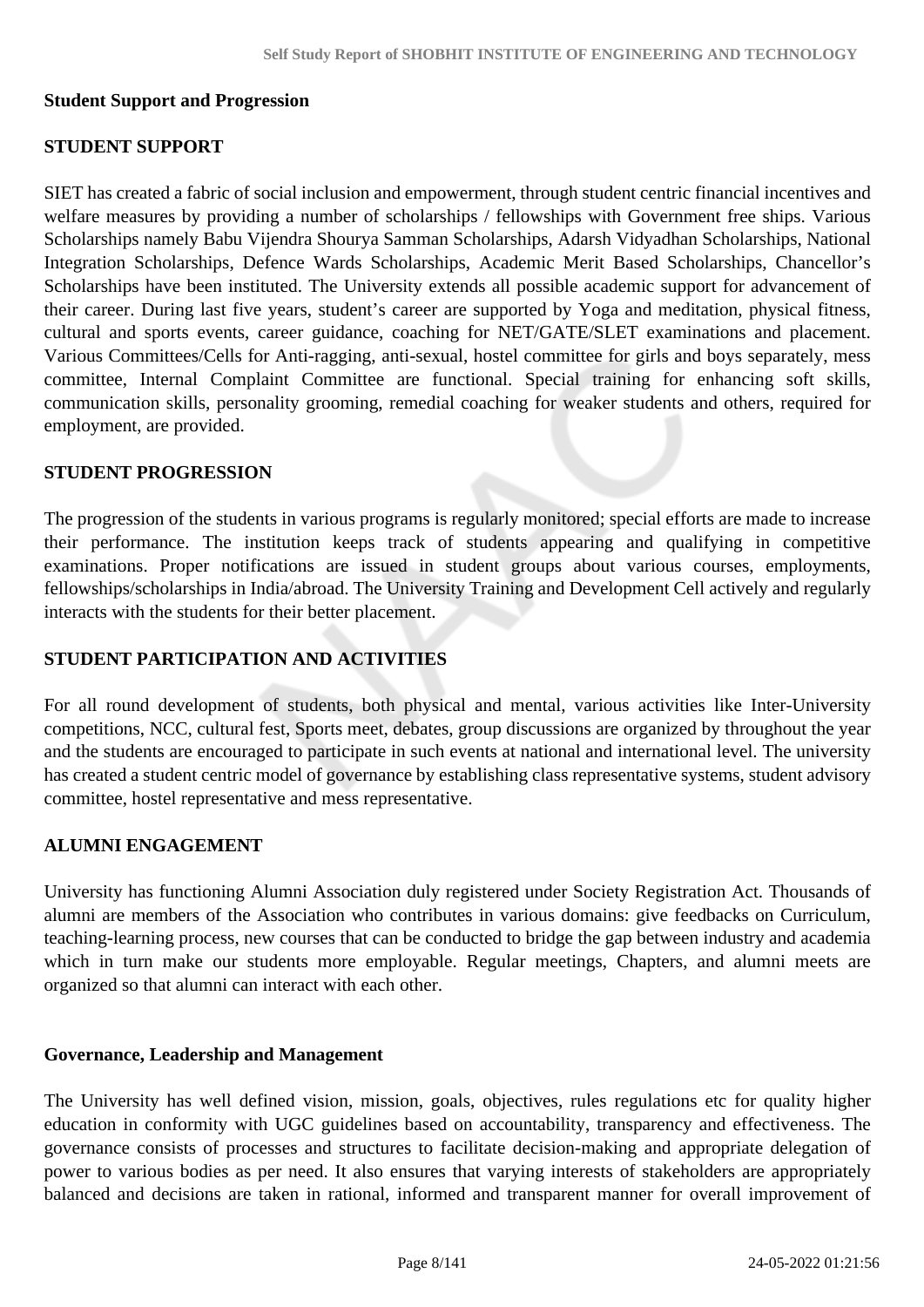efficiency of the University.

University has qualified, competent administrators to provide effective governance and leadership at all levels. It decentralizes the power and responsibilities for developing and drafting policies and strategic plans for teaching, learning, research, development, industry interaction and globalization. It also helps in sustaining institutional capacity and education effectiveness through involvement of stakeholders in committees/ boards at various levels. As a part of e-governance, University has automated processes.

Service rules, employee welfare schemes, promotion systems are well defined for professional development by encouraging participation in conferences/workshops. Professional development programmes for teaching and non-teaching staff are organized regularly. The University has a well-structured appraisal system for teaching and non- teaching staff.

The resource mobilization is through fee deposits, consultancy, projects, sponsorship etc. with full automation for transparent governance. The compliance of academic and administrative procedures and their continual improvement is ensured through systematic audit by internal and external review meetings organized by the IQAC.

The University has received many awards, recognitions and accreditations from prestigious agencies which indicates its unconditional commitment to provide education aligned with the highest standards. The University has Board of Management (BOM), Academic Council (AC), and Board of Studies (BOS) to achieve the vision & mission.

The administrative positions include Vice-Chancellor, Dean (Research), Dean (Student Affairs), Directors, HoDs and Registrar. All management policies are based on democratic principles of participative management. The University provides highly conducive work environment and academic atmosphere. It provides freedom to faculty members to pursue academic pursuits of one's own choice. University has well established mechanism for monitoring effective and efficient utilization of financial resources through various levels of controls, review and audit.

#### **Institutional Values and Best Practices**

The University is committed to the values of inclusiveness, non-discrimination and gender equity. Specific facilities are provided for women students and staff. The campus is safe with guarded entry under CCTV supervision with common rooms for girls, lady faculties including Day-Care Centre for children.

The University has 100 KW Solar Energy Plant and LED bulbs/tubes in the campusto conserve the energy. Green and clean campus with focus on conservation of endangered species like likeRudraksh and Kalpavriksha. Rain water harvesting systems have been installed to recharge the groundwater. All plastic wares are banned in the campus. Organic waste is composted to produce manure. Electronic mail is used to reduce the use of paper. Project reports and theses are printed on both sides. Students are encouraged to use public transport. E-waste is minimized using buy-back option. Old and obsolete equipment are given to the labs for students to study their construction & mechanism.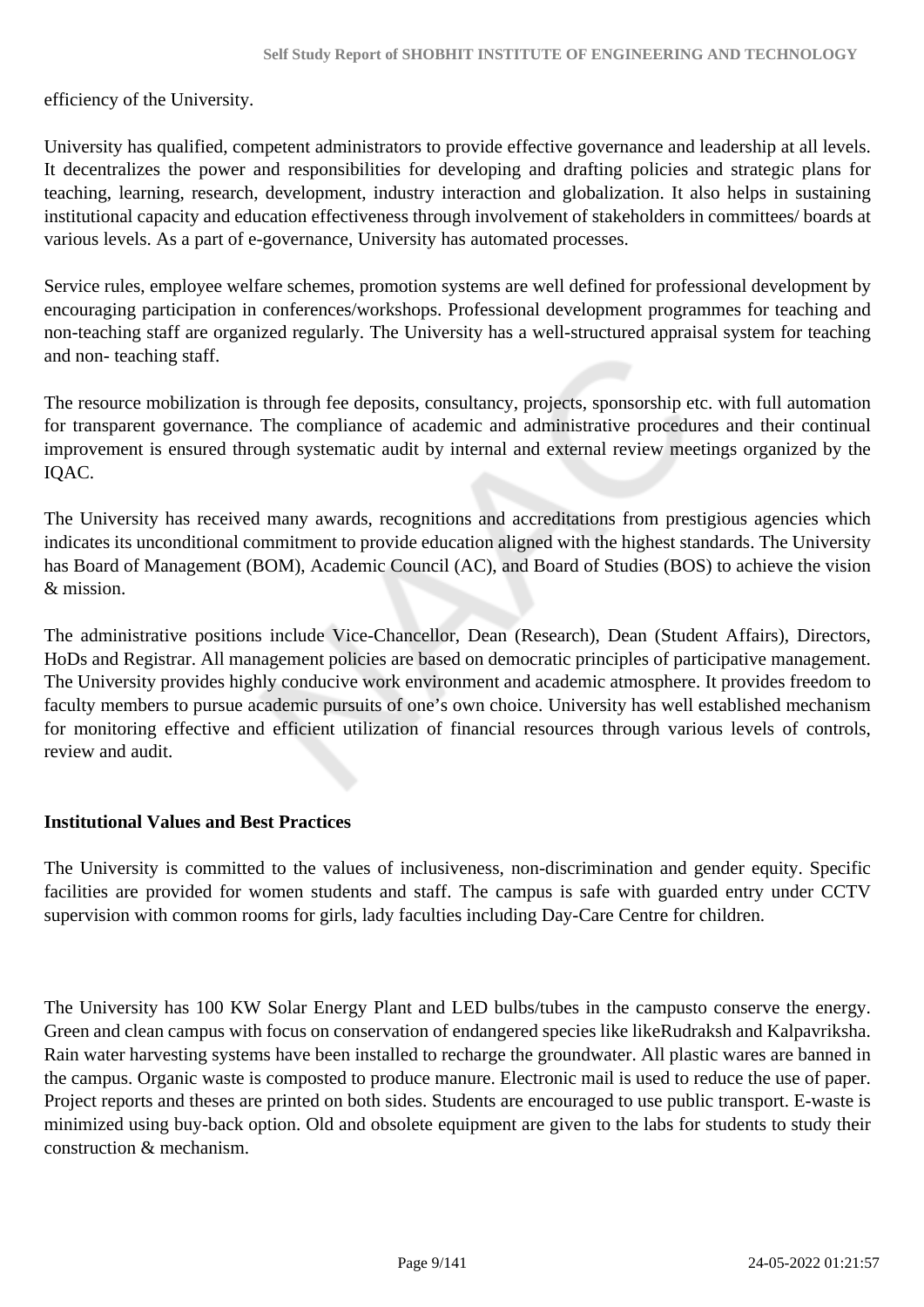Various facilities like Ramps, Divyangjan Washrooms, and Wheelchairs are available for differently abled persons on University campus. A variety of programs are undertaken to promote harmony towards cultural, regional, linguistic and other diversities. National and International commemorative days are celebrated regularly. Events are held to sensitize students towards their rights, duties and responsibilities as Indian citizens. Frequent programs are held in neighboring villages to educate villagers on legal and social issues, and awareness is created about various Government Schemes and policies.

The University is a research-intensive University with Central Instrumentation facility and Rudraksha Research Centre. The University has organized 108 Webinars on"Doubling Farmers' Income by 2022" and "Open Source Technologies" towards Self-Reliant India (Atmanirbhar Bharat).

A number of features make the University distinctive and differentiate from other institutions in several extension activities likeCareer Counseling, Mental Health,Life Skills, Spiritual Training, Though Lab, Training for Schools, Swatch Bharat Abhiyan,BetiBachaoBetiPadhao, Blood Donation Camps, Adoption of two nearby villages, providing legal aid services, outreach programs and training programs for organizations.

In these and myriad other ways, the University contributes to nation building through quality education and service to society.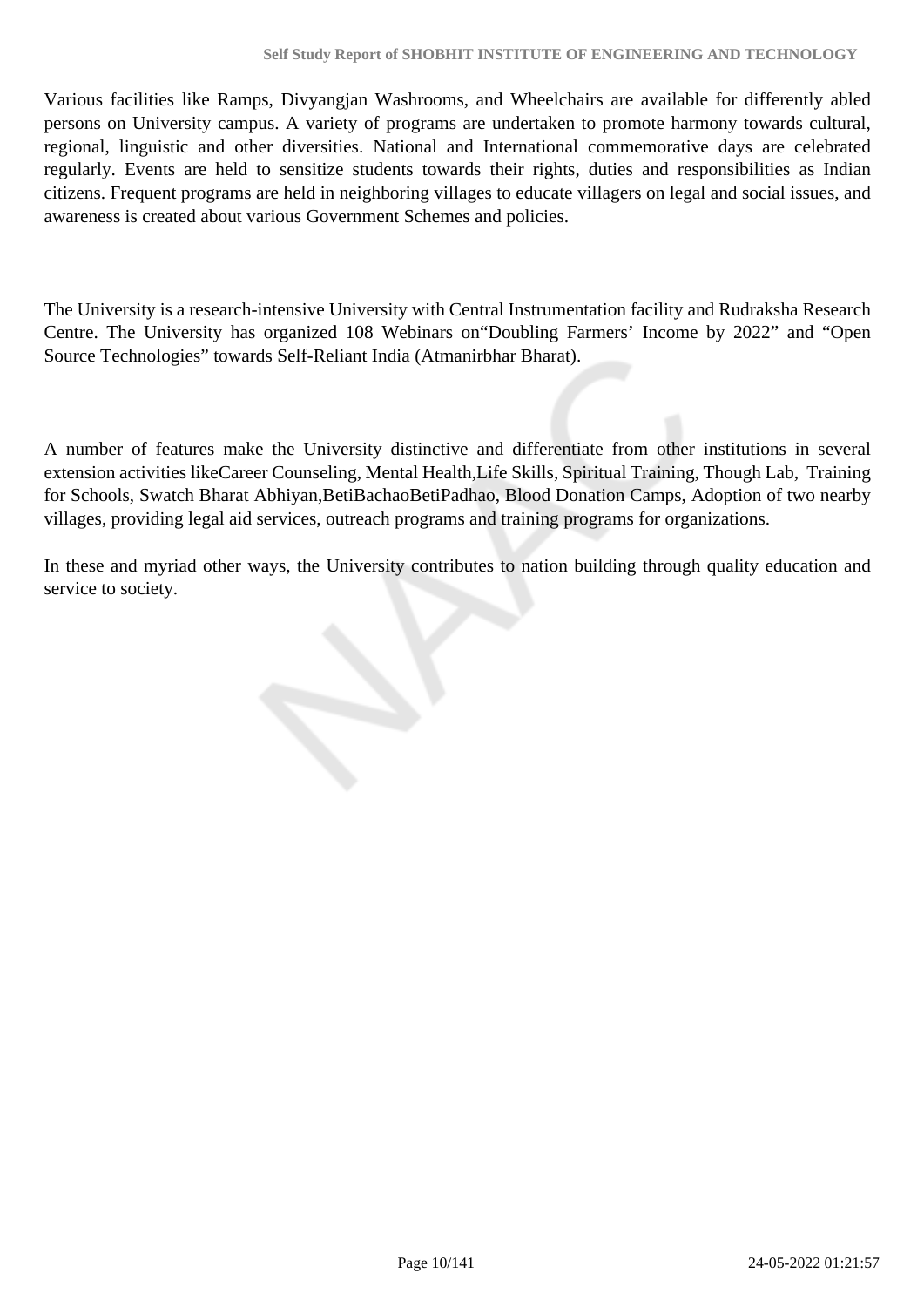# **2. PROFILE**

## **2.1 BASIC INFORMATION**

| <b>Name and Address of the University</b> |                                                                                                                                    |  |  |  |  |
|-------------------------------------------|------------------------------------------------------------------------------------------------------------------------------------|--|--|--|--|
| Name                                      | SHOBHIT INSTITUTE OF ENGINEERING AND<br><b>TECHNOLOGY</b>                                                                          |  |  |  |  |
| <b>Address</b>                            | Shobhit Institute of Engineering and<br>Technology(\Deemed to-be University), NH-58,<br>Modipuram, Dulhera Marg, Meerut, UP-250110 |  |  |  |  |
| City                                      | Meerut                                                                                                                             |  |  |  |  |
| <b>State</b>                              | Uttar pradesh                                                                                                                      |  |  |  |  |
| Pin                                       | 250110                                                                                                                             |  |  |  |  |
| Website                                   | https://www.shobhituniversity.ac.in                                                                                                |  |  |  |  |

| <b>Contacts for Communication</b> |                    |                                          |               |                  |                                                |  |  |  |
|-----------------------------------|--------------------|------------------------------------------|---------------|------------------|------------------------------------------------|--|--|--|
| <b>Designation</b>                | <b>Name</b>        | <b>Telephone with</b><br><b>STD Code</b> | <b>Mobile</b> | Fax              | Email                                          |  |  |  |
| Vice<br>Chancellor                | Amar P. Garg       | 0121-2575091                             | 7617505010    | 0121-257572<br>4 | vicechancellor@sh<br>obhituniversity.ac.i<br>n |  |  |  |
| IQAC / CIQA<br>coordinator        | <b>Ashok Gupta</b> | 011-43205500                             | 9837639871    | 011-4320551      | registrar@shobhitu<br>niversity.ac.in          |  |  |  |

| <b>Nature of University</b> |                   |
|-----------------------------|-------------------|
| Nature of University        | Deemed University |

| Type of University |         |
|--------------------|---------|
| Type of University | Unitary |

| <b>Establishment Details</b>                 |                           |  |  |  |  |
|----------------------------------------------|---------------------------|--|--|--|--|
| Establishment Date of the University         | 08-11-2006                |  |  |  |  |
| Status Prior to Establishment, If applicable | <b>Affiliated College</b> |  |  |  |  |
| <b>Establishment Date</b>                    | 13-12-2000                |  |  |  |  |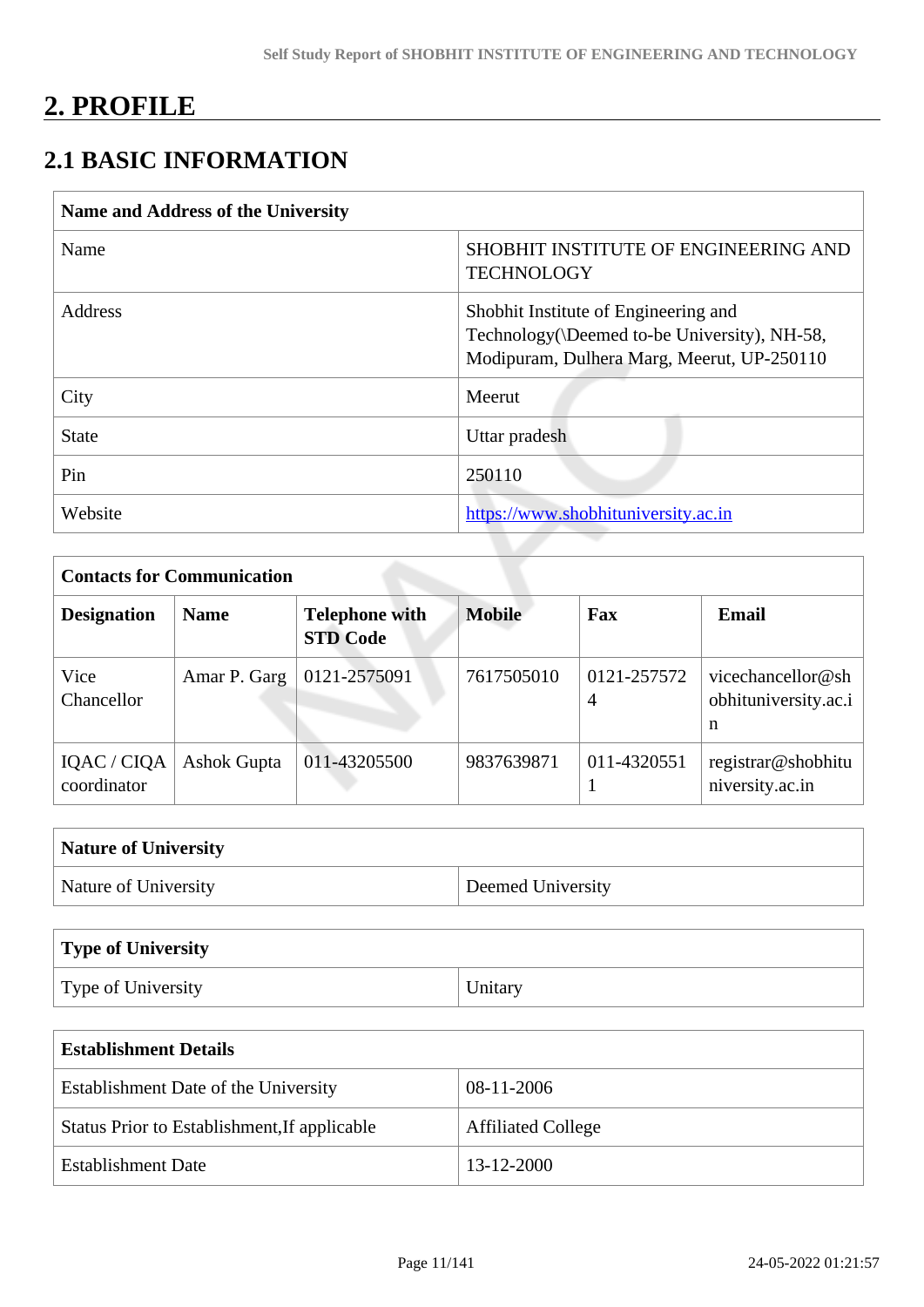| <b>Recognition Details</b>                                                |  |  |  |  |  |  |  |
|---------------------------------------------------------------------------|--|--|--|--|--|--|--|
| Date of Recognition as a University by UGC or Any Other National Agency : |  |  |  |  |  |  |  |
| <b>Under Section</b><br><b>Date</b><br><b>View Document</b>               |  |  |  |  |  |  |  |
| 2f of UGC                                                                 |  |  |  |  |  |  |  |
| 12B of UGC                                                                |  |  |  |  |  |  |  |
|                                                                           |  |  |  |  |  |  |  |

| University with Potential for Excellence                                                        |     |
|-------------------------------------------------------------------------------------------------|-----|
| Is the University Recognised as a University with<br>Potential for Excellence (UPE) by the UGC? | No. |

|                              | <b>Location, Area and Activity of Campus</b>                                                                                                                                                     |           |                                          |                                       |                                  |                                 |                                                 |  |  |
|------------------------------|--------------------------------------------------------------------------------------------------------------------------------------------------------------------------------------------------|-----------|------------------------------------------|---------------------------------------|----------------------------------|---------------------------------|-------------------------------------------------|--|--|
| <b>Campus</b><br><b>Type</b> | <b>Address</b>                                                                                                                                                                                   | Location* | <b>Campus</b><br>Area in<br><b>Acres</b> | <b>Built up</b><br>Area in<br>sq.mts. | Program<br>mes<br><b>Offered</b> | Date of<br><b>Establishment</b> | Date of<br>Recognition<br>by<br><b>UGC/MHRD</b> |  |  |
| Main<br>campus               | Shobhit<br>Institute<br>of Engin<br>eering<br>and Tec<br>hnology<br>$(\Delta)$<br>d to-be<br>Universi<br>ty),<br>NH-58,<br>Modipur<br>am,<br>Dulhera<br>Marg,<br>Meerut,<br><b>UP-250</b><br>110 | Rural     | 12.5                                     | 30020                                 | UG, PG,<br>Ph.D.                 |                                 |                                                 |  |  |

## **2.2 ACADEMIC INFORMATION**

**Furnish the Details of Colleges of University**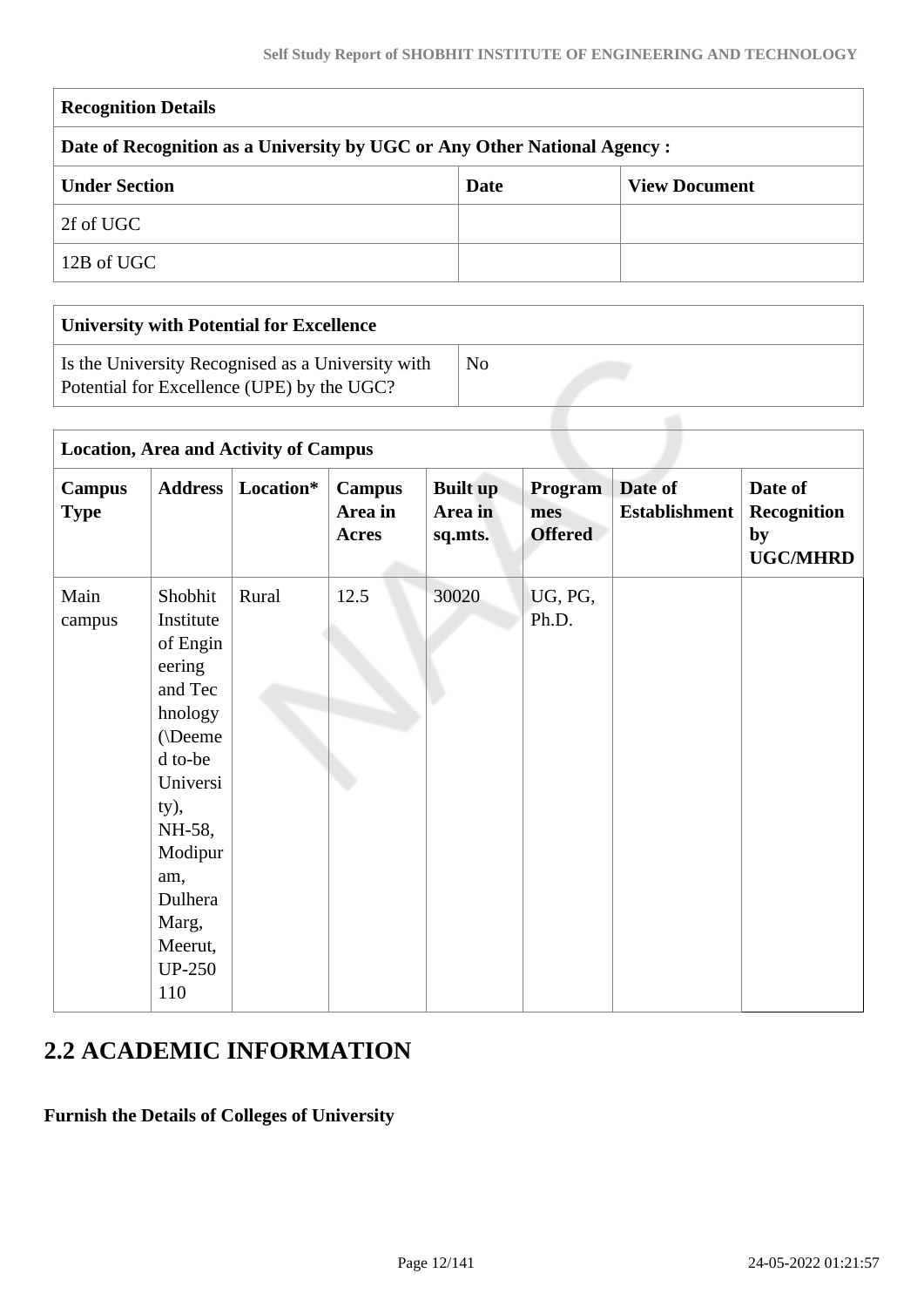| <b>Type Of Colleges</b>                           | <b>Numbers</b> |
|---------------------------------------------------|----------------|
| <b>Constituent Colleges</b>                       | $\theta$       |
| <b>Affiliated Colleges</b>                        | $\overline{0}$ |
| Colleges Under $2(f)$                             | $\overline{0}$ |
| Colleges Under 2(f) and 12B                       | $\overline{0}$ |
| <b>NAAC</b> Accredited Colleges                   | $\overline{0}$ |
| Colleges with Potential for Excellence (UGC)      | $\overline{0}$ |
| <b>Autonomous Colleges</b>                        | $\overline{0}$ |
| <b>Colleges with Postgraduate Departments</b>     | $\overline{0}$ |
| <b>Colleges with Research Departments</b>         | $\overline{0}$ |
| University Recognized Research Institutes/Centers | $\overline{0}$ |

| <b>Regulatory Authority (SRA)</b> | Is the University Offering any Programmes Recognised by any Statutory | : Yes |
|-----------------------------------|-----------------------------------------------------------------------|-------|
| SRA program                       | Document                                                              |       |
| <b>AICTE</b>                      | 103648 6016 1 1624355740.P<br>DF                                      |       |
| <b>NCTE</b>                       | 103648 6016 4 1624355944.pd                                           |       |
| <b>BCI</b>                        | 103648 6016 8 1624355681.pd                                           |       |

### **Details Of Teaching & Non-Teaching Staff Of University**

| <b>Teaching Faculty</b> |                |                |                  |                            |                |                |                |                            |          |                |                  |                |
|-------------------------|----------------|----------------|------------------|----------------------------|----------------|----------------|----------------|----------------------------|----------|----------------|------------------|----------------|
|                         | Professor      |                |                  | <b>Associate Professor</b> |                |                |                | <b>Assistant Professor</b> |          |                |                  |                |
|                         | Male           | Female         | Others           | Total                      | Male           | Female         | Others         | Total                      | Male     | Female         | Others           | Total          |
| Sanctioned              |                |                |                  | 39                         |                |                |                | 25                         |          |                |                  | 91             |
| Recruited               | 30             | 9              | $\boldsymbol{0}$ | 39                         | 19             | 6              | $\overline{0}$ | 25                         | 55       | 36             | $\boldsymbol{0}$ | 91             |
| <b>Yet to Recruit</b>   |                |                |                  | $\overline{0}$             |                |                |                | $\overline{0}$             |          |                |                  |                |
| <b>On Contract</b>      | $\overline{0}$ | $\overline{0}$ | $\boldsymbol{0}$ | $\theta$                   | $\overline{0}$ | $\overline{0}$ | $\theta$       | $\overline{0}$             | $\theta$ | $\overline{0}$ | $\overline{0}$   | $\overline{0}$ |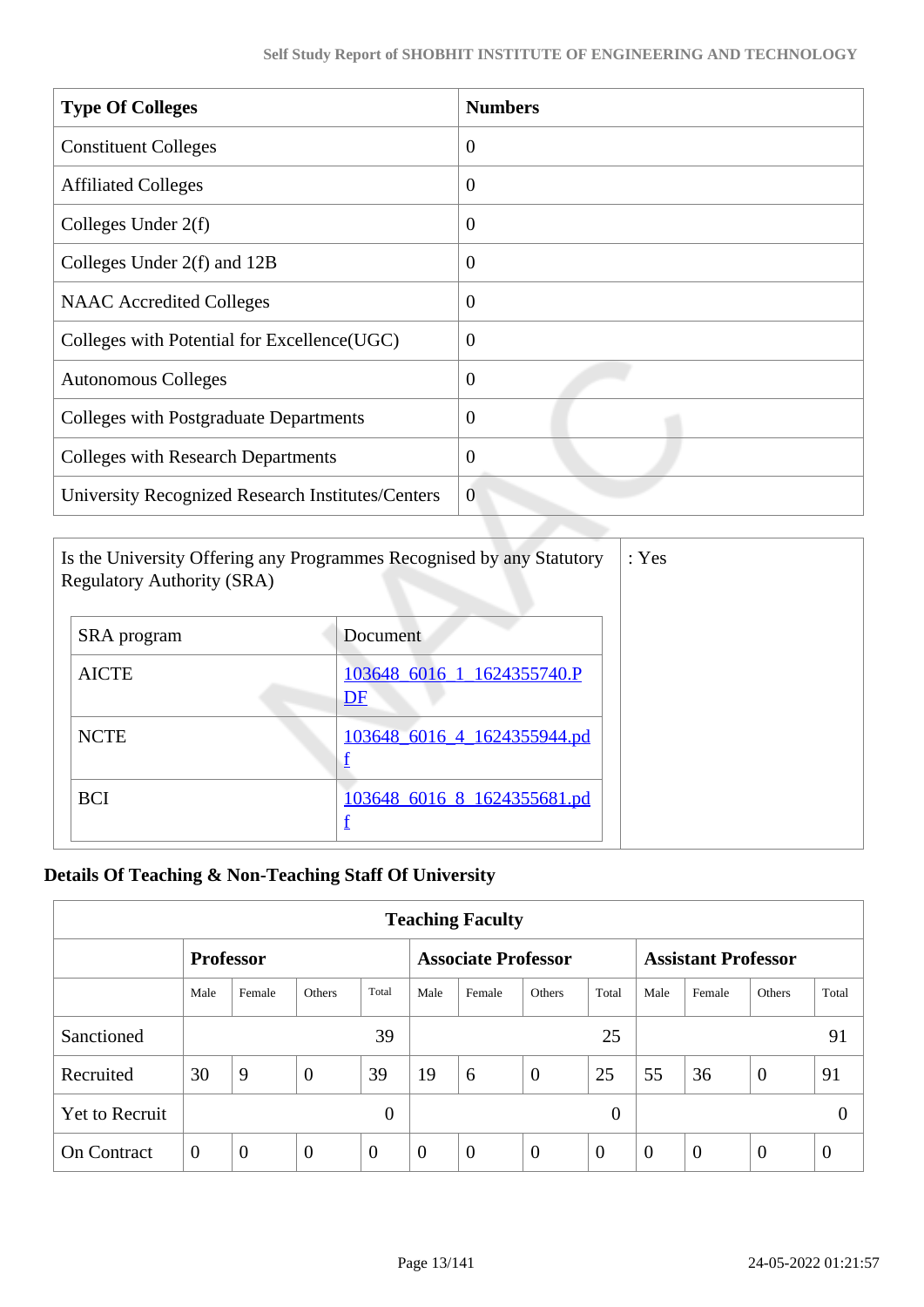| <b>Non-Teaching Staff</b>                              |                |   |                  |                  |  |  |  |
|--------------------------------------------------------|----------------|---|------------------|------------------|--|--|--|
| <b>Male</b><br><b>Others</b><br><b>Total</b><br>Female |                |   |                  |                  |  |  |  |
| Sanctioned                                             |                |   |                  | 45               |  |  |  |
| Recruited                                              | 37             | 5 | $\boldsymbol{0}$ | 42               |  |  |  |
| Yet to Recruit                                         |                |   |                  | 3                |  |  |  |
| <b>On Contract</b>                                     | $\overline{0}$ | O | $\boldsymbol{0}$ | $\boldsymbol{0}$ |  |  |  |

| <b>Technical Staff</b> |                |               |                |              |  |  |  |
|------------------------|----------------|---------------|----------------|--------------|--|--|--|
|                        | <b>Male</b>    | <b>Female</b> | <b>Others</b>  | <b>Total</b> |  |  |  |
| Sanctioned             |                |               |                | 20           |  |  |  |
| Recruited              | 15             | O             | $\overline{0}$ | 15           |  |  |  |
| <b>Yet to Recruit</b>  |                |               |                | 5            |  |  |  |
| On Contract            | $\overline{0}$ | $\theta$      | $\theta$       | O            |  |  |  |

## **Qualification Details of the Teaching Staff**

| <b>Permanent Teachers</b>           |                  |                |                            |                |                            |                  |                |                  |                |          |
|-------------------------------------|------------------|----------------|----------------------------|----------------|----------------------------|------------------|----------------|------------------|----------------|----------|
| <b>Highest</b><br>Qualificatio<br>n | <b>Professor</b> |                | <b>Associate Professor</b> |                | <b>Assistant Professor</b> |                  |                |                  |                |          |
|                                     | Male             | Female         | Others                     | Male           | Female                     | Others           | Male           | Female           | Others         | Total    |
| D.sc/D.Litt/<br><b>LLD</b>          | $\overline{2}$   | $\overline{0}$ | $\overline{0}$             | $\mathbf{1}$   | $\boldsymbol{0}$           | $\boldsymbol{0}$ | $\overline{0}$ | $\boldsymbol{0}$ | $\theta$       | 3        |
| Ph.D.                               | 21               | 8              | $\overline{0}$             | 15             | 6                          | $\overline{0}$   | $\overline{4}$ | 8                | $\overline{0}$ | 62       |
| M.Phil.                             | $\theta$         | $\overline{0}$ | $\overline{0}$             | $\overline{0}$ | $\overline{0}$             | $\overline{0}$   | $\overline{0}$ | $\overline{0}$   | $\overline{0}$ | $\theta$ |
| PG                                  | 7                | $\mathbf{1}$   | $\overline{0}$             | 3              | $\boldsymbol{0}$           | $\overline{0}$   | 51             | 28               | $\overline{0}$ | 90       |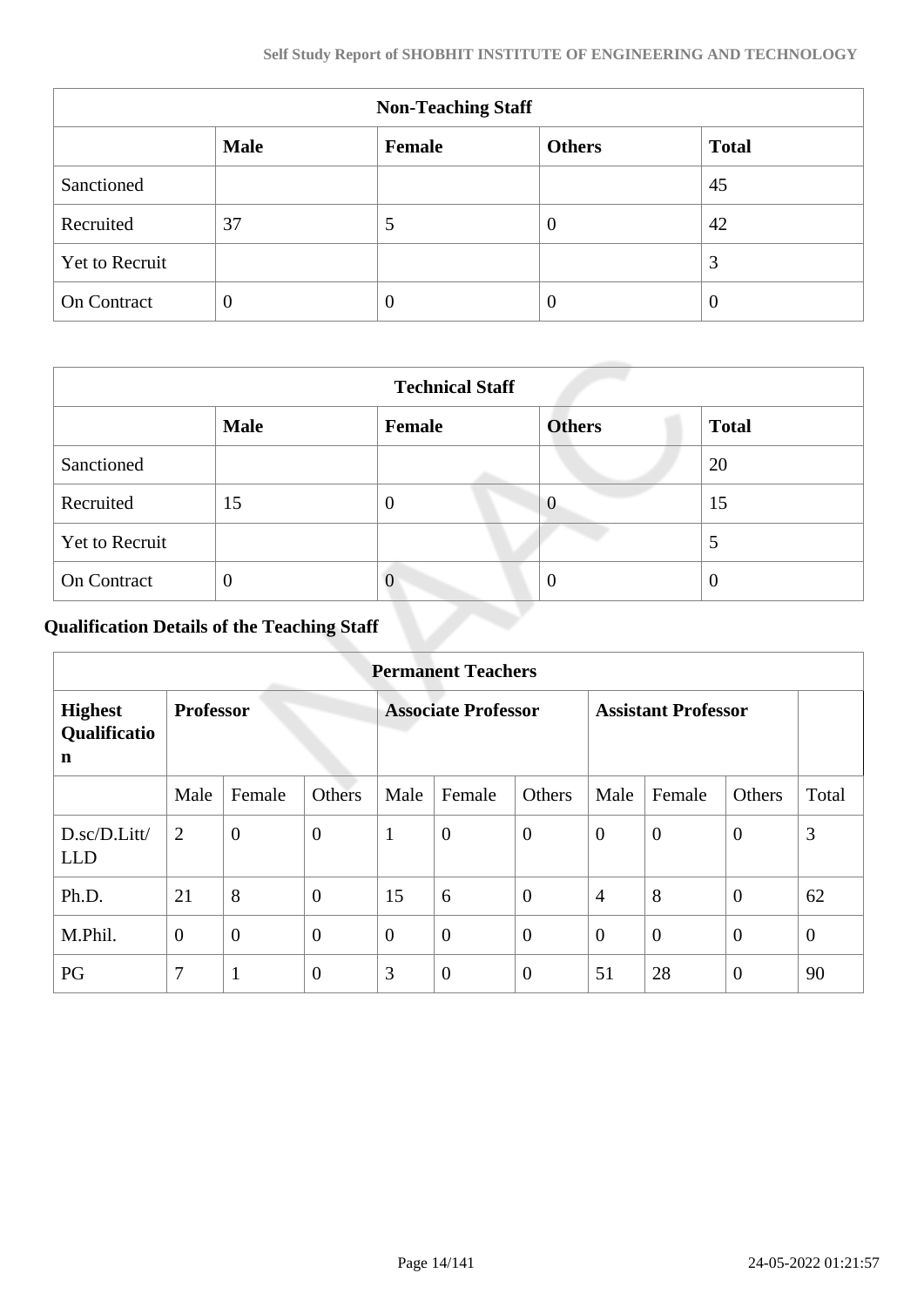| <b>Temporary Teachers</b>                     |                  |                |                            |                  |                            |                |                  |                |                  |                  |
|-----------------------------------------------|------------------|----------------|----------------------------|------------------|----------------------------|----------------|------------------|----------------|------------------|------------------|
| <b>Highest</b><br>Qualificatio<br>$\mathbf n$ | <b>Professor</b> |                | <b>Associate Professor</b> |                  | <b>Assistant Professor</b> |                |                  |                |                  |                  |
|                                               | Male             | Female         | Others                     | Male             | Female                     | Others         | Male             | Female         | Others           | Total            |
| D.sc/D.Litt/<br><b>LLD</b>                    | $\mathbf{0}$     | $\overline{0}$ | $\boldsymbol{0}$           | $\boldsymbol{0}$ | $\boldsymbol{0}$           | $\overline{0}$ | $\boldsymbol{0}$ | $\overline{0}$ | $\mathbf{0}$     | $\boldsymbol{0}$ |
| Ph.D.                                         | $\overline{0}$   | $\overline{0}$ | $\boldsymbol{0}$           | $\overline{0}$   | $\boldsymbol{0}$           | $\overline{0}$ | $\overline{0}$   | $\overline{0}$ | $\mathbf{0}$     | $\overline{0}$   |
| M.Phil.                                       | $\theta$         | $\overline{0}$ | $\overline{0}$             | $\overline{0}$   | $\overline{0}$             | $\overline{0}$ | $\overline{0}$   | $\overline{0}$ | $\mathbf{0}$     | $\mathbf{0}$     |
| PG                                            | $\overline{0}$   | $\overline{0}$ | $\boldsymbol{0}$           | $\overline{0}$   | $\boldsymbol{0}$           | $\overline{0}$ | $\boldsymbol{0}$ | $\overline{0}$ | $\boldsymbol{0}$ | $\mathbf{0}$     |
|                                               |                  |                |                            |                  |                            |                |                  |                |                  |                  |

|                                     | <b>Part Time Teachers</b> |                |                            |                  |                            |                  |                |                |                |                  |
|-------------------------------------|---------------------------|----------------|----------------------------|------------------|----------------------------|------------------|----------------|----------------|----------------|------------------|
| <b>Highest</b><br>Qualificatio<br>n | <b>Professor</b>          |                | <b>Associate Professor</b> |                  | <b>Assistant Professor</b> |                  |                |                |                |                  |
|                                     | Male                      | Female         | Others                     | Male             | Female                     | Others           | Male           | Female         | Others         | Total            |
| D.sc/D.Litt/<br><b>LLD</b>          | $\mathbf{0}$              | $\mathbf{0}$   | $\boldsymbol{0}$           | $\boldsymbol{0}$ | $\overline{0}$             | $\boldsymbol{0}$ | $\overline{0}$ | $\overline{0}$ | $\overline{0}$ | $\boldsymbol{0}$ |
| Ph.D.                               | $\theta$                  | $\overline{0}$ | $\overline{0}$             | $\overline{0}$   | $\overline{0}$             | $\overline{0}$   | $\theta$       | $\overline{0}$ | $\overline{0}$ | $\theta$         |
| M.Phil.                             | $\theta$                  | $\overline{0}$ | $\overline{0}$             | $\overline{0}$   | $\overline{0}$             | $\overline{0}$   | $\overline{0}$ | $\overline{0}$ | $\overline{0}$ | $\theta$         |
| PG                                  | $\mathbf{0}$              | $\overline{0}$ | $\boldsymbol{0}$           | $\overline{0}$   | $\boldsymbol{0}$           | $\overline{0}$   | $\overline{0}$ | $\overline{0}$ | $\theta$       | $\theta$         |

## **Distinguished Academicians Appointed As**

|                                      | <b>Male</b> | Female | <b>Others</b> | <b>Total</b> |
|--------------------------------------|-------------|--------|---------------|--------------|
| Emeritus Professor $\vert 0 \rangle$ |             |        | U             | U            |
| <b>Adjunct Professor</b>             | $\vert 0$   |        | U             | U            |
| Visiting Professor                   | $\vert$ 17  |        | U             | 20           |

## **Chairs Instituted by the University**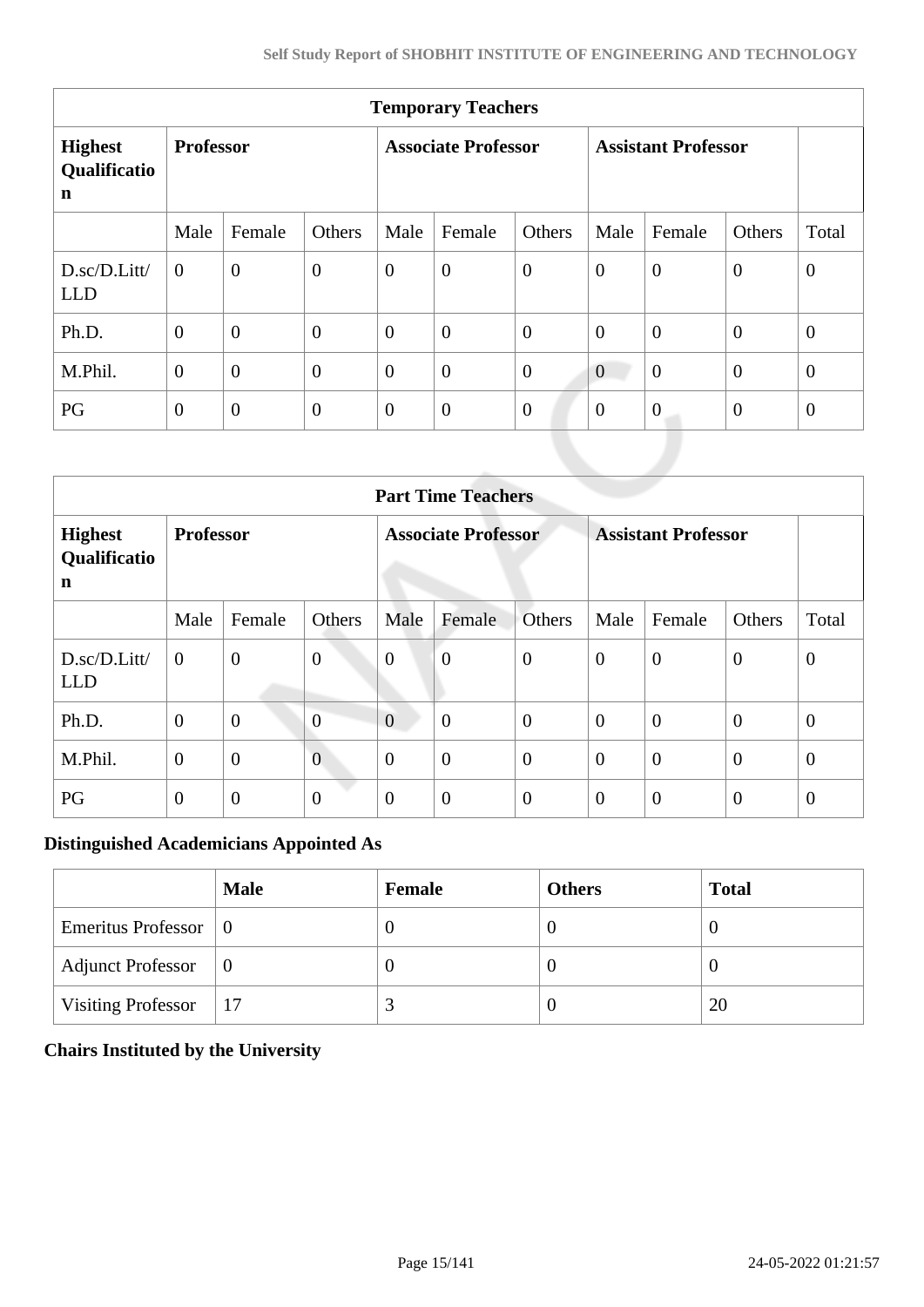| Sl.No          | Name of the<br><b>Department</b>                | <b>Name of the Chair</b>                                                            | <b>Name of the Sponsor</b><br><b>Organisation/Agency</b>                                 |
|----------------|-------------------------------------------------|-------------------------------------------------------------------------------------|------------------------------------------------------------------------------------------|
| $\mathbf{1}$   | Engineering and<br>Technology                   | Chair for Industry four<br>point zero Technology<br><b>Studies and Applications</b> | Shobhit Institute of<br>Engineering and<br><b>Technology Deemed to</b><br>be University  |
| 2              | Engineering and<br>Technology                   | <b>Chair for Informatics</b><br><b>Development Studies</b><br>and Applications      | Shobhit Institute of<br>Engineering and<br><b>Technology Deemed to</b><br>be University  |
| 3              | Engineering and<br>Technology                   | <b>Chair for Agribusiness</b><br>and Disaster<br><b>Management Studies</b>          | Shobhit Institute of<br>Engineering and<br><b>Technology Deemed to</b><br>be University  |
| $\overline{4}$ | Engineering and<br>Technology                   | Chair for Agri<br>Informatics and e<br><b>Governance Research</b><br><b>Studies</b> | Shobhit Institute of<br>Engineering and<br><b>Technology Deemed to</b><br>be University  |
| 5              | <b>Law and Constitutional</b><br><b>Studies</b> | Chair for Law and Good<br>Goverenance                                               | Shobhit Institute of<br>Engineering and<br><b>Technology Deemed to</b><br>be University  |
| 6              | <b>Business Studies</b>                         | <b>Chair for Psychology</b><br>and Human Behaviour                                  | Shobhit Institute of<br>Engineering and<br><b>Technoology Deemed to</b><br>be University |

**Provide the Following Details of Students Enrolled in the University During the Current Academic Year**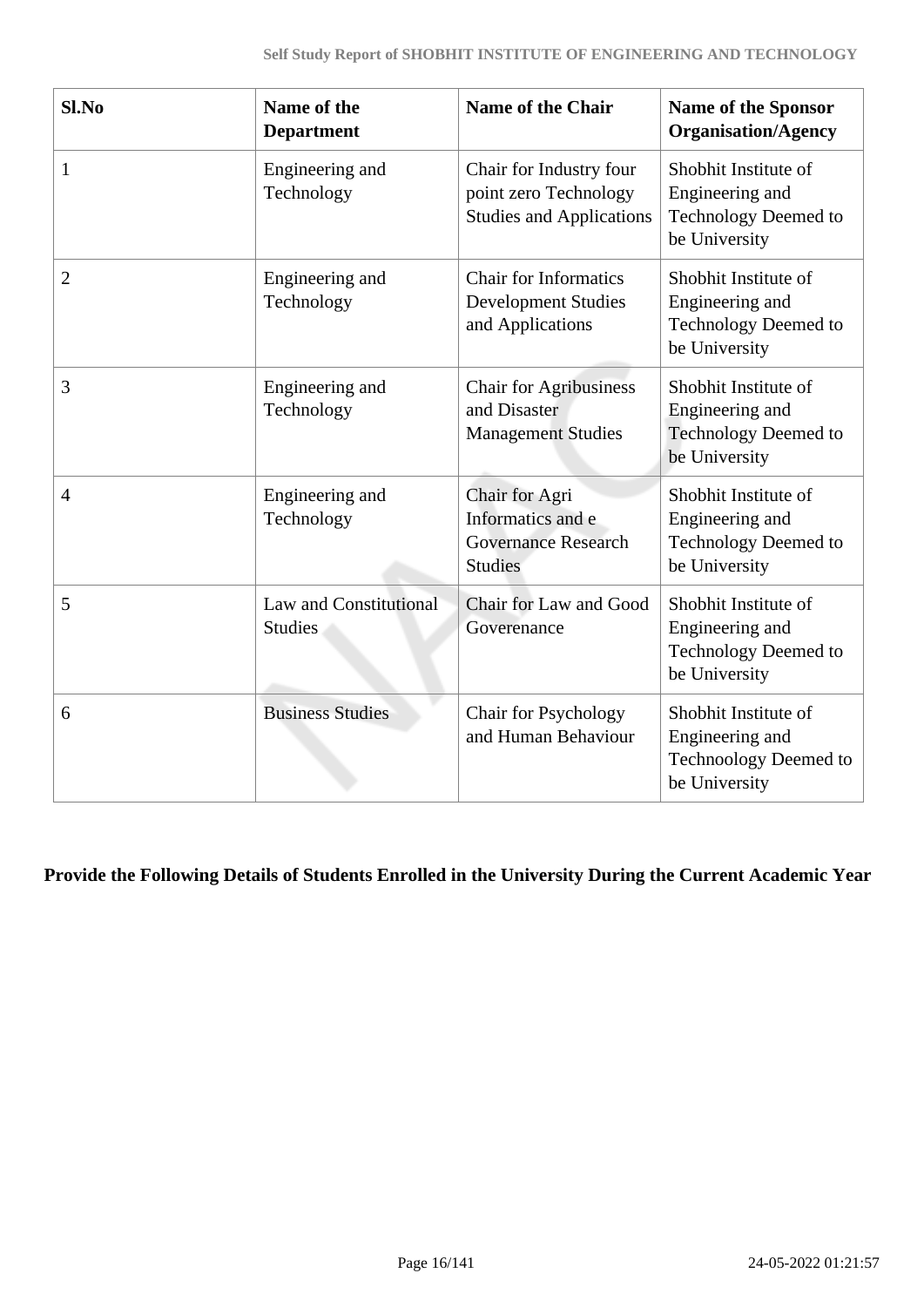| <b>Programme</b> |        | <b>From the State</b><br><b>Where</b><br><b>University is</b><br><b>Located</b> | <b>From Other</b><br><b>States of India</b> | <b>NRI Students</b> | Foreign<br><b>Students</b> | <b>Total</b>     |
|------------------|--------|---------------------------------------------------------------------------------|---------------------------------------------|---------------------|----------------------------|------------------|
| <b>UG</b>        | Male   | 1016                                                                            | 47                                          | $\overline{0}$      | $\overline{2}$             | 1065             |
|                  | Female | 333                                                                             | 12                                          | $\overline{0}$      | $\mathbf{1}$               | 346              |
|                  | Others | $\theta$                                                                        | $\mathbf{0}$                                | $\overline{0}$      | $\overline{0}$             | $\boldsymbol{0}$ |
| PG               | Male   | 309                                                                             | 86                                          | $\overline{0}$      | $\overline{2}$             | 397              |
|                  | Female | 205                                                                             | 39                                          | $\overline{0}$      | $\mathbf{1}$               | 245              |
|                  | Others | $\overline{0}$                                                                  | $\overline{0}$                              | $\overline{0}$      | $\boldsymbol{0}$           | $\boldsymbol{0}$ |
| Doctoral (Ph.D)  | Male   | 86                                                                              | 31                                          | $\overline{0}$      | $\overline{2}$             | 119              |
|                  | Female | 114                                                                             | 30                                          | $\theta$            | $\overline{0}$             | 144              |
|                  | Others | $\overline{0}$                                                                  | $\overline{0}$                              | $\theta$            | $\boldsymbol{0}$           | $\boldsymbol{0}$ |

| Does the University offer any Integrated Programmes? | Yes |
|------------------------------------------------------|-----|
| Total Number of Integrated Programme                 |     |

| <b>Integrated</b><br>Programme | <b>From the State</b><br>where<br>university is<br>located | <b>From other</b><br><b>States of India</b> | <b>NRI</b> students | Foreign<br><b>Students</b> | <b>Total</b>     |
|--------------------------------|------------------------------------------------------------|---------------------------------------------|---------------------|----------------------------|------------------|
| Male                           | 293                                                        | 14                                          | -0                  | $\theta$                   | 307              |
| Female                         | 146                                                        | $\overline{4}$                              | 0                   | $\theta$                   | 150              |
| Others                         | 0                                                          | $\overline{0}$                              | $\theta$            | $\theta$                   | $\boldsymbol{0}$ |

## **Details of UGC Human Resource Development Centre, If applicable**

| Year of Establishment                                     | 11-11-2006     |
|-----------------------------------------------------------|----------------|
| Number of UGC Orientation Programmes                      | 31             |
| Number of UGC Refresher Course                            | $\overline{0}$ |
| Number of University's own Programmes                     | 32             |
| Total Number of Programmes Conducted (last five<br>years) | 32             |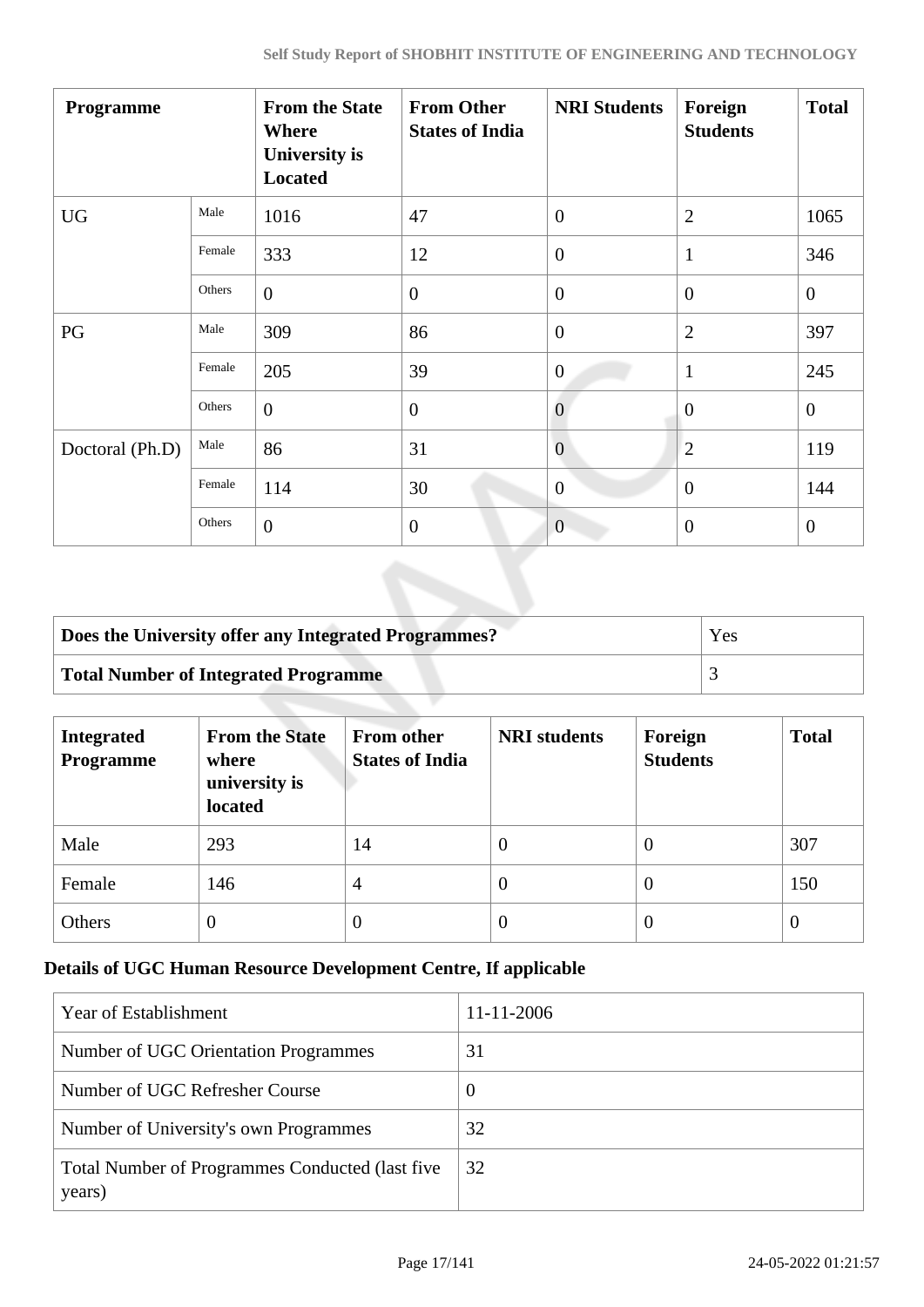#### **Accreditation Details**

| $C$ ycle Info | Accreditation | Grade | CGPA           | Upload Peer Team |
|---------------|---------------|-------|----------------|------------------|
|               |               |       |                | Report           |
| Cycle 1       | Accreditation |       | າ 1າ<br>2. I 2 |                  |
|               |               |       |                | NAAC 001.pdf     |

## **2.3 EVALUATIVE REPORT OF THE DEPARTMENTS**

| <b>Department Name</b>                | <b>Upload Report</b> |
|---------------------------------------|----------------------|
| <b>Basic And Applied Science</b>      | <b>View Document</b> |
| Commerce                              | <b>View Document</b> |
| <b>Computer Applications</b>          | <b>View Document</b> |
| Education                             | <b>View Document</b> |
| <b>Engineering And Technology</b>     | <b>View Document</b> |
| <b>Law And Constitutional Studies</b> | <b>View Document</b> |
| Management                            | <b>View Document</b> |
| <b>Research Phd</b>                   | <b>View Document</b> |

### **Institutional preparedness for NEP**

| 1. Multidisciplinary/interdisciplinary: | The Course curricula of Shobhit Institute of            |
|-----------------------------------------|---------------------------------------------------------|
|                                         | Engineering and Technology (Deemed to-be-               |
|                                         | University), are so designed that a student of          |
|                                         | Management has a choice to study selected courses of    |
|                                         | Psychology / Law / Biotechnology etc. For example:      |
|                                         | A student pursuing Management can study a course        |
|                                         | on Corporate Laws and Agricultural Economics from       |
|                                         | Agriculture and so on. Practically, the University ask  |
|                                         | the student to earn four credits for UG degree and      |
|                                         | three for PG degree by selecting various courses from   |
|                                         | multiple disciplines. Environmental education and       |
|                                         | Yoga are the part of flexible and innovative curricula. |
|                                         | NEP-2020 has been adopted from the current              |
|                                         | 2021-22 and the University will award Certificate to    |
|                                         | a student who leaves his education after 1st year and   |
|                                         | Diploma after 2nd year of 3-year degree program.        |
|                                         | The University is offering organic farming,             |
|                                         | floriculture, digital education, block chain            |
|                                         |                                                         |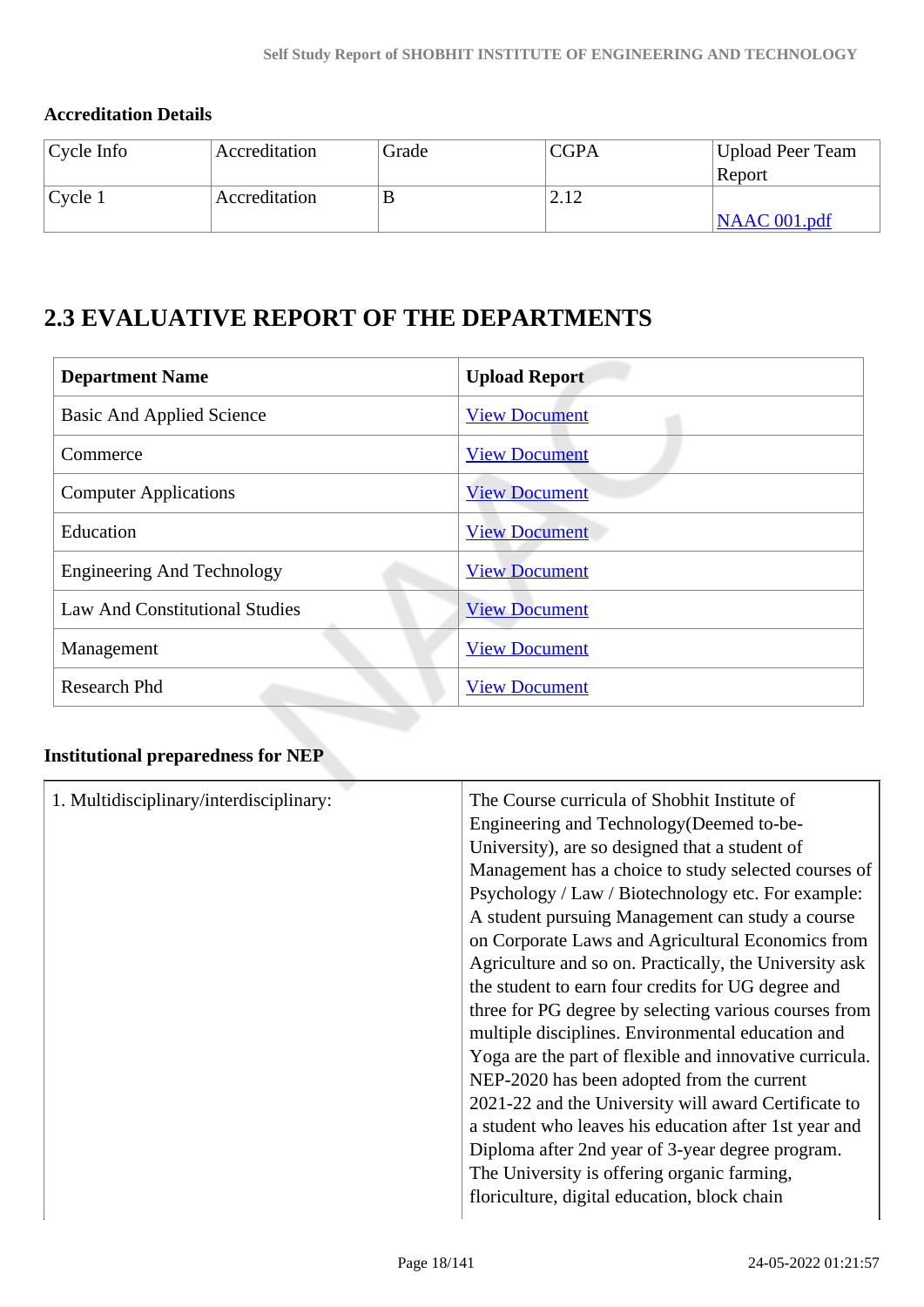|                                    | development for Agri-business, Robotics, cyber law,<br>metal health and counseling, online education<br>methodologies / pedagogies as part of skill oriented<br>program under NEP-2020 and we provide the<br>admissions to a student of Biology in Computer<br>Science with a condition of doing one bridge course<br>on Basic Mathematics. Similarly, a student of<br>Science background with more than 5 years of<br>working experience in administration and<br>management is permitted to enroll for doctoral degree<br>in Management to promote basic philosophy of<br>NEP-2020.                                                                                                                                                                                                                                                                                                                                                                                                                                                                                                                                                                                                                                                                                                                                                    |
|------------------------------------|------------------------------------------------------------------------------------------------------------------------------------------------------------------------------------------------------------------------------------------------------------------------------------------------------------------------------------------------------------------------------------------------------------------------------------------------------------------------------------------------------------------------------------------------------------------------------------------------------------------------------------------------------------------------------------------------------------------------------------------------------------------------------------------------------------------------------------------------------------------------------------------------------------------------------------------------------------------------------------------------------------------------------------------------------------------------------------------------------------------------------------------------------------------------------------------------------------------------------------------------------------------------------------------------------------------------------------------|
| 2. Academic bank of credits (ABC): | The Academic Council and Board of Management of<br>the University have agreed to adopt Academic Bank<br>of Credit (ABC) and the process for registration for<br>ABC is under way. The University has an<br>Equivalence Committee which after going through<br>the course contents and credits earned by a candidate<br>at another University are assessed and evaluated to<br>consider their equivalence in Shobhit Institute of<br>Engineering and Technology(Deemed to-be-<br>University) curricula. For example: in the year 2020,<br>the University considered the course work and a part<br>of research work completed by three students at I.I.T.<br>Dhanbad equivalent to course work of Shobhit<br>Institute of Engineering and Technology(Deemed to-<br>be-University) and one to one and half year research<br>part. Lateral entry to a student in B. Tech. program is<br>also granted on similar pattern. Faculties having<br>specialization in particular subject course are asked to<br>design their own curricula taking into consideration<br>of the needs of job providers, international demands<br>and feedback. The University has M.o.U.s with<br>various national and international Universities and<br>are under discussion to prepare joint degree<br>programs, and the University is fully open and<br>flexible. |
| 3. Skill development:              | The University has revised its all curricula to include<br>skill based courses and Entrepreneur and Innovation<br>Cell has been strengthened with commendable<br>contribution from its Alumni. Each course is having<br>is having minimum one skill-oriented vocational<br>course with mandatory 2-6 month training off<br>campus at desired industry. Shobhit Institute of<br>Engineering and Technology (Deemed to-be-<br>University) has an M.o.U. with Association of Small<br>and Medium Industries of Uttar Pradesh that provide                                                                                                                                                                                                                                                                                                                                                                                                                                                                                                                                                                                                                                                                                                                                                                                                   |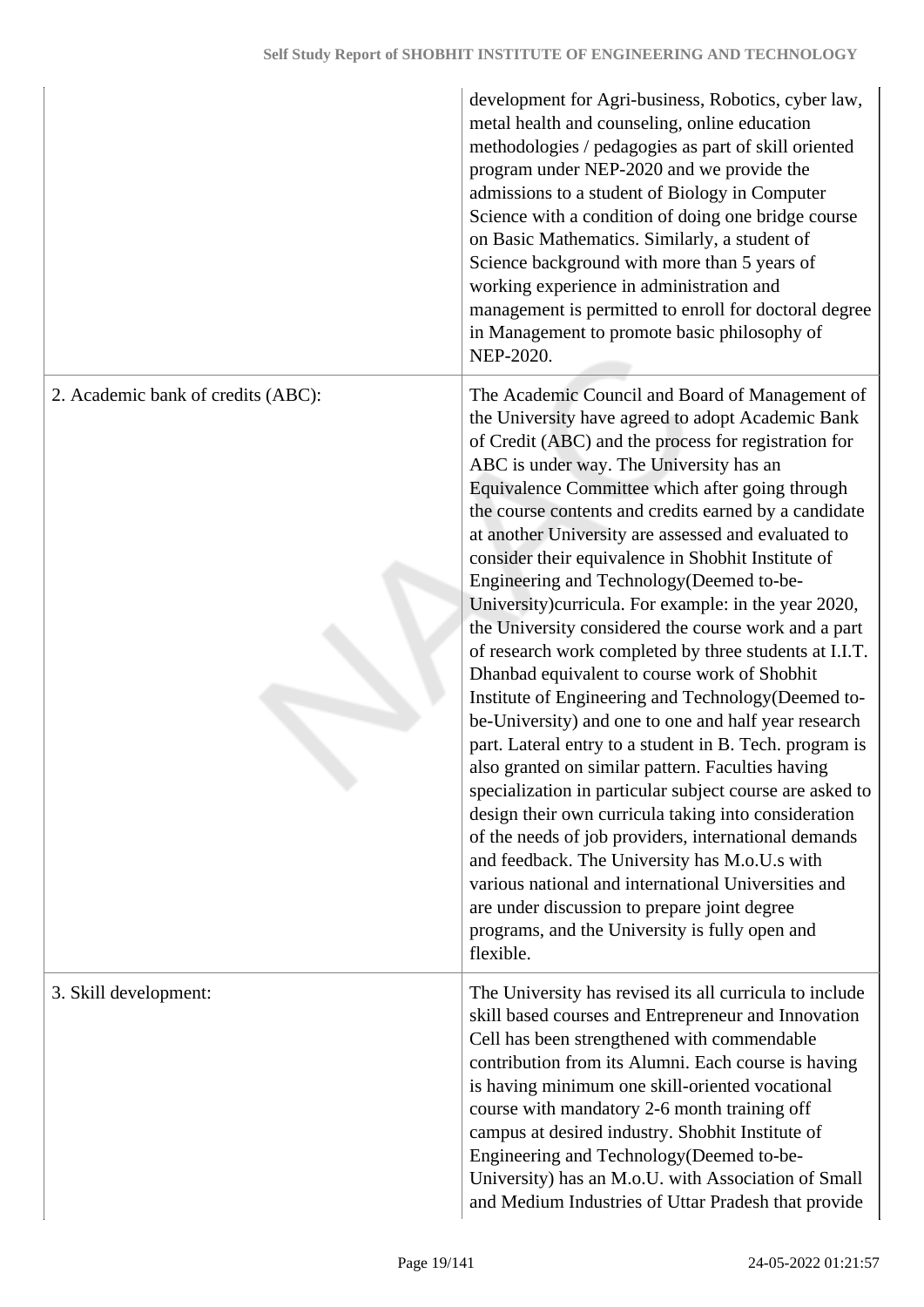|                                                                                                                          | excellent opportunity for our students to connect with<br>8000+ industries. The credit of the training program<br>depends upon the number of contact/training hours.                                                                                                                                                                                                                                                                                                                                                                                                                                                                                                                                                                                                                                                                                                                      |
|--------------------------------------------------------------------------------------------------------------------------|-------------------------------------------------------------------------------------------------------------------------------------------------------------------------------------------------------------------------------------------------------------------------------------------------------------------------------------------------------------------------------------------------------------------------------------------------------------------------------------------------------------------------------------------------------------------------------------------------------------------------------------------------------------------------------------------------------------------------------------------------------------------------------------------------------------------------------------------------------------------------------------------|
| 4. Appropriate integration of Indian Knowledge<br>system (teaching in Indian Language, culture, using<br>online course): | The University has an excellent Art gallery on<br>Historical heritage of Hastinapur and outside students<br>from Schools and Colleges are encouraged to learn<br>our rich heritage. The University has organized<br>various events and public lectures on truth, love,<br>peace, life style, Yoga, plant based diet, immunity<br>and herbal diet, health and hygiene, biodiversity<br>conservation, love for nature, Spic Mackey, mental<br>peace and similar topics in collaboration with various<br>organizations like Harit Paryay, Pahal, Sach,<br>Examination burstar Parchon Pe Charcha by 3H,<br>Brahma Kumari, Swami Maatandey Puri ji, Shanti<br>Kunj, Hardwar and various other organizations. The<br>University encourages teaching of Science,<br>Management and Education in Indian languages and<br>we are permitting the students to write their Ph.D.<br>thesis in Hindi. |
| 5. Focus on Outcome based education (OBE):                                                                               | All courses are designed on outcome based education<br>and there is a well monitored system by the<br>Head/Coordinator, Dean and the Vice Chancellor<br>who regularly interact with the faculties, the students,<br>parents and job providers. Their feedback is<br>considered seriously and corrective measures are<br>taken whenever and wherever required. Experts from<br>industries are invariably included in the Board of<br>Studies and Academic Council, their expert lectures<br>are frequently organized. The experts from industry<br>are also involved in evaluation of the project reports<br>as a good practice.                                                                                                                                                                                                                                                           |
| 6. Distance education/online education:                                                                                  | <b>NA</b>                                                                                                                                                                                                                                                                                                                                                                                                                                                                                                                                                                                                                                                                                                                                                                                                                                                                                 |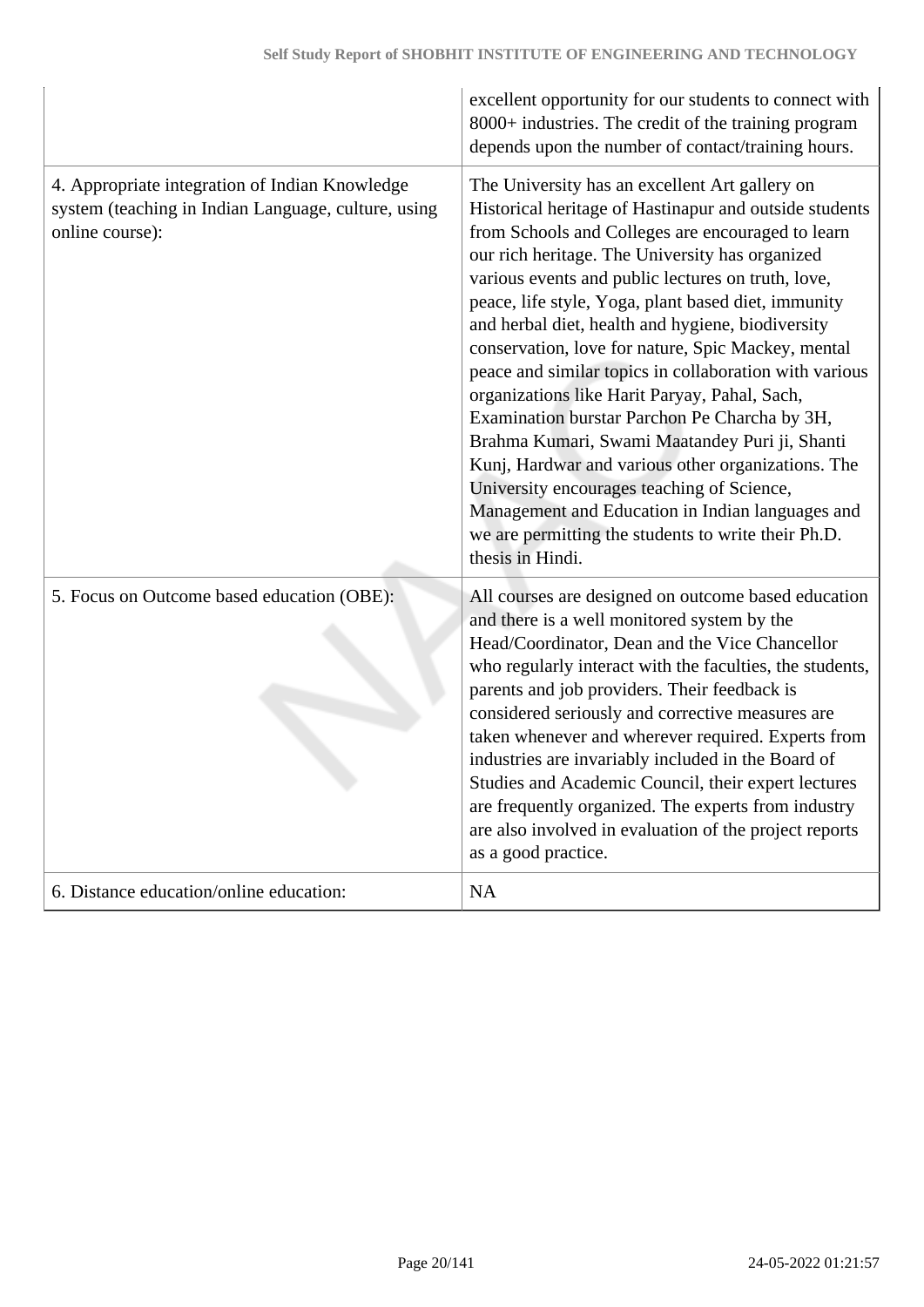# **Extended Profile**

## **1 Program**

### **1.1**

#### **Number of programs offered year-wise for last five years**

| 2020-21                                 | 2019-20 | 2018-19 |                      | 2017-18 | 2016-17 |  |
|-----------------------------------------|---------|---------|----------------------|---------|---------|--|
| 31                                      | 31      | 29      |                      | 29      | 27      |  |
| <b>File Description</b>                 |         |         | Document             |         |         |  |
| Institutional data in prescribed format |         |         | <b>View Document</b> |         |         |  |

#### **1.2**

### **Number of departments offering academic programmes**

#### **Response: 5**

## **2 Students**

#### **2.1**

#### **Number of students year-wise during last five years**

| 2020-21                                 | 2019-20 | 2018-19 |                      | 2017-18 | 2016-17 |  |
|-----------------------------------------|---------|---------|----------------------|---------|---------|--|
| 2053                                    | 2810    | 2385    |                      | 2096    | 1540    |  |
| File Description                        |         |         | Document             |         |         |  |
| Institutional data in prescribed format |         |         | <b>View Document</b> |         |         |  |

#### **2.2**

#### **Number of outgoing / final year students year-wise during last five years**

| 2020-21                                 | 2019-20 | 2018-19              |          | 2017-18 | 2016-17 |
|-----------------------------------------|---------|----------------------|----------|---------|---------|
| 978                                     | 714     | 535                  |          | 552     | 325     |
| <b>File Description</b>                 |         |                      | Document |         |         |
| Institutional data in prescribed format |         | <b>View Document</b> |          |         |         |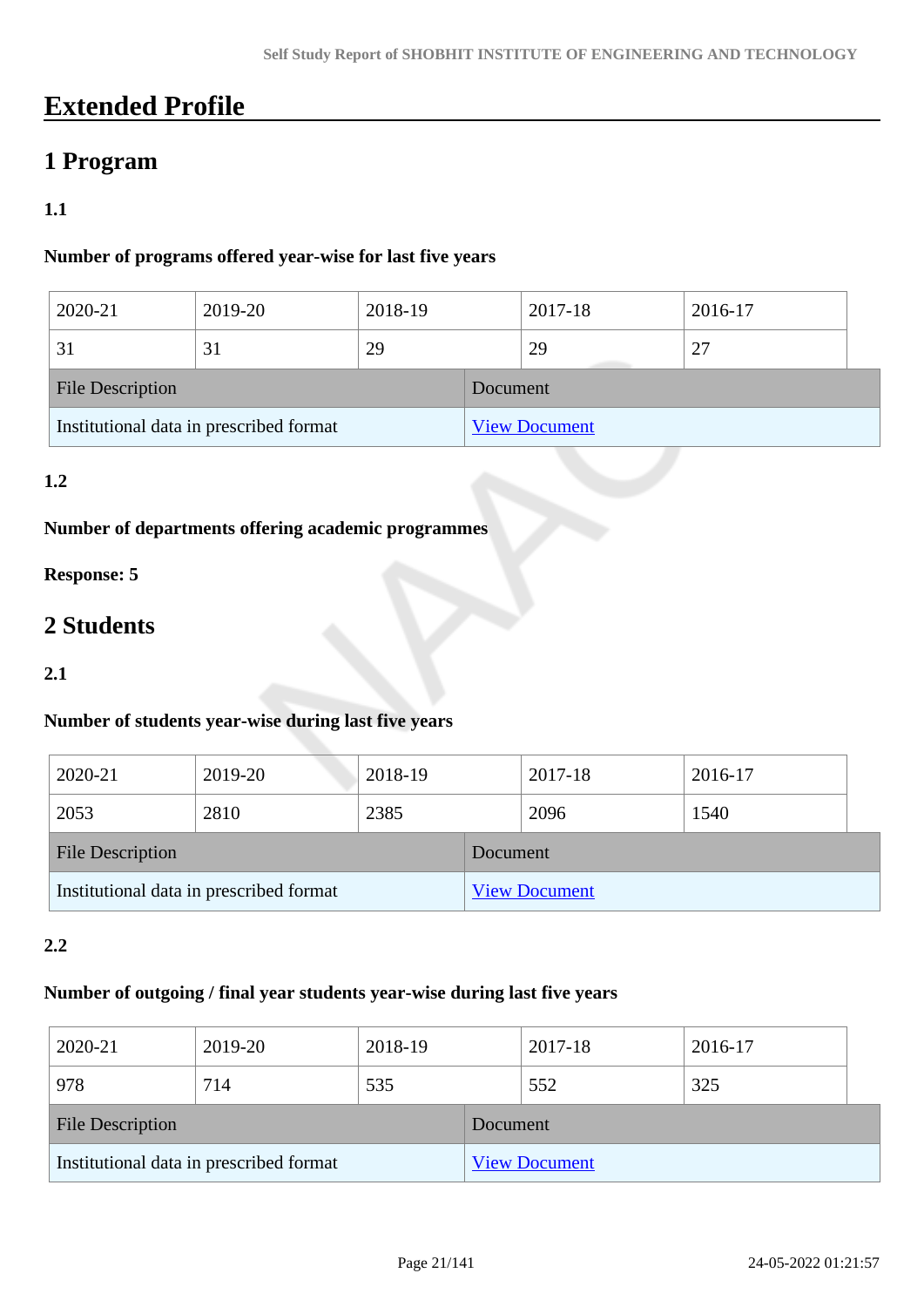### **2.3**

### **Number of students appeared in the University examination year-wise during the last five years**

| 2020-21                                 | 2019-20 | 2018-19              |          | 2017-18 |  | 2016-17 |  |
|-----------------------------------------|---------|----------------------|----------|---------|--|---------|--|
| 2053                                    | 2810    | 2385                 |          | 2096    |  | 1540    |  |
| <b>File Description</b>                 |         |                      | Document |         |  |         |  |
| Institutional data in prescribed format |         | <b>View Document</b> |          |         |  |         |  |

#### **2.4**

### **Number of revaluation applications year-wise during the last 5 years**

| 2020-21 | 2019-20 | 2018-19 | 2017-18 | 2016-17  |
|---------|---------|---------|---------|----------|
| ັ       |         | ∽       |         | <b>~</b> |

## **3 Teachers**

#### **3.1**

## **Number of courses in all programs year-wise during last five years**

| 2020-21                                 | 2019-20 | 2018-19              |          | 2017-18 | 2016-17 |
|-----------------------------------------|---------|----------------------|----------|---------|---------|
| 1207                                    | 1206    | 1161                 |          | 1141    | 1021    |
| <b>File Description</b>                 |         |                      | Document |         |         |
| Institutional data in prescribed format |         | <b>View Document</b> |          |         |         |

#### **3.2**

#### **Number of full time teachers year-wise during the last five years**

| 2020-21                                 | 2019-20 | 2018-19              |          | 2017-18 | 2016-17 |
|-----------------------------------------|---------|----------------------|----------|---------|---------|
| 155                                     | 145     | 125                  |          | 120     | 114     |
| <b>File Description</b>                 |         |                      | Document |         |         |
| Institutional data in prescribed format |         | <b>View Document</b> |          |         |         |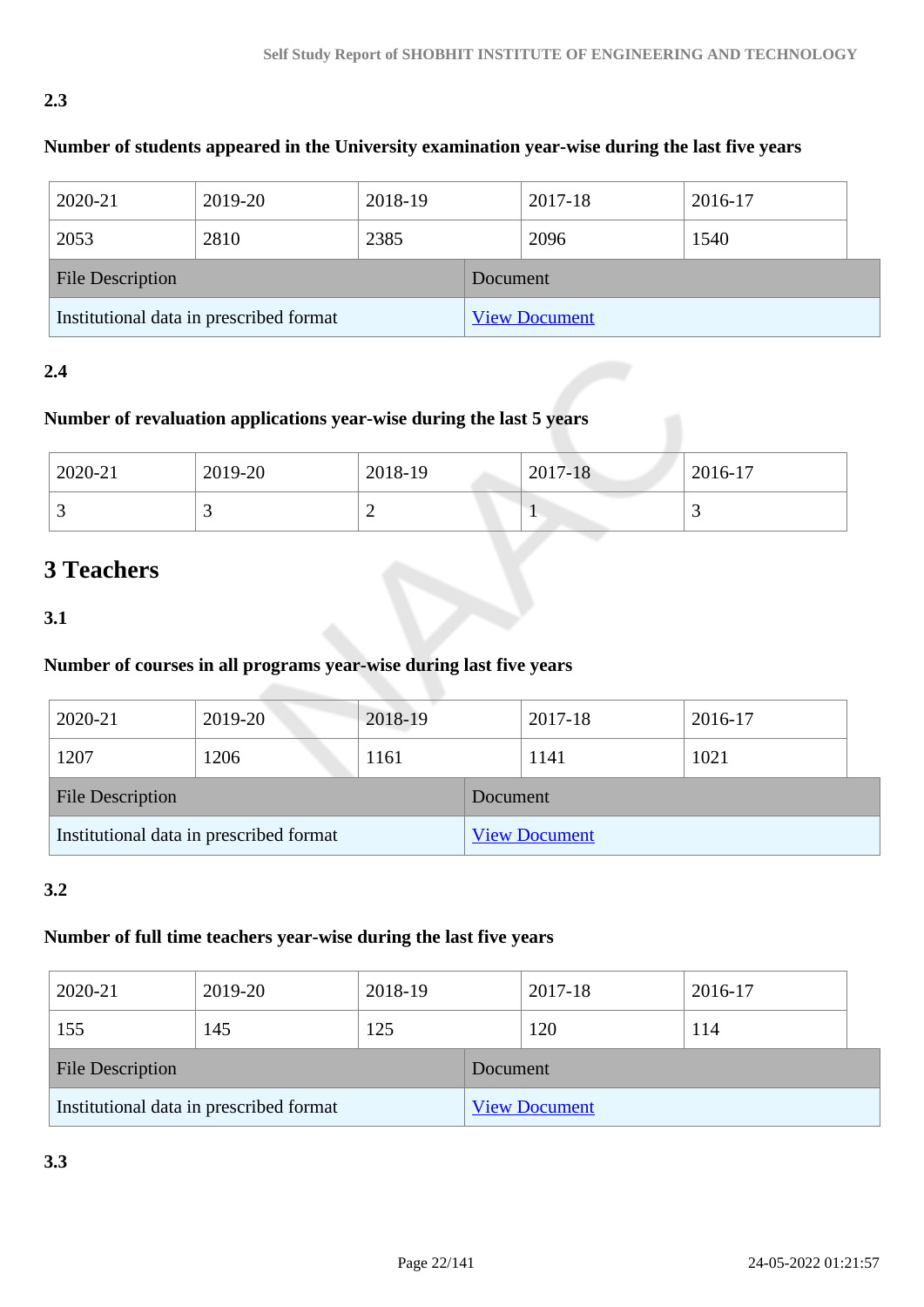#### **Number of sanctioned posts year-wise during last five years**

| 2020-21                                 | 2019-20 | 2018-19              |          | 2017-18 | 2016-17 |  |
|-----------------------------------------|---------|----------------------|----------|---------|---------|--|
| 155                                     | 145     | 125                  |          | 120     | 114     |  |
| <b>File Description</b>                 |         |                      | Document |         |         |  |
| Institutional data in prescribed format |         | <b>View Document</b> |          |         |         |  |

## **4 Institution**

#### **4.1**

**Number of eligible applications received for admissions to all the programs year-wise during last five years**

| 2020-21                                 | 2019-20 | 2018-19 |                      | 2017-18 | 2016-17 |  |
|-----------------------------------------|---------|---------|----------------------|---------|---------|--|
| 3259                                    | 3434    | 3513    |                      | 3569    | 3005    |  |
| <b>File Description</b>                 |         |         | Document             |         |         |  |
| Institutional data in prescribed format |         |         | <b>View Document</b> |         |         |  |

#### **4.2**

**Number of seats earmarked for reserved category as per GOI/State Govt rule year-wise during last five years**

| 2020-21                                 | 2019-20 | 2018-19  |                      | 2017-18 | 2016-17 |  |
|-----------------------------------------|---------|----------|----------------------|---------|---------|--|
| 847                                     | 847     | 778      |                      | 748     | 680     |  |
| <b>File Description</b>                 |         | Document |                      |         |         |  |
| Institutional data in prescribed format |         |          | <b>View Document</b> |         |         |  |

#### **4.3**

#### **Total number of classrooms and seminar halls**

**Response: 47**

**4.4**

#### **Total number of computers in the campus for academic purpose**

**Response: 735**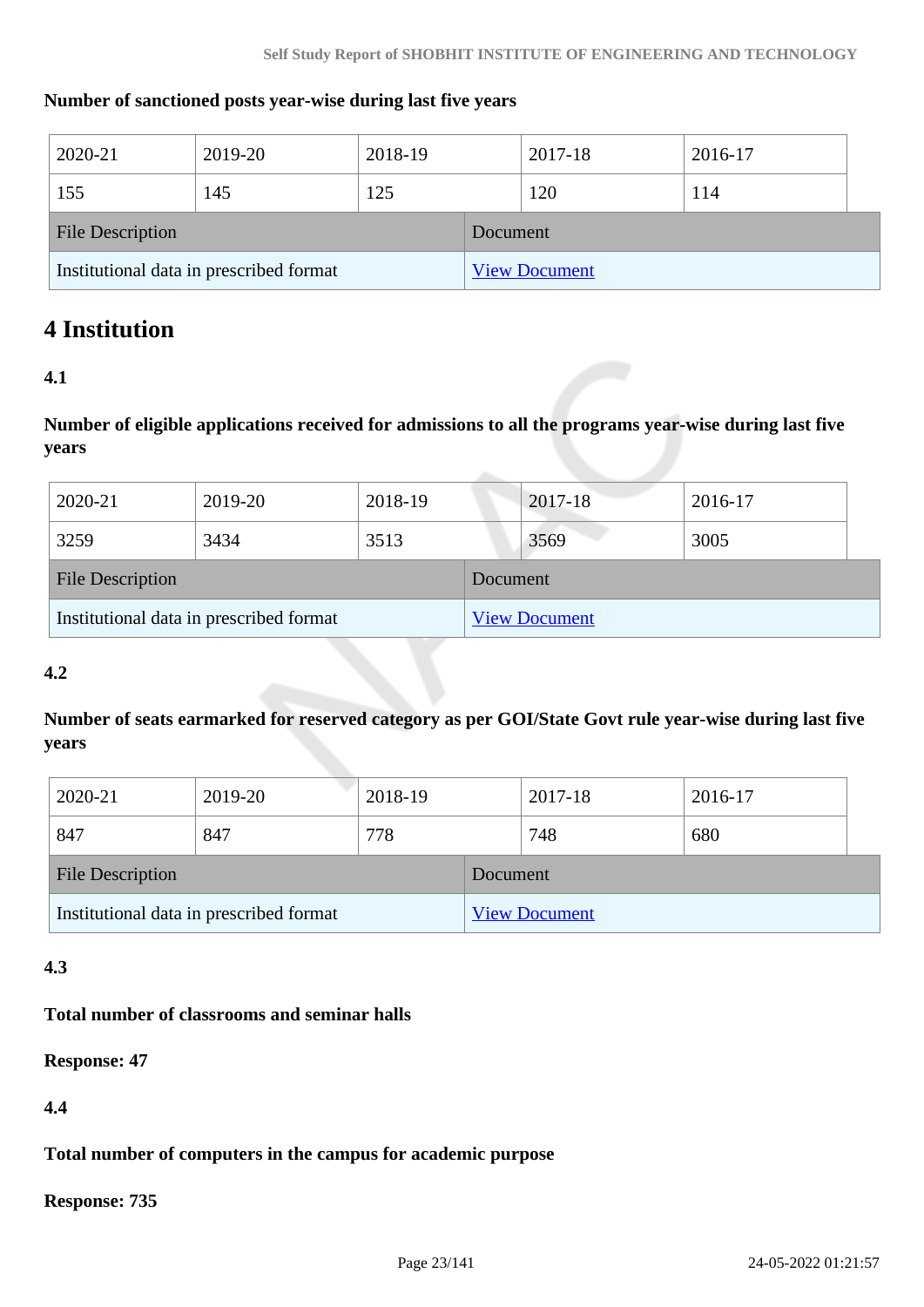### **4.5**

## **Total Expenditure excluding salary year-wise during last five years ( INR in Lakhs)**

| 2020-21 | 2019-20 | 2018-19 | 2017-18 | 2016-17 |
|---------|---------|---------|---------|---------|
| 711.7   | 737.995 | 695.168 | 652.679 | 834.244 |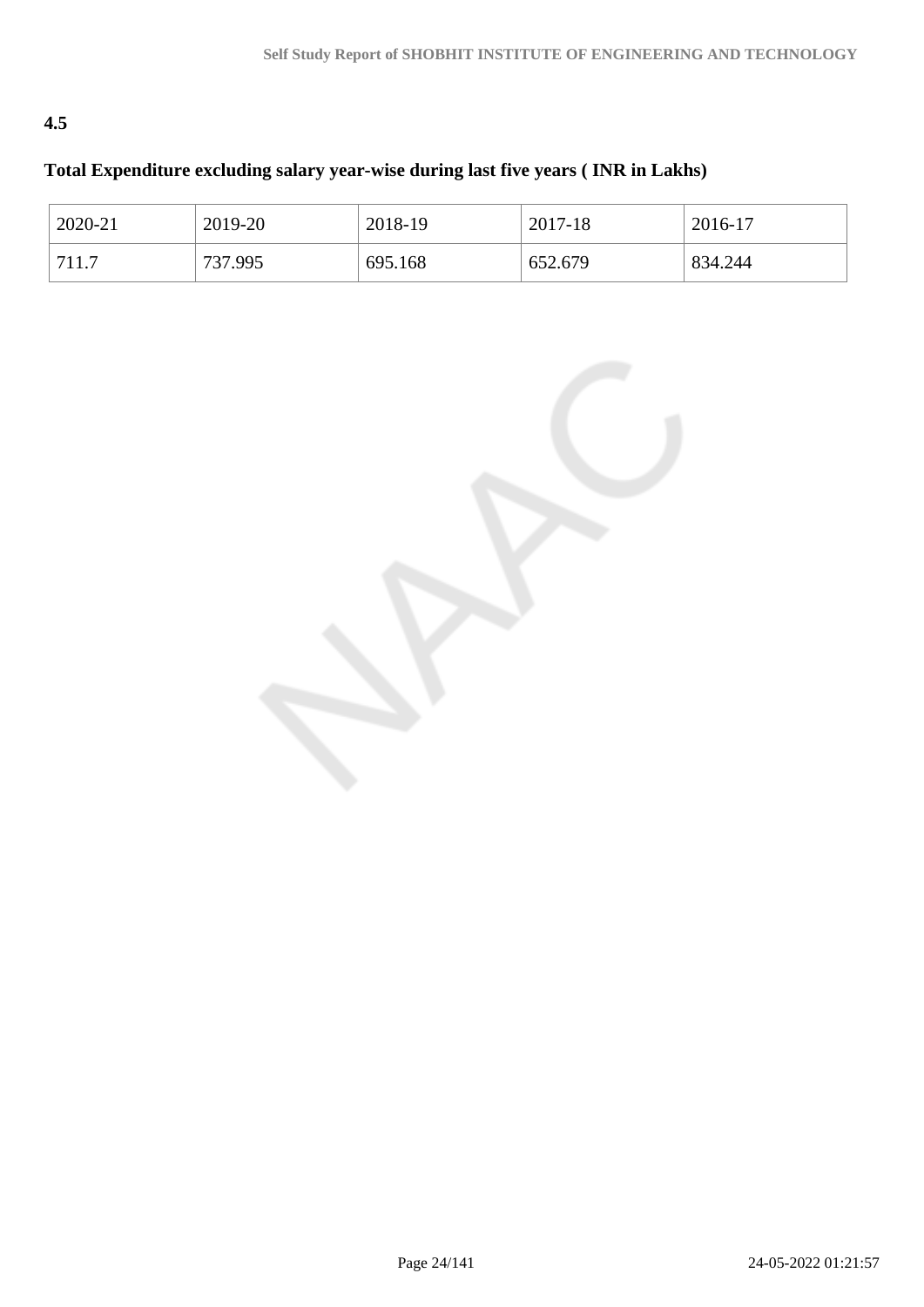# **4. Quality Indicator Framework(QIF)**

## **Criterion 1 - Curricular Aspects**

## **1.1 Curriculum Design and Development**

 **1.1.1 Curricula developed and implemented have relevance to the local, national, regional and global developmental needs which is reflected in Programme outcomes (POs), Programme Specific Outcomes(PSOs) and Course Outcomes(COs) of the Programmes offered by the Institution.**

### **Response:**

Shobhit Institute of Engineering & Technology (Deemed to-be-University), is an academic fraternity of individuals dedicated to the motto of 'Empowering Nation Through Education', University has systematically and diligently worked to imbibe the best practices of preparing and updating course curricula with the aid of the best academic and intellectual talent available. The curricula for programs offered by the University are based on local, national, regional and global developmental needs.

The societal concern of Employability, Innovation and Research, are incorporated in the curriculum. At the outset, it is essential to emphasise that the practice of curricula up-dation is cyclic and comprehensive with meaningful inputs from all the stakeholders. Outcome based education policy is being adopted. Curriculum are designed reflecting the Program Outcome (PO), Course Outcome (CO) and Program Educational Outcome. PO-CO mapping is provided in the syllabi. The curriculum design and development process involve the inputs of all stakeholders, student, faculty members, alumni & employers and goes through various stages of refinement – faculty members and students, BOS, and then Academic Council. BOS members and Academic Council ensure that the curriculum of every program is contemporary and has relevance to the local/national/regional/global developmental prerequisites.

The University has always promoted the students for participation in various national level competitions. Periodically workshops, seminars, conferences and brain storming sessions are organized to provide platform to the students for their exposure in their related domains, establish linkages and tie-ups with renowned institutes and Universities at national and international levels

To improve competence and level of achievement, the students are provided additional inputs like communication skills, basic computer knowledge, gender equality, environmental awareness, women empowerment, disaster management, professional ethics etc.

University has adopted innovative and creative teaching learning process, tools and techniques by implementing advanced concept of pedagogy, use of ICT, learning management system, student centric methods, participative learning etc. for enhancing teaching and learning experience. The effective implementation of curriculum is ensured by supplementing classroom teaching with expert lectures, seminars, mini projects, in-house and industry supported projects, industry visits. Courses like, Essence of Indian Traditional Knowledge, Indian Constitution, Cyber security etc., and availability of National Cadet Corps (NCC) sensitize students of their obligations towards society. These courses develop magnanimity and commitment amongst students thereby contributing towards development of their well-rounded personality.

Mandatory industrial training ensures that students are exposed to contemporary industrial trends,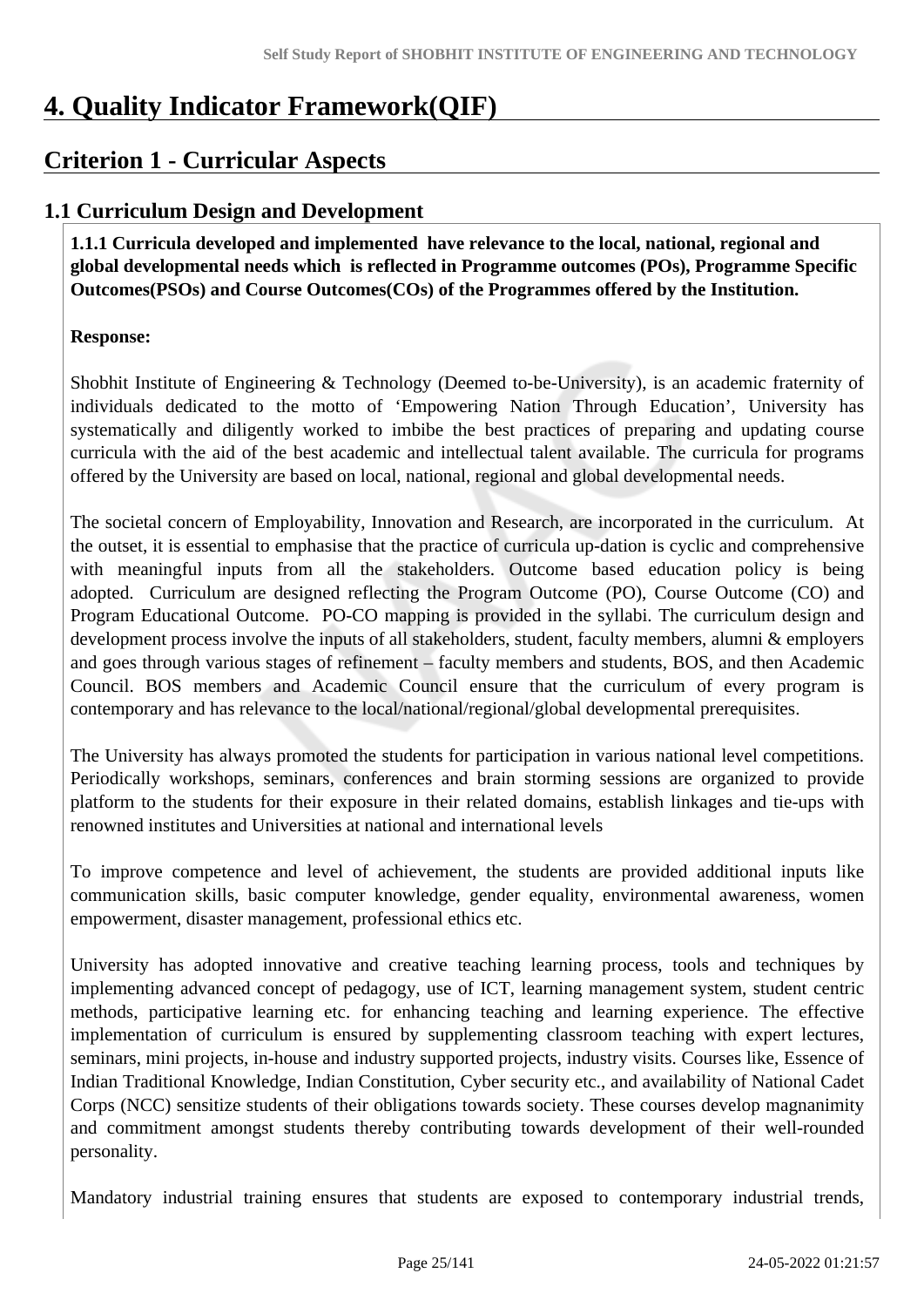innovations, implementation of latest technologies in everyday industrial activity. Psychological principles are applied to solve personal, social and group issues and to recognise and appreciate the impact of mental health issues, facilities of Centre for Psychology and Human behaviour and Centre for YOGA and Research are available in the campus. University has initiated various social activities along with the students.

| <b>File Description</b>              | <b>Document</b>      |
|--------------------------------------|----------------------|
| <b>Upload Additional information</b> | <b>View Document</b> |
| Link for Additional information      | <b>View Document</b> |

#### **1.1.2 Percentage of Programmes where syllabus revision was carried out during the last five years.**

#### **Response:** 87.5

1.1.2.1 **How many Programmes were revised out of total number of Programmes offered during the last five years**

Response: 28

#### 1.1.2.2 **Number of all Programmes offered by the institution during the last five years.**

Response: 32

| <b>File Description</b>                                   | <b>Document</b>      |
|-----------------------------------------------------------|----------------------|
| Minutes of relevant Academic Council/BOS<br>meeting       | <b>View Document</b> |
| Institutional data in prescribed format                   | <b>View Document</b> |
| Details of Programme syllabus revision in last 5<br>years | <b>View Document</b> |
| Any additional information                                | <b>View Document</b> |
| Link for additional information                           | <b>View Document</b> |

#### **1.1.3 Average percentage of courses having focus on employability/ entrepreneurship/ skill development offered by the institution during the last five years**

#### **Response:** 95.92

1.1.3.1 Number of courses having focus on employability/ entrepreneurship/ skill development year-wise during the last five years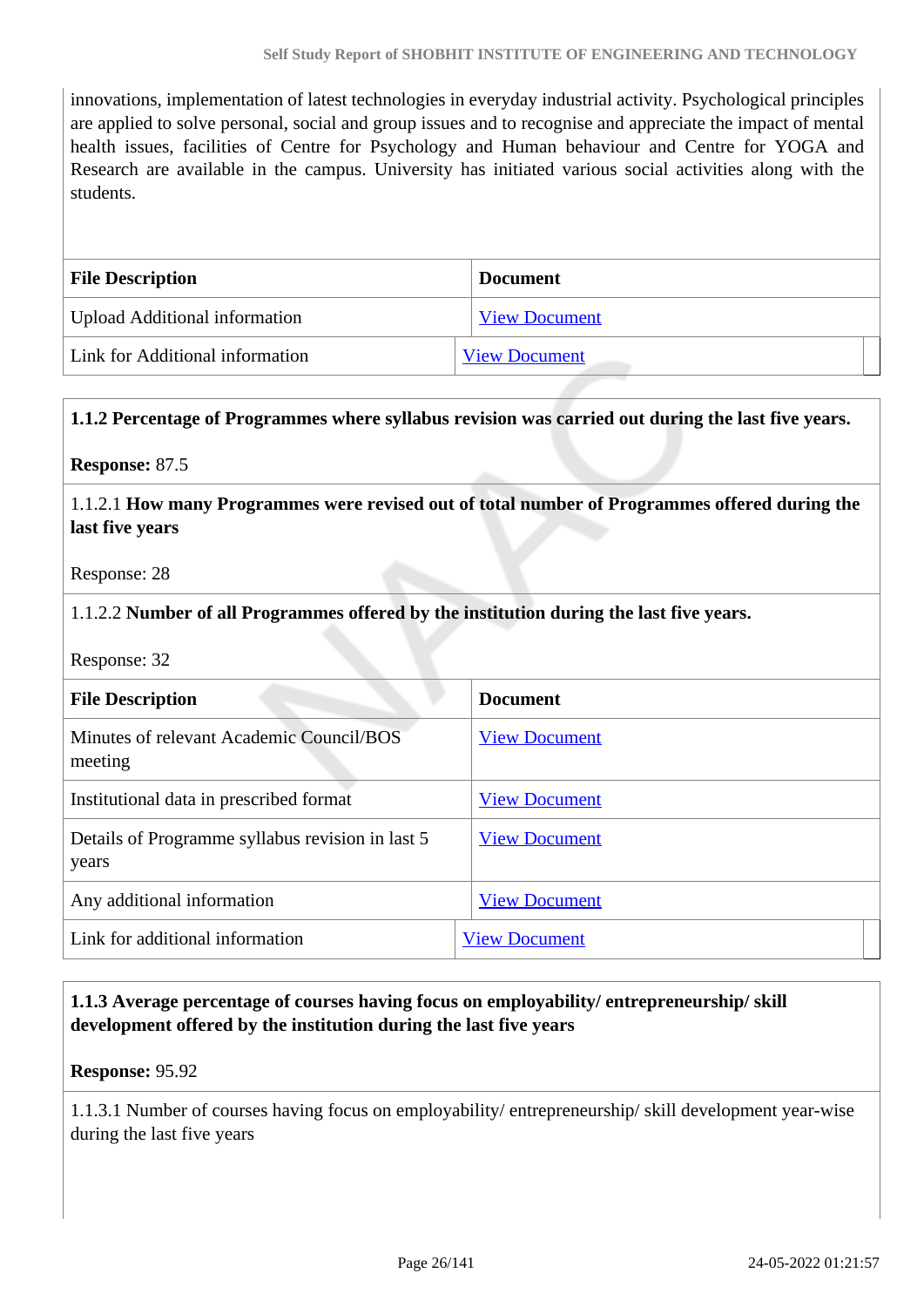| 2020-21                                                                                        | 2019-20 | 2018-19              |                      | 2017-18              | 2016-17 |  |
|------------------------------------------------------------------------------------------------|---------|----------------------|----------------------|----------------------|---------|--|
| 1153                                                                                           | 1152    | 1111                 |                      | 1094                 | 990     |  |
|                                                                                                |         |                      |                      |                      |         |  |
| <b>File Description</b>                                                                        |         |                      | <b>Document</b>      |                      |         |  |
|                                                                                                |         |                      |                      |                      |         |  |
| Programme/ Curriculum/ Syllabus of the courses                                                 |         |                      | <b>View Document</b> |                      |         |  |
| MoU's with relevant organizations for these courses,<br>if any                                 |         |                      | <b>View Document</b> |                      |         |  |
| Minutes of the Boards of Studies/Academic<br>Council meetings with approvals for these courses |         | <b>View Document</b> |                      |                      |         |  |
| Institutional data in prescribed format                                                        |         |                      | <b>View Document</b> |                      |         |  |
| Any additional information                                                                     |         |                      |                      | <b>View Document</b> |         |  |

### **1.2 Academic Flexibility**

 **1.2.1 Percentage of new courses introduced of the total number of courses across all programs offered during the last five years.**

**Response:** 37.01

1.2.1.1 **How many new courses were introduced within the last five years.**

Response: 403

#### 1.2.1.2 **Number of courses offered by the institution across all programmes during the last five years.**

Response: 1089

| <b>File Description</b>                             | <b>Document</b>      |
|-----------------------------------------------------|----------------------|
| Minutes of relevant Academic Council/BOS<br>meeting | <b>View Document</b> |
| Institutional data in prescribed format             | <b>View Document</b> |
| Any additional information                          | <b>View Document</b> |

#### **1.2.2 Percentage of Programmes in which Choice Based Credit System (CBCS) / elective course system has been implemented (Data for the latest completed academic year).**

**Response:** 100

1.2.2.1 **Number of Programmes in which CBCS / Elective course system implemented.**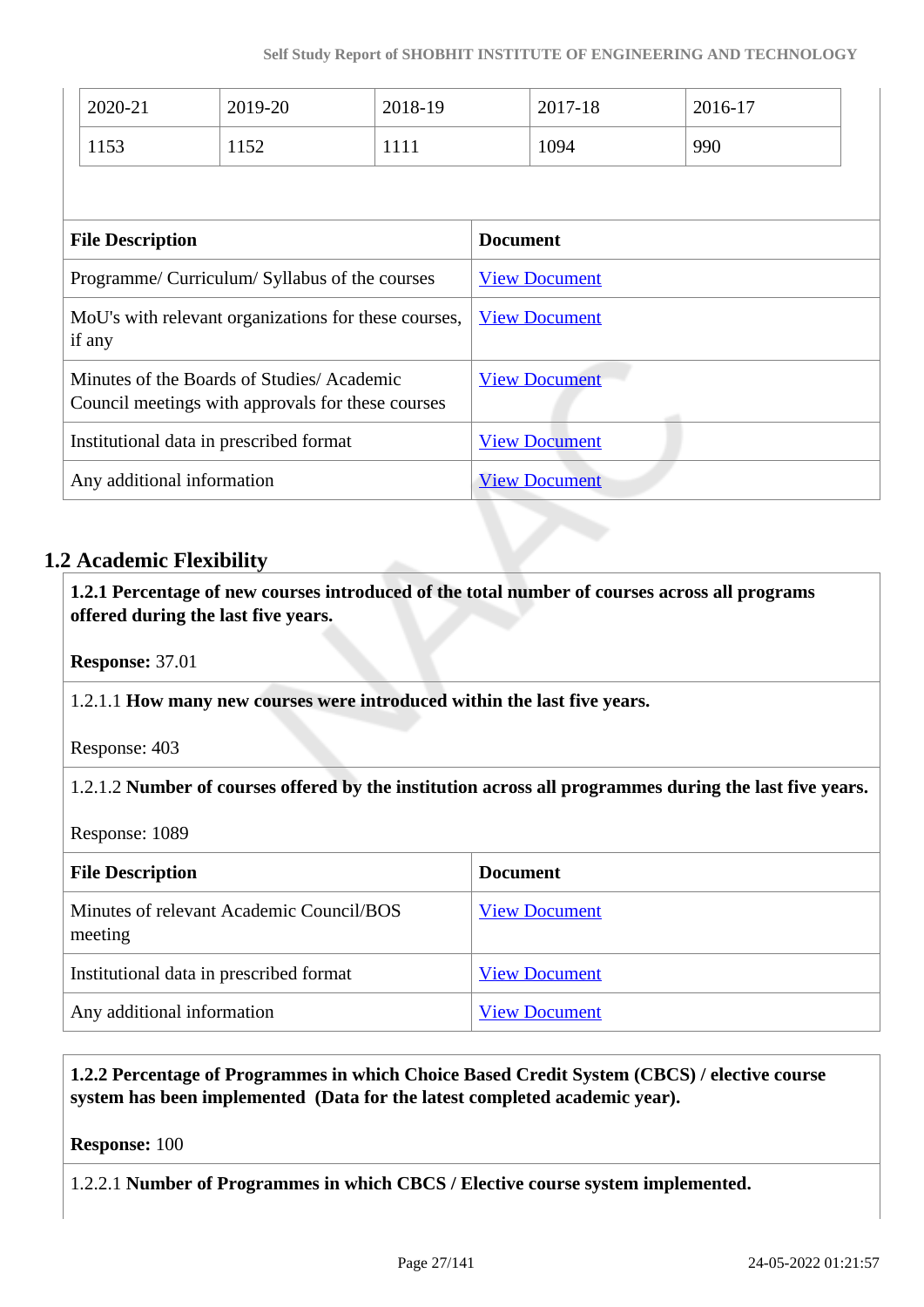Response: 31

| <b>File Description</b>                              | <b>Document</b>      |
|------------------------------------------------------|----------------------|
| Minutes of relevant Academic Council/BOS<br>meetings | <b>View Document</b> |
| Institutional data in prescribed format              | <b>View Document</b> |
| Any additional information                           | <b>View Document</b> |

### **1.3 Curriculum Enrichment**

#### **1.3.1 Institution integrates crosscutting issues relevant to Professional Ethics ,Gender, Human Values ,Environment and Sustainability into the Curriculum**

#### **Response:**

The University recognizes that the important themes of educational aspects may not be explicitly addressed within a single course or subject. Such issues need to be consciously brought into the mainstream providing an opportunity for interdisciplinary interactions. The University amalgamates these cross-cutting issues into the specially designed curricula. These courses appraise the students about the conceptual, theoretical and analytical understanding of varied approaches from a cross cultural perspective.

Organizational Behavior develops cognizance of understanding human behavior under different conditions. Environmental Science gives a general understanding of the interdisciplinary nature of environmental issues and physical, chemical, and biological components of the earth's systems, Renewable and Non-Renewable Resources, Solid waste Management, Disaster management & Social Issues including Climate change.

Gender, School & Society develops basic understanding and familiarity with gender, gender bias, genderstereotype, empowerment, gender parity, equity and equality, patriarchy and feminism and transgender, policies, plans and schemes of the government for addressing all forms of disparities and inequalities existing in the society. Life Style Management covers the assessment of the physical and psychological effects of physical activity and movement for maintaining health and well-being.

Health, Physical Education and Yoga focuses on the holistic health, dimensions and determinants, and developing positive attitude towards health education and yoga as individual. Personality Development & Self Awareness relates to the self awareness & personality development. Skill Development includes Presentation, Negotiation, Quiz, Debate, and Public Speaking. Intra-personal facet of Personality Development focuses on work-related stress and stress management, mind control, Yoga and Meditation, Transactional Analysis, Assertiveness Training, Sensitivity Training, Conflict, and Inter-personal conflict management. The Professional Communication and Soft Skills include the communication skills and soft skills, relevant for the sustainability and professional development.

IPR, Biomedical and Engineering Ethics explore the field of biomedical ethics, genetic testing, abortion, human experimentation and euthanasia. IPRs are the rights granted to the creators of IP, and include trademarks, copyright, patents, industrial design rights, and in some jurisdictions trade secrets. Bio-safety, Bioethics, Indigenous Knowledge and IPR deals with prevention of large-scale loss of biological integrity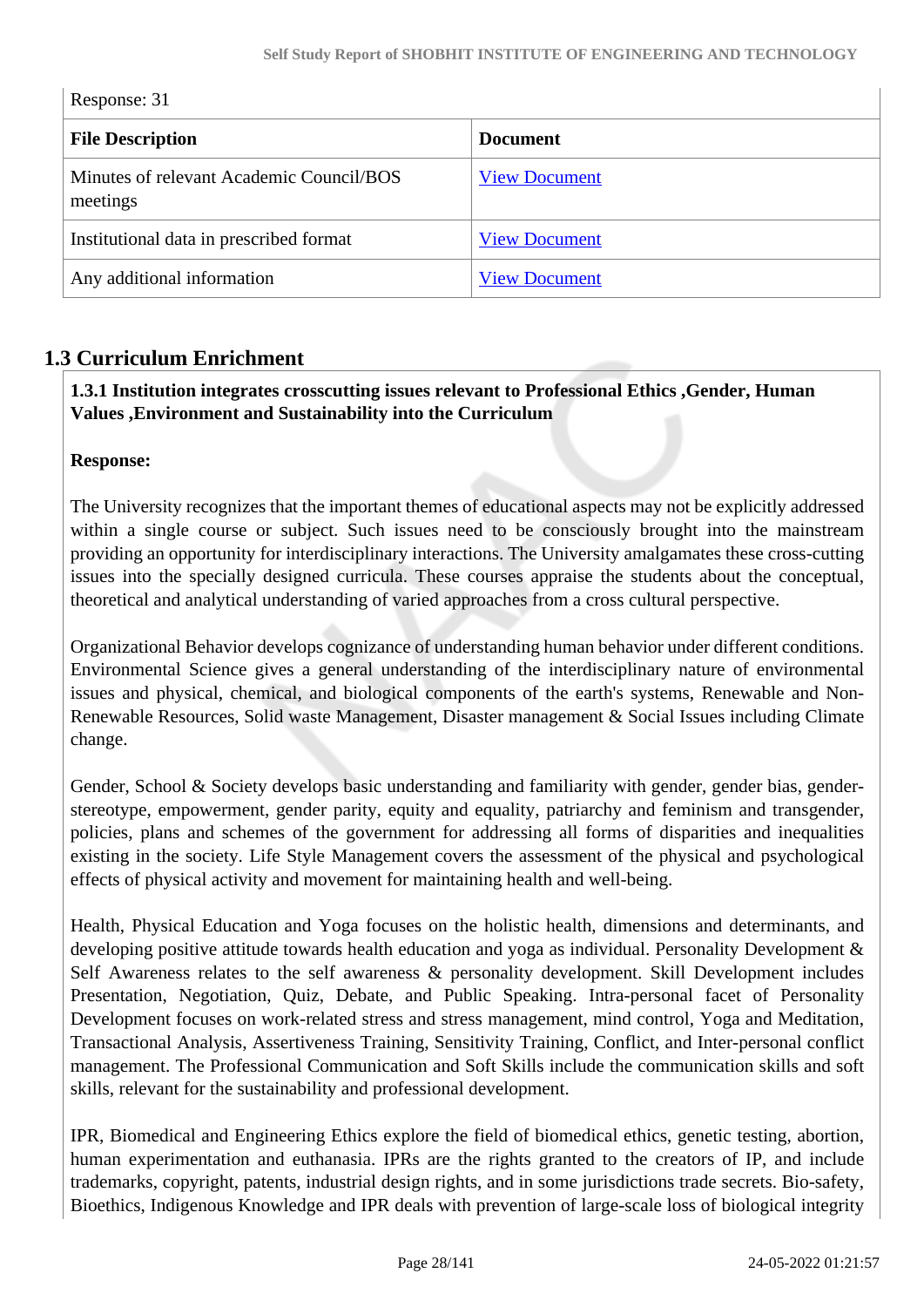focusing both on ecology and human health. Environmental Pollution and Abatement focuses about technology applied or measure taken to reduce pollution and/or its impacts on the environment.

Legal Aspects of Business covers the aspects of business ownership and management, legal ethics, court procedures, contracts, consumer law, property law, employment law, environmental law, and international law. Corporate Social Responsibility and Corporate Governance issues include environmental management, eco-efficiency and sustainability, responsible sourcing, labor standards and working conditions, employees and community relations, gender balance, social equity, human rights, good governance, stakeholders' engagement, and anti-corruption measures.

Human Rights Law and Law relating to women covers the issues related to the basic freedoms and rights to which every person is entitled. Study of the Acts like, The Prohibition of Child Marriage Act, 2006, Special Marriage Act, 1954, Dowry Prohibition Act, 1961, Indian Divorce Act, 1969 and more are covered.

| <b>File Description</b>                                                                                                                                                    | <b>Document</b>      |
|----------------------------------------------------------------------------------------------------------------------------------------------------------------------------|----------------------|
| Upload the list and description of the courses which<br>address the Gender, Environment and Sustainability,<br>Human Values and Professional Ethics into the<br>Curriculum | <b>View Document</b> |
| Any additional information                                                                                                                                                 | <b>View Document</b> |

 **1.3.2 Number of value-added courses for imparting transferable and life skills offered during last five years.**

**Response:** 130

1.3.2.1 **How many new value-added courses are added within the last five years.**

Response: 130

| <b>File Description</b>                                           | <b>Document</b>      |
|-------------------------------------------------------------------|----------------------|
| Institutional data in prescribed format                           | <b>View Document</b> |
| Brochure or any other document relating to value<br>added courses | <b>View Document</b> |
| Any additional information                                        | <b>View Document</b> |

#### **1.3.3 Average Percentage of students enrolled in the courses under 1.3.2 above.**

#### **Response:** 83.89

1.3.3.1 **Number of students enrolled in value-added courses imparting transferable and life skills offered year-wise during the last five years.**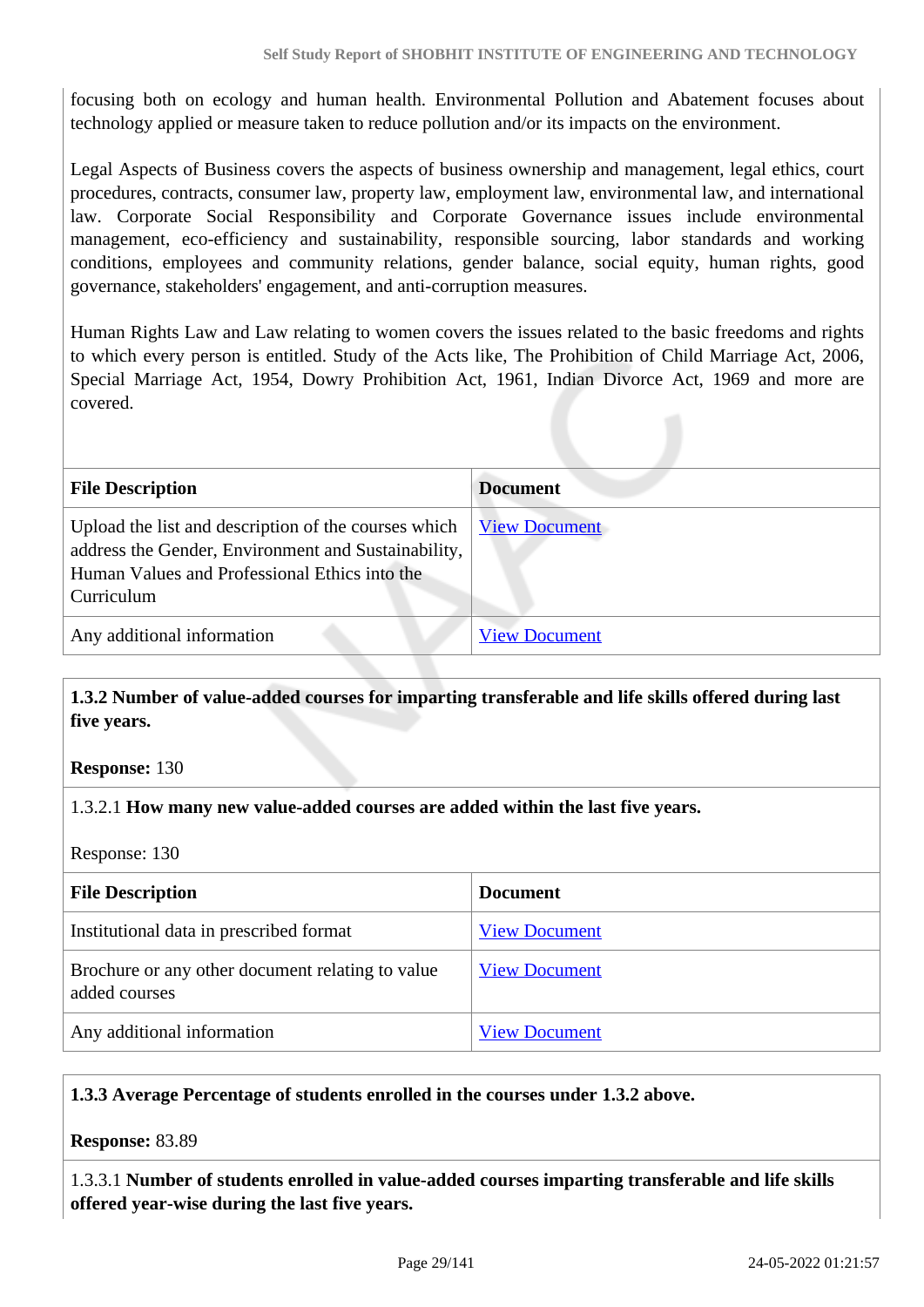| 2020-21                     | 2019-20                                        | 2018-19 | 2017-18                                                                                    | 2016-17                                                                                             |
|-----------------------------|------------------------------------------------|---------|--------------------------------------------------------------------------------------------|-----------------------------------------------------------------------------------------------------|
| 1887                        | 1956                                           | 1856    | 1728                                                                                       | 1504                                                                                                |
|                             |                                                |         |                                                                                            |                                                                                                     |
|                             |                                                |         |                                                                                            | 1.3.4 Percentage of students undertaking field projects / research projects / internships (Data for |
|                             | the latest completed academic year).           |         |                                                                                            |                                                                                                     |
| Response: 44.72             |                                                |         |                                                                                            |                                                                                                     |
|                             |                                                |         |                                                                                            |                                                                                                     |
|                             |                                                |         | 1.3.4.1 Number of students undertaking field projects or research projects or internships. |                                                                                                     |
| Response: 918               |                                                |         |                                                                                            |                                                                                                     |
| <b>File Description</b>     |                                                |         | <b>Document</b>                                                                            |                                                                                                     |
|                             | List of Programmes and number of students      |         | <b>View Document</b>                                                                       |                                                                                                     |
|                             | undertaking field projects research projects// |         |                                                                                            |                                                                                                     |
| internships (Data Template) |                                                |         |                                                                                            |                                                                                                     |
| Any additional information  |                                                |         | <b>View Document</b>                                                                       |                                                                                                     |
|                             |                                                |         |                                                                                            |                                                                                                     |

### **1.4 Feedback System**

 **1.4.1 Structured feedback for design and review of syllabus – semester-wise / year-wise is received from 1) Students, 2) Teachers, 3) Employers, 4) Alumni**

**Response:** A. All 4 of the above

| <b>File Description</b>                                                                                                                                   | <b>Document</b>      |
|-----------------------------------------------------------------------------------------------------------------------------------------------------------|----------------------|
| URL for stakeholder feedback report                                                                                                                       | <b>View Document</b> |
| Institutional data in prescribed format                                                                                                                   | <b>View Document</b> |
| Any additional information                                                                                                                                | <b>View Document</b> |
| Action taken report of the University on feedback<br>report as stated in the minutes of the Governing<br>Council, Syndicate, Board of Management (Upload) | <b>View Document</b> |

#### **1.4.2 Feedback processes of the institution may be classified as follows:**

**Response:** A. Feedback collected, analysed and action taken and feedback available on website

 $\overline{\phantom{a}}$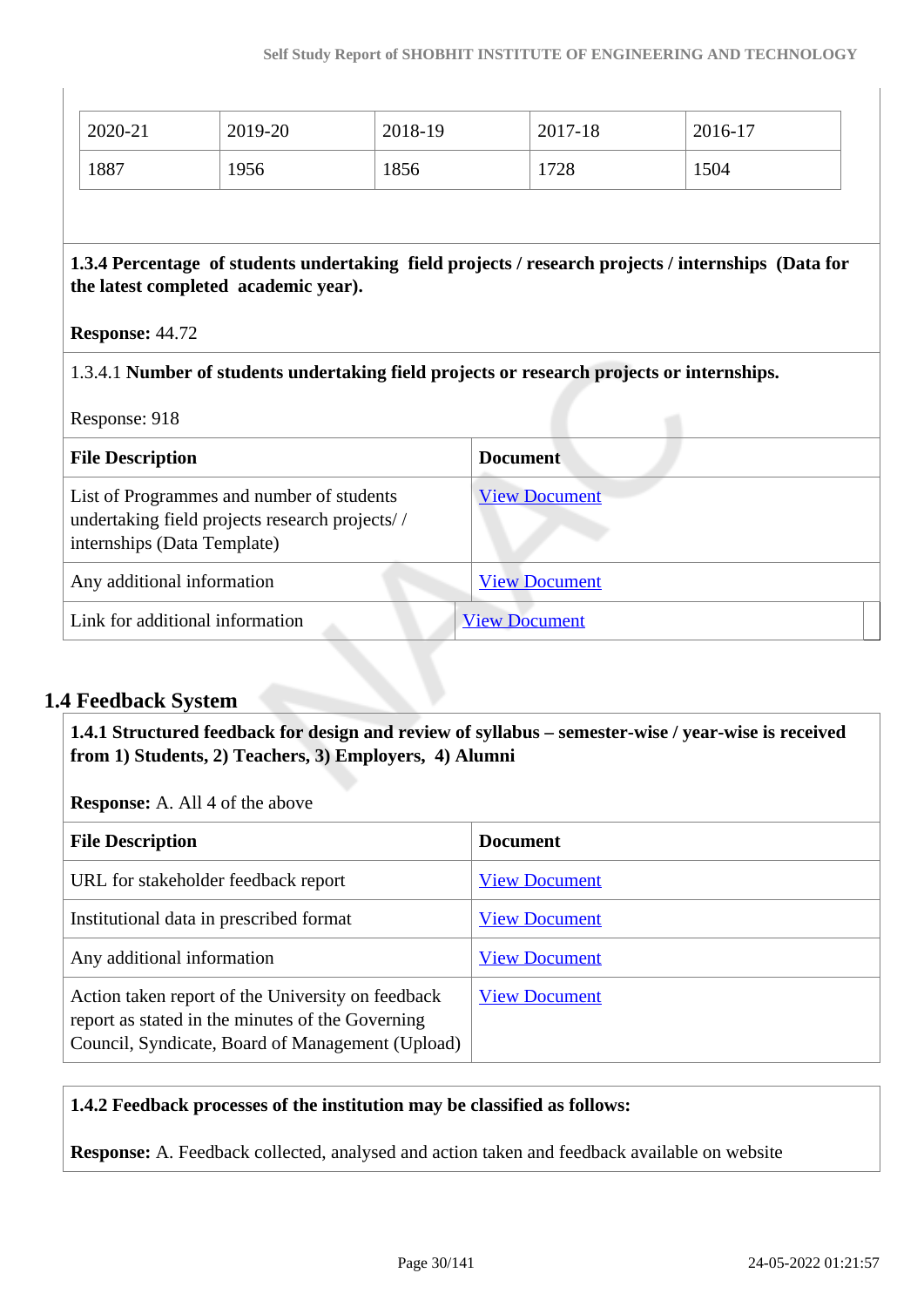| <b>File Description</b>                 | <b>Document</b>      |
|-----------------------------------------|----------------------|
| URL for feedback report                 | <b>View Document</b> |
| Upload any additional information       | <b>View Document</b> |
| Institutional data in prescribed format | <b>View Document</b> |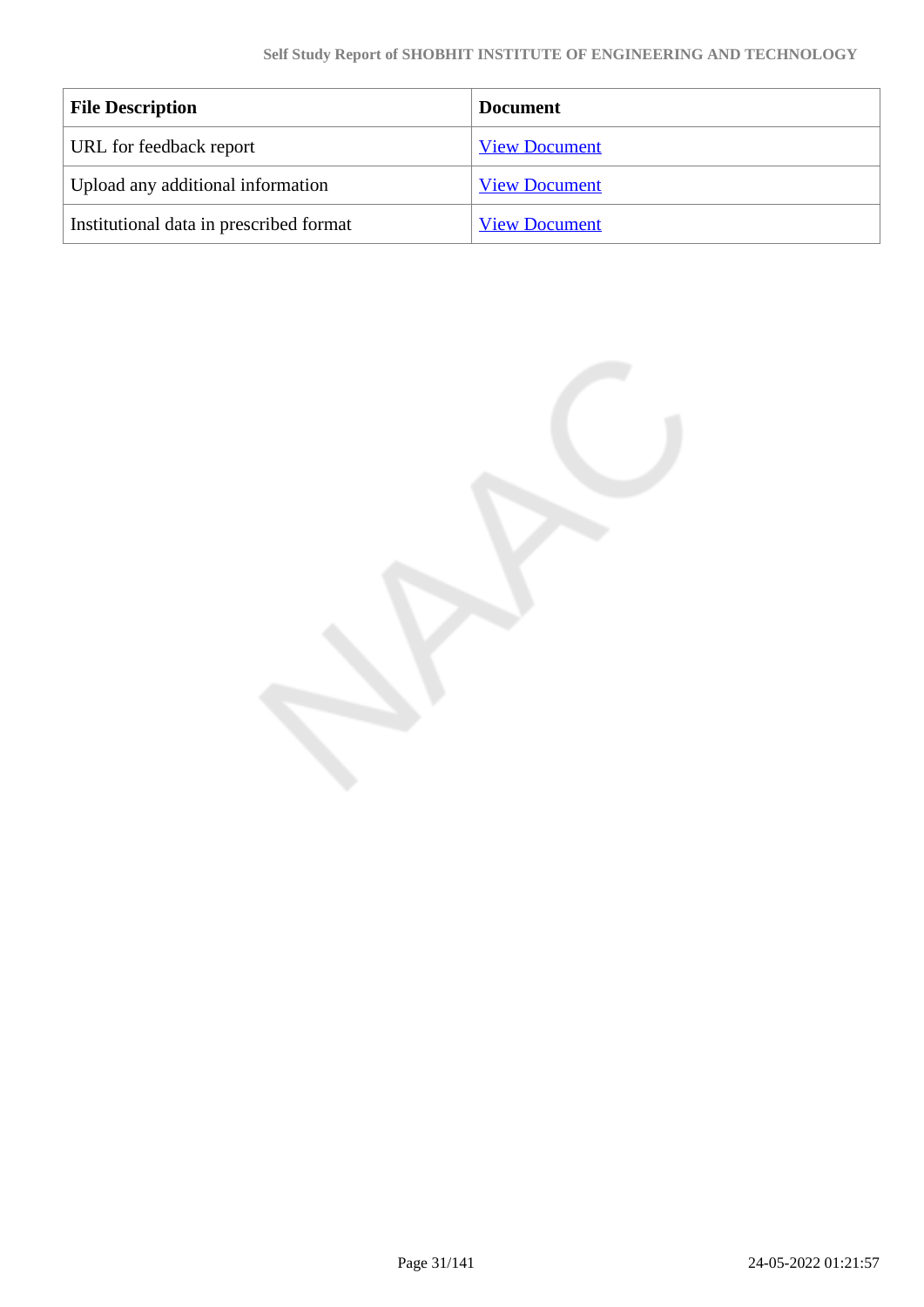## **Criterion 2 - Teaching-learning and Evaluation**

### **2.1 Student Enrollment and Profile**

#### **2.1.1 Demand Ratio (Average of last five years)**

#### **Response:** 2.14

#### 2.1.1.1 **Number of seats available year wise during the last five years**

| 2020-21 | 2019-20 | 2018-19     | 2017-18 | 2016-17 |
|---------|---------|-------------|---------|---------|
| 1710    | 1710    | 570<br>1J/L | 1512    | 1374    |

| <b>File Description</b>                                                                                      | <b>Document</b>      |
|--------------------------------------------------------------------------------------------------------------|----------------------|
| Demand Ratio (Average of Last five years) based on <u>View Document</u><br>Data Template upload the document |                      |
| • Any additional information                                                                                 | <b>View Document</b> |

#### **2.1.2 Average percentage of seats filled against reserved categories (SC, ST, OBC, Divyangjan, etc.) as per applicable reservation policy during the last five years (Excluding Supernumerary Seats)**

**Response:** 57.84

2.1.2.1 **Number of actual students admitted from the reserved categories year wise during last five years**

| 2020-21 | 2019-20 | 2018-19 | 2017-18 | 2016-17 |
|---------|---------|---------|---------|---------|
| 524     | 516     | 474     | 405     | 349     |

| <b>File Description</b>                                                      | <b>Document</b>      |
|------------------------------------------------------------------------------|----------------------|
| Average percentage of seats filled against seats<br>reserved (Data Template) | <b>View Document</b> |
| Any additional information                                                   | <b>View Document</b> |

### **2.2 Catering to Student Diversity**

 **2.2.1 The institution assesses the learning levels of the students and organises special Programmes for advanced learners and slow learners**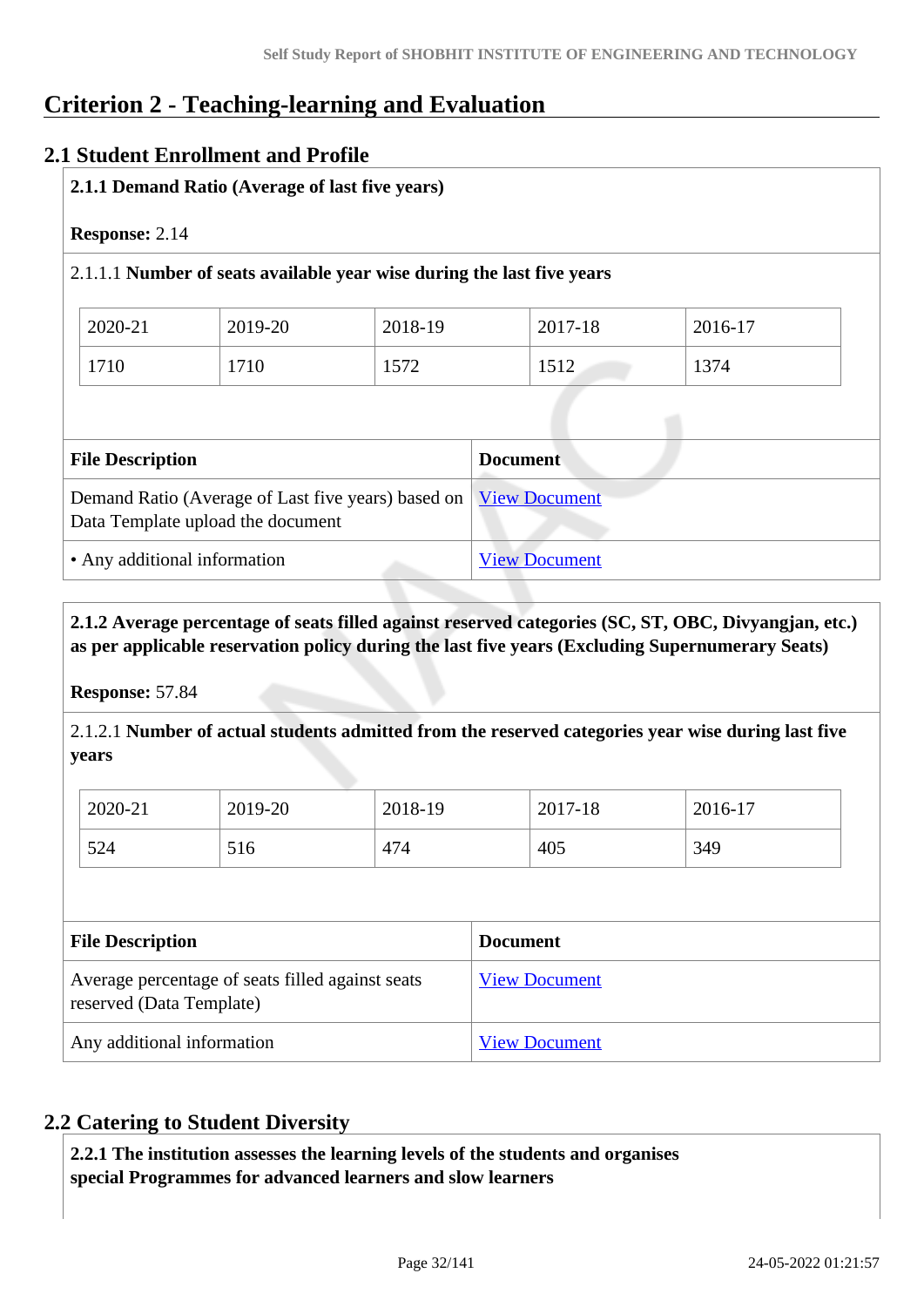#### **Response:**

#### **Special programs for advanced learners and slow learners**

The University conducts special programs for advanced learners and slow learners. Academic performances of the students are analyzed based on teachers' observation, assessment during lectures and laboratory sessions. Performance of students in class tests and internal assessment examinations are the key parameters to identify a slow learner, students scoring below fifty percent marks are identified as slow learners. Further, faculty mentors also help in identifying the advanced learners and slow learners.

The slow learners identified by the faculty members teaching a specific course are provided extra classes to bring them at par with other fellow students. Remedial classes areorganized for slow learner to increase their skills and competence. Special Soft-skill program arranged for students to enhance and upgrade their skills and competences. The University organizes orientation program for the parents and the students at the commencement of new batch every academic session.

For advanced learners, project exhibition, conferences etc. are organized. They are motivated for higher education, other public sector examination *etc*.For this purpose, adequate number of books are available in the library of the University. During examination period, reading hall of library is open for all students for extended hours.

#### **Policy Guidelines for Advanced Learners:**

- Advanced learners are motivated to acieve higher goals. Special coaching is provided to them for higher level competitive examinations.
- Involvement in research projects to inculcate research orientation for quality publications and higher studies aspirations.
- They are provided with special scholarships/funding/grants for making their ideas more visible.
- Seed money is also offered to them for innovative proposals implementation.
- Advanced learners are encouraged to enroll in MOOC Courses, SWAYAM, ARPIT, NPTEL etc.
- Students are encouraged to participate in group discussions, technical quizzes, debates, competitions as well as national level technical symposiums/conferences and other academic events.
- To develop analytical and problem-solving abilities in them and thereby, to improve their presentation skills.
- Various club activities are conducted by all the schools in the respective areas to channelize their energy in corresponding field.
- Motivated to take up competitive exams like GATE, GRE, TOEFL, IELTS, CAT, PGCET etc.
- Students, who secure high ranks in the University examination, are honored with medals on graduation day

#### **Policy Guidelines for Slow Learners:**

- Bridge courses are conducted at the Department level to upgrade the students to the level of higher education.
- The mentors communicate their performance and attendance to their parents regularly and also counsel to students to motivate them.
- Students are given regular class tests and group assignments in order to improve their performance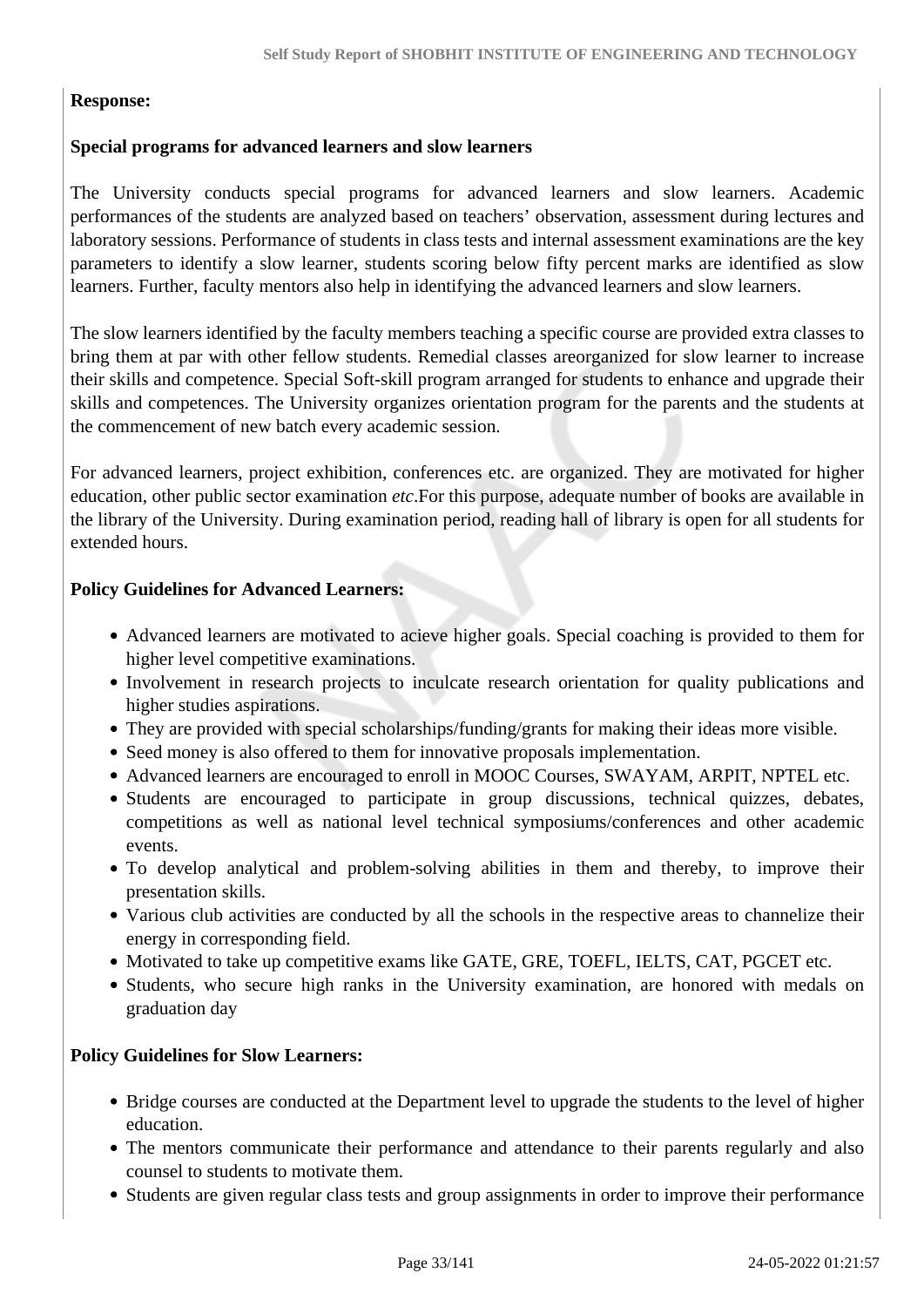in the University exam.

- The support of the alumni is also effectively used for motivation and mentoring to the slow learners.
- Summer classes for all slow learners, who could not clear the semester are provided 30-days special classes during summer vacation to enable them to understand, learn & clear the subject.
- The slow learners are attached with fast learners

The University also provides an opportunity to its students for improvement of grades even after the completion of program.

| <b>File Description</b>                  | <b>Document</b>      |
|------------------------------------------|----------------------|
| <b>Upload Any additional information</b> | <b>View Document</b> |
| Paste link for additional information    | <b>View Document</b> |

#### **2.2.2 Student - Full time teacher ratio (Data for the latest completed academic year)**

| <b>Response: 13.25</b>     |                      |
|----------------------------|----------------------|
| <b>File Description</b>    | <b>Document</b>      |
| Any additional information | <b>View Document</b> |

#### **2.3 Teaching- Learning Process**

 **2.3.1 Student centric methods, such as experiential learning, participative learning and problem solving methodologies are used for enhancing learning experiences**

**Response:** 

#### **Student centric methods of learning**

The University has adopted student centric methods such as experiential and participative learning and problem solving methodologies for enhancing learning experiences. This helps to transform students from being relegated to the role of passive recipients to active and involve stake holders, apart from boosting their confidence and encouraging independence.Teachers make classes as interactive as possible and encourage innovative ideas, thought and novel interpretations. Audio-visual aids, language lab, Industrial Visits, Field Work and Projects and other desired methods are used to boost student participation and enhance participative learning.

#### **1. Experiential Learning**

**1.1 Laboratory Work**: After theory class students are assigned laboratory work. Separate attendance sheet is maintained by the subject teacher.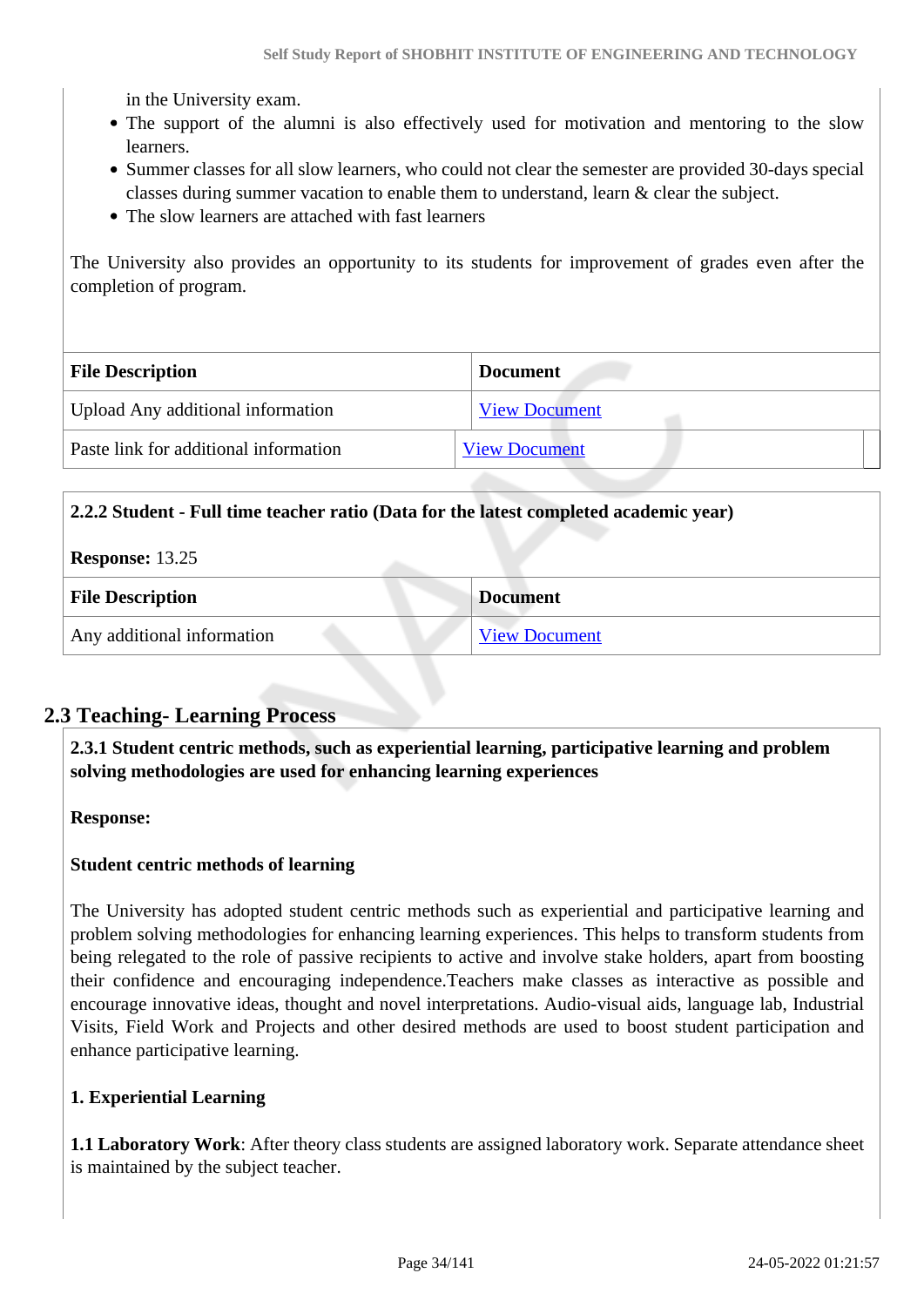**1.2 Participation in competitions at various level**: For giving exposure, students are encouraged to participate at various national and international level competitions.

**1.3 Industrial Visits and Workshops:** Industrial visits are organized to choose the right techniques to design, create and test a system with accuracy. Students go to the industrial training relevant to their professional development prior to graduation. The field visits, on-site learning, workshops are arranged for the students to provide exposure to industrial work culture.

#### **2. Participative Learning**

**2.1. Project work:** Minor and Major Projects help the students to gain knowledge and to arriveat the solution.Studentssearchtheproblems intheindustryand plan the strategies to solve the problem.

**2.2 Team work:** Variety of team activities are organized such as Scout Guide Camp, NCC, sports activities, social activities like village adoption, tree plantation and many more are organized.Cleanliness drive to support Swatch Bharat Mission and Health awareness camps have been organized for social and community welfare.

#### **3. Problem solving Methodology**

**3.1 Case studies:** This method is adopted in teaching to develop logical thinking, analytical skills and problem solving abilities among the students.

**3.2 Written Assignments:**Assignments are required to be submitted by students in every course of study. These assignments need to be prepared individually by studying and researching on the given topic which enhance confidence, develop writing skills, boost analytical skills and to inculcate a habit of self-learning.

**3.3 Presentations:** Presentations help the students to overcome stage fear and develop presentation and communication skills. Good presentation skills also help to come up with better ideas, keep up-to-date information and develop creative thinking.

**4: Interactive Methods**: The faculties deliver the lectures in a more interactive way using various tools like LCD projectors for presentation. Interactive learning is promoted through conducting various workshops. Every department organizes guest lectures, expert lectures of eminent professionals and academicians. Students are encouraged to enroll in MOOCs, NPTEL Courses. Quizzes are conducted by subject teachers in all UG and PG programs. Sports meet "**Inspirer's Day**" is celebrated annually. **"Sangeetam"** the annual cultural festival organized by university every year which develop skill of students like team building, time management, resource mobilization, event planning, promotion, logistics arrangement etc.

| <b>File Description</b>           | <b>Document</b>      |
|-----------------------------------|----------------------|
| Upload any additional information | <b>View Document</b> |
| Link for Additional Information   | <b>View Document</b> |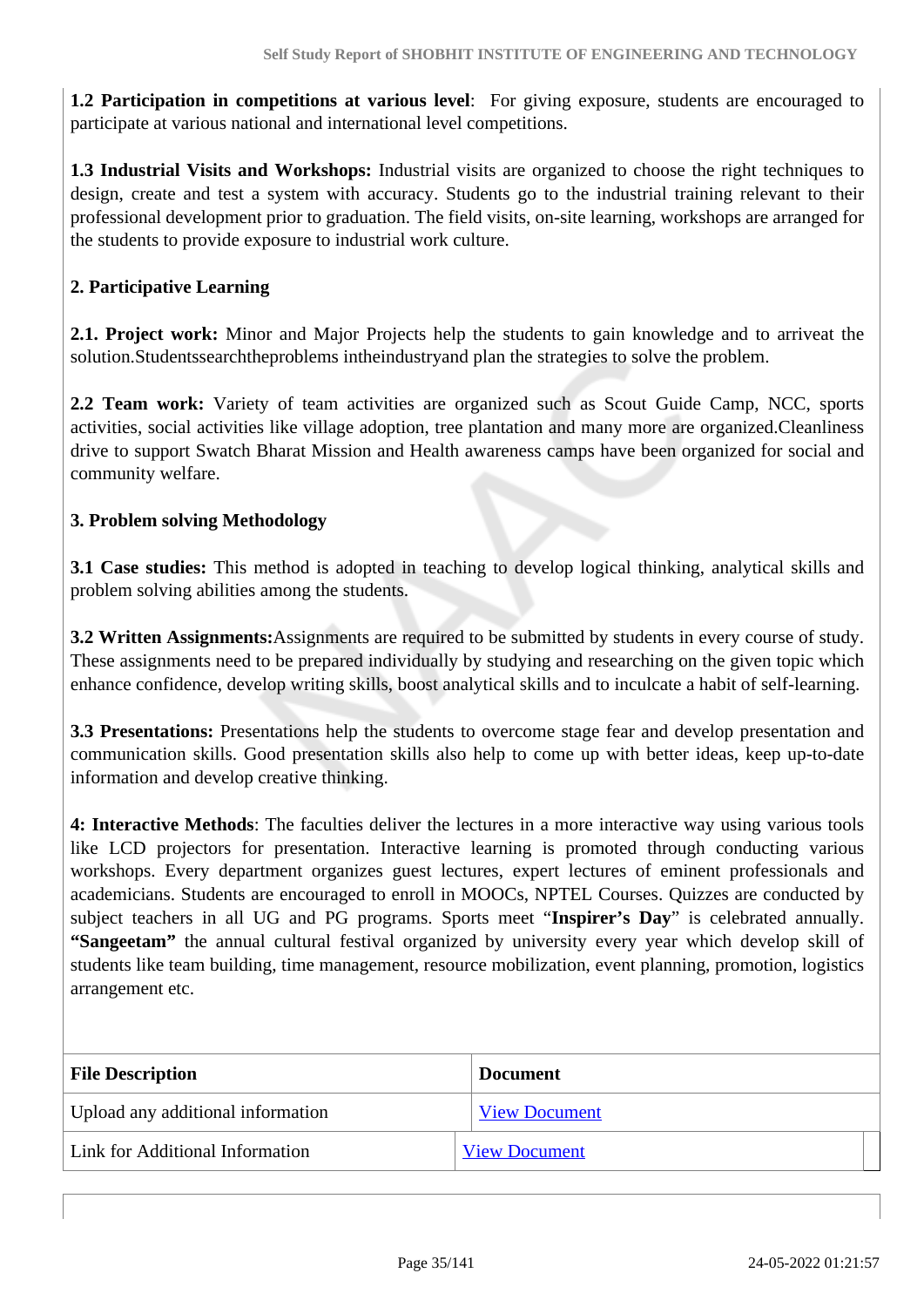#### **2.3.2 Teachers use ICT enabled tools including online resources for effective teaching and learning process.**

### **Response:**

The University encourages intensive use of ICT enabled tools including online resources for effective teaching and learning process. However, still the traditional chalk and black board interactive face-to-face method is also followed;faculties also make optimal use of various innovative and creative methods, techniques & tools, and activities in teaching by using audio-visual aids, LCD projectors, smart boards, ejournals etc. The faculties prepare the lectures using up-to-date literature. Main focus is on project based learning and do it yourself. Creativity and thinking are encouraged. Topics are extensively discussed. University also use video conferencing, tabs, google quiz, MOOCS and e-learning technology. All the lecture halls and classrooms are equipped with LCD projectors and have broadband access either through LAN as well as through Wi-Fi. The University has subscribed and using Learning Management System, CollPoll which is also accessible through mobile app. There are 52 ICT enabled classrooms and 10 Smart classes in the University at present which are continuously upgraded.

- Information & Communications Technology (ICT) enabled teaching methodologies and advanced technologies are being followed by the faculty members in class rooms.
- Media center was developed to meet the learning demands of students. The center has developed elearning content, video-lectures and live transmission of lectures. Media center periodically conduct workshops for research scholars enrolled under University
- The use of multimedia teaching aids like, LCD projectors, classrooms with internet enabled computer/ laptops/ tablet systems are usually used in classroom.
- The faculty members effectively utilize audio-visual aids to demonstrate the fundamental concepts to the students.
- Recorded lectures from NPTEL and SWAYAM are accessible to faculty and students. These courses are the part of University's LMS.
- Online examinations, tests and e-assignments are given to students regularly through 'Learning Management System'.
- Students and Faculties access DELNET for e-Resource materials to read e-books and e-journals. The link is as below-**(The link is not accessible with private networks)**.
- The research journals, books are available online and facility for accessing these Journals is provided through **National Digital Library of India (NDL)** https://ndl.iitkgp.ac.in/in the University campus.
- All the Schools of the University have conducted e-Seminars, e-workshops, e-Webinars on regular basis during Covid-19 pandemic on the new developments in the core subjects for effective teaching and learning.
- Seminar hall, Conference and Board rooms are fully-equipped with multimedia facilities with ICT tools, like Wi-Fi facility, LCD projectors, invited talks and webinars are conducted in seminar hall using ICT facilities.
- University admission process is also digitized to make the admission journey of students hasslefree. Online registration, uploading scanned documents, online fee payment, confirmation of admission notification is also done through SMS/email.
- Leave Management System of faculties and staff is also done through the CollPoll.
- The CollPoll provides scheduling information (Time Tables), announcements as well as monitoring and communication of internal assessment marks for the students.
- All the news and notifications regarding Academics, Events, Days and Celebration, and Co-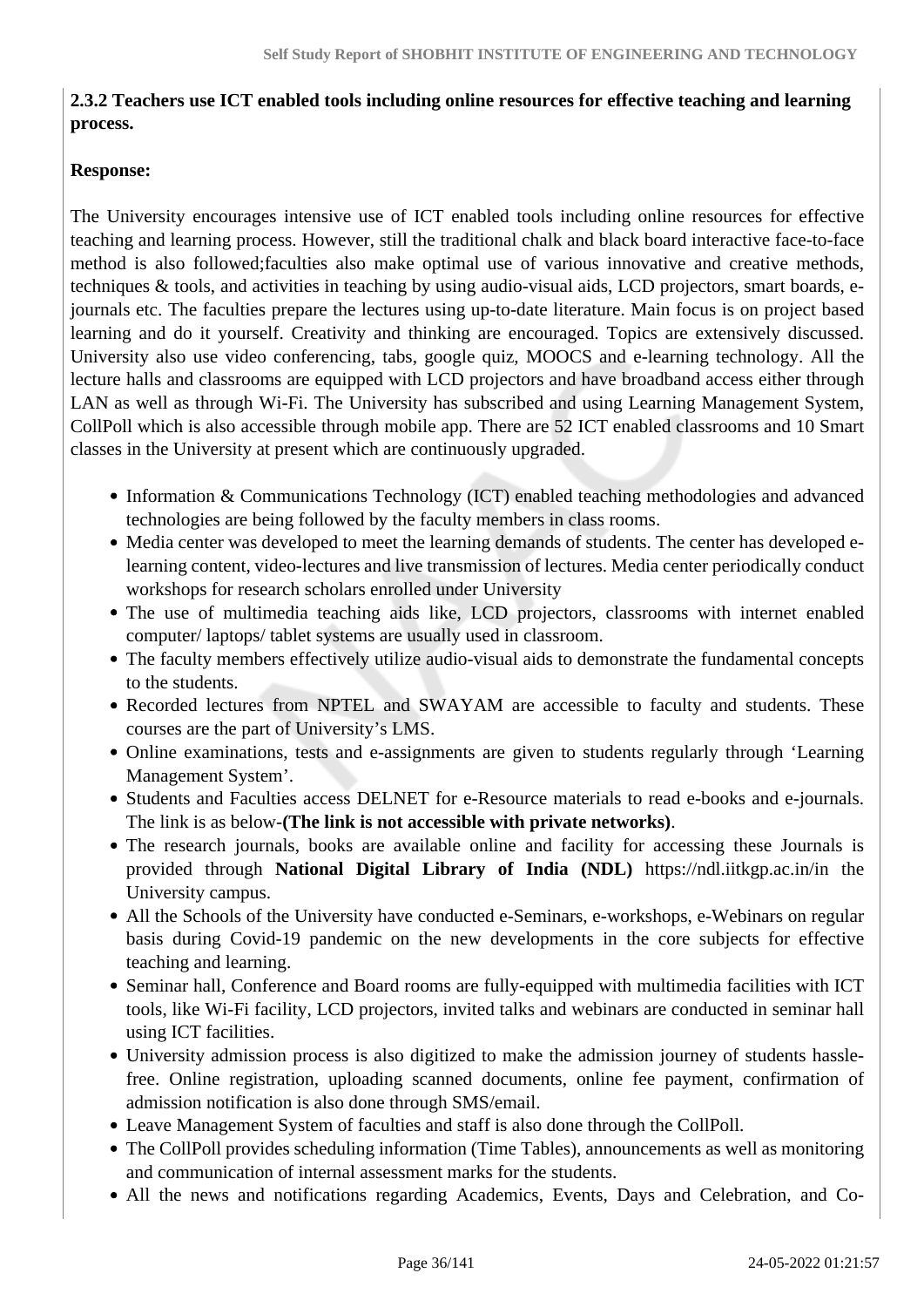curricular activities are also updated on CollPoll on regular basis.

| <b>File Description</b>                                                      | <b>Document</b>      |
|------------------------------------------------------------------------------|----------------------|
| Upload any additional information                                            | <b>View Document</b> |
| Provide link for webpage describing the "LMS/<br>Academic management system" | <b>View Document</b> |

 **2.3.3 Ratio of students to mentor for academic and other related issues (Data for the latest completed academic year )**

**Response:** 13.25

### 2.3.3.1 **Number of mentors**

Response: 155

| <b>File Description</b>                                                          | <b>Document</b>      |
|----------------------------------------------------------------------------------|----------------------|
| Upload year wise, number of students enrolled and<br>full time teachers on roll. | <b>View Document</b> |
| mentor/mentee ratio                                                              | <b>View Document</b> |
| Circulars pertaining to assigning mentors to mentees                             | <b>View Document</b> |

## **2.4 Teacher Profile and Quality**

### **2.4.1 Average percentage of full time teachers against sanctioned posts during the last five years**

**Response:** 100

| <b>File Description</b>                                          | <b>Document</b>      |
|------------------------------------------------------------------|----------------------|
| Year wise full time teachers and sanctioned posts<br>for 5 years | <b>View Document</b> |
| List of the faculty members authenticated by the<br>Head of HEI  | <b>View Document</b> |
| Any additional information                                       | <b>View Document</b> |

## **2.4.2 Average percentage of full time teachers with Ph.D./D.M/M.Ch./D.N.B Superspeciality/D.Sc./D'Lit. year-wise during the last five years**

**Response:** 37.09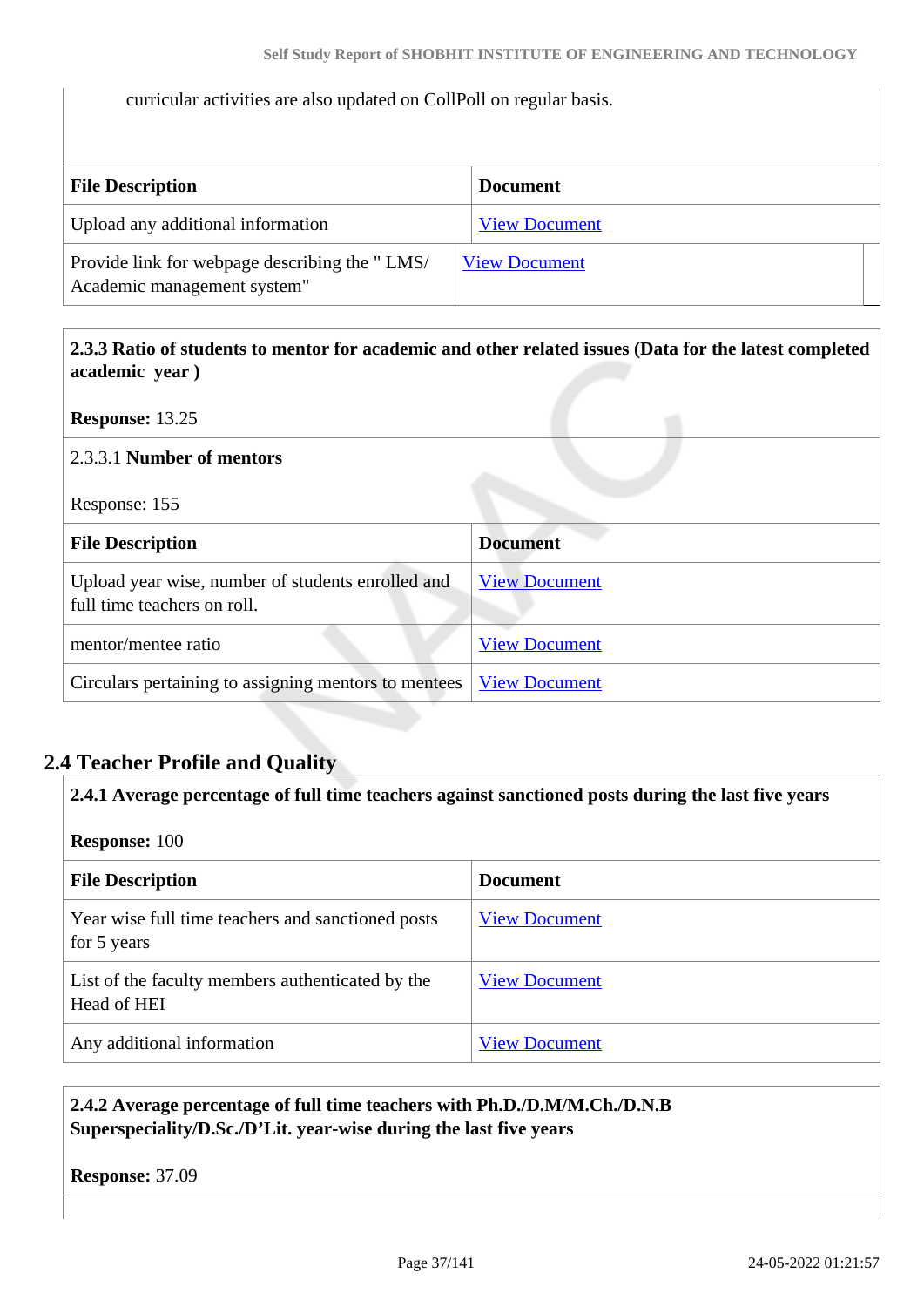## 2.4.2.1 **Number of full time teachers with** *Ph. D. / D.M. / M.Ch. / D.N.B Superspeciality / D.Sc. / D.Litt.* **year wise during the last five years**

|                                                                                                                                            | 2020-21                    | 2019-20         | 2018-19              |  | 2017-18              |    | 2016-17 |
|--------------------------------------------------------------------------------------------------------------------------------------------|----------------------------|-----------------|----------------------|--|----------------------|----|---------|
|                                                                                                                                            | 66                         | 64              | 51                   |  | 39                   | 29 |         |
|                                                                                                                                            |                            |                 |                      |  |                      |    |         |
| <b>File Description</b>                                                                                                                    |                            | <b>Document</b> |                      |  |                      |    |         |
| List of number of full time teachers with Ph D/D<br>M/M Ch/D N B Superspeciality/DSc/D Lit and<br>number of full time teachers for 5 years |                            |                 | <b>View Document</b> |  |                      |    |         |
|                                                                                                                                            | Any additional information |                 |                      |  | <b>View Document</b> |    |         |

## **2.4.3 Average teaching experience of full time teachers in the same institution (Data for the latest completed academic year in number of years)**

#### **Response:** 5.22

#### 2.4.3.1 **Total experience of full-time teachers**

Response: 809

| <b>File Description</b>                                                           | <b>Document</b>      |
|-----------------------------------------------------------------------------------|----------------------|
| List of Teachers including their PAN, designation,<br>dept and experience details | <b>View Document</b> |
| Any additional information                                                        | <b>View Document</b> |

### **2.4.4 Average percentage of full time teachers who received awards, recognition, fellowships at State, National, International level from Government/Govt. recognised bodies during the last five years**

**Response:** 38.69

2.4.4.1 **Number of full time teachers receiving awards from state /national /international level from Government/Govt. recognized bodies year wise during the last five years** 

|               | 2020-21<br>2019-20<br>2018-19<br>2017-18 | 2016-17 |
|---------------|------------------------------------------|---------|
| 19<br>Q<br>14 |                                          |         |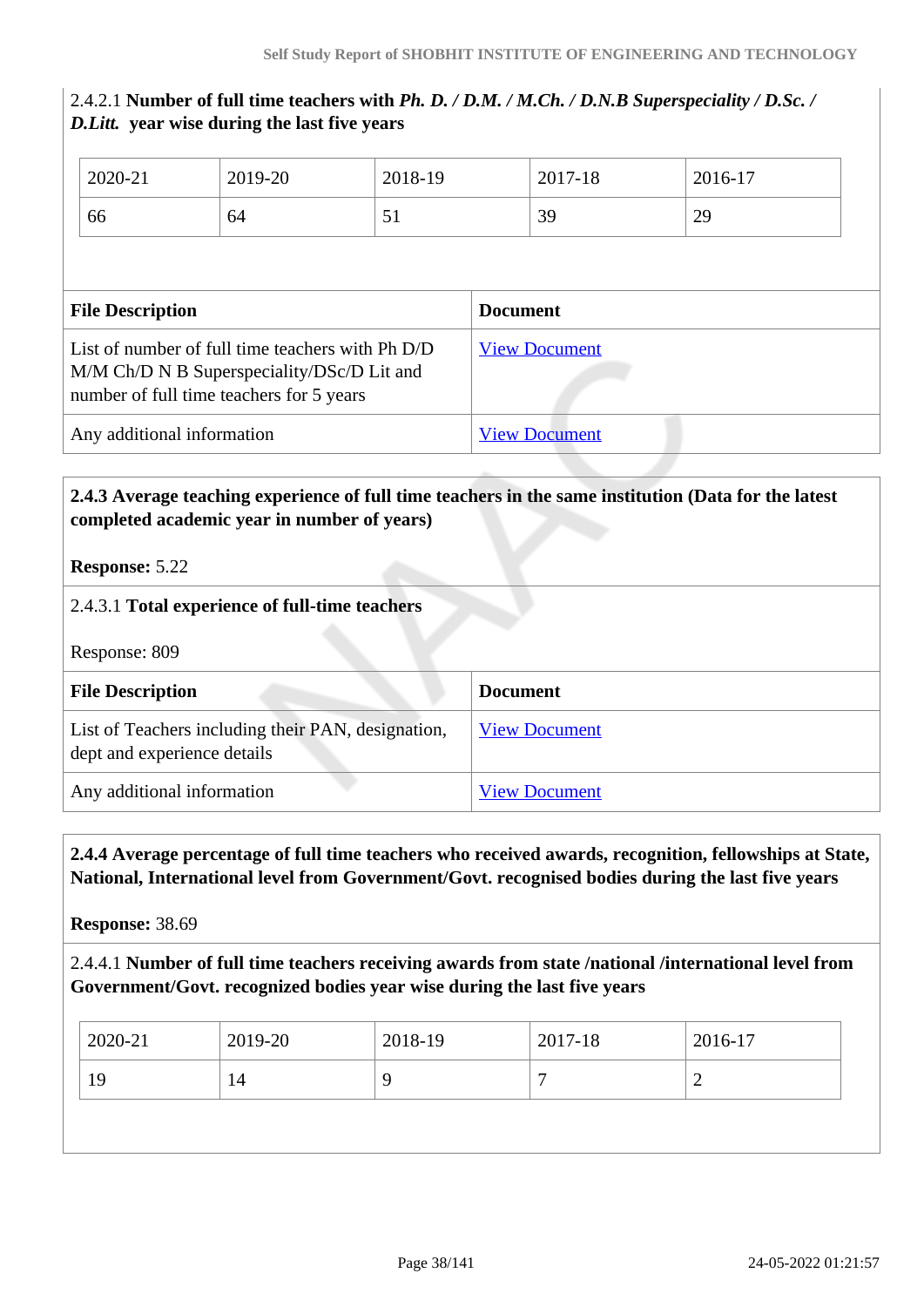| <b>File Description</b>                          | <b>Document</b>      |
|--------------------------------------------------|----------------------|
| Institutional data in prescribed format          | <b>View Document</b> |
| e-copies of award letters (scanned or soft copy) | <b>View Document</b> |
| Any additional information                       | <b>View Document</b> |

## **2.5 Evaluation Process and Reforms**

 **2.5.1 Average number of days from the date of last semester-end/ year- end examination till the declaration of results year-wise during the last five years**

**Response:** 10.4

2.5.1.1 **Number of days from the date of last semester-end/ year- end examination till the declaration of results year wise during the last five years** 

| 2020-21 | 2019-20 | 2018-19 | 2017-18 | 2016-17 |
|---------|---------|---------|---------|---------|
| 10      | 10      | TТ      |         |         |

| <b>File Description</b>                                                            | <b>Document</b>      |
|------------------------------------------------------------------------------------|----------------------|
| List of Programmes and date of last semester and<br>date of declaration of results | <b>View Document</b> |
| Any additional information                                                         | <b>View Document</b> |

 **2.5.2 Average percentage of student complaints/grievances about evaluation against total number appeared in the examinations during the last five years**

**Response:** 0.12

### 2.5.2.1 **Number of complaints/grievances about evaluation year wise during the last five years**

| 2020-21 | 2019-20 | 2018-19 | 2017-18 | 2016-17 |
|---------|---------|---------|---------|---------|
|         |         |         |         | ت       |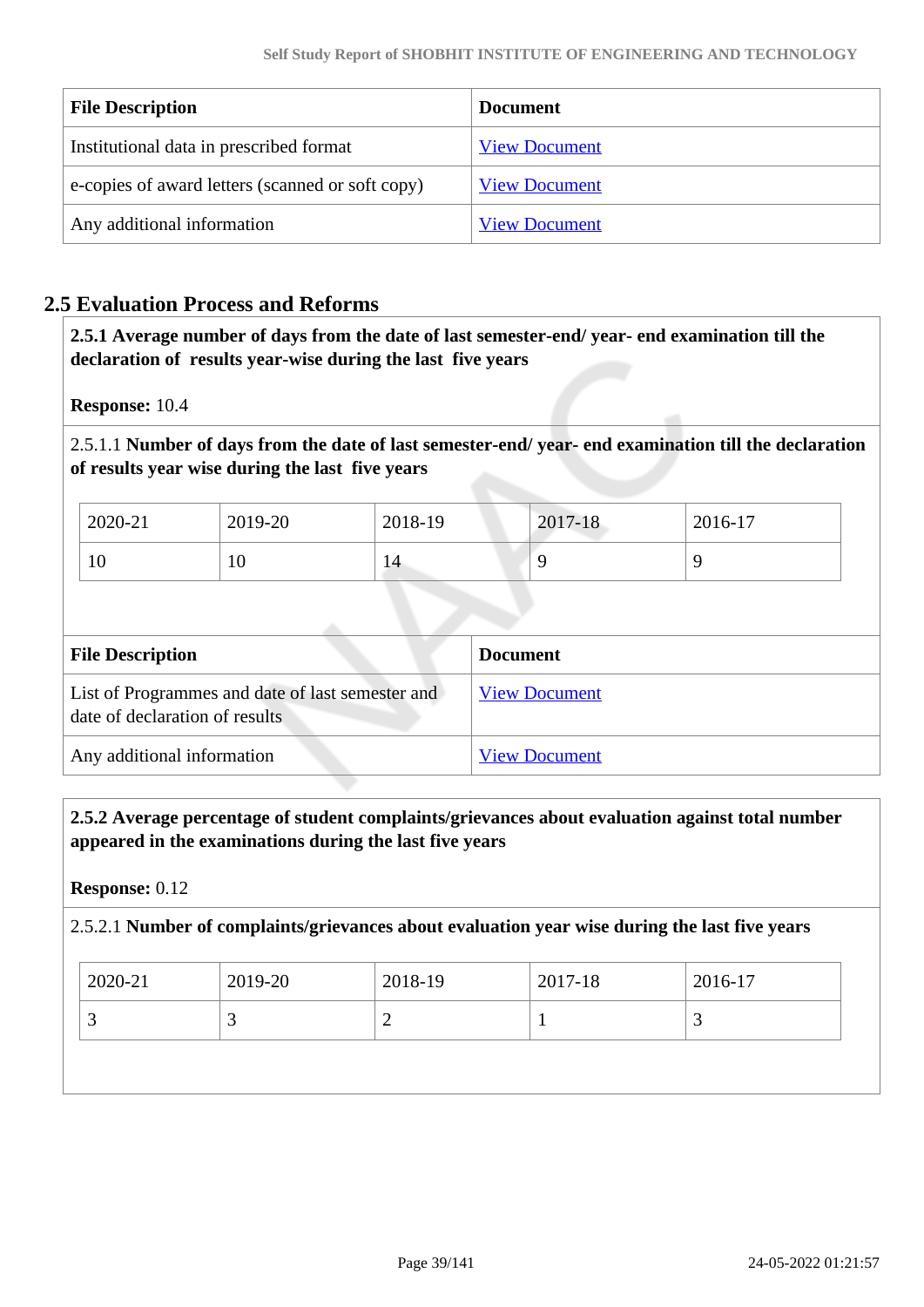| <b>File Description</b>                                                 | <b>Document</b>      |
|-------------------------------------------------------------------------|----------------------|
| Number of complaints and total number of students<br>appeared year wise | <b>View Document</b> |
| Any additional information                                              | <b>View Document</b> |

## **2.5.3 IT integration and reforms in the examination procedures and processes (continuous internal assessment and end-semester assessment) have brought in considerable improvement in examination management system of the institution**

## **Response:**

The University reforms its examination procedures on a regular basis as per the guidelines issued by regulatory authorities from time to time. With the outbreak of Novel CORONA virus since last two years, there is a paradigm shift into the academics and the whole academic fraternity had to shift from offline classroom teaching to online mode of teaching, though nobody was ready for that. The University improved its procedures of examination and integrated IT into the University examination process. The improvements involved integration of IT into all of the examination system's procedures and processes and applied in internal as well as external examination. Using IT resources, the examination management system has also been totally automated.

## **Examination Procedure**

The University has an exclusive and independent examination cell headed by the "Controller of Examination" who is responsible of all examination related activities as per the Ordinance of the University.

The key components of examination procedures are listed below:

- **Registration of students on ERP**
- **Setting of question paper**
- **Date sheet publication**
- **Seat allocation to students**
- **Structure for conduct of examination**
- **Entry to examination hall**
- **Evaluation of answer sheets**
- **Re-Checking of the answer sheet**
- **Plagiarism checks for dissertations/research projects**
- **Compilation of result and declaration**
- **Grievances Redressal**

The evaluation process starts immediately after the conduct of examinations. Faculty members evaluate the answer sheets. Final grades for a subject are calculated by the software after adding internal and external marks secured by the students. The students as well as parents can view the final grade on university website.

### **Registration of students on ERP**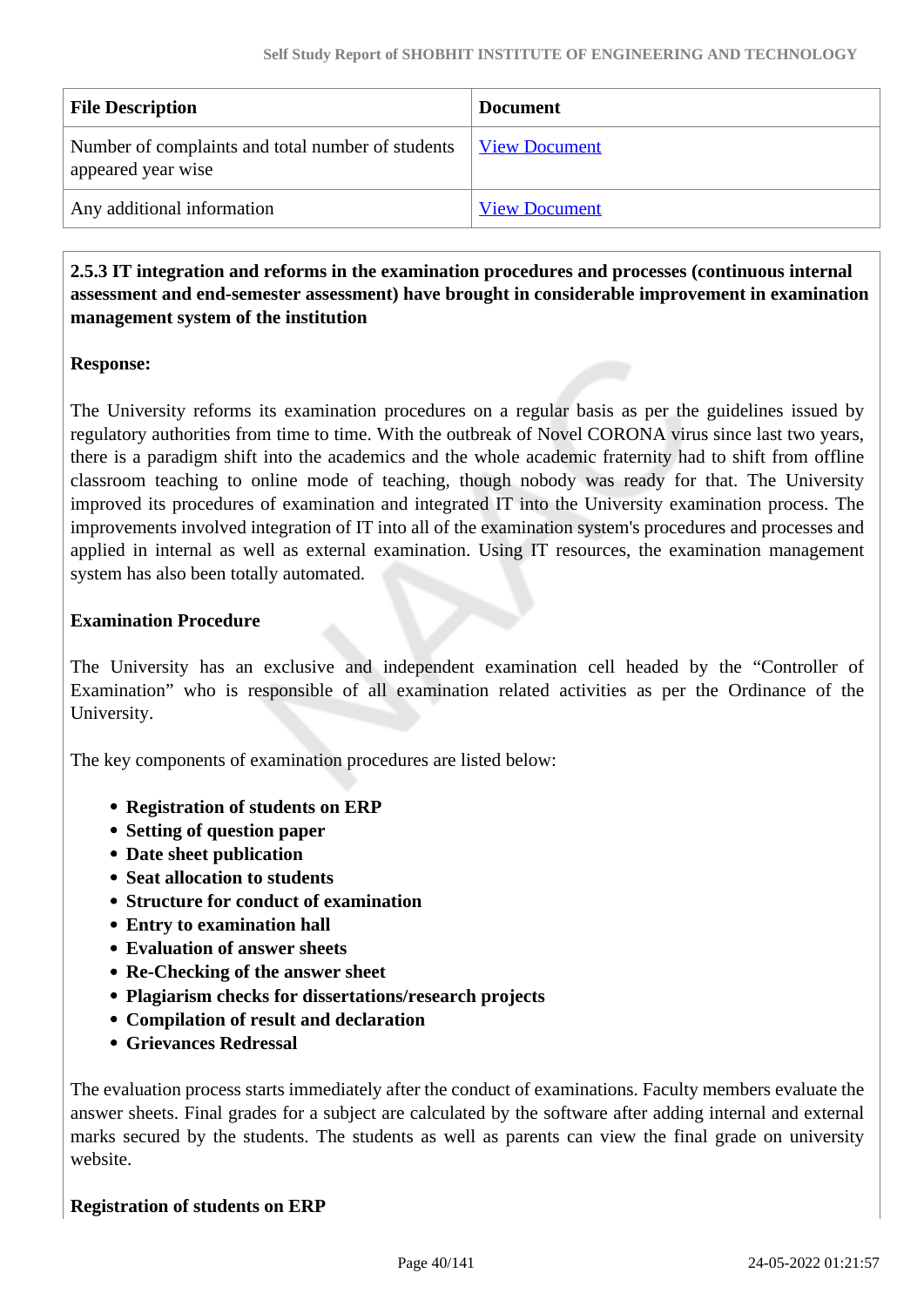During the orientation program, all students get themselves registered on ERP through their ERP coordinators using CollPoll (University ERP system). Students select their areas for study withfullyflexible CBCS, which includes core, departmental electives, seminars, and open electives. After completing the registration process, students can use CollPoll to check all information about the subject attendance *etc*. The University's online ERP system notifies students and parents well in advance of their eligibility to sit for the examination. The ERP system generates a list of detained students automatically based on their attendance.

These measures have greatly enhanced transparency, accuracy, objectivity, communication and fairness.

## **Integration of IT**

Exam policies and procedures have been implemented by the University in such a way that they are current in nature and incorporate IT at every level as per the requirement.

## **Continuous Internal Assessment System**

The University follow the Continuous Internal Assessment System.

**For theory courses:** The syllabus is divided into units in all theoretical courses.

Two Internal Exams  $(E-1 \& E-2)$  both compulsory

- For E-1 First 2 units of each syllabus
- For E-2 –Next 2 units of each syllabus
- Assignments: In each syllabus the student has to submit the assignments also.
- For practical courses**:** Practical courses have two components *i.e.* Internal Assessment as well as External Assessment with equal weightage of 50%.

| <b>File Description</b>                                             | <b>Document</b>      |
|---------------------------------------------------------------------|----------------------|
| Year wise number of applications, students and<br>revaluation cases | <b>View Document</b> |
| Any additional information                                          | <b>View Document</b> |
| Link for additional information                                     | <b>View Document</b> |

## **2.5.4 Status of automation of Examination division along with approved Examination Manual**

**Response:** 100% automation of entire division & implementation of Examination Management System (EMS)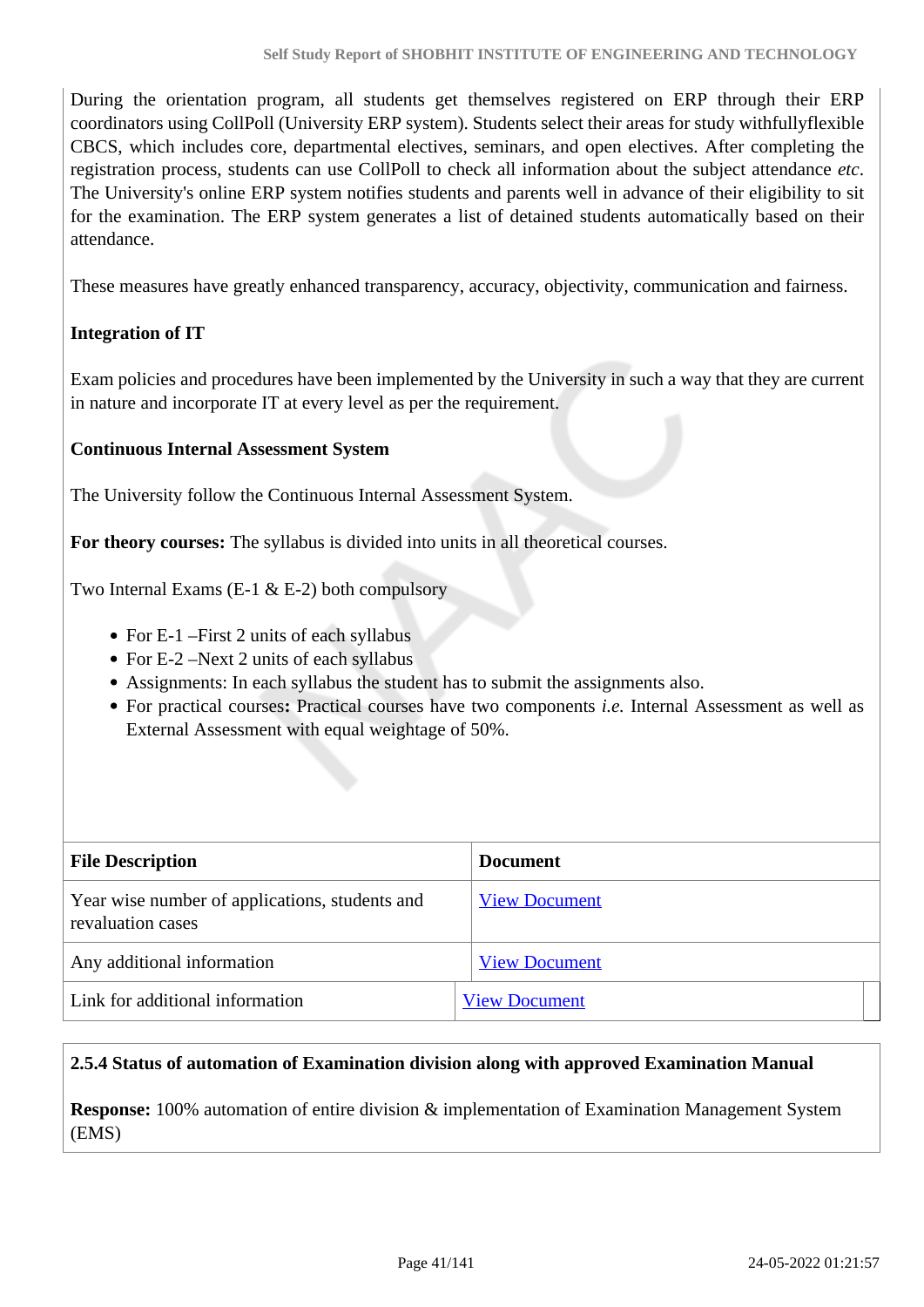| <b>File Description</b>                                                                                                            | <b>Document</b>      |
|------------------------------------------------------------------------------------------------------------------------------------|----------------------|
| Current manual of examination automation system<br>and Annual reports of examination including the<br>present status of automation | <b>View Document</b> |
| Current Manual of examination automation system                                                                                    | <b>View Document</b> |
| Any additional information                                                                                                         | <b>View Document</b> |
| Annual reports of examination including the present<br>status of automation                                                        | <b>View Document</b> |

## **2.6 Student Performance and Learning Outcomes**

 **2.6.1 The institution has stated learning outcomes (generic and programme specific)/graduate attributes which are integrated into the assessment process and widely publicized through the website and other documents**

## **Response:**

Outcome Based Education (OBE) has been implemented in the University since 2018 as it well defines the expectations from the student when they completed their course. OBE facilitates the student to plan his/her academic career and goals both very clearly. In line with OBE, Program Specific Outcomes(PSOs),Program Outcomes(POs) and Course Outcomes(COs) are evolved.OBE helps the student to achievethe outcomes of significance before leaving the University. The Program Outcomes (POs) / Program Specific Outcomes (PSOs) are the qualities that must be imbibed in the graduates by the time of completion of their program.

Each course has well defined set of course outcomes and corresponding evaluation criteria.The course outcomes are mapped to the program outcomes which are used to provide the quantitative measurement achieve the objectives. In each course, the level of attainment of each CO is compared with the pre-defined targets.If the attainment is not met, the course coordinator takes necessary steps for the improvement to reach the target. The University has stated all its learning outcomes/graduate attributes through its website. All the programs offered by school/department are displayed on University website along with, program objectives, program specific objectives, course objective *etc*. and are freely made available to the stakeholders from the concerned Department. The syllabus prominently displays the course objectives and course outcomes. The University has revised all its educational programs to include graduate attributes so when a student graduate they are equipped with discipline knowledge, critical thinking, problem-solving ability, communication skills, and digital capability with full interactive sessions. The syllabi of programs on offer are the testimony to whatever is stated. The revision of the syllabus, and the incorporation of new subjects in line with the market requirements suggest how University has prioritized discipline knowledge as first and foremost in learning outcomes and graduate attributes.

Following mechanism is used to achieve the target:

- Copy of the syllabi is available in the department for ready reference of the students and faculty.
- Learning outcomes of the programs and courses are discussed with students at the end of each topic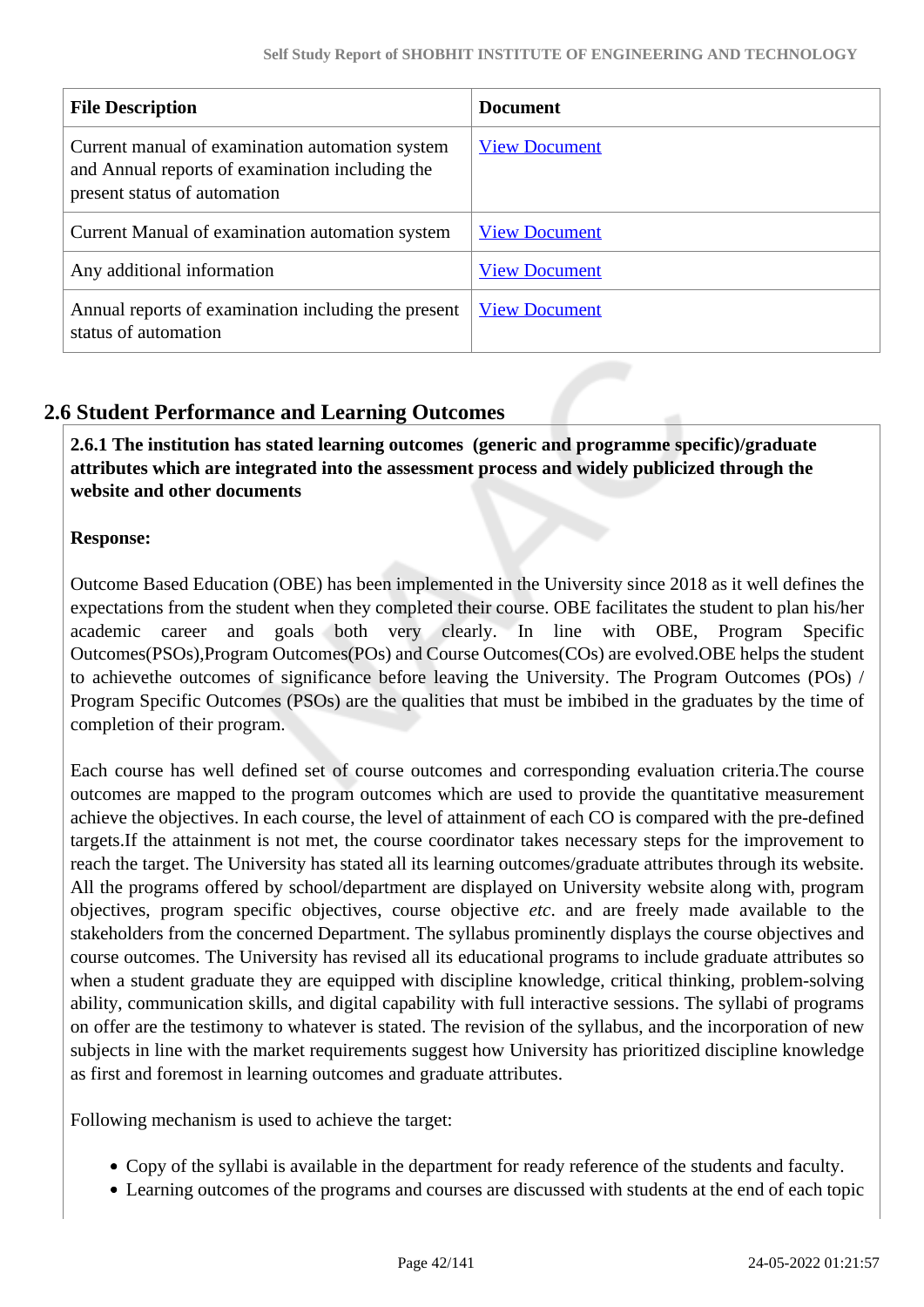of the study by the faculty leading to their technical applications.

- The Dean of the Faculty also discuss the course outcome at the end of the semester.
- The learning outcomes are stated using Blooms Taxonomy and expressed in the lesson plan that clearly describe the knowledge skills and competency expected from the students to acquire as a result of completing their program of study.
- The PO, PSOs and COs are incorporated in the curricula for display on University website which are accessible to all the stakeholders namely faculty, students, industry and alumni.
- The importance of the learning outcomes is communicated to the teachers in every meeting of IQAC.
- The students are also made aware of the same through tutorial meetings and student faculty interactions.

| <b>File Description</b>                                 | <b>Document</b>      |
|---------------------------------------------------------|----------------------|
| Upload COs for all courses (exemplars from<br>Glossary) | <b>View Document</b> |
| Upload any additional information                       | <b>View Document</b> |
| Paste link for Additional Information                   | <b>View Document</b> |

## **2.6.2 Attainment of Programme outcomes, Programme specific outcomes and course outcomes are evaluated by the institution**

### **Response:**

The University has been following outcome-based teaching learning since 2018. All the programmes of the University are clearly augmented with

**Programme Outcomes**: which is developed based on the core and prime objectives of the institution to mould the graduates.

**Programme Specific Outcomes**: are rooted to describe the skills that the graduates will possess after undergoing each programme

**Course-Outcomes**: The objectives of each course in all the Undergraduate/Postgraduate/Research Programmes are designed and presented in the detailed curriculum structure.

The program also has Program Specific Outcomes (PSO), which address program specific requirements. The PSO's are formulated taking into consideration the expectations of professional bodies of the program like UGC, AICTE. The PSO's are formulated by senior faculties of different schools of the University at time of framing the syllabus itself. The PSO's are approved by the respective Board of Studies (BOS) with representation from industries and participation of intellectuals.

A team of faculty members of different schools of the University formulate the CO's and the same is discussed extensively in BOS before its approval. The programs as well as the detailed curricula are designed in such a manner that the course objectives, program objectives and outcomes in general are met.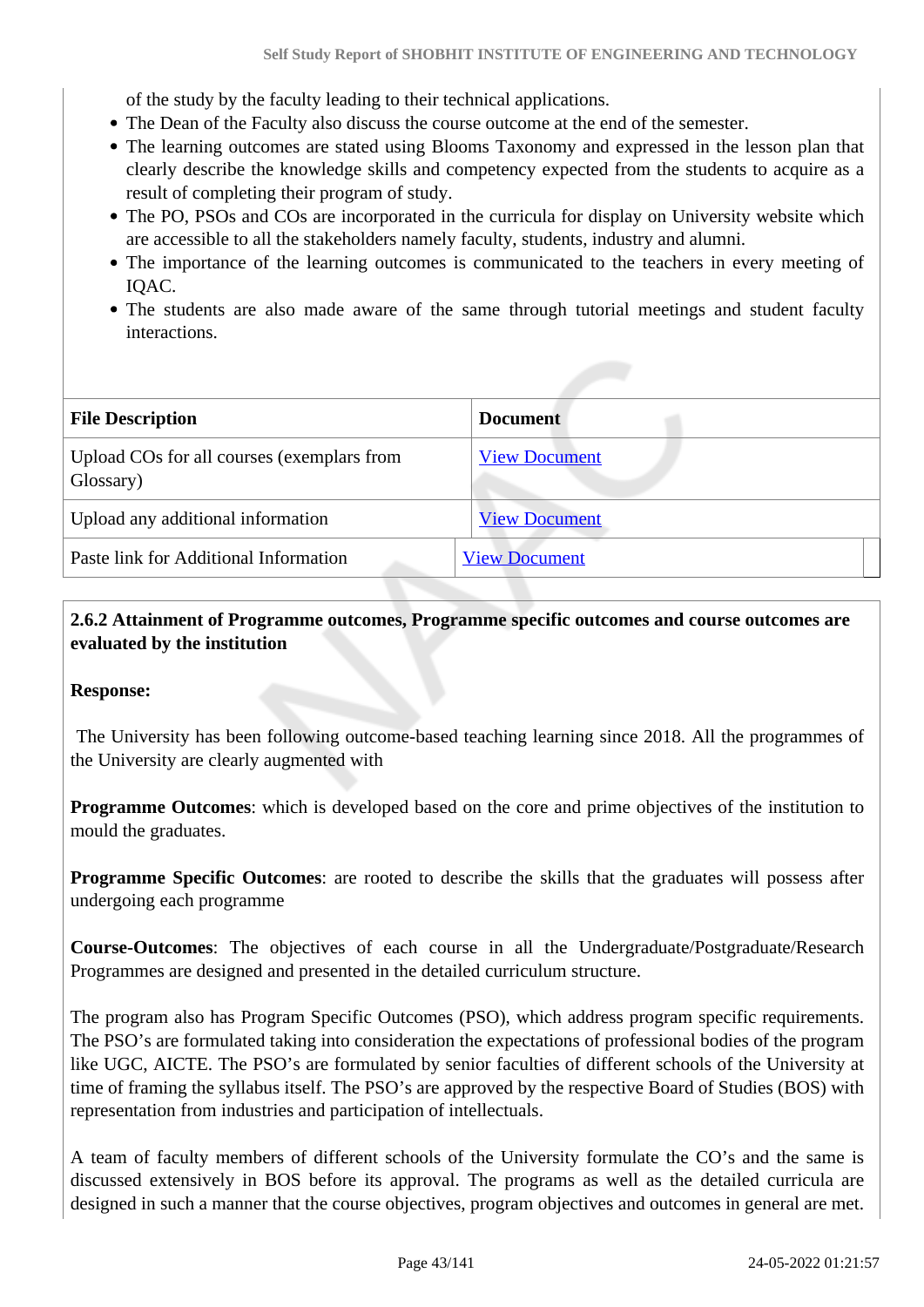Based on the specific requirements of the courses the number of course outcome varies. All methods for evaluating the student performances like quiz, assignments, class test, projects etc*.* are mapped to specific course outcomes. This enables the precise quantitative evaluation of attainment of course outcomes based on student output. The POs, PSOs, and COs are displayed on the University website in the student LMS, and available in Syllabus Handbook which is available with faculties and also in the library. The PO's and PSO's are made clear to all students on first day of the class. All the faculty members prepare a course file for each semester that lists the POs, PSOs, and Cos. All POs, PSOs and practical course outcomes are printed in lab manuals and issued to all students at the beginning of every semester. In the faculty induction programs all faculty members are exposed to the concept of outcome-based teaching learning process. Refresher programs, seminars are conducted for faculty members time to time on the outcome-based teaching learning process. The University use direct and indirect measures to assess the attainment process.

**Direct Assessment**: Quiz, Examinations, Assignments, projects based evaluation etc.

**Indirect Assessment:**A mandatory survey is carried out for every course in each semester to get feedback from the students for the courses offered in a semester. A detailed summary of attainment of each course outcome is presented before the Heads of different schools of University and the reason for non-attainment is analysed and action plan report is prepared. Finding out the strengths and weaknesses, necessary changes in teaching-learning process, course curriculum, content etc. are proposed in BOS and changes are incorporated in subsequent semesters.

| <b>File Description</b>               | <b>Document</b>      |
|---------------------------------------|----------------------|
| Upload any additional information     | <b>View Document</b> |
| Paste link for Additional Information | <b>View Document</b> |

## **2.6.3 Pass Percentage of students(Data for the latest completed academic year)**

## **Response:** 92.79

2.6.3.1 Total number of final year students who passed the examination conducted by Institution.

### Response: 978

## 2.6.3.2 **Total number of final year students who appeared for the examination conducted by the Institution.**

Response: 1054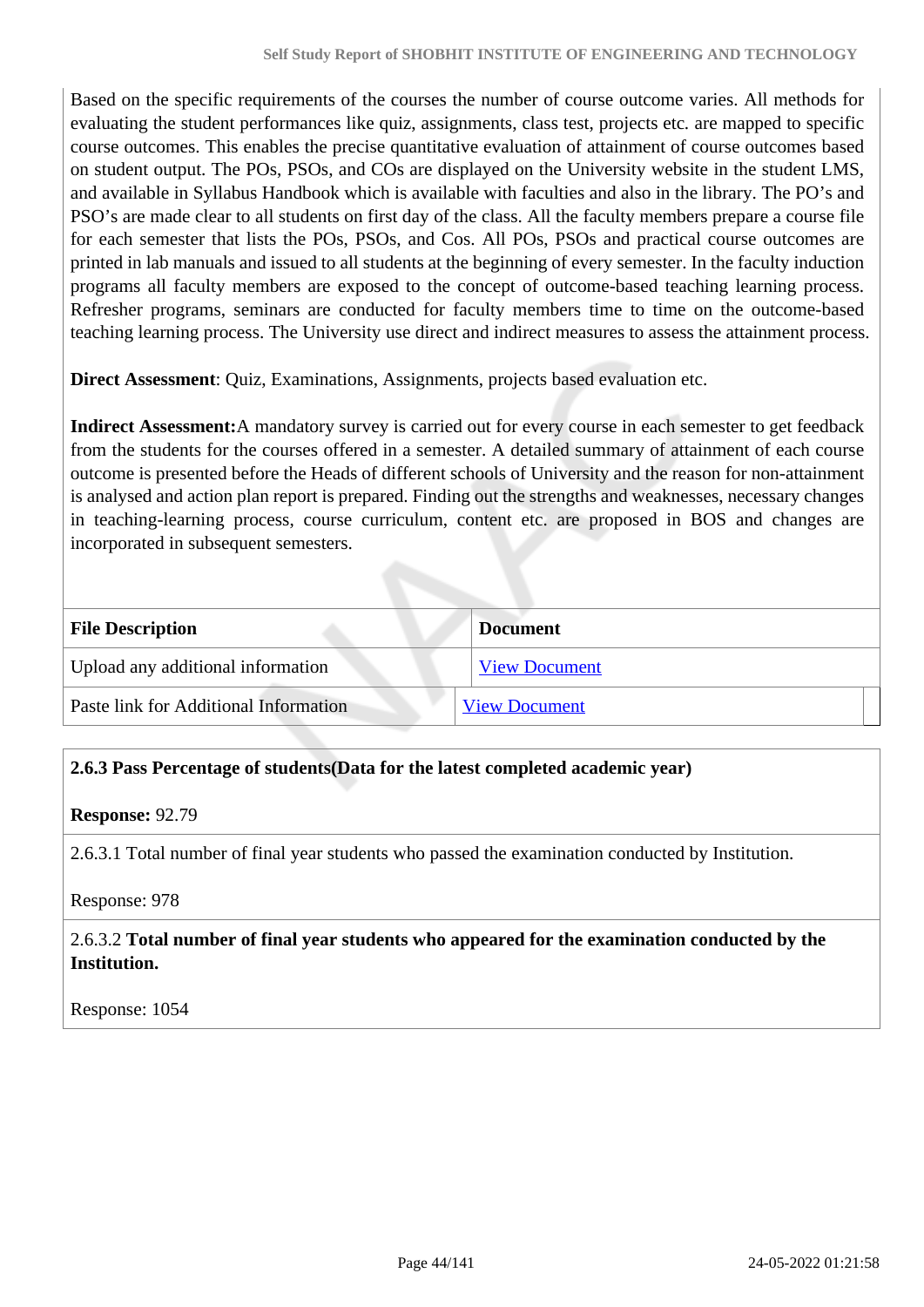| <b>File Description</b>                                                                               | <b>Document</b>      |
|-------------------------------------------------------------------------------------------------------|----------------------|
| Upload list of Programmes and number of students<br>passed and appeared in the final year examination | <b>View Document</b> |
| Upload any additional information                                                                     | <b>View Document</b> |
| Paste link for the annual report                                                                      | <b>View Document</b> |
| Link fo any additional information                                                                    | <b>View Document</b> |

# **2.7 Student Satisfaction Survey**

| 2.7.1 Online student satisfaction survey regarding teaching learning process |                      |
|------------------------------------------------------------------------------|----------------------|
| <b>Response: 3.89</b>                                                        |                      |
| <b>File Description</b>                                                      | <b>Document</b>      |
| Upload database of all currently enrolled students                           | <b>View Document</b> |
| Upload any additional information                                            | <b>View Document</b> |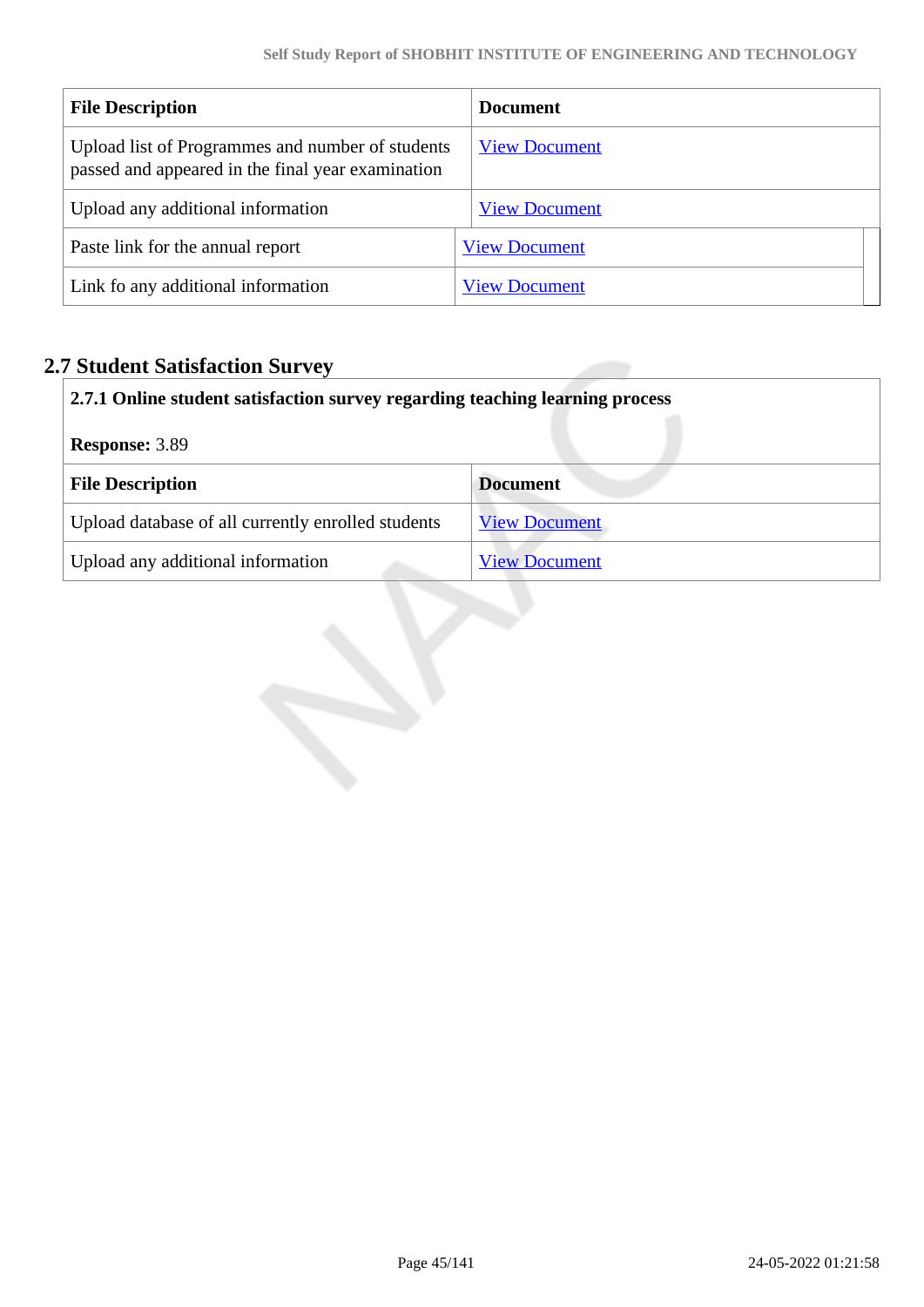# **Criterion 3 - Research, Innovations and Extension**

## **3.1 Promotion of Research and Facilities**

 **3.1.1 The institution's Research facilities are frequently updated and there is a well defined policy for promotion of research which is uploaded on the institutional website and implemented**

## **Response:**

The University is systematically working to promote and support the research activities. There is a clear well defined policy to provide the research grant, support to the faculty and students to encourage the high quality research work. The University also offers incentives for achievements and recognition for their distinctive research. Research grant applications selected by the duly constituted research committee/board. For admissions in Ph.D. program, the selection is based on merit through SU-Ph.D. Entrance Test.

## **Goals of the Research policy are:**

1. To provide the intramural financial support in order to encourage the faculties to initiate the potential research projects to gain the extramural funding.

2. To strengthen the Ph.D. program by offering the fellowships to the meritorious candidates.

3. To encourage student research through short-term fellowships and research grants.

4. To encourage the active participation of faculties in National/ International seminars, conferences, workshops.

5. To encourage research publication in journals of repute, quality journals, indexed in Scopus/Web of Science and/or with impact factor.

6. To extend invitation to the leading academicians to strengthen research.

7. To provide support in the form of incentives, research seed money grant, training, and infrastructure necessary for undertaking research.

8. To increase awareness in arena of International, National, and Regional research and to promote the collaborative interdisciplinary research projects by collaborations and partnerships at National and global level.

9. To ensure promotion of high level of efficient and effective support system to facilitate faculty and researchers in their research activities.

10. To nurture an environment to undertake socially useful research with potential of commercialization.

11. To establish Research Centers within SU with potential for Excellence.

### **Research Incentives:**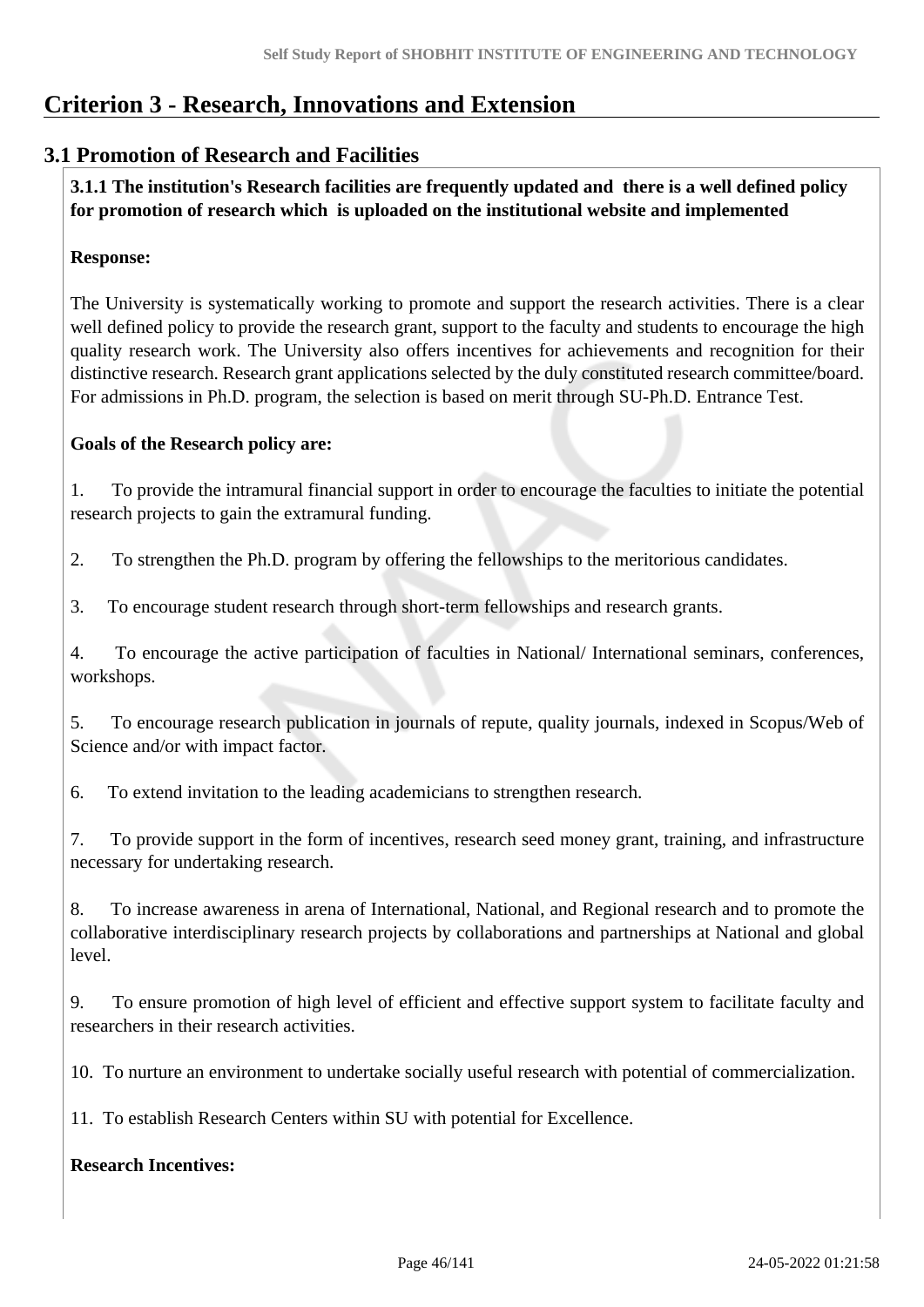University faculties are offered following types of the incentives for the research activities:

1. Incentive for the publication: Based upon the impact factor an amount of Rs. 2500- 10,000/- for faculty members and Rs. 2000/- to student authors for publications in any indexed journals.

2. Incentive for books or monographs: Rs. 10,000- 30,000/- to the faculty member.

3. Incentive for obtaining extramural research funding: 5% of the project cost is shared to the PI (60% of incentive) and CO-PI (40% of the incentive).

4. Incentive for patenting: In case of provisional patent application, the initial processing fees up to Rs. 30000/- is paid by University, if the patent bears the name of the University

#### **Research Awards:**

Chancellor's and Vice Chancellor's Research Awardshave been instituted and areawardedannually to the best researcher, based on the recommendation of the ResearchAdvisory Committee.

#### **Other Supporting Services:**

1. Directory of the research equipment and facilities available at the University for theeffective utilization.

2. Plagiarism detection software Ouriginal(earlier known as URKUND) is made available for researchers through INFLIBNET

3. Policy and guidelines on "Responsible Conduct of Research and Publishing".

4. Plagiarism policy is strictly enforced and violators are heavily penalized.

| <b>File Description</b>                                                                                             | <b>Document</b>      |
|---------------------------------------------------------------------------------------------------------------------|----------------------|
| Minutes of the Governing Council/ Syndicate/Board<br>of Management related to research promotion policy<br>adoption | <b>View Document</b> |
| Any additional information                                                                                          | <b>View Document</b> |
| URL of Policy document on promotion of<br>research uploaded on website                                              | <b>View Document</b> |

## **3.1.2 The institution provides seed money to its teachers for research (average per year, INR in Lakhs)**

**Response:** 2.98

3.1.2.1 **The amount of seed money provided by institution to its faculty year-wise during the last five**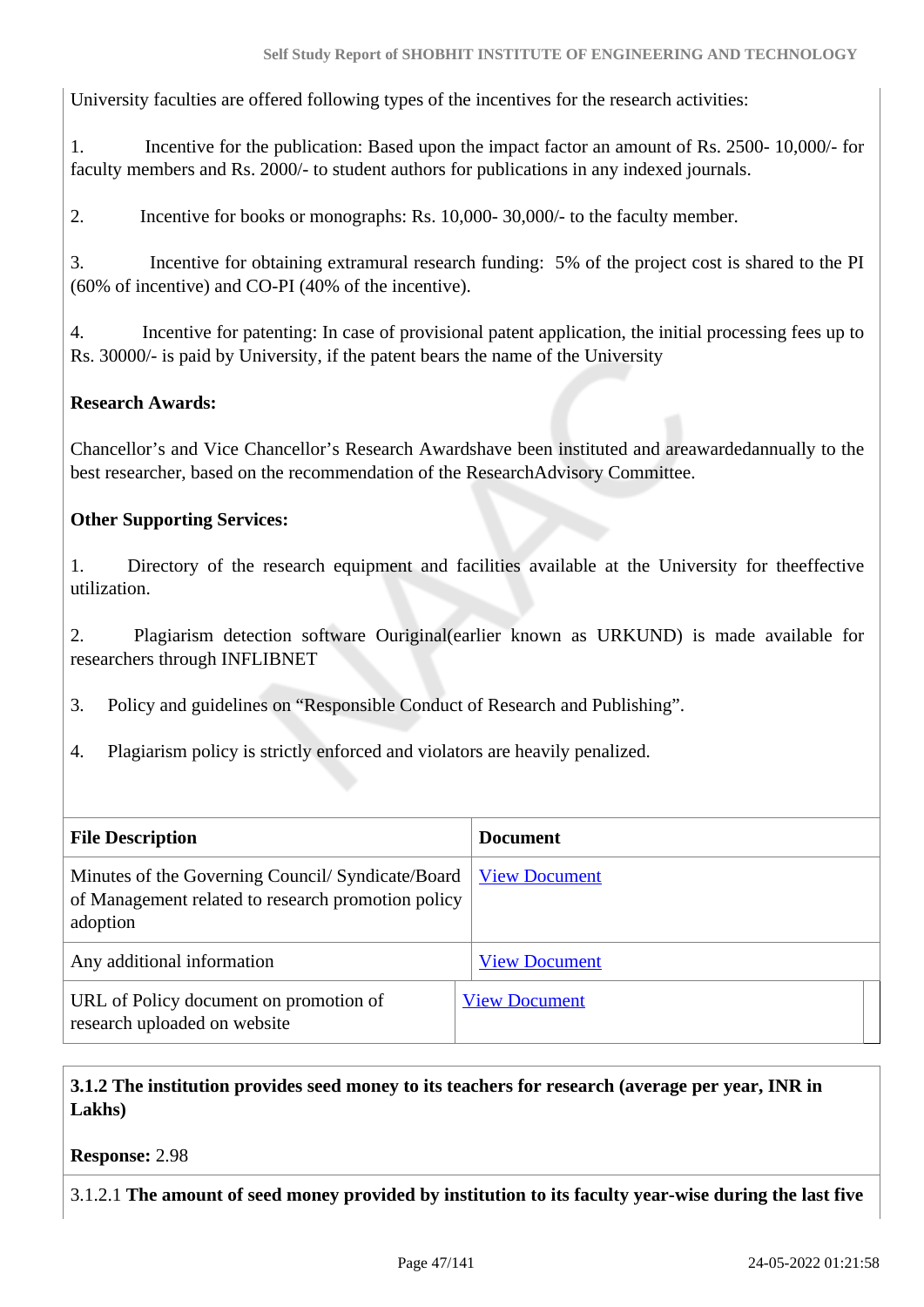## **years (INR in lakhs).**

|                                                                                                                   | 2020-21 | 2019-20              | 2018-19 |                      | 2017-18 | 2016-17 |  |
|-------------------------------------------------------------------------------------------------------------------|---------|----------------------|---------|----------------------|---------|---------|--|
|                                                                                                                   | 5.0     | 4.27                 | 1.004   |                      | 2.5     | 2.15    |  |
|                                                                                                                   |         |                      |         |                      |         |         |  |
|                                                                                                                   |         |                      |         |                      |         |         |  |
| <b>File Description</b>                                                                                           |         | <b>Document</b>      |         |                      |         |         |  |
| Minutes of the relevant bodies of the University                                                                  |         | <b>View Document</b> |         |                      |         |         |  |
| Institutional data in prescribed format                                                                           |         | <b>View Document</b> |         |                      |         |         |  |
| Budget and expenditure statements signed by the<br>Finance Officer indicating seed money provided and<br>utilized |         | <b>View Document</b> |         |                      |         |         |  |
| Any additional information                                                                                        |         |                      |         | <b>View Document</b> |         |         |  |

## **3.1.3 Percentage of teachers receiving national / international fellowship / financial support by various agencies for advanced studies / research during the last five years.**

### **Response:** 0.46

3.1.3.1 **The number of teachers who received national / international fellowship / financial support by various agencies for advanced studies / research year-wise during the last five years.**

| 2020-21 | 2019-20 | 2018-19 | 2017-18 | 2016-17 |
|---------|---------|---------|---------|---------|
|         |         | -       | ν       |         |

| <b>File Description</b>                       | <b>Document</b>      |
|-----------------------------------------------|----------------------|
| Institutional data in prescribed format       | <b>View Document</b> |
| e-copies of the award letters of the teachers | <b>View Document</b> |
| Any additional information                    | <b>View Document</b> |

 **3.1.4 Number of JRFs, SRFs, Post Doctoral Fellows, Research Associates and other research fellows enrolled in the institution during the last five years.**

**Response:** 16

3.1.4.1 **The Number of JRFs, SRFs, Post Doctoral Fellows, Research Associates and other research fellows enrolled in the institution year-wise during the last five years.**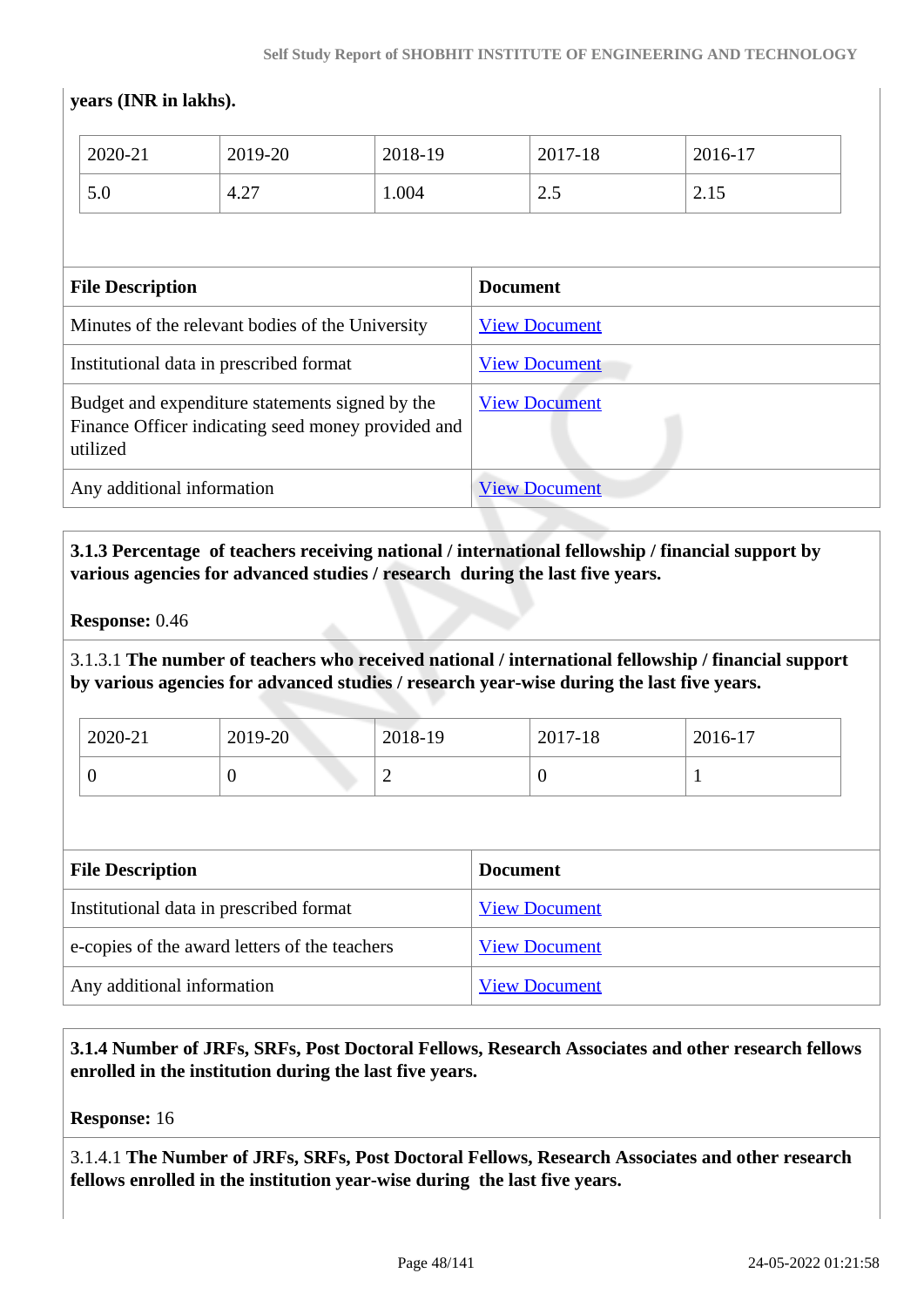| 2020-21                                 | 2019-20 | 2018-19 | 2017-18              | 2016-17 |  |
|-----------------------------------------|---------|---------|----------------------|---------|--|
| 3                                       | 2       | 3       | 4                    | 4       |  |
|                                         |         |         |                      |         |  |
| <b>File Description</b>                 |         |         | <b>Document</b>      |         |  |
| Institutional data in prescribed format |         |         |                      |         |  |
|                                         |         |         | <b>View Document</b> |         |  |

| 3.1.5 Institution has the following facilities to support research<br><b>1. Central Instrumentation Centre</b><br><b>2. Animal House/Green House</b><br>3. Museum<br>4. Media laboratory/Studios<br><b>5. Business Lab</b><br><b>6. Research/Statistical Databases</b><br>7. Mootcourt<br>8. Theatre<br>9. Art Gallery<br>10. Any other facility to support research |                      |
|----------------------------------------------------------------------------------------------------------------------------------------------------------------------------------------------------------------------------------------------------------------------------------------------------------------------------------------------------------------------|----------------------|
| <b>Response:</b> A. 4 or more of the above                                                                                                                                                                                                                                                                                                                           |                      |
| <b>File Description</b>                                                                                                                                                                                                                                                                                                                                              | <b>Document</b>      |
| Upload the list of facilities provided by the<br>university and their year of establishment                                                                                                                                                                                                                                                                          | <b>View Document</b> |
| Upload any additional information                                                                                                                                                                                                                                                                                                                                    | <b>View Document</b> |
| Paste link of videos and geotagged photographs                                                                                                                                                                                                                                                                                                                       | <b>View Document</b> |

 **3.1.6 Percentage of departments with UGC-SAP, CAS, DST-FIST, DBT, ICSSR and other recognitions by national and international agencies (Data for the latest completed academic year)**

**Response:** 40

3.1.6.1 **The Number of departments with UGC-SAP, CAS, DST-FIST , DBT, ICSSR and other similar recognitions by national and international agencies.**

Response: 2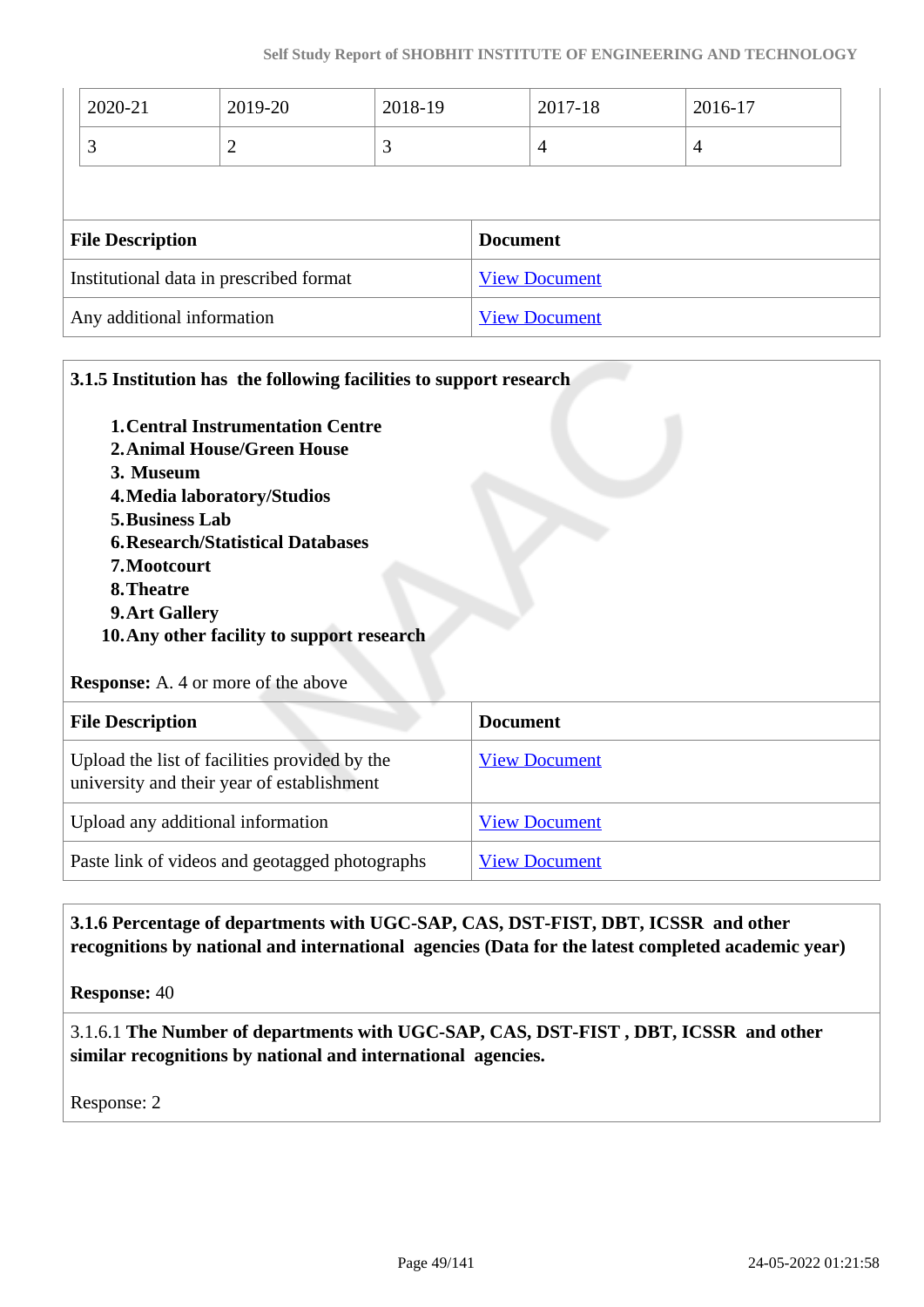| <b>File Description</b>                             | <b>Document</b>      |
|-----------------------------------------------------|----------------------|
| Institutional data in prescribed format             | <b>View Document</b> |
| e-version of departmental recognition award letters | <b>View Document</b> |
| Any additional information                          | <b>View Document</b> |

## **3.2 Resource Mobilization for Research**

 **3.2.1 Extramural funding for Research (Grants sponsored by the non-government sources such as industry, corporate houses, international bodies for research projects) endowments, Chairs in the University during the last five years (INR in Lakhs).**

**Response:** 22.25

3.2.1.1 **Total Grants for research projects sponsored by the non-government sources such as industry, corporate houses, international bodies, endowments, Chairs in the institution year-wise during the last five years (INR in Lakhs).**

| 2020-21  | 2019-20                | 2018-19 | 2017-18 | 2016-17 |
|----------|------------------------|---------|---------|---------|
| $\sim$ 1 | $\cap \subset$<br>ن∠.⊾ | v       |         | ν       |

| <b>File Description</b>                                                                  | <b>Document</b>      |
|------------------------------------------------------------------------------------------|----------------------|
| Institutional data in prescribed format                                                  | <b>View Document</b> |
| e-copies of the grant award letters for research<br>projects sponsored by non-government | <b>View Document</b> |
| Any additional information                                                               | <b>View Document</b> |

 **3.2.2 Grants for research projects sponsored by the government agencies during the last five years (INR in Lakhs).**

**Response:** 84.58

3.2.2.1 **Total Grants for research projects sponsored by the government agencies year-wise during the last five years (INR in Lakhs).**

| $2020 - 21$<br>2019-20 | 2018-19 | 2017-18 | 2016-17 |  |
|------------------------|---------|---------|---------|--|
| 0.675<br>ν             | 0.5     | 1.J     | 81.9    |  |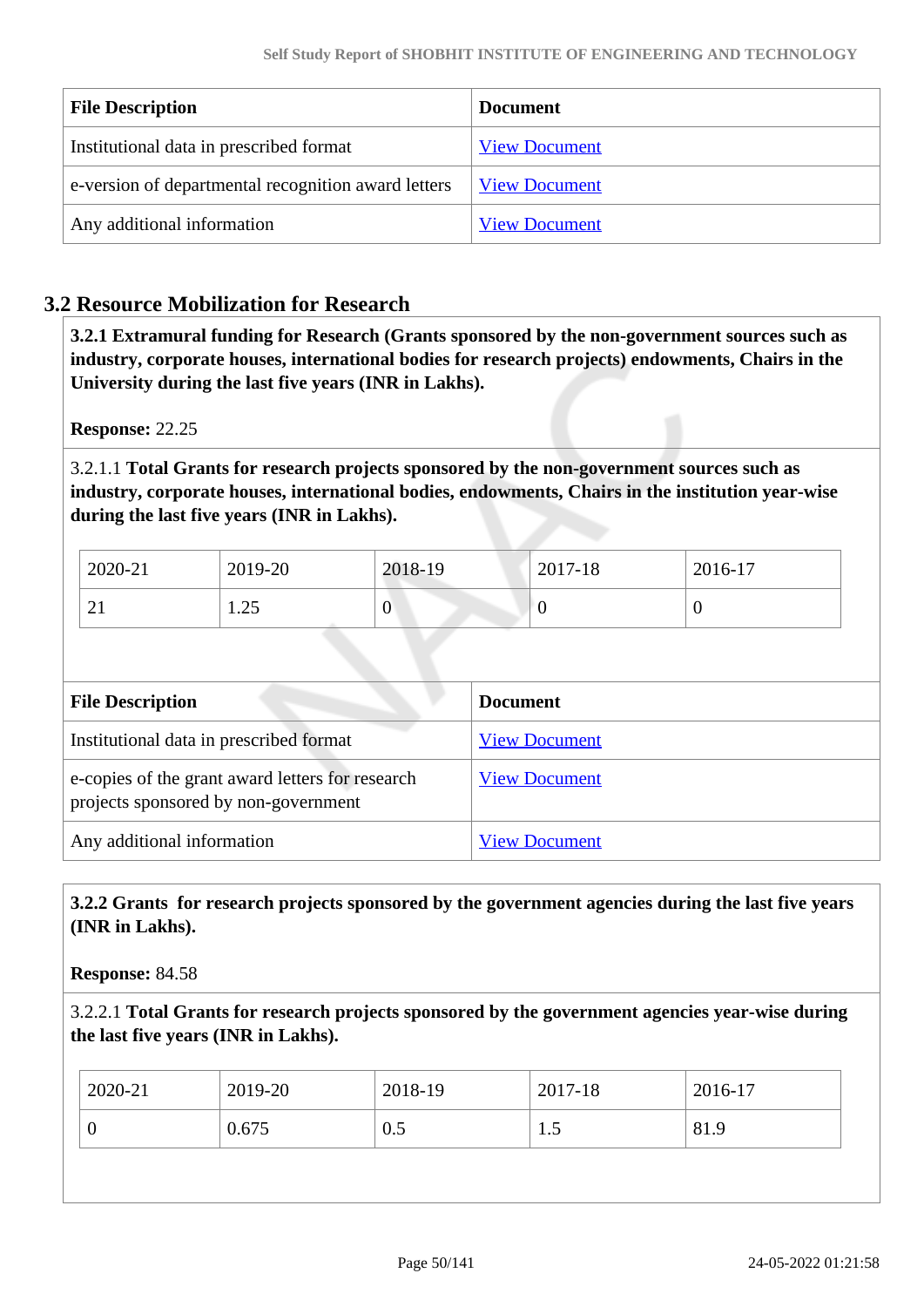| <b>File Description</b>                                                              | <b>Document</b>      |
|--------------------------------------------------------------------------------------|----------------------|
| Institutional data in prescribed format                                              | <b>View Document</b> |
| e-copies of the grant award letters for research<br>projects sponsored by government | <b>View Document</b> |
| Any additional information                                                           | <b>View Document</b> |

### **3.2.3 Number of research projects per teacher funded by government and non-government agencies during the last five years**

#### **Response:** 0.11

3.2.3.1 **Number of research projects funded by government and non-government agencies during the last five years.**

Response: 14

3.2.3.2 **Number of full time teachers worked in the institution year-wise during the last five years..**

Response: 662

| <b>File Description</b>                   | <b>Document</b>      |
|-------------------------------------------|----------------------|
| Supporting document from Funding Agency   | <b>View Document</b> |
| Institutional data in prescribed format   | <b>View Document</b> |
| Paste Link for the funding agency website | <b>View Document</b> |

## **3.3 Innovation Ecosystem**

 **3.3.1 Institution has created an eco system for innovations including Incubation centre and other initiatives for creation and transfer of knowledge.**

### **Response:**

The University has been recognized by Ministry of Micro, Small & Medium Enterprises (MSME), Government of India for the implementation of ASPIRE "A Scheme for Promotion of Innovation, Rural Industries and Entrepreneurship" and Technology Incubation Centre was established. The University has developed the process for the production of activated carbon that can be used for preparation of filters for drinking water and for industrial effluents. We have also standardized the procedure for the production of hand-made paper from bagasse; working on the isolation of microbes from rice straw for developing a process for effective biodegradation of rice straw (Parali) with an objective to motivate farmers not to burn it. The University is also working on vinegar production from any fruit or vegetable or sugar rich juice and we have isolated good number of microbial strains for their commercial use. The University is first developing the processes under this program that can be commercially used for "start ups".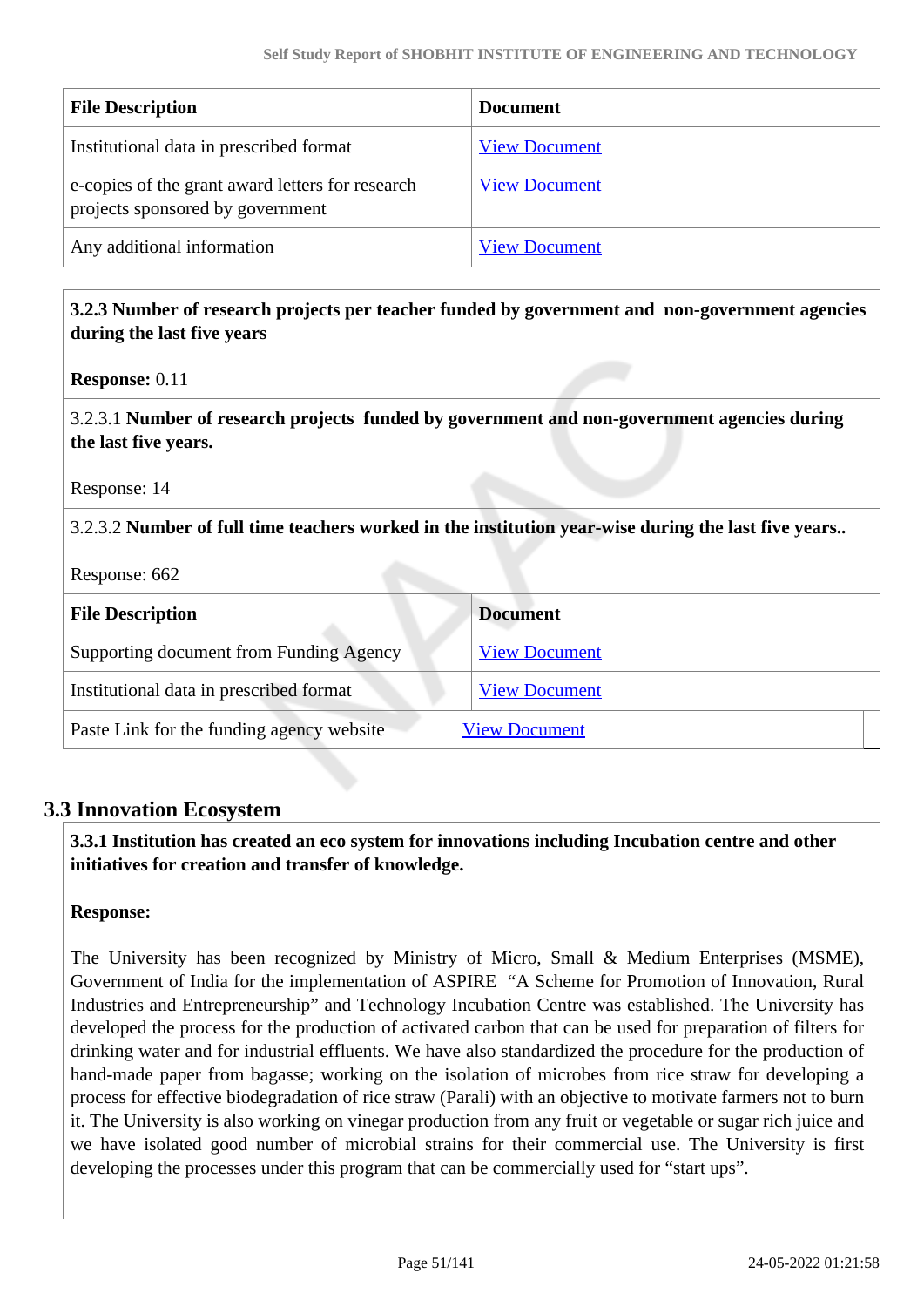Mechanical Innovation Center developed in 2016, has facilitated the development of various prototypes of commercial value like grass cutter, solar car. Students have free access to "Entrepreneur and Innovation Cell" to utilize its all facilities for their innovative ideas. Plant tissue culture lab has developed innovative processes to protect the endangered species of Rudraksha and Kalpvraksha under "Rudraksha Research Center". We are also working on biodegradation of polythene and oil contaminations and have isolated and characterized several microbial species that have great potential for degradation of polythene and oil in nature. SIET is focusing gut microbiome, human colostrums to isolate and characterize microbes having high probiotic potential. SIET has developed a "Microbial Culture Collection Centre" with large number of microbes.SIET isworking on cultivation and production of organic vegetables, low budget farming and recycled crop residue. SIET is working with "National Gladiolus Trust", Jammu and have developed a variety of Gladiolus named as "Shobhit Snow White" and Freesia named as "Amar Garg". Nice School of Business Studies is offering MBA in agribusiness management. "IPR Cell" in Law Department helps in patenting and has filed good number of patents, several of them published. Various skill-based activities are such as workshop, Seminar, conference and technical training and webinar on interdisciplinary topics, where students get opportunities to interact and listen to the ideas from eminent researchers in their domains.

SIET has good number of MoU's with various Universities, Institutions and academic societies for collaborative research and teaching/learning.University has different clubs (Sports & Health Club; Cultural Activity Club; Creative Activity Club; Yoga Club; Computer Club; Web Designing; Multimedia; Wikipedia; Literacy Club; Fine Arts Club; Bio-Cosmo Club; Law Club and Adventure Club) to motivate the youngsters to excel and innovate the ideas in an imaginative and ingenious environment. University has active University Training and Development Cell that always promotes the students.

The course curricula of the University are regularly revised as per the need of the innovation ecosystem and by focusing on the emerging societal demands.

| <b>File Description</b>               | <b>Document</b>      |
|---------------------------------------|----------------------|
| Upload any additional information     | <b>View Document</b> |
| Paste link for additional information | <b>View Document</b> |

 **3.3.2 Number of workshops/seminars conducted on Research methodology, Intellectual Property Rights (IPR),entrepreneurship, skill development during the last five years.**

**Response:** 73

3.3.2.1 **Total number of workshops/seminars conducted on Research methodology, Intellectual Property Rights (IPR),entrepreneurship, skill development year-wise during the last five years.**

| 2020-21       | 2019-20 | 2018-19        | 2017-18 | 2016-17 |
|---------------|---------|----------------|---------|---------|
| $\sim$<br>ا ت | ΙV      | $\overline{a}$ | C       | υ       |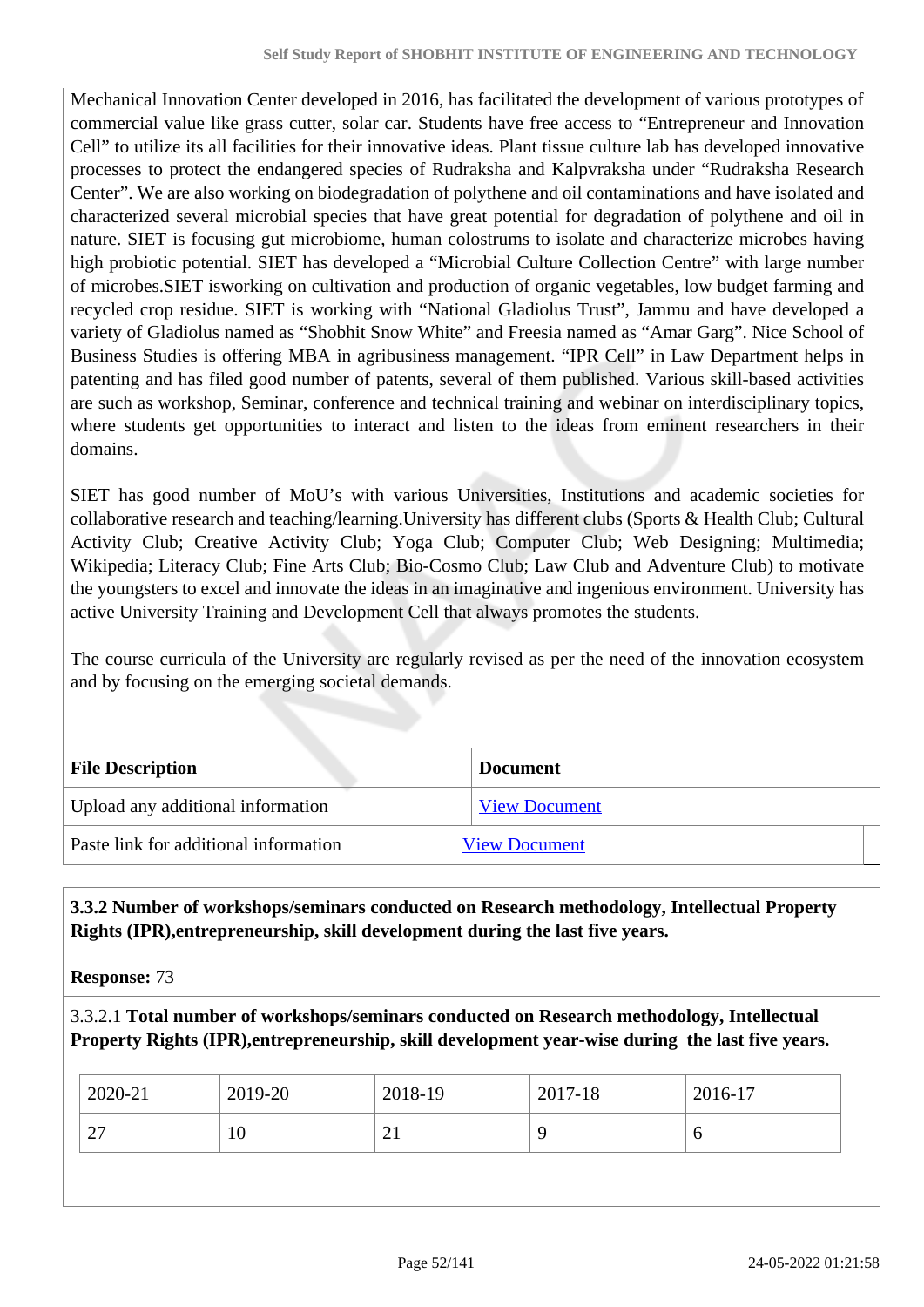| <b>File Description</b>                 | <b>Document</b>      |
|-----------------------------------------|----------------------|
| Report of the event                     | <b>View Document</b> |
| Institutional data in prescribed format | <b>View Document</b> |
| Any additional information              | <b>View Document</b> |
|                                         |                      |

 **3.3.3 Number of awards / recognitions received for research/innovations by the institution / teachers / research scholars / students during the last five years.**

### **Response:** 20

3.3.3.1 **Total number of awards / recognitions received for** *research /* **innovations won by institution / teachers / research scholars / students year-wise during the last five years.**

| 2020-21 | 2019-20 | 2018-19 | $2017 - 18$ | 2016-17 |
|---------|---------|---------|-------------|---------|
|         | -       |         | 10          |         |

| <b>File Description</b>                 | <b>Document</b>      |
|-----------------------------------------|----------------------|
| Institutional data in prescribed format | <b>View Document</b> |
| e-copies of award letters               | <b>View Document</b> |

## **3.4 Research Publications and Awards**

 **3.4.1 The Institution ensures implementation of its stated Code of Ethics for research through the following: 1. Inclusion of research ethics in the research methodology course work 2. Presence of Ethics committee 3. Plagiarism check through software 4. Research Advisory Committee**

**Response:** A. All of the above

| <b>File Description</b>                                                                                                                                                                                      | <b>Document</b>      |
|--------------------------------------------------------------------------------------------------------------------------------------------------------------------------------------------------------------|----------------------|
| Code of ethics for Research document, Research<br>Advisory committee and ethics committee<br>constitution and list of members on these<br>committees, software used for Plagiarism check,<br>link to Website | <b>View Document</b> |
| Any additional information                                                                                                                                                                                   | <b>View Document</b> |

 **3.4.2 The institution provides incentives to teachers who receive state, national and international recognitions/awards 1.Commendation and monetary incentive at a University function 2.Commendation and medal at a University function 3. Certificate of honor 4.Announcement in the**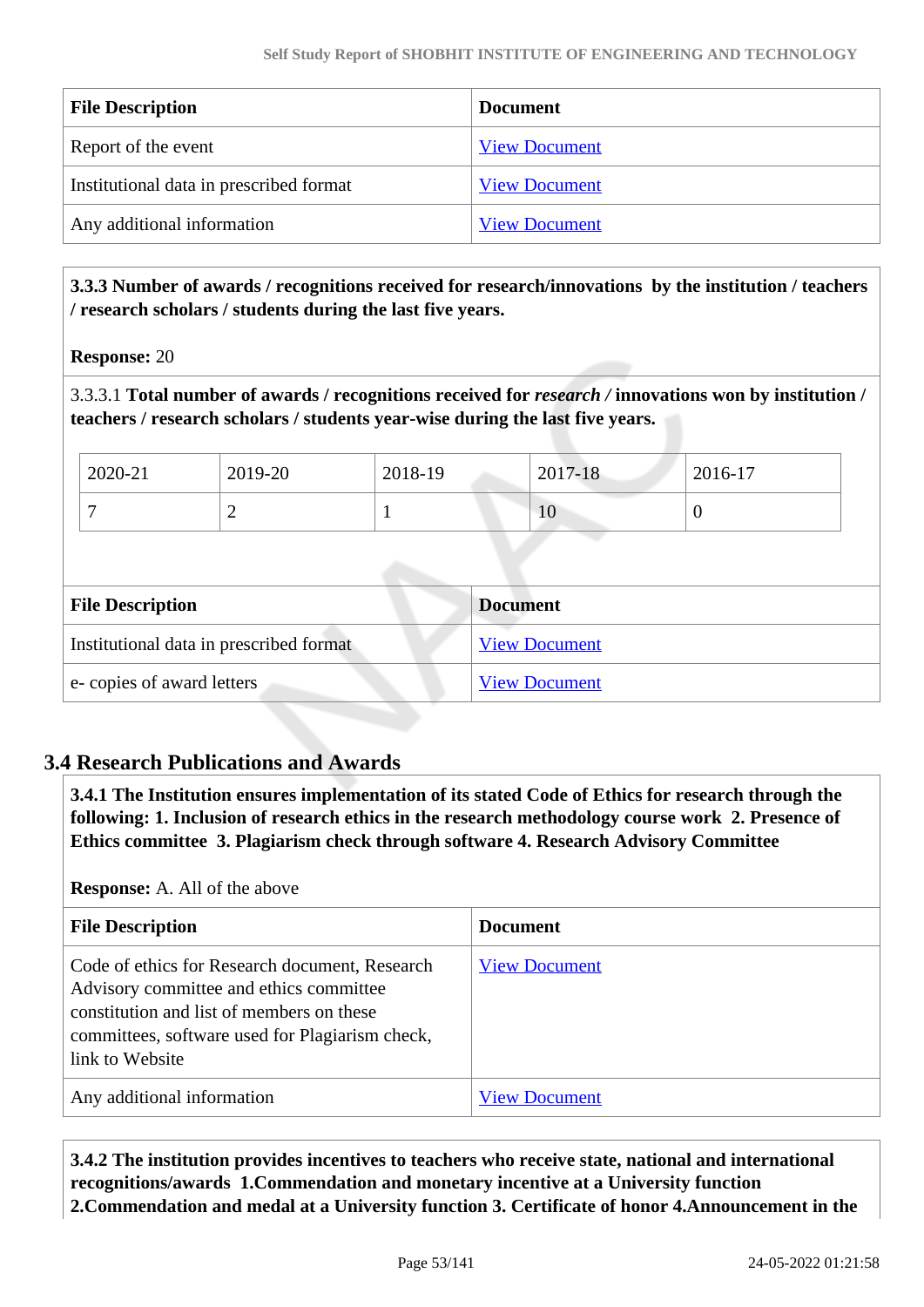| Newsletter / website                    |                      |  |  |
|-----------------------------------------|----------------------|--|--|
| <b>Response:</b> E. None of the above   |                      |  |  |
| <b>File Description</b>                 | <b>Document</b>      |  |  |
| Institutional data in prescribed format | <b>View Document</b> |  |  |
| e-copies of the letters of awards       | <b>View Document</b> |  |  |
| Any additional information              | <b>View Document</b> |  |  |

### **3.4.3 Number of Patents published / awarded during the last five years.**

#### **Response:** 1

### 3.4.3.1 **Total number of Patents published / awarded year-wise during the last five years.**

| 2020-21 | 2019-20 | 2018-19 | 2017-18 | 2016-17 |
|---------|---------|---------|---------|---------|
|         |         | ν       | v       |         |

| <b>File Description</b>                 | <b>Document</b>      |
|-----------------------------------------|----------------------|
| Institutional data in prescribed format | <b>View Document</b> |
| Any additional information              | <b>View Document</b> |

### **3.4.4 Number of Ph.D's awarded per teacher during the last five years.**

#### **Response:** 3.09

#### 3.4.4.1 **How many Ph.D's are awarded within last five years.**

Response: 68

### 3.4.4.2 **Number of teachers recognized as guides during the last five years**

#### Response: 22

| <b>File Description</b>                  | <b>Document</b>      |
|------------------------------------------|----------------------|
| Institutional data in prescribed format  | <b>View Document</b> |
| Any additional information               | <b>View Document</b> |
| URL to the research page on HEI web site | <b>View Document</b> |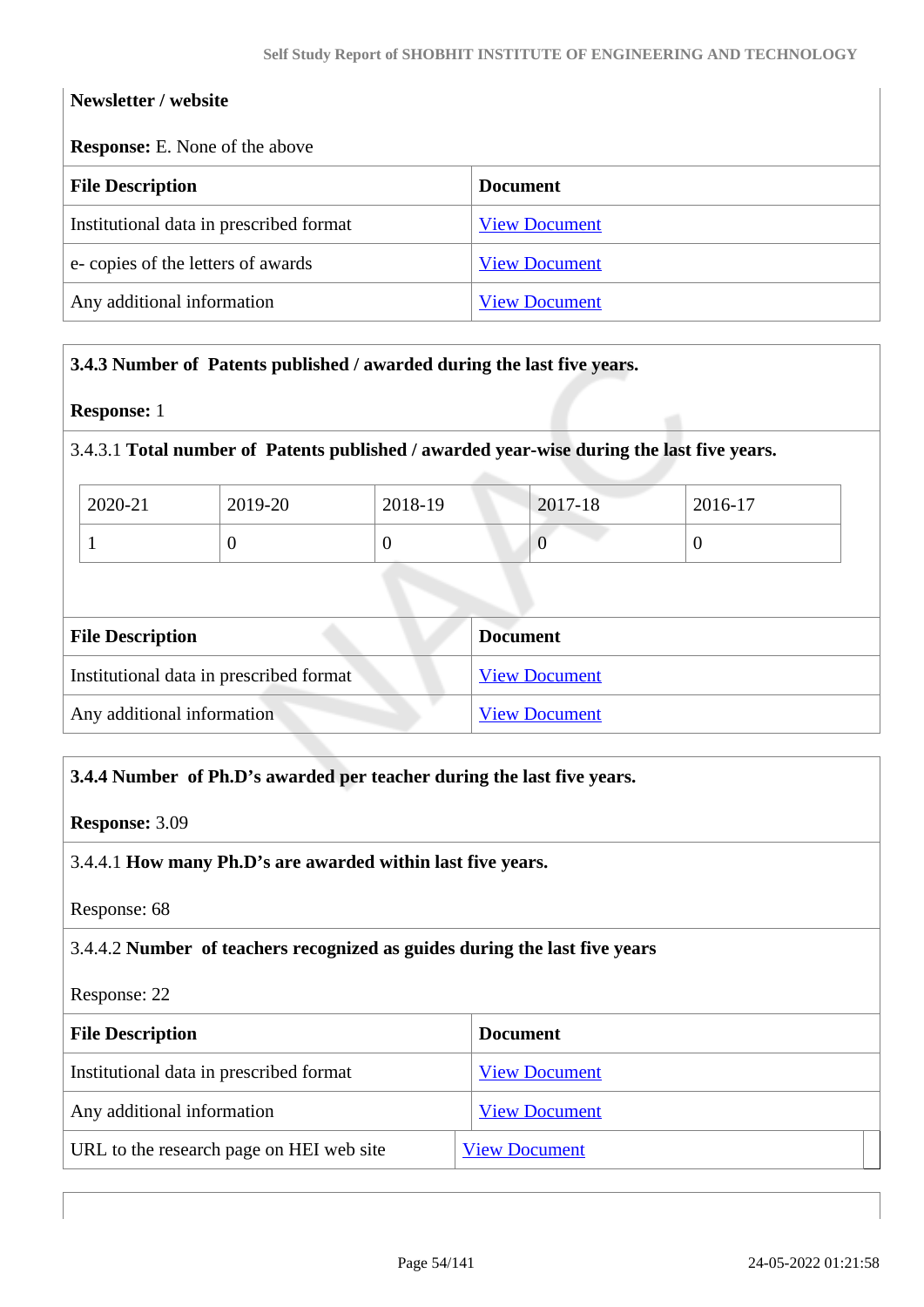## **3.4.5 Number of research papers per teachers in the Journals notified on UGC website during the last five years**

### **Response:** 4.62

3.4.5.1 **Number of research papers in the Journals notified on UGC website during the last five years.**

| 2020-21 | 2019-20 | 2018-19 | 2017-18 | 2016-17 |
|---------|---------|---------|---------|---------|
| 259     | 164     | 98      | 49      | 39      |

| <b>File Description</b>                 | <b>Document</b>      |
|-----------------------------------------|----------------------|
| Institutional data in prescribed format | <b>View Document</b> |
| Any additional information              | <b>View Document</b> |

 **3.4.6 Number of books and chapters in edited volumes/books published and papers published in national/ international conference proceedings per teacher during last five years**

#### **Response:** 1.6

3.4.6.1 **Total number of books and chapters in edited volumes/books published and papers in national/ international conference proceedings year-wise during last five years**

| 2020-21               | 2019-20 | 2018-19                       | 2017-18 | 2016-17 |
|-----------------------|---------|-------------------------------|---------|---------|
| $-11$<br>$\mathbf{1}$ | 49      | $\overline{\phantom{a}}$<br>ັ |         | v       |

| <b>File Description</b>                 | <b>Document</b>      |
|-----------------------------------------|----------------------|
| Institutional data in prescribed format | <b>View Document</b> |
| Any additional information              | <b>View Document</b> |

**3.4.7 E-content is developed by teachers :**

**1.For e-PG-Pathshala 2.For CEC (Under Graduate) 3.For SWAYAM 4.For other MOOCs platform 5.Any other Government Initiatives 6.For Institutional LMS**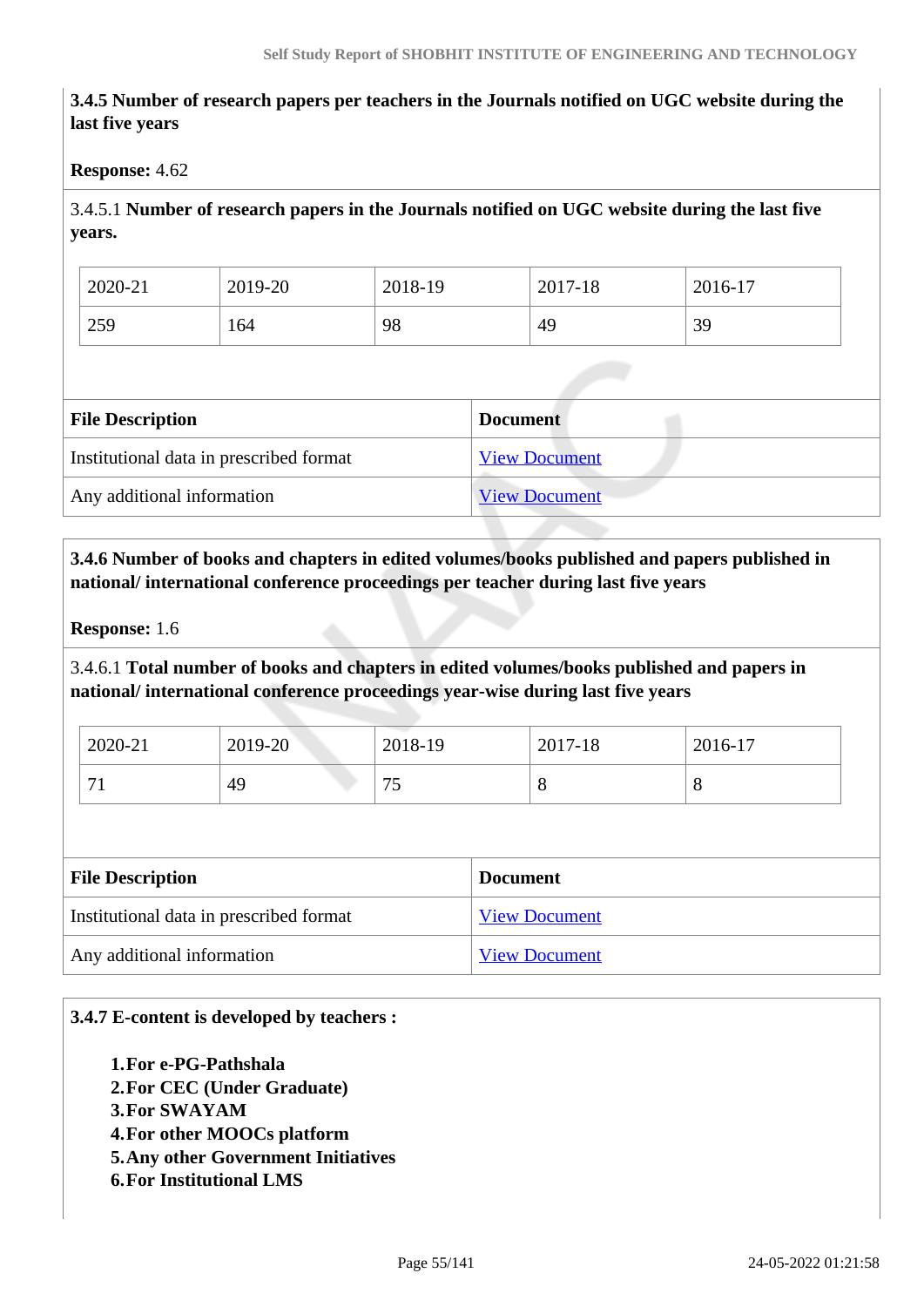#### **Response:** D. Any 2 of the above

| <b>File Description</b>                                 | <b>Document</b>      |
|---------------------------------------------------------|----------------------|
| Institutional data in prescribed format                 | <b>View Document</b> |
| Give links or upload document of e-content<br>developed | <b>View Document</b> |

## **3.4.8 Bibliometrics of the publications during the last five years based on average citation index in Scopus/ Web of Science or PubMed**

**Response:** 2.51

| <b>File Description</b>                                                                                        | <b>Document</b> |
|----------------------------------------------------------------------------------------------------------------|-----------------|
| Bibliometrics of the publications during the last five $\sqrt{\frac{V_{\text{icW}}}{V_{\text{icW}}}}$<br>years |                 |

## **3.4.9 Bibliometrics of the publications during the last five years based on Scopus/ Web of Science - hindex of the Institution**

#### **Response:** 9

| <b>File Description</b>                                                                        | <b>Document</b>      |
|------------------------------------------------------------------------------------------------|----------------------|
| Bibiliometrics of publications based on Scopus/<br>Web of Science - h-index of the Institution | <b>View Document</b> |

## **3.5 Consultancy**

 **3.5.1 Institution has a policy on consultancy including revenue sharing between the institution and the individual and encourages its faculty to undertake consultancy.**

#### **Response:**

SIET has a clear well defined policy to engage the consultancy for companies/other-profit and non-profit organization. University has also developed a consultancy policy to encourage faculties to start personal consultancy projects and corporate training. A research consultancy exists where a faculty/staff member provides research assistance or skill in return for remuneration from an outside funder. Consultancy policy has been framed with clear revenue sharing rules, scope of consultancy and standard terms and conditions. The Consultancy policy is supported by University Research Policy, and the Code of Conduct Policy. It is not in conflict with the objectives, mission and vision of the University. Faculty members shall not involve in outside research activities without making any formal agreement and should be approved by the University except when the faculty is working on leave without pay (LWP) permitted by the competent authority of the University. No limit is placed on earnings. However, there is a limit on the time spent on Consultancy. The faculty conducting private consultancy shall ensure that the work of the University does not suffer on account of their engagement in the consultancy. Academic Staff is allowed to devote one day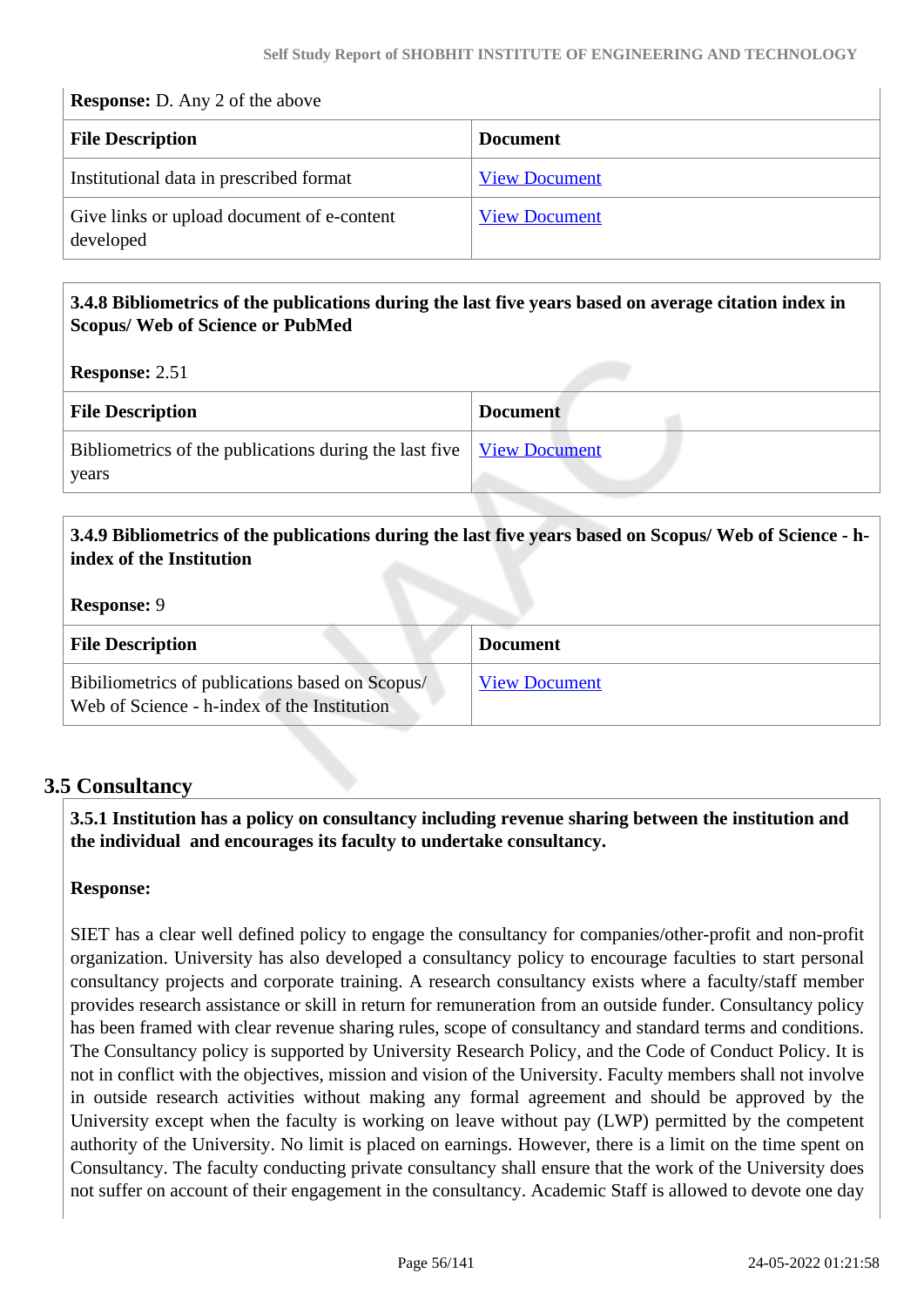per week on sanctioned consultancies, with a maximum of 48 days/year. Any variations to this time obligation need the consent of the Director concerned. Directors must obtain written permission from the Vice-Chancellor to start research/ non-research Consultancies.

Non-research consultancies include non-research activities conducted under contract for a third party. Nonresearch consultancy would include the provisions of professional services to external agencies for a fee. If the Research or Non-research consultancy is shifted from SIET to another research organisation and overheads are permissible in accordance with the funding schedule, the agreed overheads awarded will be withheld by the University.

Consultancy services are offered to industry/non-industry sector, Government department and national and international forums related to expertise available at SIET. The services are offered along the lines of professional services. Consultancy Services includes different types of activities such as Assessment of Design and Existing manufacturing process; Feasibility Studies, Technological Evaluation; Environmental, Instruments, and manpower Audits, Product design and development; Process standardization and development, Software Development, Trouble shooting process, quality testing of the commercial products, surveys and other efforts required to transfer highly focused skill and expertise to select groups in particular organizations. Testing and evaluation services are offered in certain specialized areas. A conflict of interest may arise where an employee involves in consultancies at the expense of the University's interests. Any conflict of interest, actual or perceived must be addressed to the relevant University Officer for resolution. A conflict of interest may include Financial or non-financial interests or work undertaken with an organisation to which the SIET supplies resources.

All types of consultancy services offered on the basis of facilities available in the institute. Revenue sharing of all consultancy work is done as follows:

| Type of consultancy | University sharing $(\%)$ | Personal Consultancy sharing (%) |  |
|---------------------|---------------------------|----------------------------------|--|
| Personal            | 25%                       | 75%                              |  |
| Testing projects    | 25%                       | 75%                              |  |
| Corporate training  | 25%                       | 75%                              |  |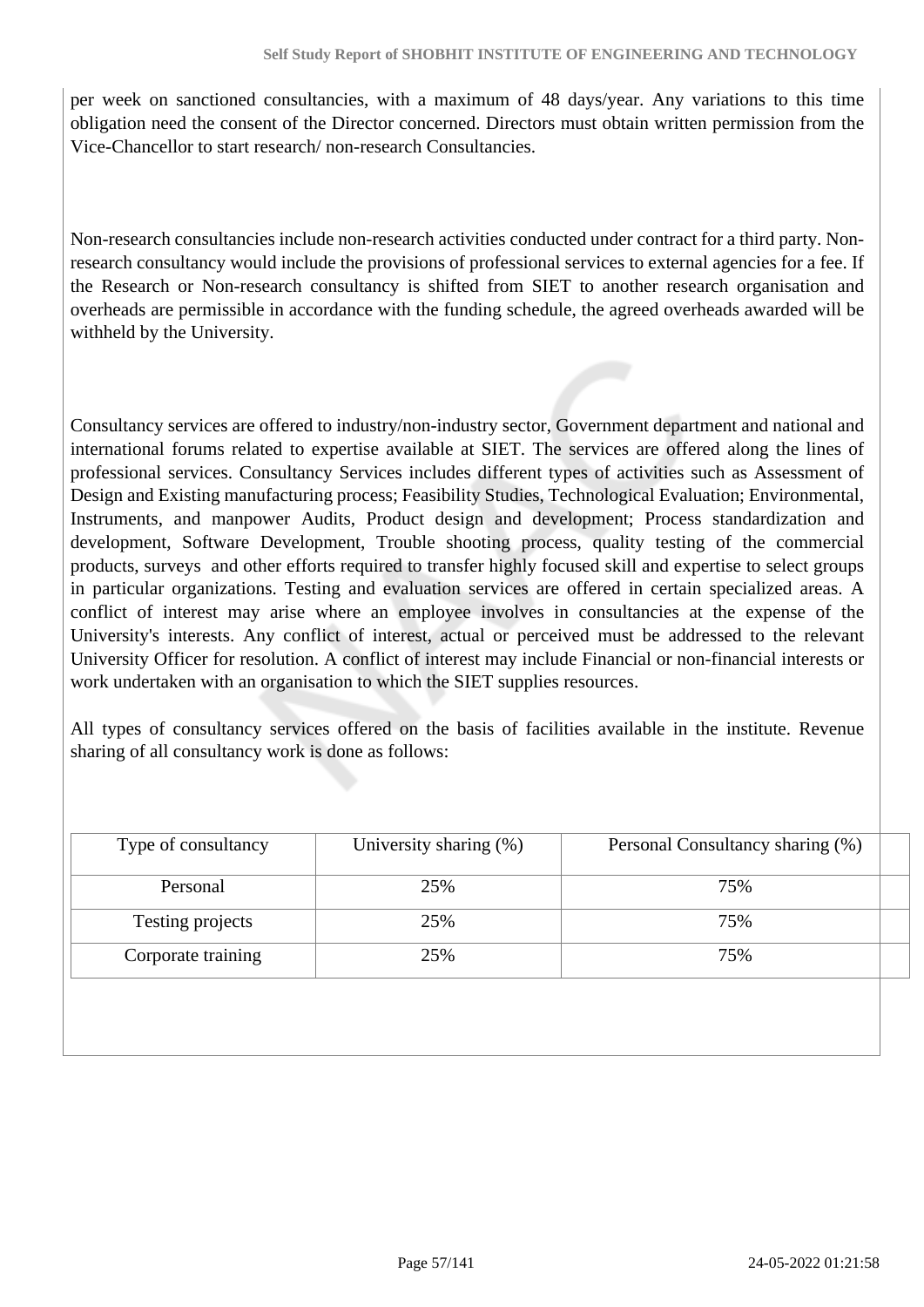| <b>File Description</b>                                                                                    | <b>Document</b>      |
|------------------------------------------------------------------------------------------------------------|----------------------|
| Upload soft copy of the Consultancy Policy                                                                 | <b>View Document</b> |
| Upload minutes of the Governing Council/<br>Syndicate/Board of Management related to<br>consultancy policy | <b>View Document</b> |
| Upload any additional information                                                                          | <b>View Document</b> |
| Paste URL of the consultancy policy document                                                               | <b>View Document</b> |

 **3.5.2 Revenue generated from consultancy and corporate training during the last five years (INR in Lakhs).**

**Response:** 7.74

3.5.2.1 **Total amount generated from consultancy and corporate training year-wise during the last five years (INR in lakhs).**

| 2020-21 | 2019-20 | 2018-19          | $2017 - 18$ | 2016-17 |
|---------|---------|------------------|-------------|---------|
| ~       | 1.39305 | $\boldsymbol{0}$ | 0.25        | 1.10    |

| <b>File Description</b>                                                                | <b>Document</b>      |
|----------------------------------------------------------------------------------------|----------------------|
| Institutional data in prescribed format                                                | <b>View Document</b> |
| Audited statements of accounts indicating the<br>revenue generated through consultancy | <b>View Document</b> |
| Any additional information                                                             | <b>View Document</b> |

## **3.6 Extension Activities**

 **3.6.1 Extension activities in the neighbourhood community in terms of impact and sensitising students to social issues and holistic development during the last five years.**

### **Response:**

In past five years University has worked on various sensitive and relevant issues in house as well as extension activities with a focus on agriculture sector, healthcare, human rights, gender biasness, promotion of rural India, biodiversity conservation, Beti Bachao-Beti Padhao, Azadi ka Amrit Mahotsava, Fit India-Healthy India; and digital India.

1.Under National Swachh Bharat Abhiyan University organized a Cleanliness drive in and around the campus including nearby villages; awareness rally on the theme to "Say No to the Plastic".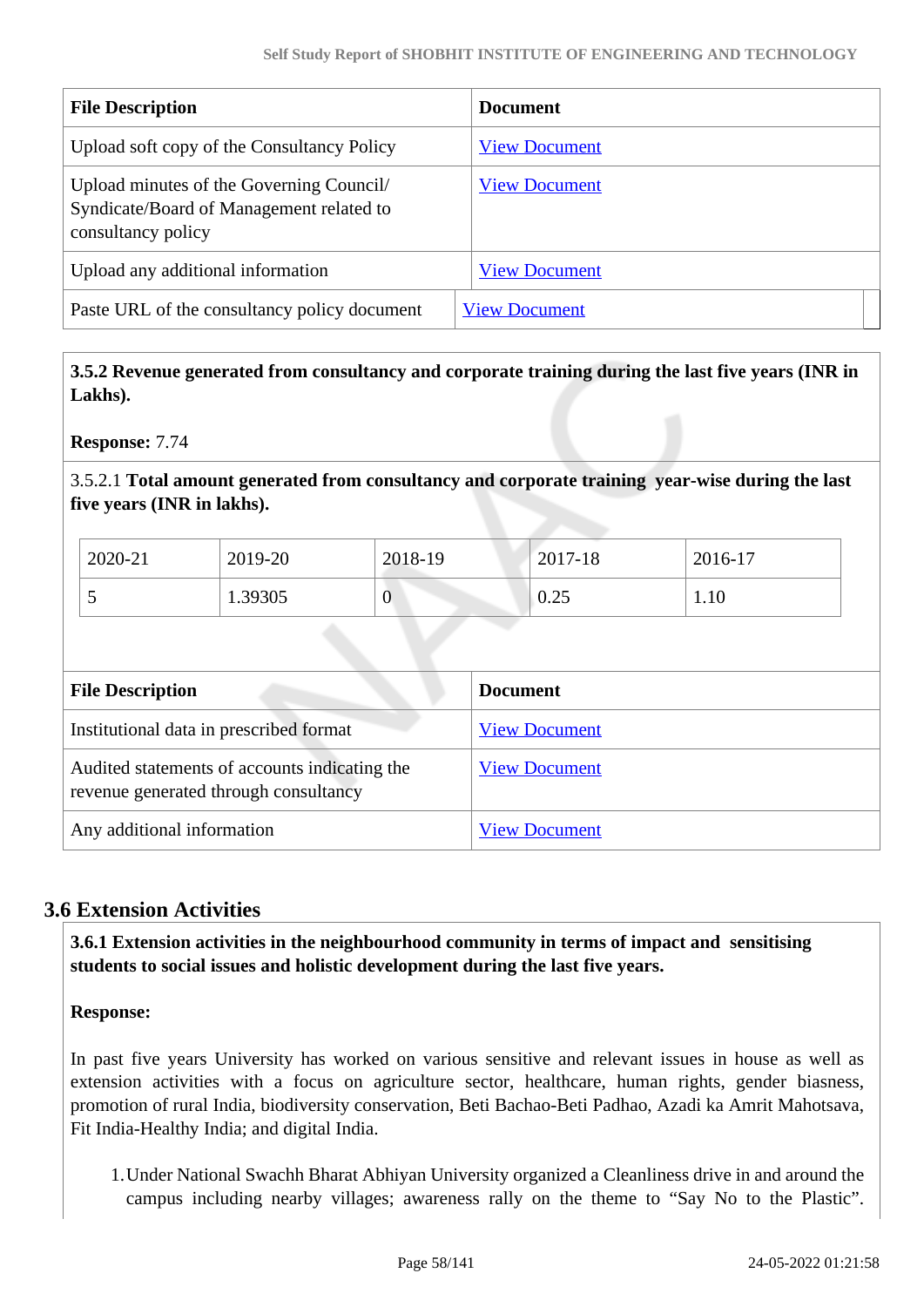University is doing research to biodegrade polythene. University Eco-Club regularly promotes the plantation as part of green revolution and taken the initiatives for plantation under One Man-One Tree policy.

- 2.Under the SU-TBI, various trainings were organized to convert the agricultural waste into commercially viable product.
- 3.The University, organized Voluntary Blood Donation camp in collaboration of Blood Bank, Red Cross Society, Army and LLRM Medical College, Meerut. Free Health Check up Camps were also organized.
- 4.Under the initiative of Sparash Kusth Jagrukta Abhiyan (Leprosy Event); University organized 14-days event in collaboration with District Leprosy Officer, Meerut.
- 5.The University organized "International Webinar and developed "Home Quarantine Protocol" in 2020 and established a "Quarantine Centre for COVID 19" patients. University developed hand sanitizer and distributed free of cost in the public during Covid-19 pandemic. The Students of the University assisted LLRM Medical College, Meerut in diagnosis of corona patients. Professor Amar Garg was conferred several awards in recognition of his services as "Corona Warrior"
- 6.The University was awarded "Vishwakarma Utrashta Sansthan Award-2020" by AICTE for our social services during corona pandemic.
- 7.The University has organized Ignited Mind Series for Tobacco Control Disease and counsel the public during Covid-19.
- 8.Events related to Traffic Rules Awareness, Awareness of Legal Rights, CVC, Awareness about Consumers Rights and duties in economic development of the country, Legal Literacy Camp, Workshop on Human Right Sponsored by NHRC, Constitutional Day, and Moot Court for Women Empowerment, and to focus the gender inequality were being organized.
- 9.University participated in Fit India Drive(Yoga and Sports) amongst the faculty, staff, students and society. The efforts of Neha Rani and Dr. Neha Yaurvedi were highlighted by the Hon'ble Prime Minister of India, Shri Narendra Modi ji in "Man ki Baat" for their health and social services related activities.
- 10.The University has adopted the Village Maithana Inder Singh, Dulhera Chauhan, Meerut for their social, economic, educational, and moral upliftment and is collaborating with other villages Lalshana, Uldeypur and Jalalpur.
- 11.The University has vibrant Sports & Health Club; Cultural Activity Club; Creative Activity Club; Yoga Club; SPIC MACAY; Computer Club (Web Designing, Multimedia, Wikipedia); Literacy Club; Fine Arts Club; Biocosmo Club; Law Club and Adventure Club including NCC to ensure the associations of the student and faculty members in various societal development.

| <b>File Description</b>               | <b>Document</b>      |
|---------------------------------------|----------------------|
| Upload any additional information     | <b>View Document</b> |
| Paste link for additional information | <b>View Document</b> |

## **3.6.2 Number of awards received by the Institution, its teachers and students from Government /Government recognised bodies in recognition of the extension activities carried out during the last five years**

**Response:** 6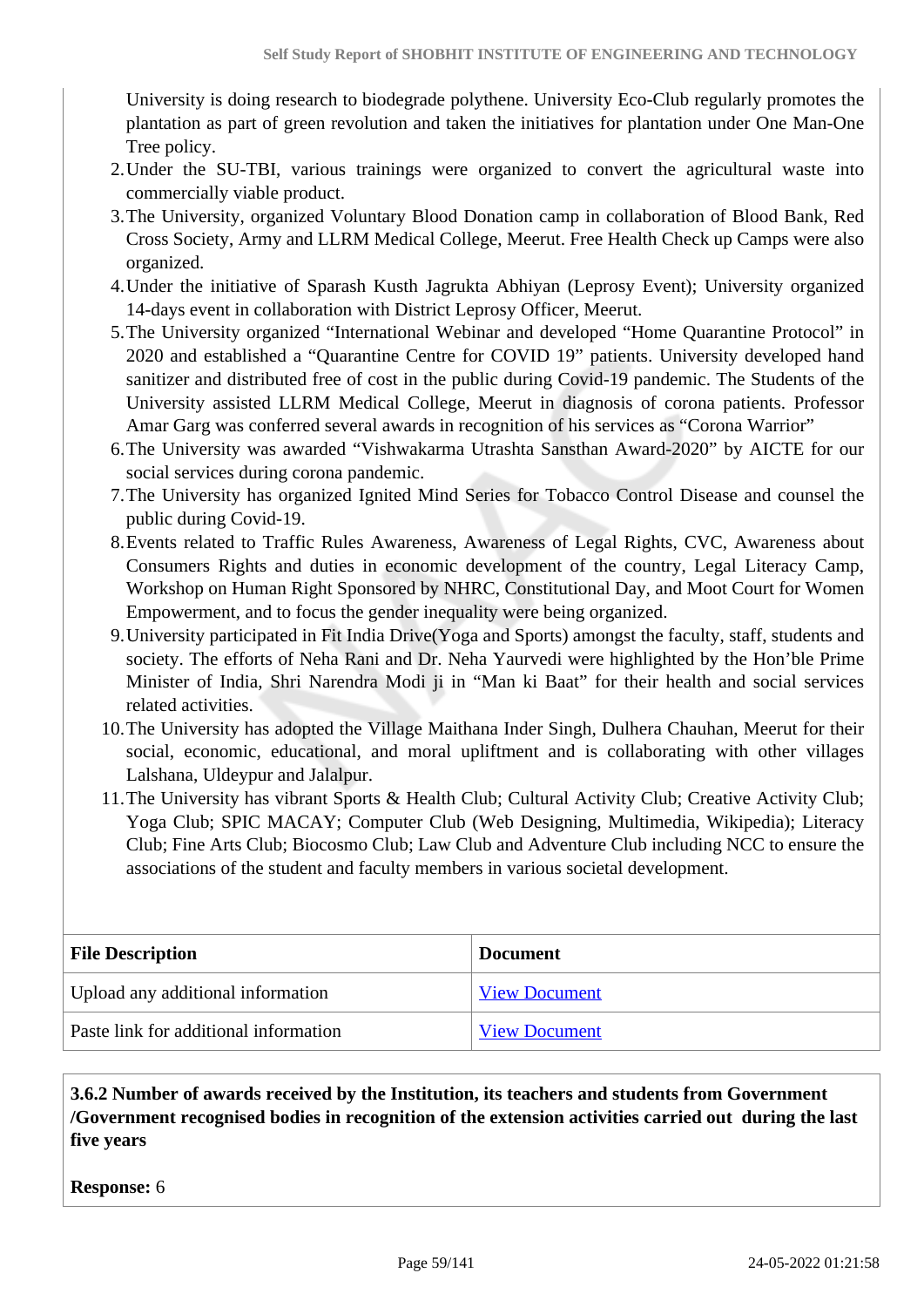|                             | Government recognised bodies year-wise during the last five years. |         |                      | 3.6.2.1 Total number of awards and recognition received for extension activities from Government/ |  |
|-----------------------------|--------------------------------------------------------------------|---------|----------------------|---------------------------------------------------------------------------------------------------|--|
| 2020-21                     | 2019-20                                                            | 2018-19 | 2017-18              | 2016-17                                                                                           |  |
| $\overline{2}$              | 2                                                                  | 2       | $\theta$             | $\theta$                                                                                          |  |
| <b>File Description</b>     |                                                                    |         | <b>Document</b>      |                                                                                                   |  |
|                             | Institutional data in prescribed format                            |         | <b>View Document</b> |                                                                                                   |  |
| e-copy of the award letters |                                                                    |         | <b>View Document</b> |                                                                                                   |  |
|                             | $\sim$ $\sim$ $\sim$ $\sim$ $\sim$ $\sim$ $\sim$                   |         |                      |                                                                                                   |  |

 **3.6.3 Number of extension and outreach programs conducted by the institution through NSS/NCC, Government and Government recognised bodies during the last five years**

**Response:** 76

3.6.3.1 **Number of extension and outreach programs conducted by the institution those through NSS/NCC, Government and Government recognised bodies during the last five years**

| 2020-21       | 2019-20 | 2018-19            | 2017-18 | 2016-17 |
|---------------|---------|--------------------|---------|---------|
| $\cap$<br>ر∠∠ | ⊥ັ      | $\cap$<br>$\Delta$ | $\circ$ |         |

| <b>File Description</b>                 | <b>Document</b>      |
|-----------------------------------------|----------------------|
| Reports of the event organized          | <b>View Document</b> |
| Institutional data in prescribed format | <b>View Document</b> |

## **3.6.4 Average percentage of students participating in extension activities listed at 3.6.3 above during the last five years**

**Response:** 120.46

3.6.4.1 **Total number of students participating in extension activities listed at 3.6.3 above year-wise during the last five years.**

| 2020-21 | 2019-20 | 2018-19 | 2017-18 | 2016-17 |
|---------|---------|---------|---------|---------|
| 3363    | 2500    | 4488    | 1433    | 1432    |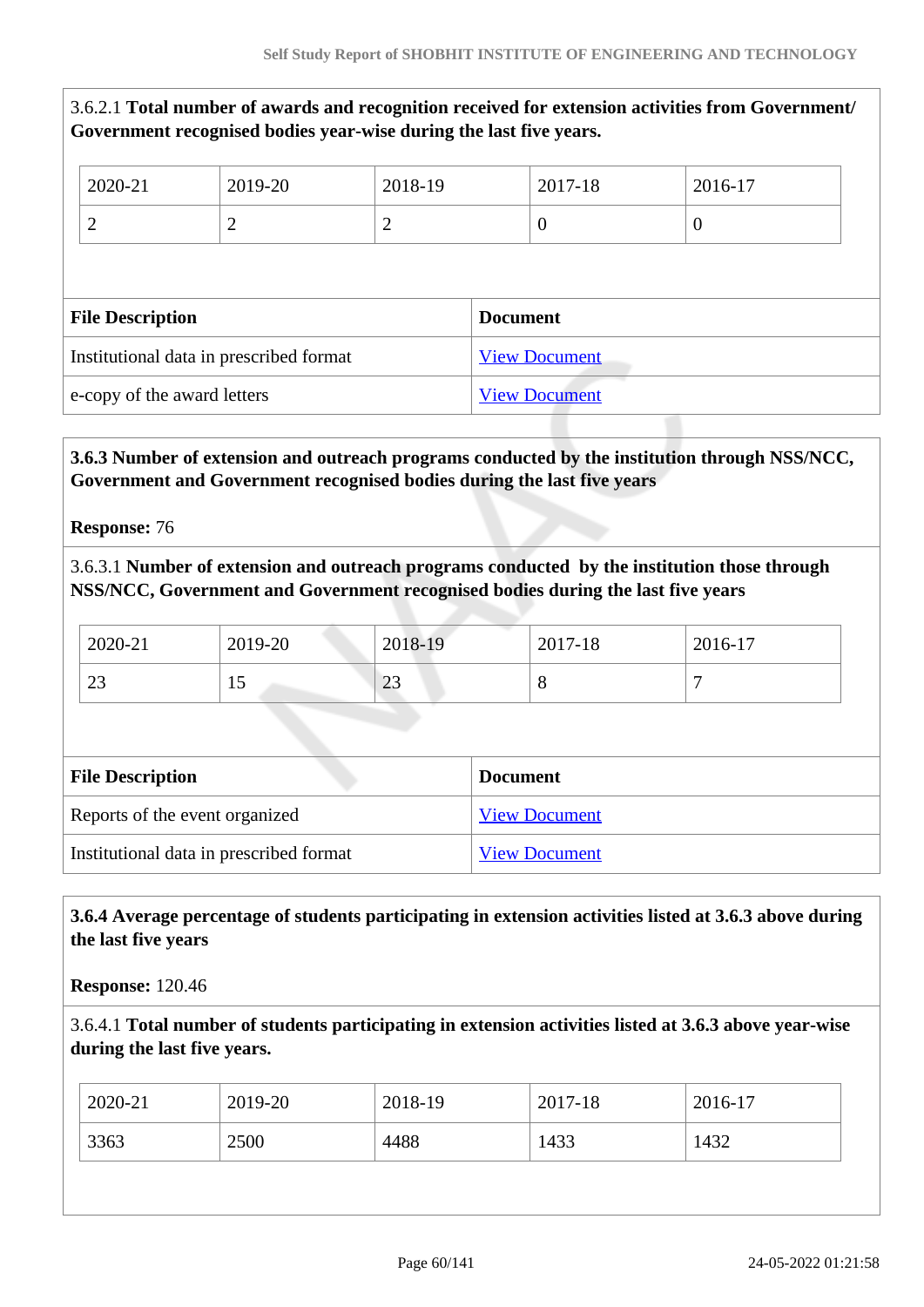| <b>File Description</b>                 | <b>Document</b>      |
|-----------------------------------------|----------------------|
| Report of the event                     | <b>View Document</b> |
| Institutional data in prescribed format | <b>View Document</b> |
| Any additional information              | <b>View Document</b> |

## **3.7 Collaboration**

 **3.7.1 Number of Collaborative activities for research, Faculty exchange, Student exchange/ internship per year**

**Response:** 96.8

3.7.1.1 **Total number of Collaborative activities with other institutions / research establishment / industry for research and academic development of faculty and students year-wise during the last five years.**

| 2020-21 | 2019-20 | 2018-19 | $2017 - 18$ | 2016-17 |
|---------|---------|---------|-------------|---------|
| 236     | 62      | 68      | ΓΛ<br>ے ر   | 66      |

| <b>File Description</b>                 | <b>Document</b>      |
|-----------------------------------------|----------------------|
| Institutional data in prescribed format | <b>View Document</b> |
| Copies of collaboration                 | <b>View Document</b> |

 **3.7.2 Number of functional MoUs with institutions/ industries in India and abroad for internship, onthe-job training, project work, student / faculty exchange and collaborative research during the last five years.**

#### **Response:** 25

3.7.2.1 **Number of functional MoUs with institutions/ industries in India and abroad for internship, on-the-job training, project work, student / faculty exchange and collaborative research year-wise during the last five years.**

| 03<br>05<br>06<br>10<br>$^{\circ}0_{1}$ | 2020-21 | 2019-20 | 2018-19 | 2017-18 | 2016-17 |
|-----------------------------------------|---------|---------|---------|---------|---------|
|                                         |         |         |         |         |         |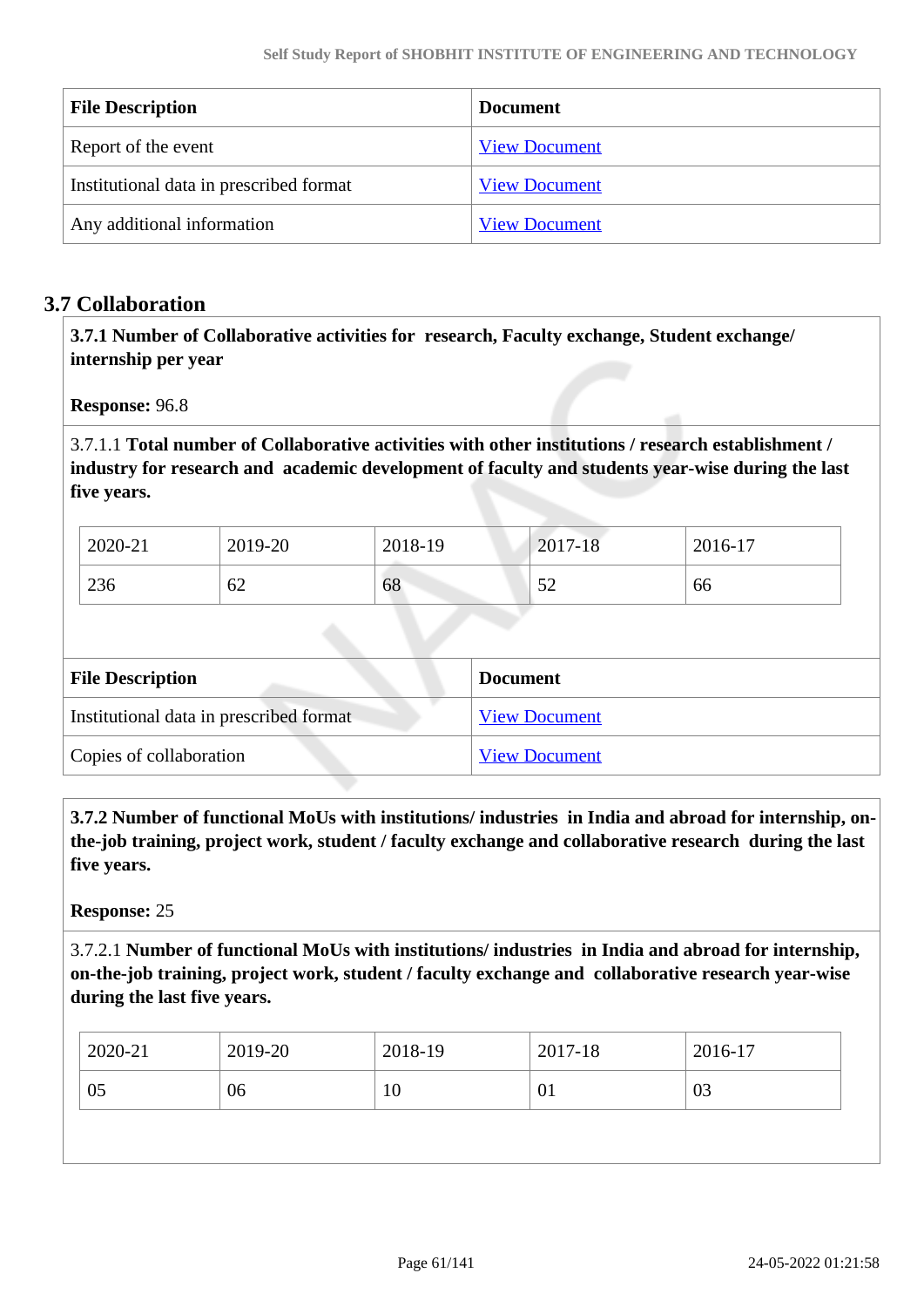| <b>File Description</b>                         | <b>Document</b>      |
|-------------------------------------------------|----------------------|
| Institutional data in prescribed format         | <b>View Document</b> |
| e-copies of the MoUs with institution/ industry | <b>View Document</b> |
| Any additional information                      | <b>View Document</b> |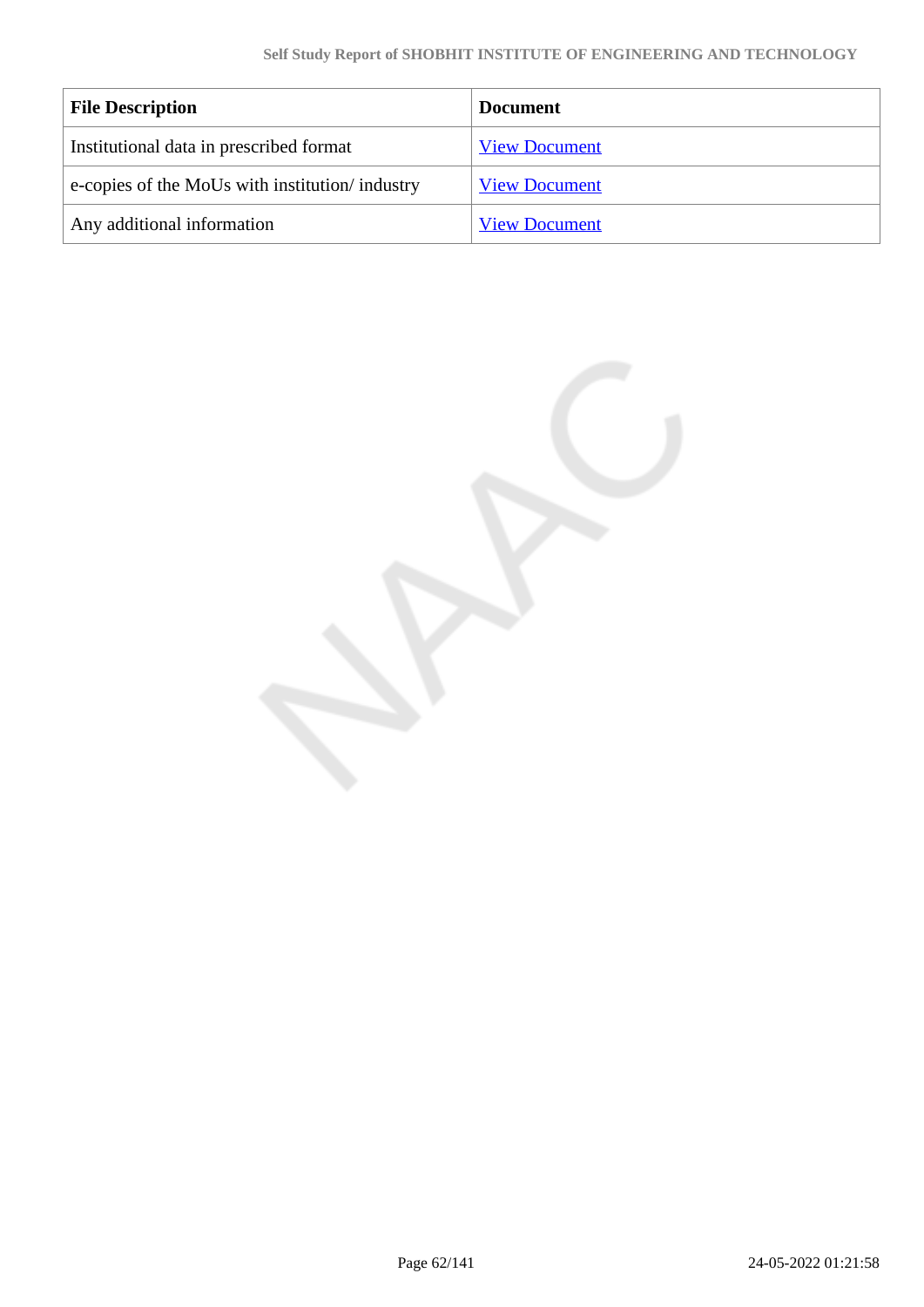# **Criterion 4 - Infrastructure and Learning Resources**

## **4.1 Physical Facilities**

 **4.1.1 The institution has adequate facilities for teaching - learning. viz., classrooms, laboratories, computing equipment, etc.**

### **Response:**

The present infrastructure fosters good teaching-learning environment. The University reviews the requirements and accordingly plans out the infrastructure to promote a conducive teaching and learning environment. The institution has well created, maintained and augmented university auditoriums, conference halls and facilities for academic, classrooms, laboratories, cultural and co-curricular activities. The university supports full growth by building infrastructure for all academic and recreational activities.

The 5 academic buildings encompass state of art facilities and contain world class equipment. The university features sophisticated laboratories which are the requirement of modern day automation including various Computer labs, Mechanical Engineering Laboratories and workshops, biomedical labs, biotechnology laboratories, Agriculture and Agri-informatics labs, Microbiology and Nanotechnology Labs, Education Labs and Education & Psychology Labs etc. all the laboratories/workshops are equipped with excellent instruments with new and upgraded technologies.

The class rooms are ICT enabled, well furnished, ventilated, echo free, projectors and instructional support materials. Along with the use of traditional talk and chalk method, the institute has adopted and supported the use of Information and Communication Tools for facilitating teaching and learning process. Seminar/Conference rooms with presentation facilities are available in academic blocks.

The infrastructure in terms of computing facilities, Internet & Library has been strengthened. In addition several online journals are made available to researchers through UGC-INFLIBNET Consortium. There are over around 755 computers with over 1 GBPS leased line access and UPS back up.

Block 1 and Block 2 have 13 ICT enabled classrooms meant for engineering programs along with the 31 laboratories apart from the classrooms and laboratories sufficient numbers of tutorial rooms are available in the block.

Block 3 contains 11 ICT enabled classrooms 7 laboratories and tutorial rooms. The classrooms are meant for the lectures of engineering programs and applied sciences. Language  $\&$  Communication lab is the unique attraction of this block.

Block 4 is dedicated to the University's Law School having 12 ICT enabled classroom along with additional tutorial rooms and a moot court equipped with modern technology which can be used for moot court competitions and also the hall can be used for various other activities too. The moot court is fully equipped with latest technology.

Block 5 is meant for Management with 11 ICT enabled classrooms 2 tutorial rooms and three laboratories i.e. business statistics lab, education lab and psychology lab.

The lecture theatres/classrooms are available in such a way that can be used for the classes of any program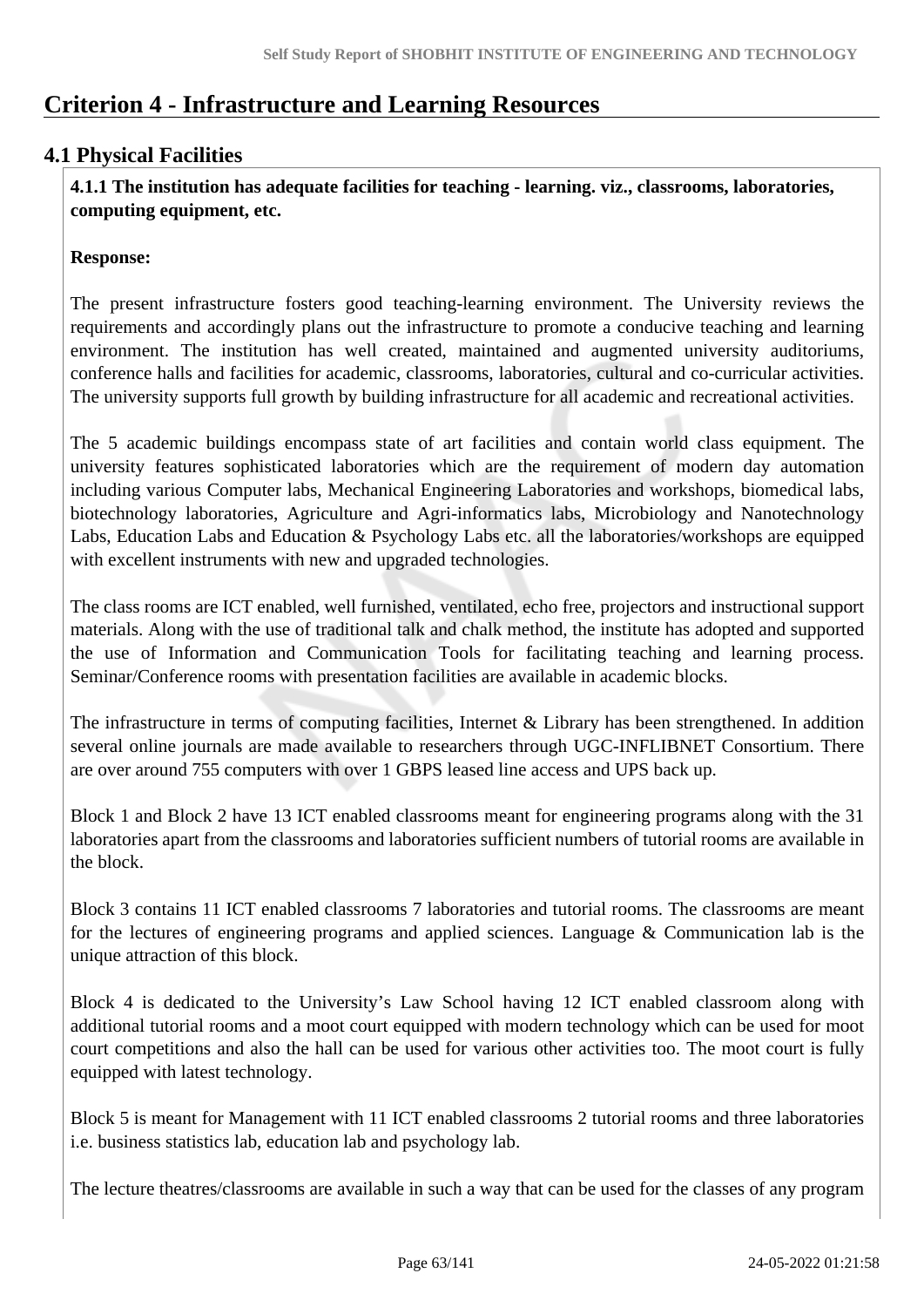as the university has integration of the subjects department wise.

| <b>File Description</b>           | <b>Document</b>      |
|-----------------------------------|----------------------|
| Upload any additional information | <b>View Document</b> |

## **4.1.2 The institution has adequate facilities for cultural activities, yoga, games and sports (indoor & outdoor); (gymnasium, yoga centre, auditorium, etc.,)**

### **Response:**

The university strives for academic excellence by providing an ambience suitable for effective teachinglearning process through well-equipped and spacious classrooms with ergonomic furniture. State of the art laboratories are established for Engineering and Technology, Biosciences, Agriculture Sciences, Arts, Language Learning, Education, Psychology and Yoga for teaching-learning and research. Aside from the above, 1 Gbps leased line internet connectivity through National Knowledge Network is present in addition 500 mbps leased line of JIO is also available and accessible. All faculty members are provided separate cabins/work stations with Computer System/Laptop for academic and research work.

Sports facilities: Indoor stadium hosts the facilities of a Squash Court, Fitness center cum Gymnasium, TT Room, Badminton Courts and facility for chess, carom etc. Outdoor stadium is equipped with basketball court, Tennis court, football field, volleyball court, cricket practice pitch, cricket field, throw ball and handball courts. Every year a sports week is celebrated in February where students from other institutes/universities are also invited to compete with University students. Students' tours to different parts of the country are conducted to apprise them of the heritage and cultural diversity of the country. There are a number of clubs, adventure sports and volunteer opportunities to join. At present, there are adequate and varied facilities available to sustain the various intramural and extramural activities, notable amongst them are Babu Vijendra Indoor Statdium, Babu Vijeyendra Out Door Stadium, a major Sports Field that has spreaded over a sufficient amount of land. It accommodates one standard synthetic track (8 lanes), a Football Field, a Hockey Field. Apart from that the university has a synthetic Basketball courts, Kabaddi, Kho-Kho and various other sports facilities, indigenous activities and yoga.

The university has centrally Air Conditioned messing facility (Maa Annapurna Mess) which has the dining capacity of more than 300 students at a time apart from the dining area allotted to the students the mess host a dining facility to the faculty members separately where the faculty members can have their meals and discuss the academic issues with their colleagues.

Health Centre: The University has a functional Health Centre for all its students, teaching and non-teaching staff living on the campus. The Health Centre is equipped to handle emergencies and routine medical needs of the residents.

To enhance the religious sprit among the students the university has built a Saraswati Mata mandir which is used for organizing mega cultural activities such as: Ganesh Chaturthi, Durgapuja, Prakash Parva, Christmas, Lohri, Basant Panchami, Deewali and Holi to name a few. Many departments have multipurpose halls which are used for departmental level cultural events.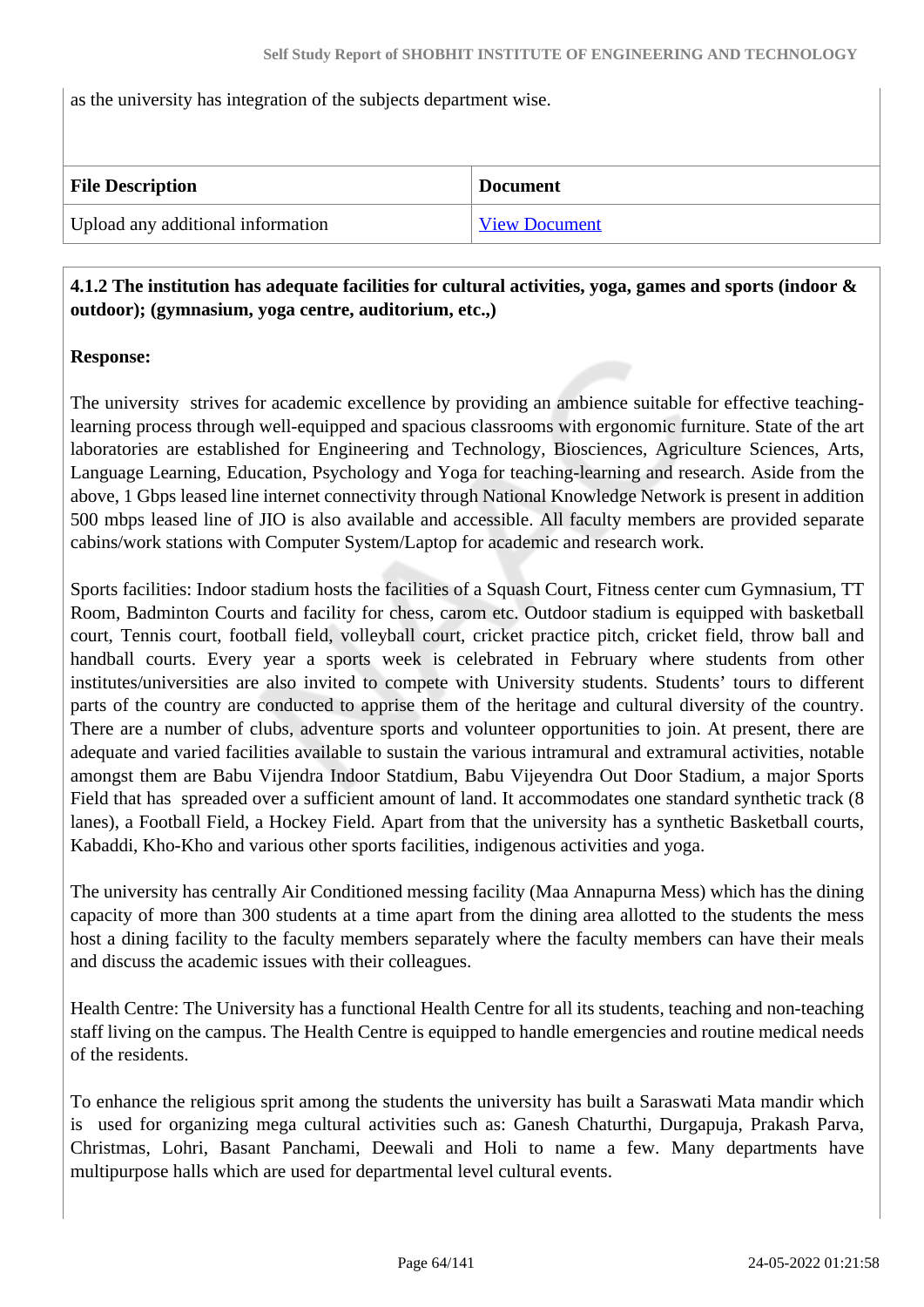The University celebrate the Commemorative days to instill the spirit of patriotism and brotherhood through various events like Independence Day, Republic Day, birth anniversaries of the persons who fought or contributed for the independence of our nation. Apart from these the university observes various national and international days like Yoga Day, Constitution Day, Human Rights Day, Earth Day, Environment Day etc.

| <b>File Description</b>               | <b>Document</b>      |
|---------------------------------------|----------------------|
| Upload any additional information     | <b>View Document</b> |
| Geotagged pictures                    | <b>View Document</b> |
| Paste link for additional information | <b>View Document</b> |

### **4.1.3 Availability of general campus facilities and overall ambience**

### **Response:**

The University is located on NH-58 in outer of the Meerut which is surrounded by the villages and cater the need of the students hailing from the rural areas. The University buildings are contemporary, light and artistically designed and surrounded by natural scenic landscape. University is at the leading edge of mobile computing. There is wireless availability across the campus and wireless hotspots and Wi-Fi zones offer true wireless access to services and the internet. This is in addition to providing fixed wired computers for students to use in labs and other access areas. In university's 12.5 acre campus apart from academic and student residence facilities, an indoor stadium with facilities for badminton, weight training and fitness center; Open air theatre, Play grounds and Play courts for Cricket, Hockey, Football, Tennis, Basketball, Hand Ball,Cafeterias, Utility kiosks, ATM and extension counter of Bank is also available.

The campus has been beautifully landscaped. Trees, lawns and park make the campus environment distinctly green. Large academic and administrative edifices with open corridors and large playground in the campus invite academics and scholars to indulge in creative and innovative activities, and prepare students to cultivate immensity of purpose. The campus provides for the faculty and students a serene ambience to learn, teach, acquire skills and develop their personality.

The University's aim is to reach the unreached and its academic thrust lies in its unique service of providing education from graduation to doctoral levels. To avoid the wastage of rain water and reduce degradation of water, several rain harvesting pits have been installed in the campus.

The natural landscape ambience has been protected and maintained while constructing new buildings in the campus. Numerous parking facilities have been also provided in the campus. Apart from the identified parking slots there are various paths which has been recognized as restricted areas so that the academic buildings have the minimum interference of the vehicle and the students can have an easy access to their academic blocks. Most of the buildings in the campus have ramps and toilets for differently-abled students.

All the class rooms are well furnished and ventilated. The university has 5 Academic Blocks where the classes and the laboratories have been established. The campus also has a Bank, ATM, a central canteen, Cafeteria and mess. Apart from this the university has three hostels; one for boys and one for girls and the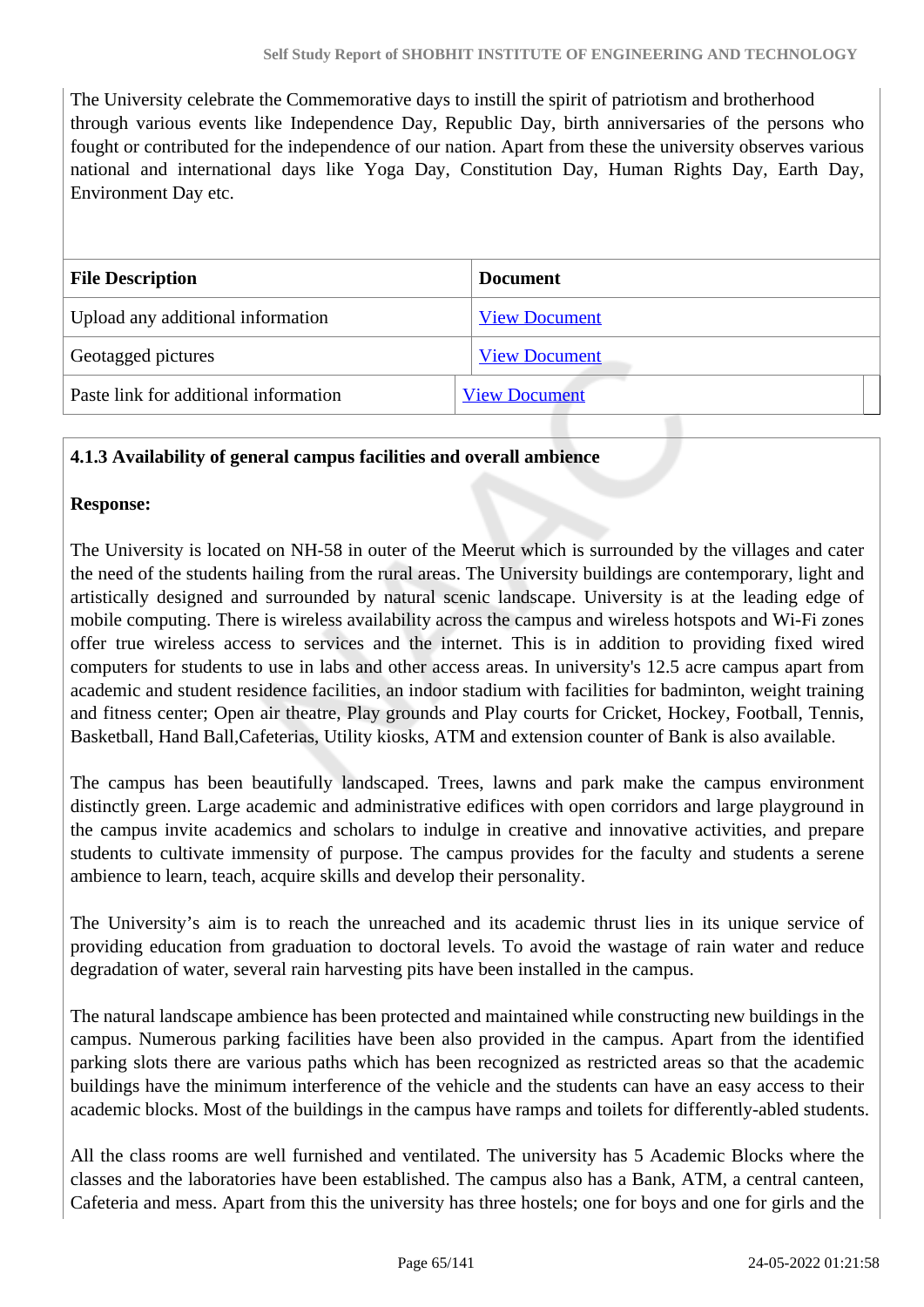third one is allotted to the International Students. The university hostels are equipped with all the amenities and facilities.

The University has two auditoriums, board rooms and seminar halls equipped with latest technology where the students can have the seminars/workshops/symposium etc.

It has a Day Care Centre which provides care to children of the staff and students from infancy to school going age.

| <b>File Description</b>               | <b>Document</b>      |
|---------------------------------------|----------------------|
| Upload any additional information     | <b>View Document</b> |
| Paste link for additional information | <b>View Document</b> |

## **4.1.4 Average percentage of expenditure for infrastructure augmentation excluding salary during the last five years (INR in Lakhs)**

**Response:** 18.32

4.1.4.1 **Expenditure for infrastructure augmentation, excluding salary during the last five years (INR in lakhs)** 

| 2020-21 | 2019-20 | 2018-19 | 2017-18 | 2016-17 |
|---------|---------|---------|---------|---------|
| 27.74   | 59.25   | 88.54   | 390.21  | 59.81   |

| <b>File Description</b>                 | <b>Document</b>      |
|-----------------------------------------|----------------------|
| Upload audited utilization statements   | <b>View Document</b> |
| Upload any additional information       | <b>View Document</b> |
| Institutional data in prescribed format | <b>View Document</b> |

## **4.2 Library as a Learning Resource**

 **4.2.1 Library is automated using Integrated Library Management System (ILMS) and has digitisation facility**

### **Response:**

Library is considered the heart of any educational institution which empower and equip the students with knowledge and wisdom. To meet the objective of providing high quality education the university has a central library along with some departmental libraries. The central library provides the wide range of books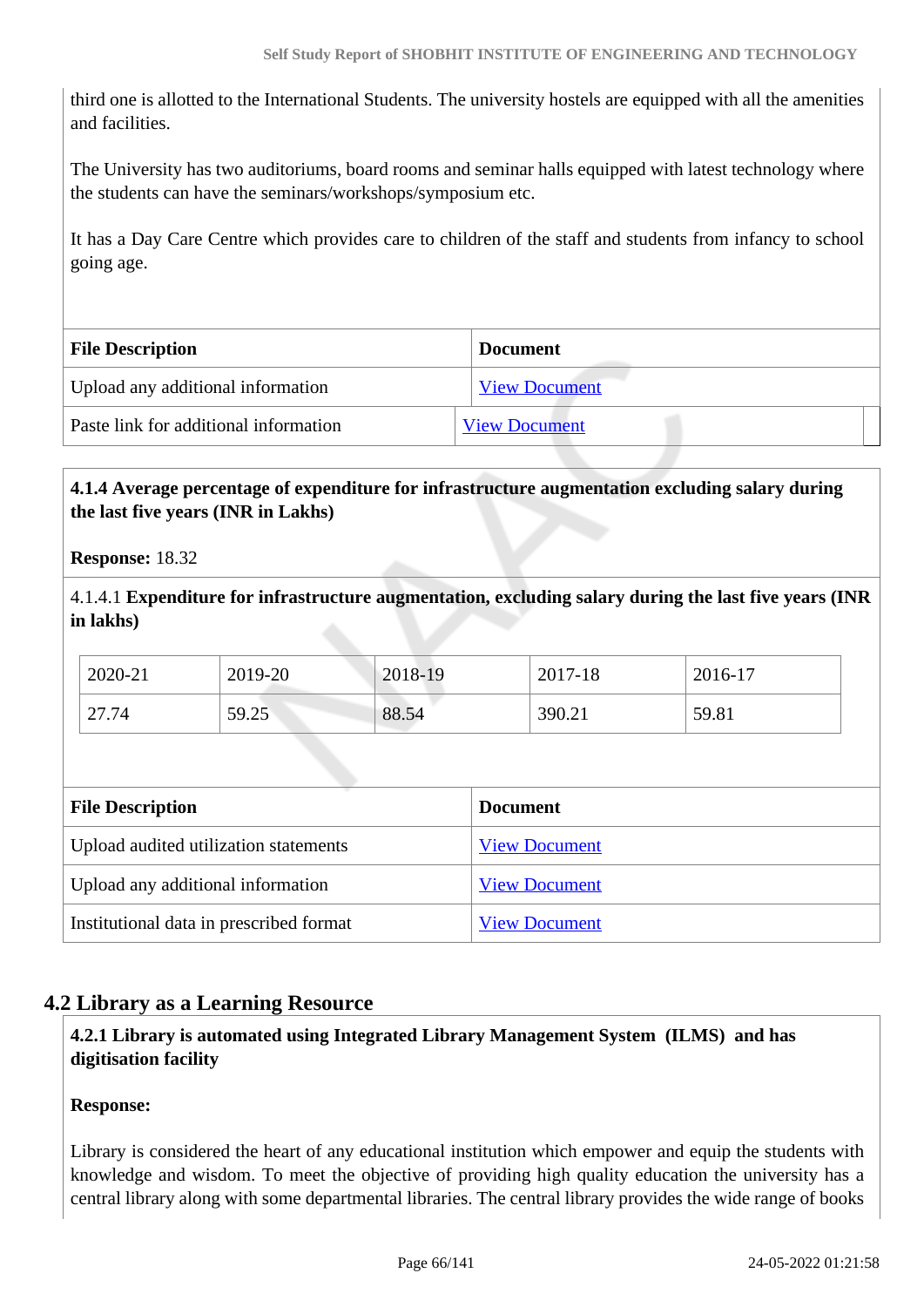to cater the need of students, faculty members, research scholars and academicians. All the libraries are interconnected and have CCTV security system and are well protected with fire alarm system.

The Central Library of the university works from 8 a.m. to 8 p.m. throughout the year. The library supports the educational and research program of the university. In order to fulfill this objective, the library has developed a rich, invaluable and comprehensive collection of reference materials and other knowledge resources over the last many years.

The library has a fully automated management system KOHA software. All the library operations such as acquisition, cataloguing, circulation and serials control have been automated. In addition to issue and return facilities of the book, the software provides facilities of book reservations, reminder and recall of books and overdue related intimations. It is also helpful in management of serials control of current issues of print journals as well as back copies of journals. It is Unicode supported and hence provides a distributed system of bibliographic details of books and other knowledge resources. The report can be accessed any time through the administrators.

Web OPAC (Online Public Access Catalogue) facility is made available through KOHA Library Management Software. The Online Public Access Catalogue provides scope of searching books by the name of author or publisher, subject, title, ISBN number and keywords. It also provides the facility of combination search. The library provides on-line services to its members and is actively involved in developing digital collection and specialized services to its users. The library users can have access to a large number of e-resources including university's subscribed e-journals, e-books and e-databases. All eresources are based on IP access module which can be accessed anywhere in campus through LAN connectivity. To promote the authentic, genuine and quality research works the library uses anti plagiarism web tool namely Ouriginal (Formerly known as Urkund), to check the plagiarism in theses and research papers of students, research scholars and faculty members. Along with these facilities, the University library has DELNET membership which facilitates resource sharing amongst different libraries. It has been extremely helping in collecting, storing and disseminating invaluable information to its users. Apart from that the university has a membership of Shodhganga, A reservoir of Indian Thesis, where the researchers and the students can access and refer the previous researches. The university has also uploaded all the Ph.D. thesis on Shodhganga till date.

## *Facilities available*

No of printers: 01; No of Computers: 30; Bar Code Printer: 01; Bar Code Scanner: 04

Photocopy Machine: 01; No of Projector: 01

| <b>File Description</b>               | <b>Document</b>      |
|---------------------------------------|----------------------|
| Upload any additional information     | <b>View Document</b> |
| Paste link for additional information | <b>View Document</b> |

 **4.2.2 Institution has access to the following: 1. e-journals 2. e-ShodhSindhu 3. Shodhganga Membership 4. e-books 5. Databases 6. Remote access to e-resources**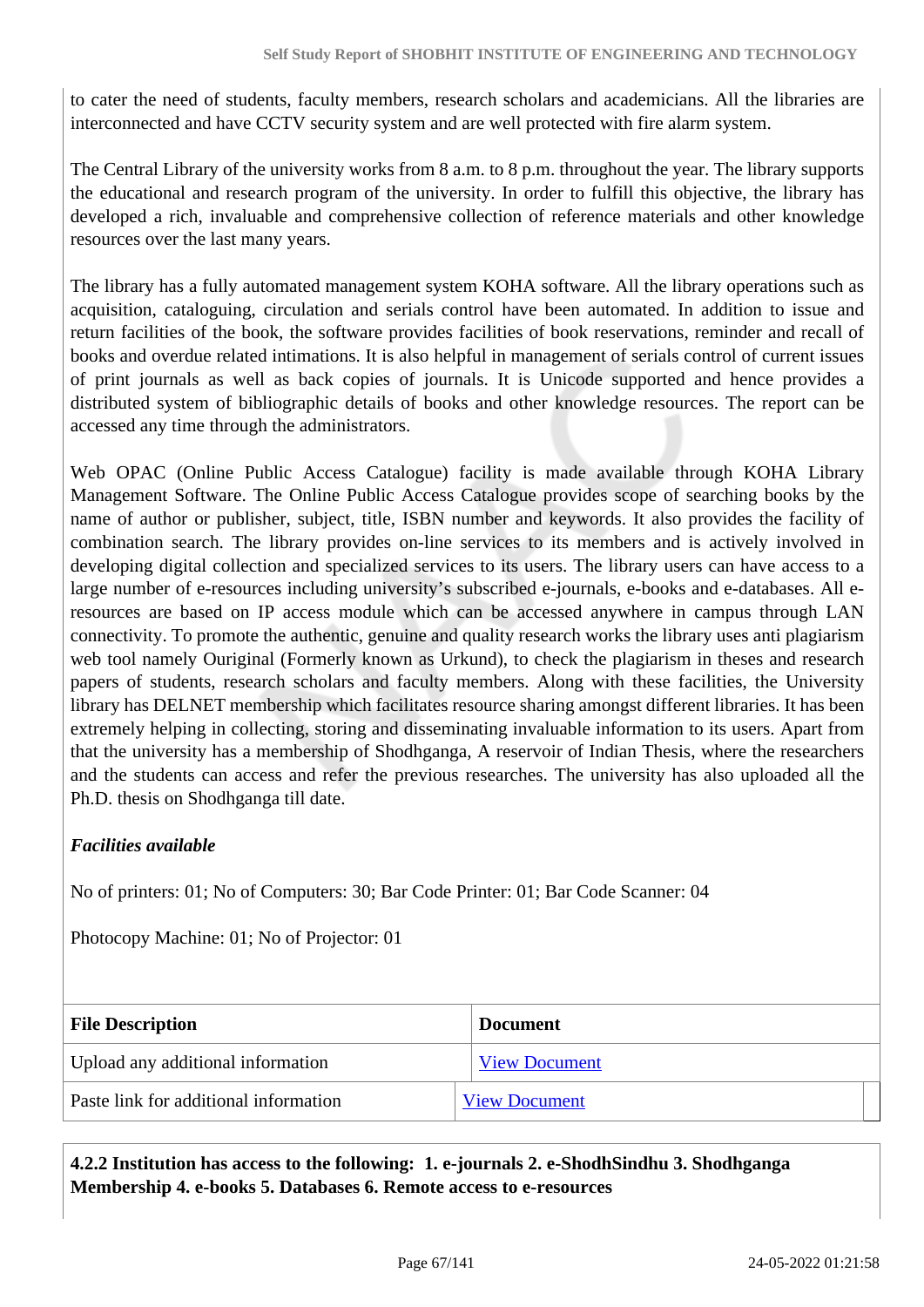**Response:** C. Any 2 of the above

| <b>File Description</b>                 | Document             |
|-----------------------------------------|----------------------|
| Upload any additional information       | <b>View Document</b> |
| Institutional data in prescribed format | <b>View Document</b> |

## **4.2.3 Average annual expenditure for purchase of books/ e-books and subscription to journals/ejournals during the last five years (INR in Lakhs)**

#### **Response:** 19.86

4.2.3.1 Annual expenditure for the purchase of books and journals including e-journals year-wise during last five years (INR in Lakhs)

| 2020-21 | 2019-20 | 2018-19 | 2017-18 | 2016-17 |
|---------|---------|---------|---------|---------|
| 18.51   | 22.62   | 19.30   | 18.82   | 20.06   |

| <b>File Description</b>                 | <b>Document</b>      |
|-----------------------------------------|----------------------|
| Institutional data in prescribed format | <b>View Document</b> |
| Audited statements of accounts          | <b>View Document</b> |
| Any additional information              | <b>View Document</b> |

 **4.2.4 Percentage per day usage of library by teachers and students ( foot falls and login data for online access) during the latest completed academic year**

**Response:** 18.52

4.2.4.1 **Number of teachers and students using library per day over last one year**

Response: 409

| <b>File Description</b>                                                                                                                               | <b>Document</b>      |
|-------------------------------------------------------------------------------------------------------------------------------------------------------|----------------------|
| Details of library usage by teachers and students<br>(Library accession register, online accession details<br>to be provided as supporting documents) | <b>View Document</b> |
| Any additional information                                                                                                                            | <b>View Document</b> |

## **4.3 IT Infrastructure**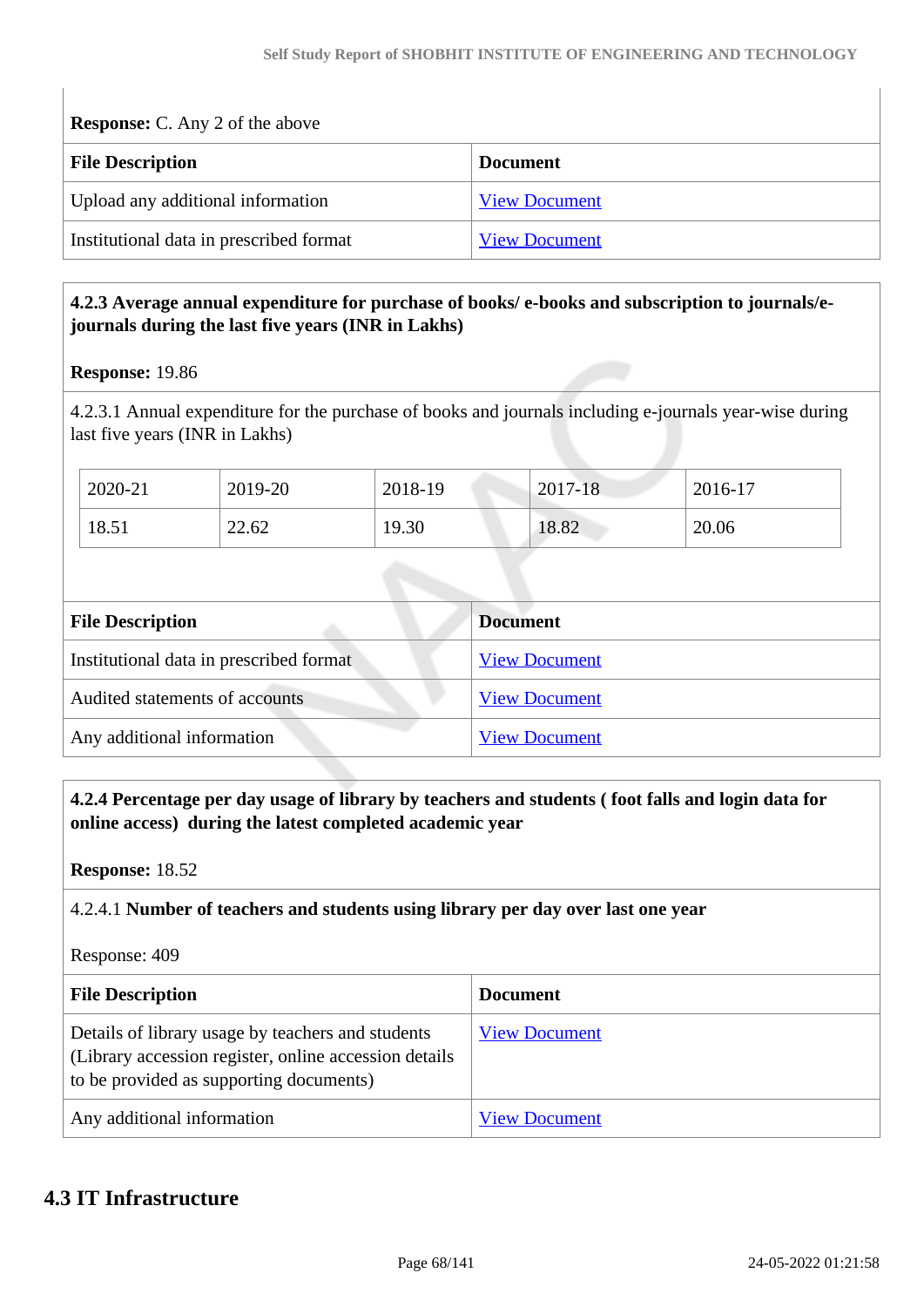## **4.3.1 Percentage of classrooms and seminar halls with ICT - enabled facilities such as LCD, smart board, Wi-Fi/LAN, audio video recording facilities. (Data for the latest completed academic year)**

### **Response:** 100

#### 4.3.1.1 **Number of classrooms and seminar halls with ICT facilities**

#### Response: 47

| <b>File Description</b>                 | <b>Document</b>      |
|-----------------------------------------|----------------------|
| Upload any additional information       | <b>View Document</b> |
| Institutional data in prescribed format | <b>View Document</b> |
| Paste link for additional information   | <b>View Document</b> |

## **4.3.2 Institution has an IT policy, makes appropriate budgetary provision and updates its IT facilities including Wi-Fi facility**

#### **Response:**

Keeping in view the technological advancements happening in the world arena of information technology, the University has always been on the forefront to update and upgrade its IT facilities in terms of providing modern classrooms, high speed internet, upgraded software, installation of sophisticated equipment. Most notably, the university was amongst the very first institution to provide PCs with internet to the faculty members in the region and the Internet connectivity to the students in all its hostels and today all hostels are wi-fi enabled and in all the university there are various wi-fi jones identified where the students hangout the most.

The University is committed to provide the IT facilities to all the students and the faculty & staff members and upgrade the facilities as and when required.

Presently the university has around 755 computers equipped with the latest technology and hardware's as per the demand. The computers are available to the students in various computer laboratories and have been installed in the cabins of the directors/Deans/Heads. Most of the faculty members are having their own laptops. Those who have not the laptop facility may use the central computing facility available in the university. Also the faculty members can get their problem solved through the dedicated team of IT professionals available in the university.

The Central Library, University Innovation and Incubation Centre, University Business Statics Lab, University Entrepreneurship Cell are equipped with the computers with latest technologies. These facilities will enhance the research quality in the university. The university has also strengthened Wi-Fi facility and networking infrastructure. Internet connectivity in the campus provided by Reliance JIO and BSNL grew exponentially along with Wi-Fi facilities. The total available bandwidth 1.5 Gbps including 1Gbps NKN link (Leased Line).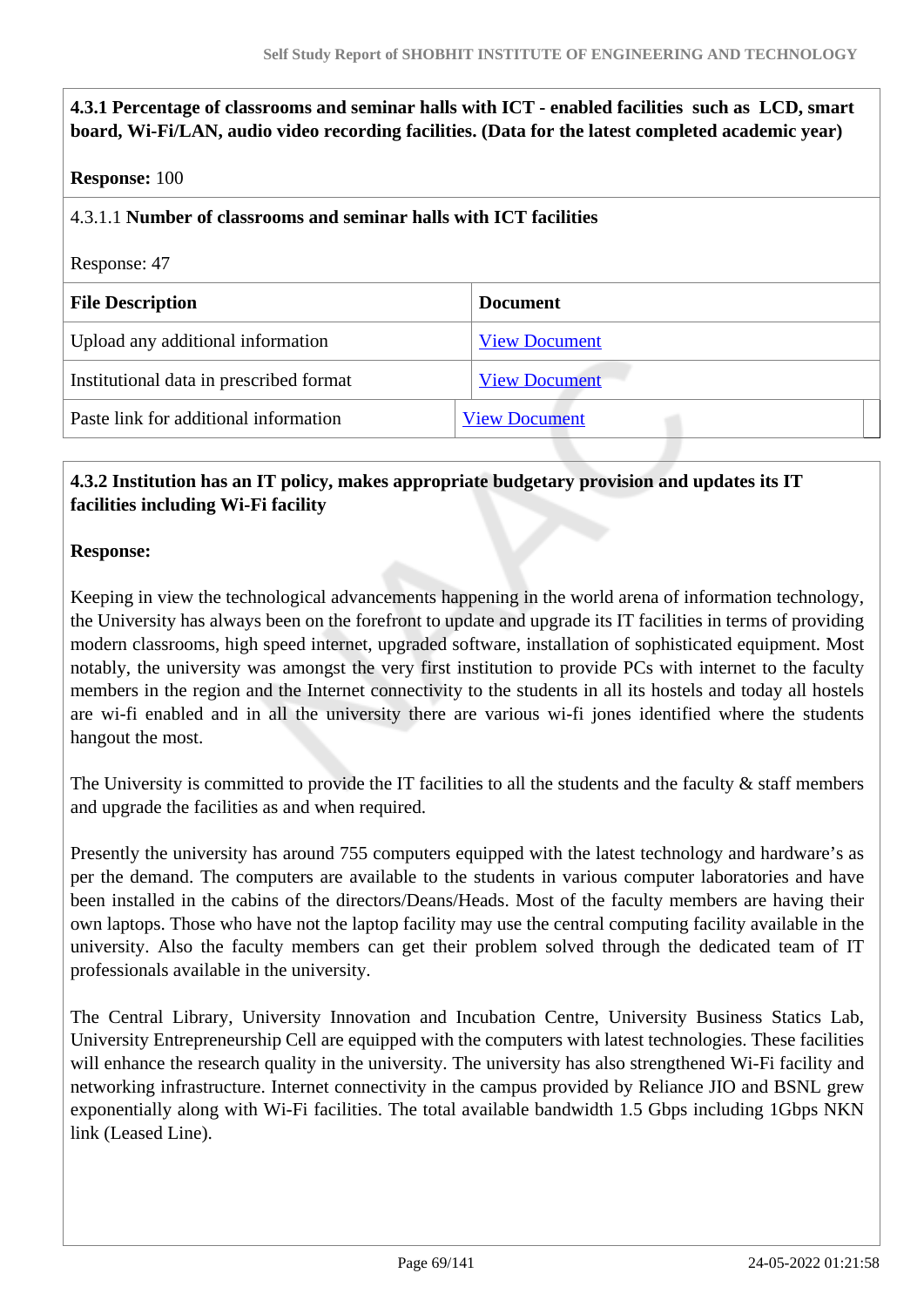| <b>File Description</b>               | <b>Document</b>      |
|---------------------------------------|----------------------|
| Upload any additional information     | <b>View Document</b> |
| Paste link for additional information | <b>View Document</b> |

| 4.3.3 Student - Computer ratio (Data for the latest completed academic year) |                      |  |
|------------------------------------------------------------------------------|----------------------|--|
| <b>Response: 2.79</b>                                                        |                      |  |
| <b>File Description</b>                                                      | <b>Document</b>      |  |
| Student – computer ratio                                                     | <b>View Document</b> |  |

| 4.3.4 Available bandwidth of internet connection in the Institution<br>(Leased line) |                      |
|--------------------------------------------------------------------------------------|----------------------|
| <b>Response: A. ?1 GBPS</b>                                                          |                      |
| <b>File Description</b>                                                              | <b>Document</b>      |
| Details of available bandwidth of internet<br>connection in the Institution          | <b>View Document</b> |

| 4.3.5 Institution has the following Facilities for e-content development<br>1. Media centre<br>2. Audio visual centre<br><b>3. Lecture Capturing System (LCS)</b><br>4. Mixing equipments and softwares for editing |                      |  |
|---------------------------------------------------------------------------------------------------------------------------------------------------------------------------------------------------------------------|----------------------|--|
| <b>Response:</b> A. All of the above                                                                                                                                                                                |                      |  |
| <b>File Description</b>                                                                                                                                                                                             | <b>Document</b>      |  |
| Upload any additional information                                                                                                                                                                                   | <b>View Document</b> |  |
| Institutional data in prescribed format                                                                                                                                                                             | <b>View Document</b> |  |
| Links of photographs                                                                                                                                                                                                | <b>View Document</b> |  |

## **4.4 Maintenance of Campus Infrastructure**

 **4.4.1 Average percentage expenditure incurred on maintenance of physical facilities and academic support facilities excluding salary component during the last five years**

**Response:** 15.45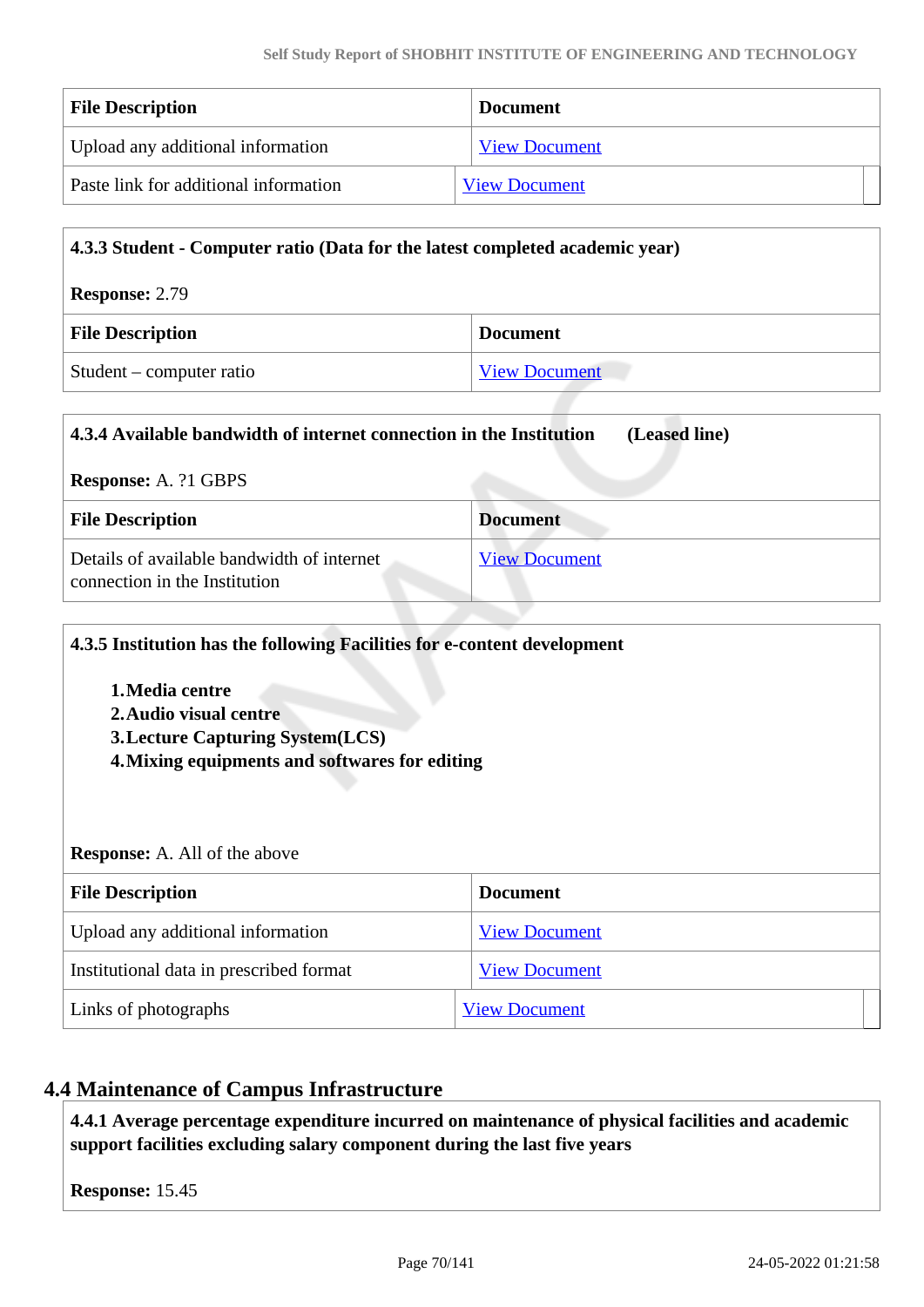**support facilities) excluding salary component year-wise during the last five years (INR in lakhs)** 2020-21 2019-20 2018-19 2017-18 2016-17 110.29 | 111.07 | 104.96 | 109.22 | 124.08 **File Description Document** Institutional data in prescribed format [View Document](https://assessmentonline.naac.gov.in/storage/app/hei/SSR/103648/4.4.1_1641319872_6016.xls) Audited statements of accounts [View Document](https://assessmentonline.naac.gov.in/storage/app/hei/SSR/103648/4.4.1_1641319880_6016.pdf)

4.4.1.1 **Expenditure incurred on maintenance of infrastructure (physical facilities and academic**

## **4.4.2 There are established systems and procedures for maintaining and utilizing physical, academic and support facilities - laboratory, library, sports complex, computers, classrooms etc.**

### **Response:**

The University ensures optimal allocation and utilization of the available financial recourses for maintenance and upkeep of different facilities by holding regular meetings of committees constituted for this purpose and utilizing the grants accordingly. The University constitutes a committee that oversees the maintenance of buildings, classrooms and laboratories. The Supervisor is accountable to the Registrar and functions as the coordinator who efficiently organizes the workforce, maintaining duty files, timings, leave etc. The maintenance officer conducts periodic checks to ensure the working condition of the infrastructure. Classrooms, Staff rooms, Seminar halls, and Washrooms etc. are cleaned and maintained regularly by non-teaching staff. Dustbins are placed at every floor. The Green Cover of the campus is well maintained by a team of fulltime gardeners under the directions of a teacher in-charge. Lab technicians maintain the records which are supervised by HODs of the concerned departments. Other measures are as follows:

- The lab equipment are periodically calibrated, and maintained by the technicians of concerned enterprises.
- There is systematic disposal of waste of all types such as biodegradable chemical/chemical and waste. Each department prepares the list of Consumable & non-consumable and the finalized list is duly approved and signed by the Directors/Heads of the Department.
- LAN facility is available in the library and computers are upgraded with the recent software.
	- Library has procedure for procurement audit and disposal of books Policies are in place for issue library member ship, inter library exchange, issue and return and up gradation of facilities. The library committee of the University is constituted for smooth functioning of the library. It is mandatory to return the books in due amount of time.
	- Sports: Sport in-charge for the maintenance of the sports club. The playground and courts are maintained as per prescribed norms.
	- Computers: Centralized Computer Laboratory are maintained through AMC regularly and no repairable systems are disposed of. The University has adequate number of the computers with internet connections and the utility software is distributed in different locale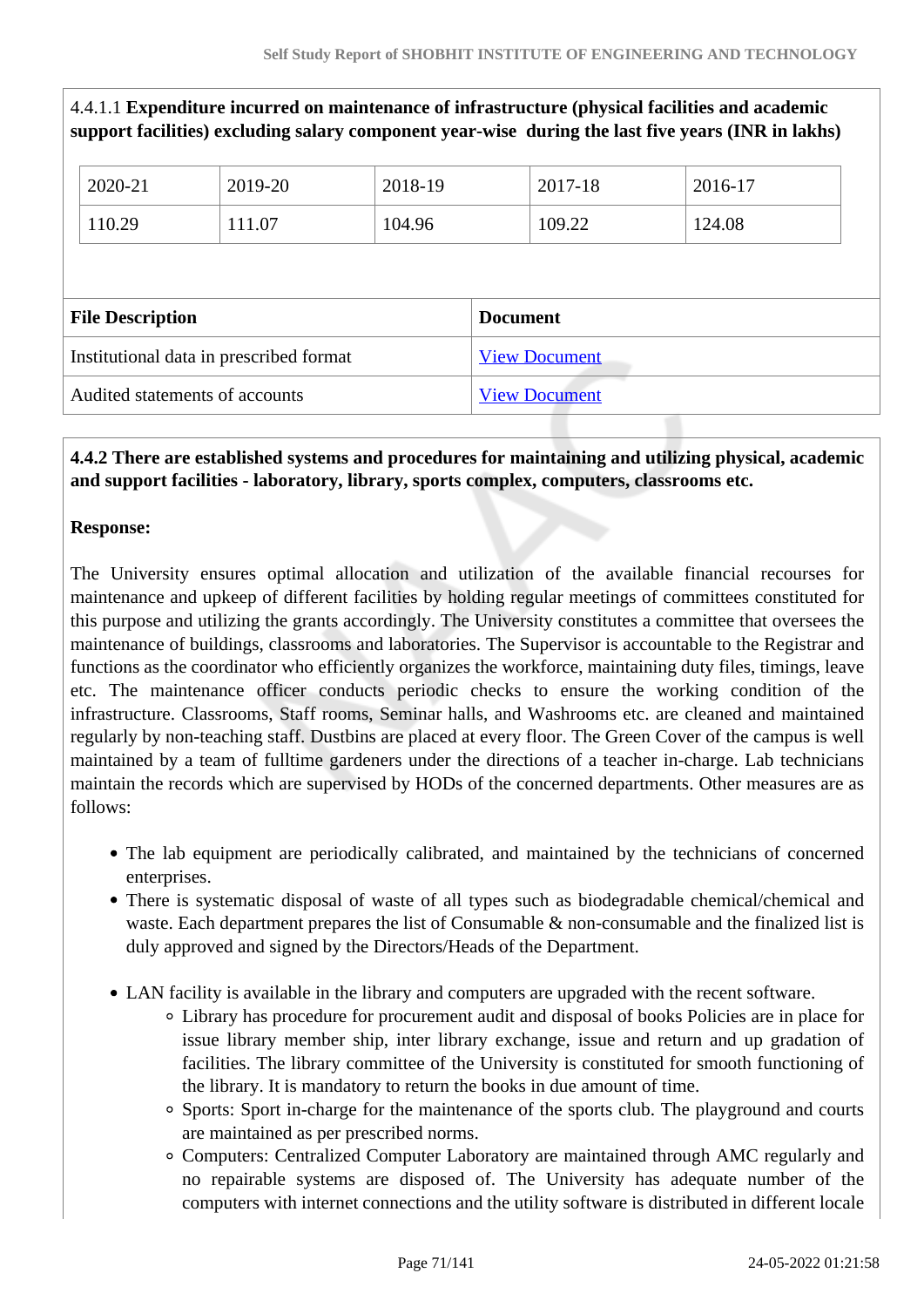like office, laboratories, library, departments etc.

- The classrooms are cleaned twice in a day for the hygiene purpose. Any issue related to civil repairs, electric repairs etc. is brought into the notice of the Registrar who then allocates the work to the appropriate person. University Mission has its own workshop where the machines can repair without any charges.
- Parking facility is well maintained. The campus maintenance is monitored through surveillance cameras. Every department maintains a stock register which is inspected and verified at the end of every year. The requirements are collectively processed in every semester break so as to keep things ready for the new semester.
- Water Cleaning Facility: The RO filtered drinking water facility is available on every floor. The water tanks are cleaned every week to ensure purity while the water filter kits are maintained on regular basis.

| <b>File Description</b>               | <b>Document</b>      |
|---------------------------------------|----------------------|
| Upload any additional information     | <b>View Document</b> |
| Paste link for additional information | <b>View Document</b> |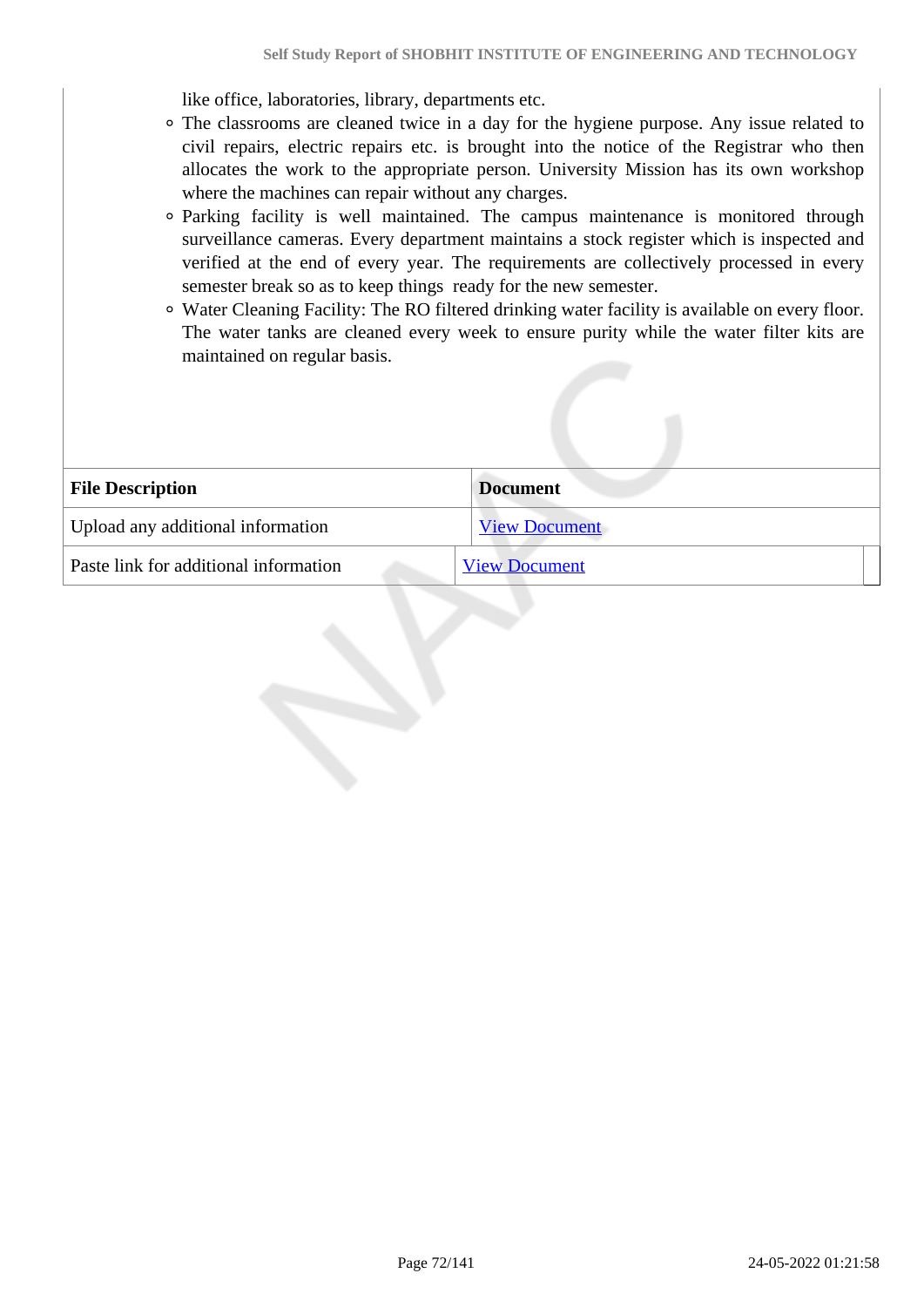# **Criterion 5 - Student Support and Progression**

# **5.1 Student Support**

 **5.1.1 Average percentage of students benefited by scholarships and freeships provided by the institution, Government and non-government agencies (NGOs) during the last five years (other than the students receiving scholarships under the government schemes for reserved categories).**

### **Response:** 23.44

5.1.1.1 **Number of students benefited by scholarships and free ships provided by the institution, Government and non-government bodies, industries, individuals, philanthropists during the last five years (other than students receiving scholarships under the government schemes for reserved categories)** 

| 2020-21 | 2019-20 | 2018-19 | 2017-18 | 2016-17 |
|---------|---------|---------|---------|---------|
| 640     | 662     | 597     | 447     | 248     |

| <b>File Description</b>                                                         | <b>Document</b>      |
|---------------------------------------------------------------------------------|----------------------|
| Upload self attested letter with the list of students<br>sanctioned scholarship | <b>View Document</b> |
| Upload any additional information                                               | <b>View Document</b> |
| Institutional data in prescribed format                                         | <b>View Document</b> |
| Link for additional information                                                 | <b>View Document</b> |

 **5.1.2 Average percentage of students benefited by career counseling and guidance for competitive examinations as offered by the Institution during the last five years.**

**Response:** 37.12

5.1.2.1 **Number of students benefitted by guidance for competitive examinations and career counselling offered by the institution year wise during last five years**

| 2020-21 | 2019-20 | 2018-19 | 2017-18 | 2016-17 |
|---------|---------|---------|---------|---------|
| 1000    | 1000    | 677     | 565     | 708     |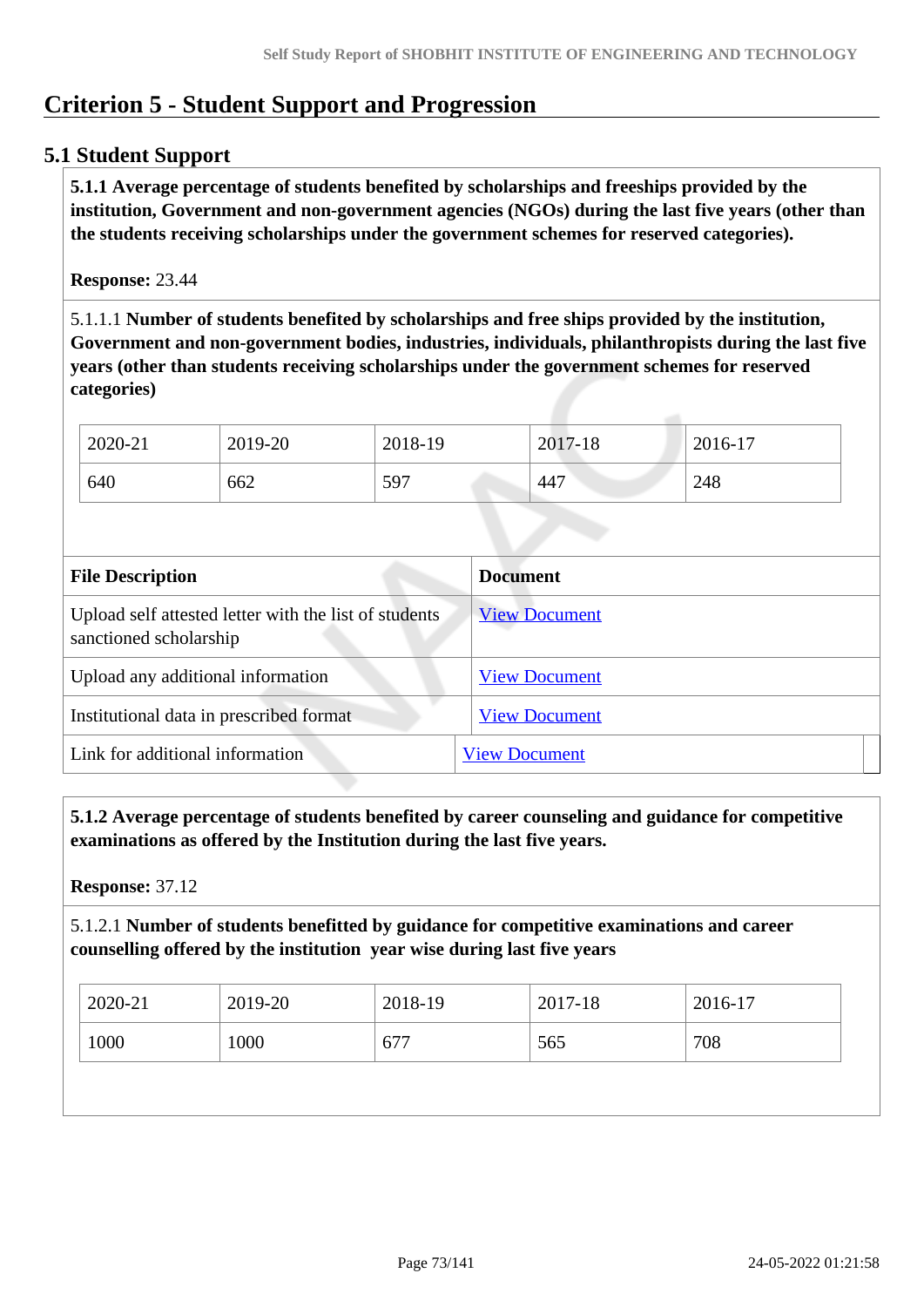| <b>File Description</b>                 | <b>Document</b>      |
|-----------------------------------------|----------------------|
| Institutional data in prescribed format | <b>View Document</b> |
| Any additional information              | <b>View Document</b> |
| Link for additional information         | <b>View Document</b> |

 **5.1.3 Following Capacity development and skills enhancement activities are organised for improving students capability 1. Soft skills 2. Language and communication skills 3. Life skills (Yoga, physical fitness, health and hygiene) 4. Awareness of trends in technology**

**Response:** A. All of the above

| <b>Document</b>      |
|----------------------|
| <b>View Document</b> |
| <b>View Document</b> |
| <b>View Document</b> |
| <b>View Document</b> |
|                      |

 **5.1.4 The institution adopts the following for redressal of student grievances including sexual harassment and ragging cases 1. Implementation of guidelines of statutory/regulatory bodies**

- **2. Organisation wide awareness and undertakings on policies with zero tolerance**
- **3. Mechanisms for submission of online/offline students' grievances**

**4. Timely redressal of the grievances through appropriate committees**

**Response:** A. All of the above

| <b>File Description</b>                                                                                                            | <b>Document</b>      |  |
|------------------------------------------------------------------------------------------------------------------------------------|----------------------|--|
| Upload any additional information                                                                                                  | <b>View Document</b> |  |
| Minutes of the meetings of student redressal<br>committee, prevention of sexual harassment<br>committee and Anti Ragging committee | <b>View Document</b> |  |
| Details of student grievances including sexual<br>harassment and ragging cases                                                     | <b>View Document</b> |  |
| Link for additional information                                                                                                    | <b>View Document</b> |  |

# **5.2 Student Progression**

 **5.2.1 Average percentage of students qualifying in state/national/ international level examinations during the last five years (eg: IIT-JAM/CLAT/ NET/SLET/GATE/ GMAT/CAT/GRE/ TOEFL/ Civil Services/State government examinations, etc.)**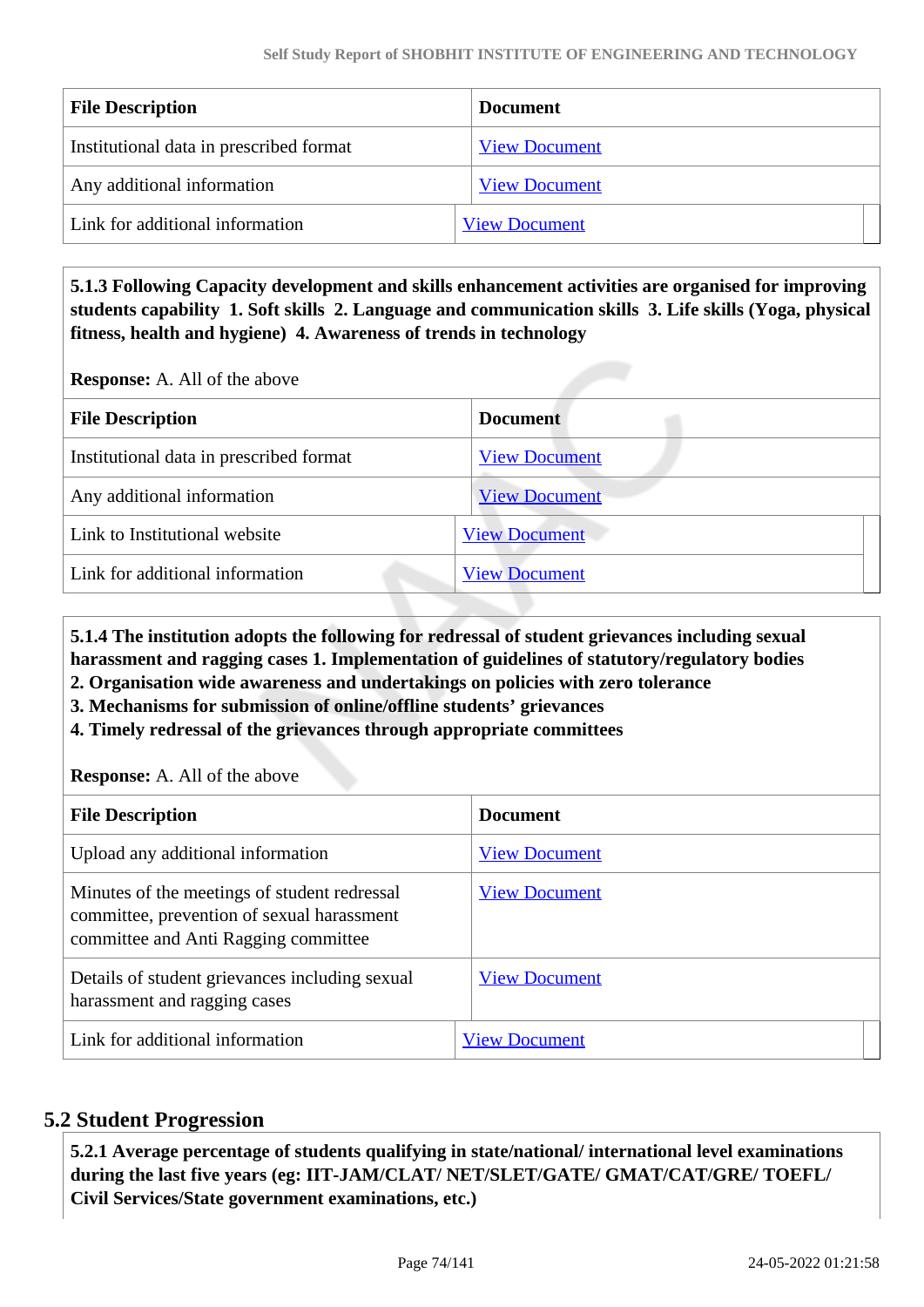**Response:** 100

# 5.2.1.1 **Number of students qualifying in state/ national/ international level examinations (eg: IIT/JAM/ NET/ SLET/ GATE/ GMAT/CAT/GRE/ TOEFL/ Civil Services/ State government examinations***, etc.)***) year-wise during last five years**

| 2020-21 | 2019-20 | 2018-19 | 2017-18 | 2016-17 |
|---------|---------|---------|---------|---------|
| 18      | 10      | 4       |         | 4       |

# 5.2.1.2 **Number of students appearing in state/ national/ international level examinations (eg: IIT/JAM/ NET / SLET/ GATE/ GMAT/CAT,GRE/ TOEFL/ Civil Services/ State government examinations) year-wise during last five years**

| 2020-21 | 2019-20 | 2018-19 | $2017 - 18$ | 2016-17 |
|---------|---------|---------|-------------|---------|
| 18      | 10      |         |             |         |

| <b>File Description</b>                 | <b>Document</b>      |
|-----------------------------------------|----------------------|
| Upload supporting data for the same     | <b>View Document</b> |
| Institutional data in prescribed format | <b>View Document</b> |
| Any additional information              | <b>View Document</b> |
| Link for additional information         | <b>View Document</b> |

# **5.2.2 Average percentage of placement of outgoing students during the last five years**

# **Response:** 55.47

### 5.2.2.1 **Number of outgoing students placed year - wise during the last five years.**

| 2020-21 | 2019-20 | 2018-19 | 2017-18 | 2016-17 |
|---------|---------|---------|---------|---------|
| 173     | 335     | 418     | 366     | 222     |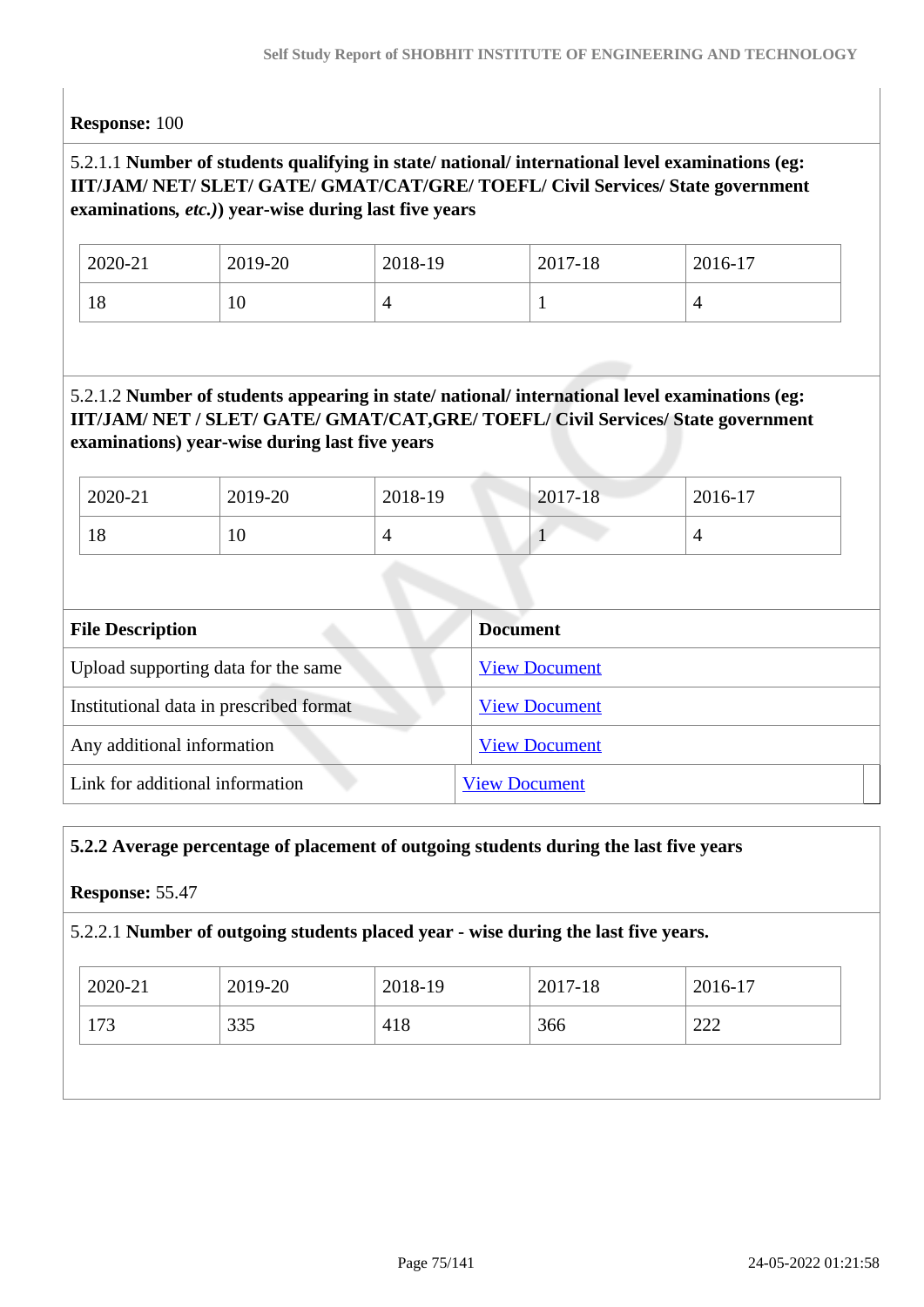| <b>File Description</b>                 | <b>Document</b>      |
|-----------------------------------------|----------------------|
| Upload any additional information       | <b>View Document</b> |
| Self attested list of students placed   | <b>View Document</b> |
| Institutional data in prescribed format | <b>View Document</b> |
| Link for additional information         | <b>View Document</b> |

**5.2.3 Percentage of student progression to higher education (previous graduating batch).**

#### **Response:** 18.1

### 5.2.3.1 **Number of outgoing student progressing to higher education.**

| Response: 177 |  |
|---------------|--|
|---------------|--|

| <b>File Description</b>                   | <b>Document</b>      |
|-------------------------------------------|----------------------|
| Upload supporting data for student/alumni | <b>View Document</b> |
| Institutional data in prescribed format   | <b>View Document</b> |
| Any additional information                | <b>View Document</b> |
| Link for additional information           | <b>View Document</b> |

# **5.3 Student Participation and Activities**

 **5.3.1 Number of awards / medals won by students for outstanding performance in sports / cultural activities at inter-university / state / national / international events (award for a team event should be counted as one) during the last five years.**

### **Response:** 8

5.3.1.1 **Number of awards/medals won by students for outstanding performance in sports / cultural activities at inter-university / state / national / international events (award for a team event should be counted as one) year - wise during the last five years.**

| 2020-21 | 2019-20 | 2018-19 | 2017-18 | 2016-17  |
|---------|---------|---------|---------|----------|
|         |         | л.      | -       | <u>ب</u> |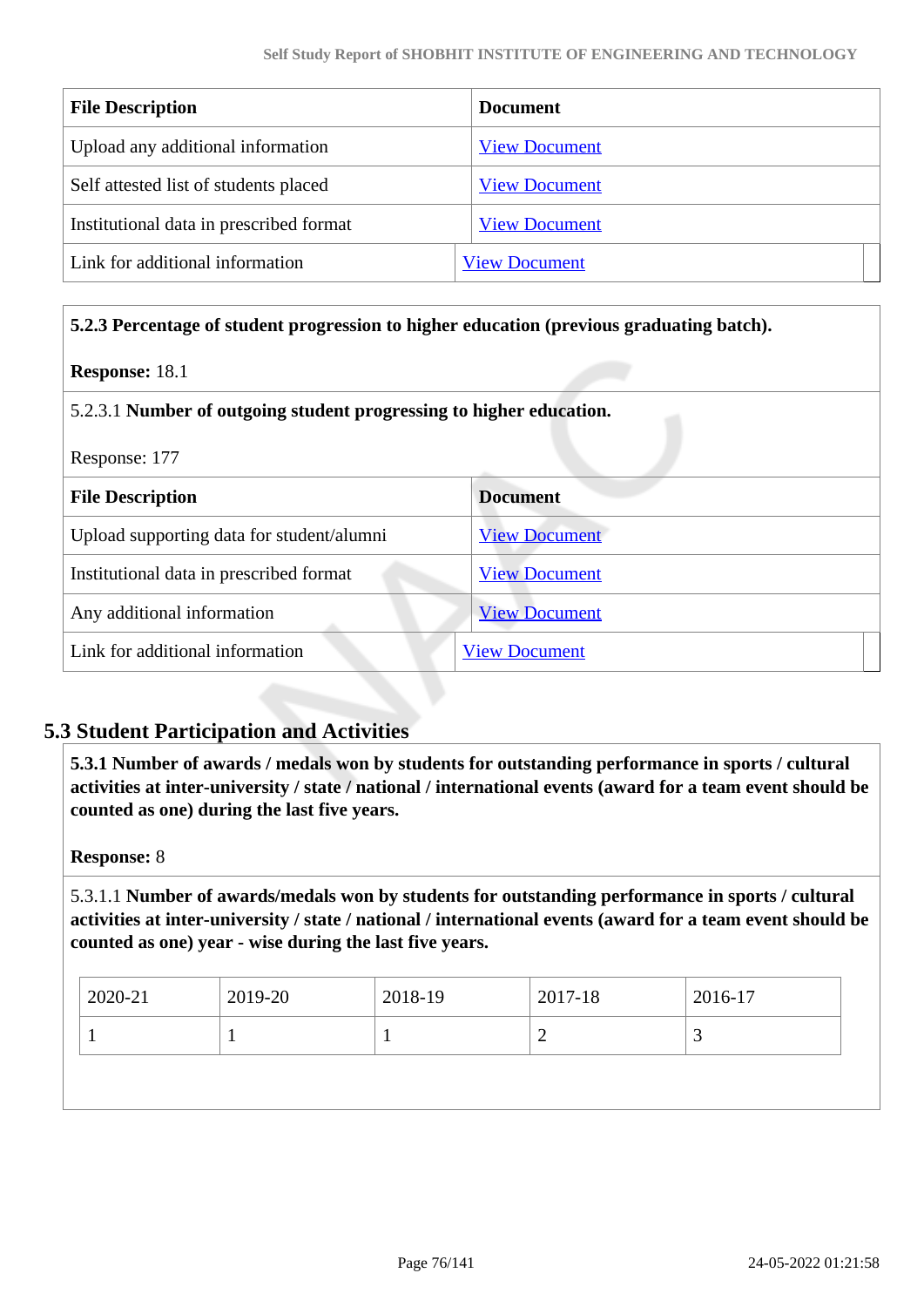| <b>File Description</b>                    | <b>Document</b>      |
|--------------------------------------------|----------------------|
| Institutional data in prescribed format    | <b>View Document</b> |
| e-copies of award letters and certificates | <b>View Document</b> |
| Any additional information                 | <b>View Document</b> |
| Link for additional information            | <b>View Document</b> |
|                                            |                      |

### **5.3.2 Presence of Student Council and its activities for institutional development and student welfare.**

### **Response:**

Shobhit Institute of Engineering & Technology (Deemed to be University) considers its students as the most important stakeholders. The University has created a student's centric model of governance by establishing class representative system, student Advisory Committee, Hostel representative, Mess representative which facilitate the students to raise their issues and solve it by the established mechanism. The University aims to instill the values of self-motivation, self-confidence and inculcate in them social, community and environmental responsibilities. We strongly believe that the students gain and manage their time management, communication, team work, resource management, and leadership skills through their participation in various activities and therefore strongly encourages student empowerment.

# **Class Representative System**

In each class two CRs are appointed, one boy and one girl. The appointment of CRs is done through a welldefined structured process in a transparent manner by the student's themselves

Regular meetings with CRs are held as

- Coordinators meet all CRs once in a fortnight
- Dean meets all CRs once a month and the top management including Vice- Chancellor and Registrar interact all CRs at least once a semester
- CRs keep on sending their feedback about the teaching learning and entire functioning of the University on regular basis.

### **Shobhit University Students Council**

The University has constituted a Students Advisory Committee which consists of members with not more than one student from each Department. The members are appointed through an open process based on most critical comments submitted by the students for the improvement of the University system. Those students who give most critical and constructive comments are appointed as member. The meetings of the committee are taken by Dean Student Affairs and Chairperson of the committee. On commencement of each semester open house sessions are organized and the Vice-Chancellor and other senior officials meet the students to share the progress of the University during the last semester.

**Student Hostel Representative:**The representatives provide feedback to the Dean, Student Affairs during regular meetings conducted for this purpose. One representative from boys' hostel and one from girl's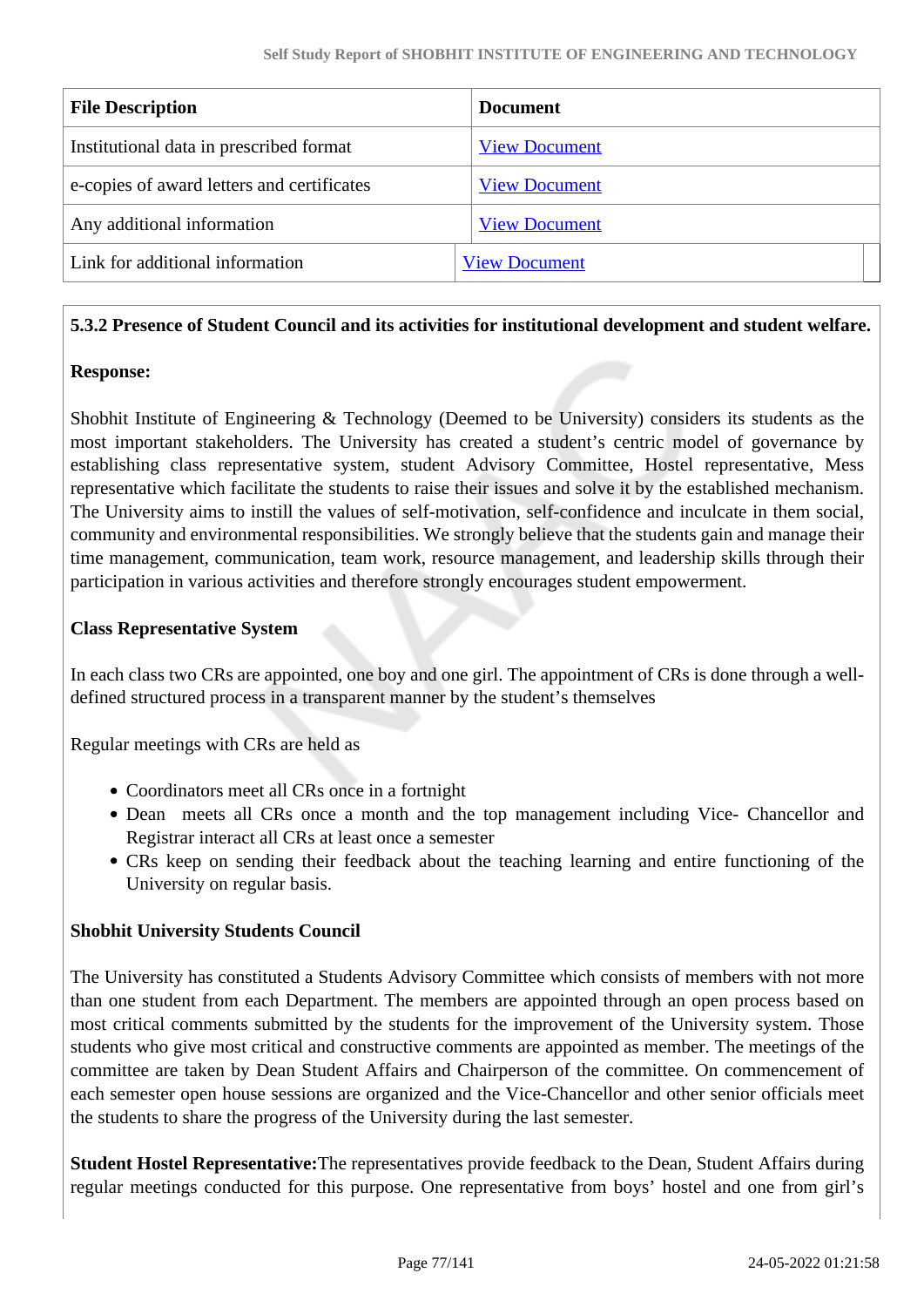hostel represent the issues related to the hostel and also ensures that no ragging, sexual harassment or any other issue undesirable incidence happens in the hostel.

### **Clubs and Societies:**

There are various clubs in the University like Sports and Health Club, Cultural Heritage Club, Creative Activity Club, Yoga Club, SPIC-MACAY, Computer Club, Literary Club, Fine arts club.

#### **Participation of Student's in Administrative bodies**

There are plethora of clubs and committees in the University and the students are members of all clubs and committees. Students are the members of disciplinary committee, anti-ragging committee, hostel discipline committee, mess committee *etc*. Various clubs and committees are managed and run by the students themselves. The University Clubs/Committees elect President, Vice Presidents, Member Secretary and Treasurer positions, where students organize domain specific events, extra-curricular events (non- domain specific),competitions and conferences honing their subject expertise skills in addition to their leadership skills.

| <b>File Description</b>           | <b>Document</b>      |
|-----------------------------------|----------------------|
| Upload any additional information | <b>View Document</b> |
| Link for additional information   | <b>View Document</b> |

# **5.3.3 Average number of sports and cultural events / competitions organised by the institution per year**

#### **Response:** 10.8

5.3.3.1 **Number of sports and cultural events / competitions organised by the institution year - wise during the last five years.**

| 2020-21   | 2019-20 | 2018-19  | 2017-18 | 2016-17 |
|-----------|---------|----------|---------|---------|
| 1 າ<br>14 | $\circ$ | די<br>ı. | 10      |         |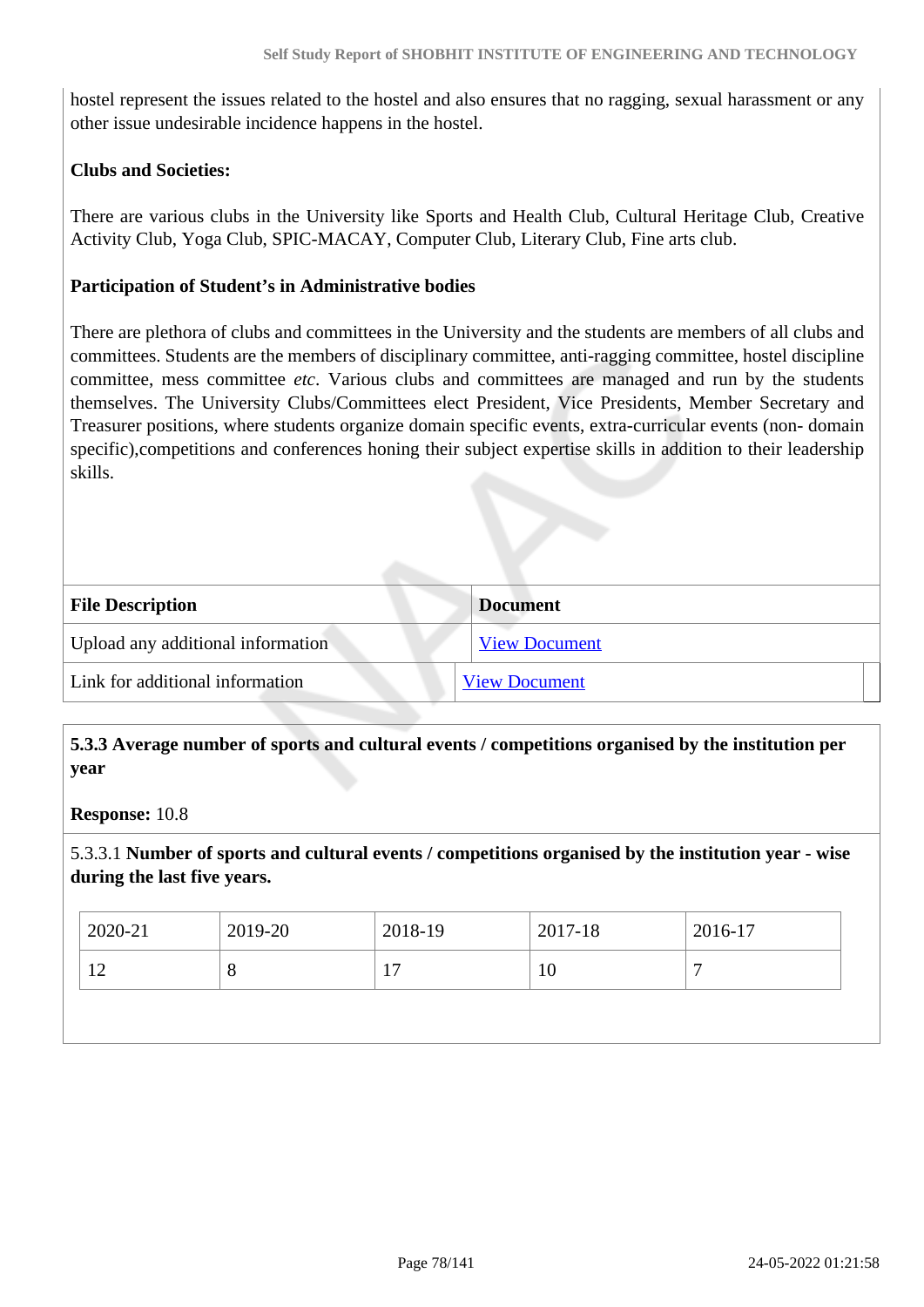| <b>File Description</b>                 | <b>Document</b>      |
|-----------------------------------------|----------------------|
| Upload any additional information       | <b>View Document</b> |
| Report of the event                     | <b>View Document</b> |
| Institutional data in prescribed format | <b>View Document</b> |
| Link for additional information         | <b>View Document</b> |

# **5.4 Alumni Engagement**

 **5.4.1 The Alumni Association / Chapters (registered and functional) contributes significantly to the development of the institution through financial and other support services.**

# **Response:**

The Shobhit University Alumni Association is a non-profit network developed by alumni to help former students to remain connected. The mission is to share ideas, talents, and resources. Regular meetings of the Alumni association are held to interact with them. Annual Alumni Meet – "ANUBHAWA" is organized every year in which alumni serving across the globe are invited to cherish their memories and meet again to relive their memories. Alumni provides sustainability to the parent institutions both by imparting training in innovative skills to their *Alma mater* and by extramural funding which is so necessary for the growth and development of any institution. Alumni of the University have also contributed financially to strengthen the "Entrepreneurship and Innovation cell" of the University. The alumni of School of Law & Constitutional Studies contributed the equipment related to the media centre to strengthen the *alma mater* as a gift for conducting online classes and for recording the lectures. In 2019, the alumni from Biomedical department also got into an agreement between SIET and Physio-Biomed Experts where the industrial sponsorship program contemplated by this agreement is of mutual interest and benefit to both.

The functioning of the Alumni Association called "Shobhit University Alumni Association" is a registered entity under Society Registration Act. The Alumni Association contributes in the following domains: Sending feedbacks on curriculum, teaching-learning process, and new courses that can be conducted to bridge the gap between industry and academia which in turn make our students more employable. Many Alumni association/chapters meetings have been conducted by the University during the last five years in the cities like San Francisco USA, Philadelphia USA, Dubai, Bangalore, Kochi, and Lucknow. Alumni share their expertise with the students for guidance in Projects/ Placements /Contests/Internships and events. They guide students aspiring for higher studies by providing them guidance and assistance for GATE, GRE, CAT, MAT and other prestigious competitive examinations.

Alumni also come forward to support events like SANGEETAM-Cultural Fest, ANUBHAWA-Alumni Meet, Conferences, Seminars, Workshops and Conferences. Alumni associations meetings take place yearly and future plans are discussed in the meetings. Alumni also share their knowledge in the capacity of "Visiting Faculty Members". Engagement with existing students of SIET as their Mentor by conducting mock interviews, discuss business and entrepreneurship opportunities. During the interactions alumni highlight the importance of current trends in the market and guide the students about the career opprounities in various fields also by mentoring them in projects, trainings and placements. Alumni also visit the campus at regular intervals to support the existing batch of students in planning and organizing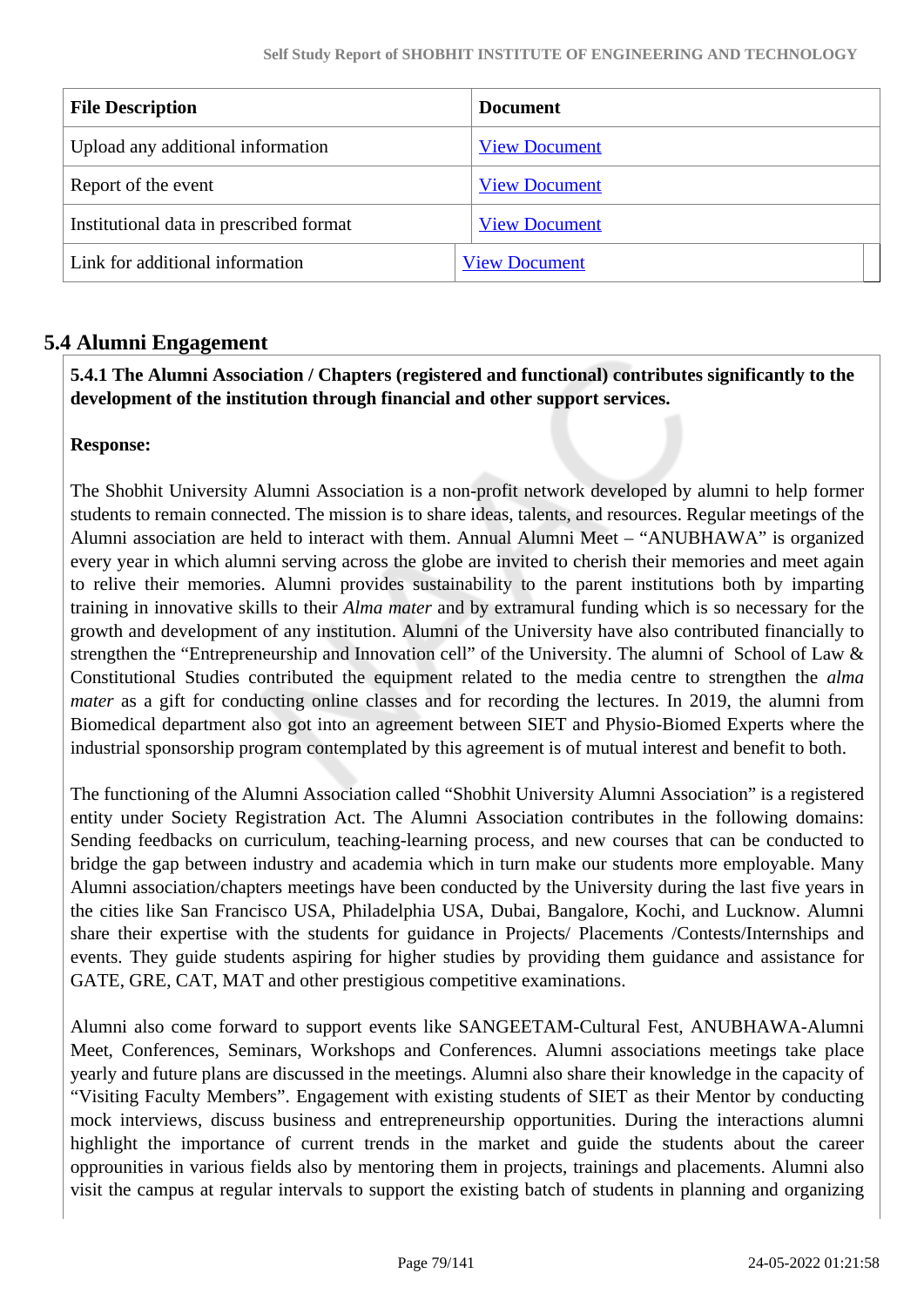events, etc and support and guide for functioning of various students clubs. Alumni extend their support for campus placement and summer and winter internships in various fields for the students of MBA, BBA, B.Tech. and other courses. Each of the alumni member of SIET contribute for the growth of the University in their area of expertise. Thus, alumni are functioning as a back bone of the University.

| <b>File Description</b>         | <b>Document</b>      |
|---------------------------------|----------------------|
| Any additional information      | <b>View Document</b> |
| Link for additional information | <b>View Document</b> |

| 5.4.2 Alumni contribution during the last five years (INR in Lakhs) |                      |
|---------------------------------------------------------------------|----------------------|
| <b>Response:</b> A. ? 100 Lakhs                                     |                      |
| <b>File Description</b><br><b>Document</b>                          |                      |
| Any additional information                                          | <b>View Document</b> |
| Link for any additional information                                 | <b>View Document</b> |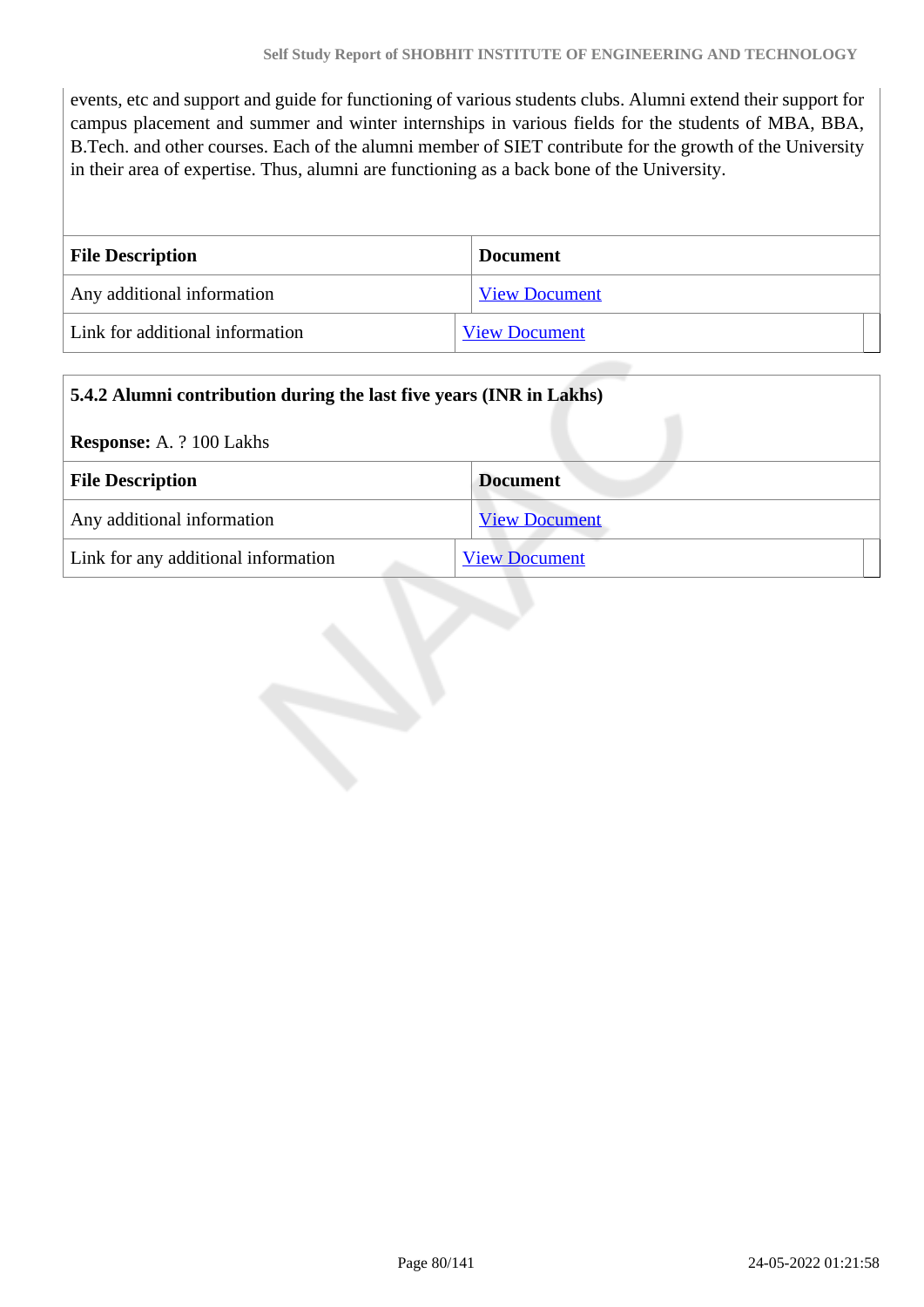# **Criterion 6 - Governance, Leadership and Management**

# **6.1 Institutional Vision and Leadership**

 **6.1.1 The institution has a clearly stated vision and mission which are reflected in its academic and administrative governance.**

**Response:** 

**Vision**

The University will be internationally recognized as a premier Indian University with a global perspective that educates leaders who will fashion a more humane and just world.

It is to develop the University as a brand in technical education, research and industrially relevant innovations at national and global level. We also strive to be a leading world class University, a key node in national and global knowledge network which will empower India with knowledge and innovations.

# **Mission**

The core mission of the University is to promote learning in Indian tradition with international outlook. The University offers undergraduate, post-graduate, research scholars and professional students, the knowledge and skills needed to succeed as persons and professional in niche technical areas, and the values and sensitivity necessary to be men and women.

The University will distinguish itself as a diverse, socially responsible learning community of high-quality scholarship and academic rigor, sustained by Indian ethics & values. The University will draw from the cultural, intellectual and economic resources of the nation to enrich and strengthen its educational programmes.

The governance of the University is reflective of effective leadership and is in tune with the vision andmissionoftheUniversity.TheVisionandMissionstatementdefinestheUniversity'sdistinctivecharacteristics in terms of addressing the needs of students and society it seeks to serve by:

- 1.Providing courses in all disciplines in futuristic and emerging areas
- 2.Focusing on research and innovation
- 3.Developing graduate attributes as per the need of the discipline/profession
- 4.Developing the overall personality of the students to be an excellent professional
	- 1.Inculcating human values to be a good human being and having regard for heritage and culture.

5.

- 1.University Level
- 2.Faculty Level
- 3.Department Level
- 4.Programme Level
- 5.Course Level

The involvement of leadership is achieved through well-defined systems and organizational structure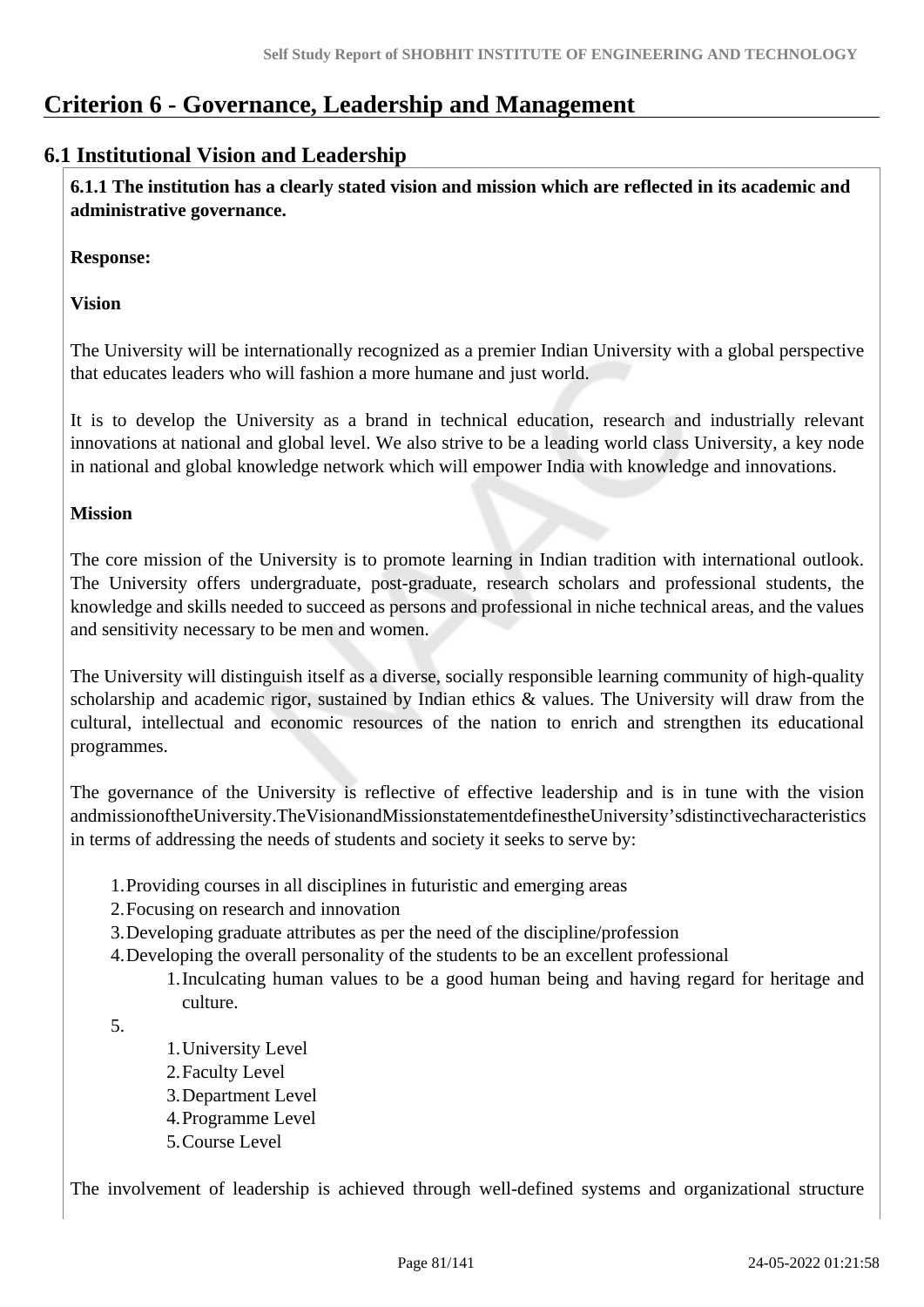consistent with statutes & ordinances of the University and with the Vision and Mission of the University in general. The University has various bodies for governance through development of policies, regulations & guidelines, their implementation and continuous improvement. University Regulations & Policy Guidelines are the instruments through which all the academic, research & administrative activities are administered and monitored for effective implementation, thus ensuring quality and continuous improvement at the University level.

The leadership includes Vice Chancellor, Deans, Directors, Heads of Departments/Centers, Coordinators, etc. The Vice Chancellor, as the Principal Executive and Academic Officer steers the University in fulfillment to fits vision, mission and objectives leading the faculty and staff at all levels through developing strategic plan and setting up broad based goals/ targets, responsibilities and review mechanisms. The faculty and staff members are involved by the University leadership in developing and implementing the management system at various levels. The University invites innovative ideas/ suggestions for improvement in various functions such as Admission, Academics, Examination, Procurement, HR, Industry Interaction and Placements, Finance, Administration, Maintenance, etc.

| <b>File Description</b>         | <b>Document</b>      |
|---------------------------------|----------------------|
| Any additional information      | <b>View Document</b> |
| Link for additional information | <b>View Document</b> |
|                                 |                      |

# **6.1.2 The effective leadership is reflected in various institutional practices such as decentralization and participative management.**

# **Response:**

The University practices decentralized and participative management approach in all its activities, initiatives and decision making processes by involving Deans, Directors and Faculty Members at all levels. The culture of participative management is promoted by the University by including faculty as well as students from all departments in decision making at various levels. The administrative and academic responsibilities have been decentralized to provide effective educational leadership, both in implementation & monitoring of various policies, regulations & guidelines at various levels.

The Academic structure has five Schools headed by Directors. The University has separate Dean, Research and Development and the Dean, Students Affairs. The University has Central Library, University Admission Centre and the Controller of Examinations. The Administrative section, headed by the Registrar of the University, includes University Security Services, Estate Office, Purchase and Central Stores, Public Relations Office, Central Computing Centre, Central Amenities and Facilities, Halls of Residences, University Mess and Canteen/Cafeteria. The University Initiatives wing encompasses the International Skill Development Centre (ISDC), Shobhit University (Shobhit Institute of Engineering & Technology) Business Incubator (SUBI), New Dimensions, IQAC, ISO (ISC), IPR Cell, Centre for YOGA & Research, Centre for Integrated Research, Centre for Psychology & Human Behaviour, Centre for Spirituality & Research; Technological Business Incubator sanctioned by the Government of India, Ministry of Micro, Small & Medium Enterprises (SME-KVI- I Section), New Delhi.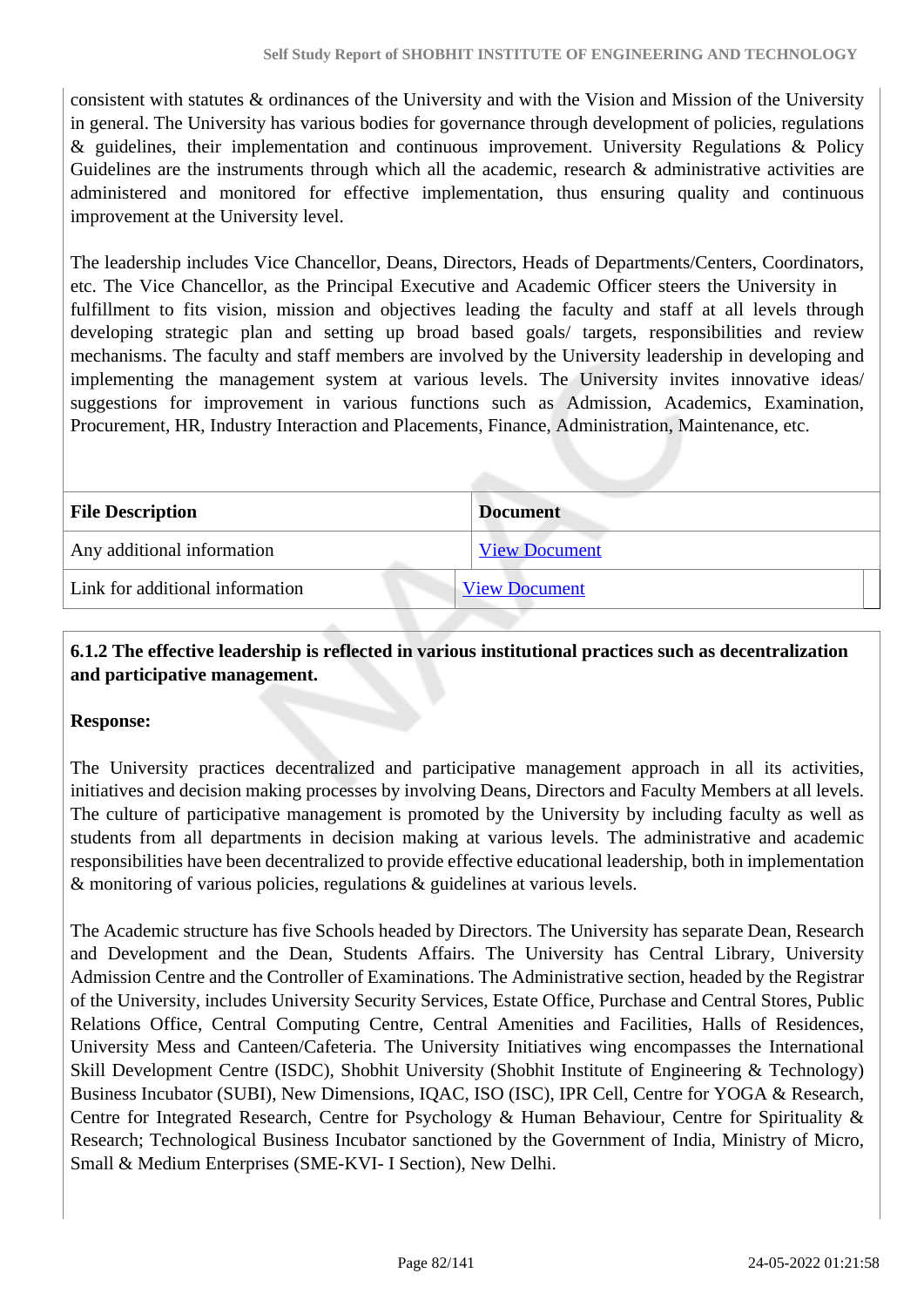The University management has dynamic leadership quality and does not interfere in academic activities and all the powers are decentralized to statutory authorities of the University. The decentralization is visible in the functioning of the University. University has provided operational autonomy to all the functionaries to work towards a decentralized governance system.

# **Participative Management**

In a visible participative management, the Chancellor takes the lead in driving the University in all its activities such as Academic and Collaborative with National and International Organizations, Exchange Programs, Tie-Ups with Industries for on Job Training, encouraging facilities to undertake research and incentives are provided. The management is always involved in all the welfare activities of the University including financial support, fee relaxations and other medical benefits. The institute promotes a culture of participative management by involving the staff and students in various activities.

# **Strategic Level**

The Deans, Directors, Academic Coordinators, Heads and Staff Members are involved in coordination with IQAC in defining the policies and procedures, framing guidelines and rules regulations pertaining to admission, placement, discipline, grievance, counseling, training development, and library services etc. During various programs to be conducted by the institute, all the staff members regularly meet, discuss, share their opinion and plans for the event and form various committees involving students and coordinate with others. Staff members are also involved in deciding academic activities and examinations conducted by the University.

### **Functional Level**

Faculty members participate in sharing the knowledge on latest trends in technology during faculty meetings. Staff members actively participate in implementing the policies, procedures, and framework in order to maintain and achieve the quality standards. Office staff is involved in executing the day-to-day activities.

| <b>File Description</b>    | <b>Document</b> |
|----------------------------|-----------------|
| Any additional information | View Document   |

# **6.2 Strategy Development and Deployment**

# **6.2.1 The institutional Strategic plan is effectively deployed.**

### **Response:**

The University has a Strategic Plan taking into consideration of the set objectives and broad-based goals aligned with the Vision and Mission statement of the University.

### **University Objectives**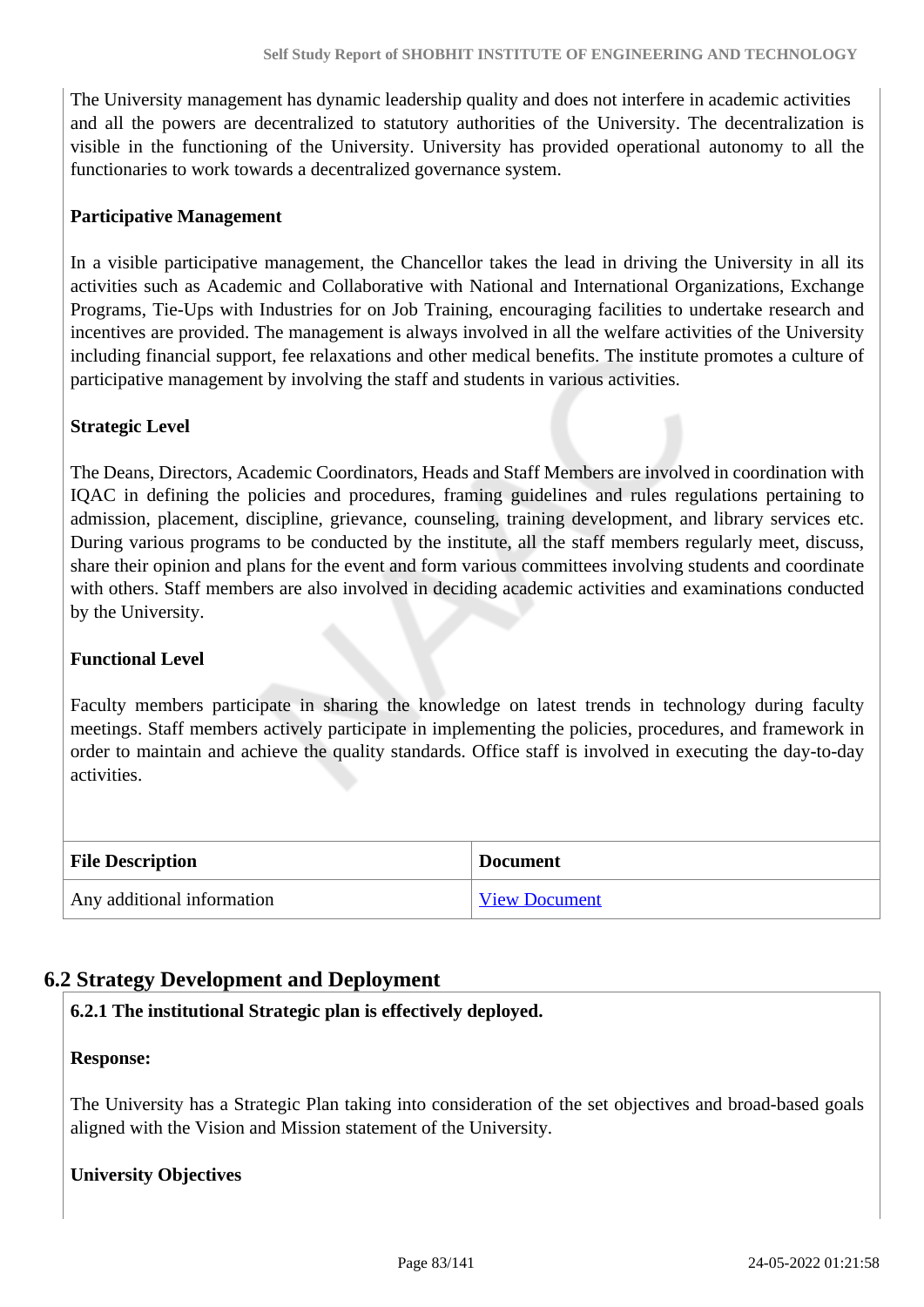- 1.The objectives of the University are to disseminate and advance knowledge by providing instructions in research and extension facilities in such branches of learning as required.
- 2.The University endeavors to provide students and teachers the conducive atmosphere and facilities including infrastructure for the promotion of:
	- 1.Innovations in education leading to restructuring of courses, new methods of teaching and learning and integral development of personality.
	- 2.Studies in established and new disciplines.
	- 3.Inter-disciplinary studies.
	- 4.National integration, secularism, international understanding and ethics.

Broad based goals of the University are as follows:

1.Ensuring educational excellence.

- 2.Ensuring student development including physical and emotional health and wellbeing.
- 3.Creating culture of excellence in research, scholarship, innovation and creativity for high impact.
- 4.Enhancement of quality of faculty and staff for outstanding performance.
- 5.Advancing internationalization.
- 6.Enhancing relations with industry, alumni and society.
- 7.Enhancing employability and promote entrepreneurial initiatives.
- 8.Committing to all aspects of social, economic and environmental sustainability.
- 9.Enhancement of supporting resources.
- 10.Ensuring excellence in organizational leadership and governance.

The **Strategic Plan** ensures that the set targets are achieved through accountability process comprising of review, evaluation, reporting and, where necessary, re-planning:

- 1.The long term & short-term plans are developed by the Institutional Quality Assurance Cells (IQAC).
- 2.Directors and HoDs set targets considering the following aspects:
	- 1.Academic and Teaching-Learning Planning
	- 2.Infrastructure Resource Planning
	- 3.Faculty/Staff Resource Planning
	- 4.Learning Resource Planning
	- 5.Industry Interaction and Placement Planning
	- 6.Research & Innovation Planning
	- 7.Internationalization Planning
	- 8.Student Development Activities Planning
	- 9.Events & Annual Calendars Planning
	- 10.Operational Planning
	- 11.Financial Planning

The University aims to achieve excellence in research, and to ensure that our research contributes to the well-being of the society. We are the research-intensive University that shares the values of high-quality teaching within an environment of internationally competitive research. The strategy is to provide a creative and supportive environment in which ideas are generated and can flourish. The excellence and diversity of our research across the School of Engineering & Technology, School of Business Studies, School of Law and Constitutional Studies, School of Education and School of Basic & Applied Sciences. School of Law and Constitutional Studies means that in addition to fundamental research, we aim to make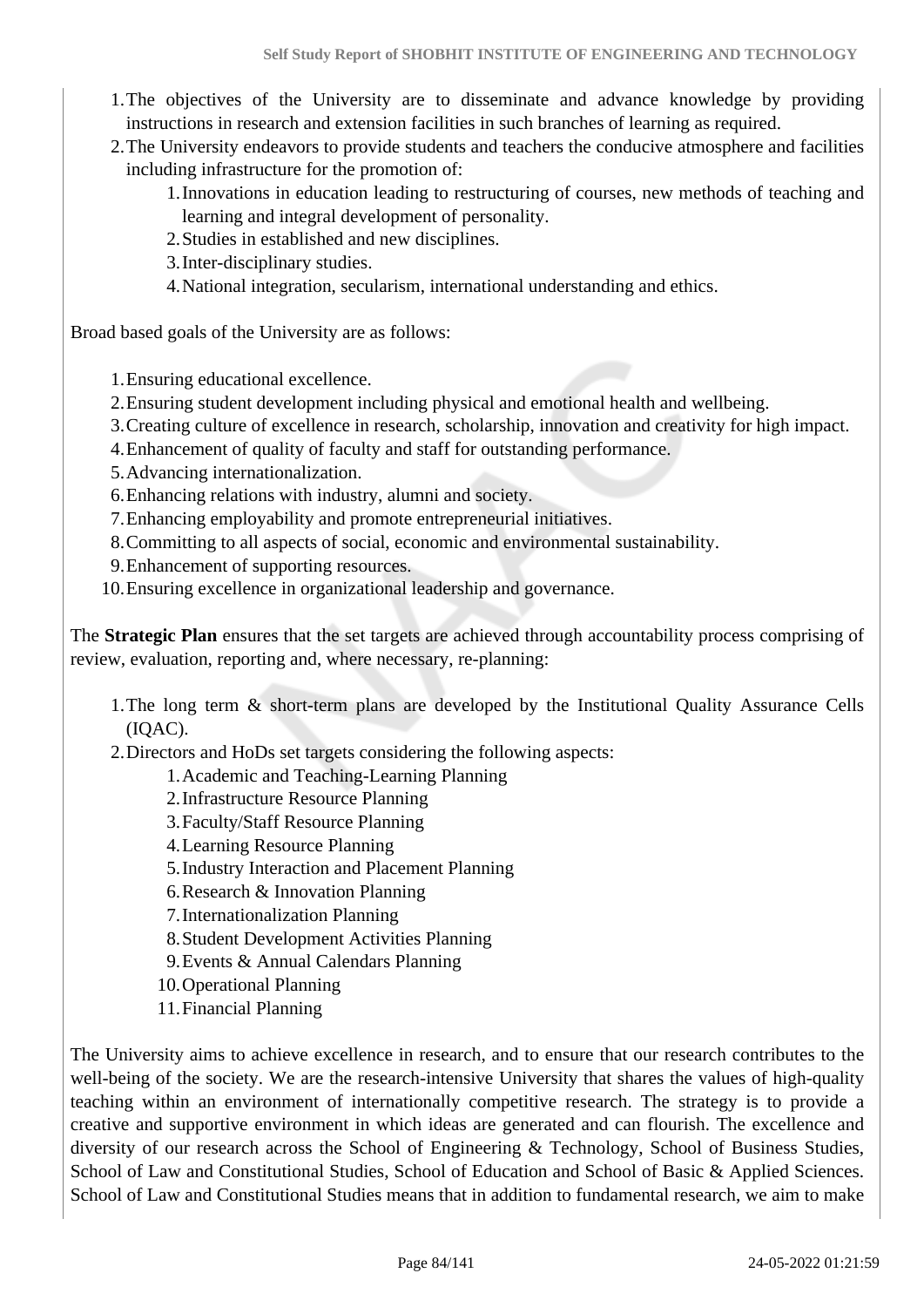significant contributions to the national innovation agenda and by conveying the implications of our research, to contribute to the formulation of policy.

The University has also identified a number of strategic initiatives which build on the existing research base in the University to meet research challenges that can only be addressed by multi-disciplinary teams of researchers. Our aim is to provide academic leadership in these areas and to develop strategic partnerships with academe and industry around the world to advance research, and the impact of that research, in these fields.

| <b>File Description</b>    | <b>Document</b>      |
|----------------------------|----------------------|
| Any additional information | <b>View Document</b> |

# **6.2.2 The functioning of the institutional bodies is effective and efficient as visible from policies, administrative setup, appointment, service rules and procedures, etc.**

#### **Response:**

The University has a well defined organizational hierarchy and structure to support decision making processes that are clear and consistent with its purposes and supports effective decision making. The organizational structure lends itself to sustain institutional capacity and education effectiveness through involvement of stakeholders in various Committees/ Boards.

**Administrative setup:** The Statutes of the University provides adequate provisions for various statutory authorities as per UGC regulations, "UGC-Institutions Deemed to-be Universities Regulations, 2019" to provide policy framework and direction for the functioning of the University for fulfillment of its objectives.

The University Governance System consists of:

- Board of Management
- Planning and Monitoring Board
- Academic Council
- Finance Committee

The Vice-Chancellor leads the University's officers for smooth functioning of the University. The other officials are as follows:

- Registrar
- Deputy Registrar
- Assistant Registrar
- Controller of Examinations
- Finance Officer
- Dean, Research & Development
- Dean, Students Affairs
- Directors of Schools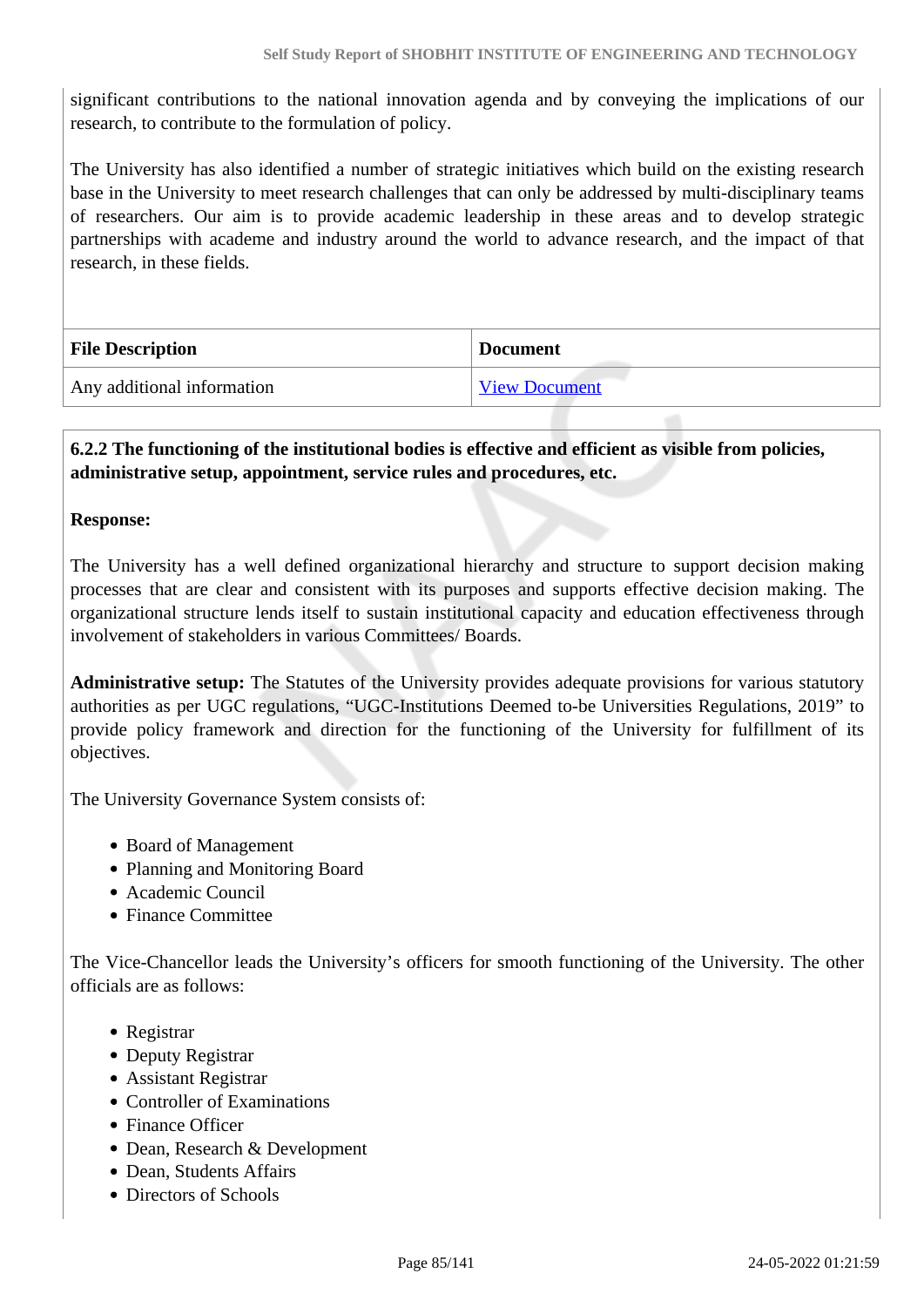- Heads of Departments
- Faculty Members
- Coordinators of specialized centers
- Professor In-charge, Library

External members are part of various Councils and Committees for enhancing the broader base and bringing transparency in the system. The University has well-structured system for professional development of the faculty and staff. Achievements of faculty and staff are recognized with financial/nonfinancial incentives. The Grievances of the faculty and staff are redressed timely to keep their motivation all time for their performance efficiency and satisfaction.

In conformity with the UGC Guidelines, there are some key elements for a framework of governance at the University. These are: Accountability, Transparency, and Effectiveness. To promote good governance as basis of liberalism, openness and transparency, the following mechanisms of information dissemination, communication, processes and procedures have been adopted by the University:-

• Institutional Charter and Hand Book: The University provides Student Hand book, with Academic calendar, stated mission and purposes of educational programs offered, academic requirements and rules governing the administration of the programs, including conduct of examination.

• Campus Information System: Taking advantage of the information technology, the University has developed its own system of information processing and dissemination, along with a dynamic web-site.

• Psychological Counselling & Guidance Services: In view of the increasing stress for the students resulting in pressure for them on educational and employment sectors, there are reports on psychological breakdowns among students. In order to help students against these disorders, a psychological counselling & guidance centre is headed by clinical psychologist in the University.

• Grievance Resolution: Taking into account the local circumstances, a need-based grievance resolution mechanism has been developed in the University, separately for teachers, non-teaching staff and the students. In case of students, a very sensitive system of appeal and grievance redressal is set up in the University specifically to address issues of academic victimization, prevention of ragging, sexual harassment.

• Internal Monitoring: Continuous internal monitoring of the working of the University is very essential. This is for making course-correction, if needed and for effective realization of the goal of mainstreaming of disadvantaged students.

| <b>File Description</b>                      | <b>Document</b>      |
|----------------------------------------------|----------------------|
| Any additional information                   | <b>View Document</b> |
| Link for Additional Information              | <b>View Document</b> |
| Link to Organogram of the University webpage | <b>View Document</b> |

#### **6.2.3 Institution Implements e-governance covering following areas of operation**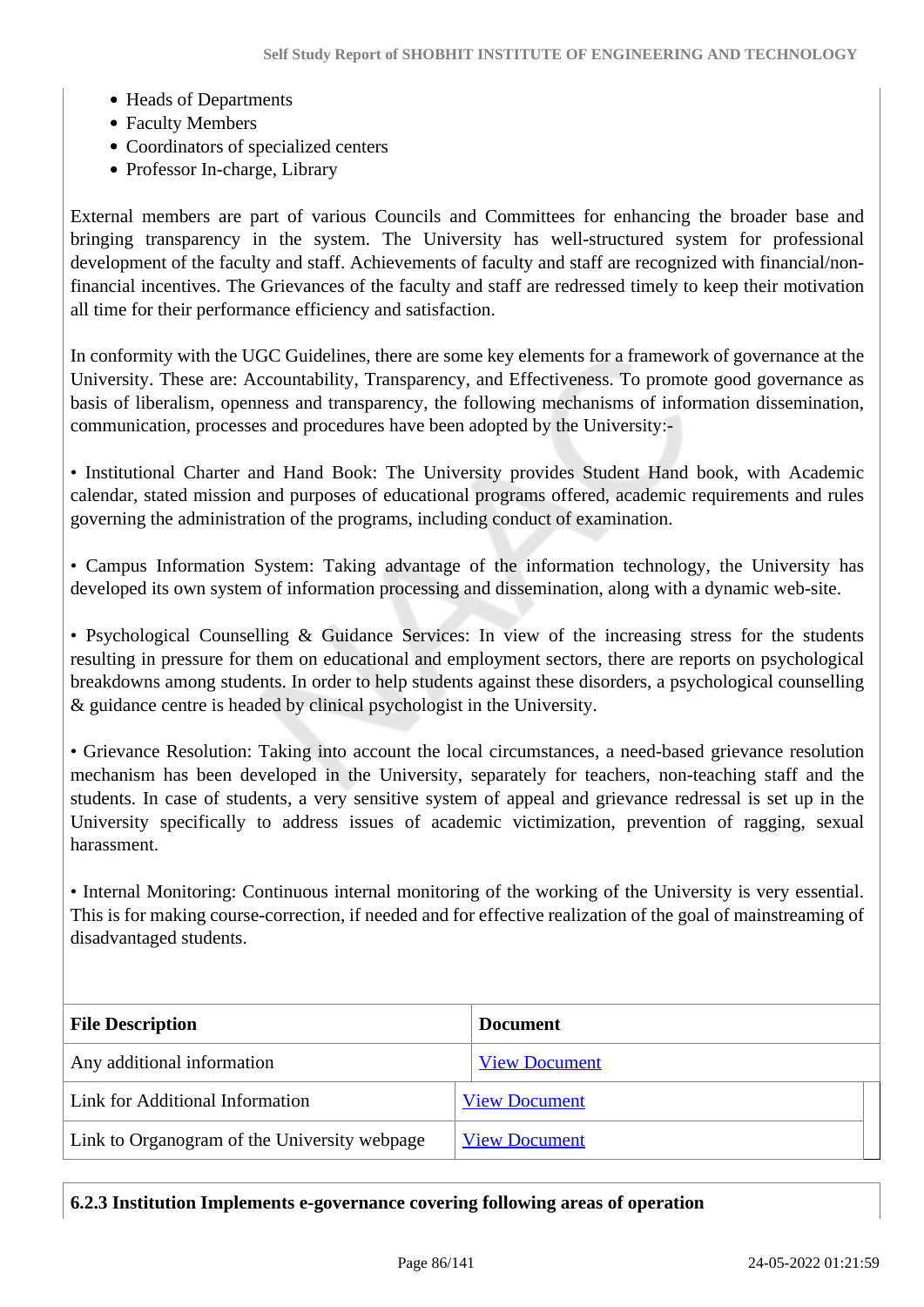### **1.Administration**

- **2.Finance and Accounts**
- **3.Student Admission and Support**
- **4.Examination**

**Response:** A. All of the above

| <b>File Description</b>                                                                                | <b>Document</b>      |
|--------------------------------------------------------------------------------------------------------|----------------------|
| Screen shots of user interfaces                                                                        | <b>View Document</b> |
| ERP (Enterprise Resource Planning) Document                                                            | <b>View Document</b> |
| Details of implementation of e-governance in areas<br>of operation, Administration etc (Data Template) | <b>View Document</b> |
| Any additional information                                                                             | <b>View Document</b> |

# **6.3 Faculty Empowerment Strategies**

# **6.3.1 The institution has a performance appraisal system, promotional avenues and effective welfare measures for teaching and non-teaching staff .**

### **Response:**

Appraisal for faculty and non-teaching staff is based on the Performance Based Appraisal System with a Proforma submitted by faculty & non-teaching staff seeking for promotion. The proforma is filled individually by faculty and non-teaching staff on Annual/Semester basis such as the teaching-learning and evaluation related activities, research and academic contributions, administrative support and contribution in extra and co-curricular activities as per UGC-guidelines. The appraisal form is scrutinized by IQAC and a confidential self-appraisal report of each faculty member is prepared by the Vice Chancellor.

The non-teaching staff at the University comprises a diverse support staff which functions as the backbone of the University. This includes the administrative and accounts staff, the laboratory staff, the library, and housekeeping staff. A confidential self-appraisal report of each non-teaching staff member is prepared by the Registrar. Apart from this, Directors of the schools regularly evaluates the performance of the laboratory staff through confidential, self-appraisal forms submitted by the support staff. Such mechanism ensures the smooth functioning of the laboratories and departments.

The University has a welfare mechanism for teaching and non-teaching staff. The following facilities are provided to the employees in maintaining healthcare, morale, safety and satisfaction:

1.Medical Inspection Room 2.Psychological Counseling and testing Center 3.Day Ccare Center for Children of Staff 4.Yoga Classes 5.24 hour power back-up (100%)

- 6.Wi-Fi facility
- 7.The faculty members are having dedicated cabins & workstations wherein they can perform their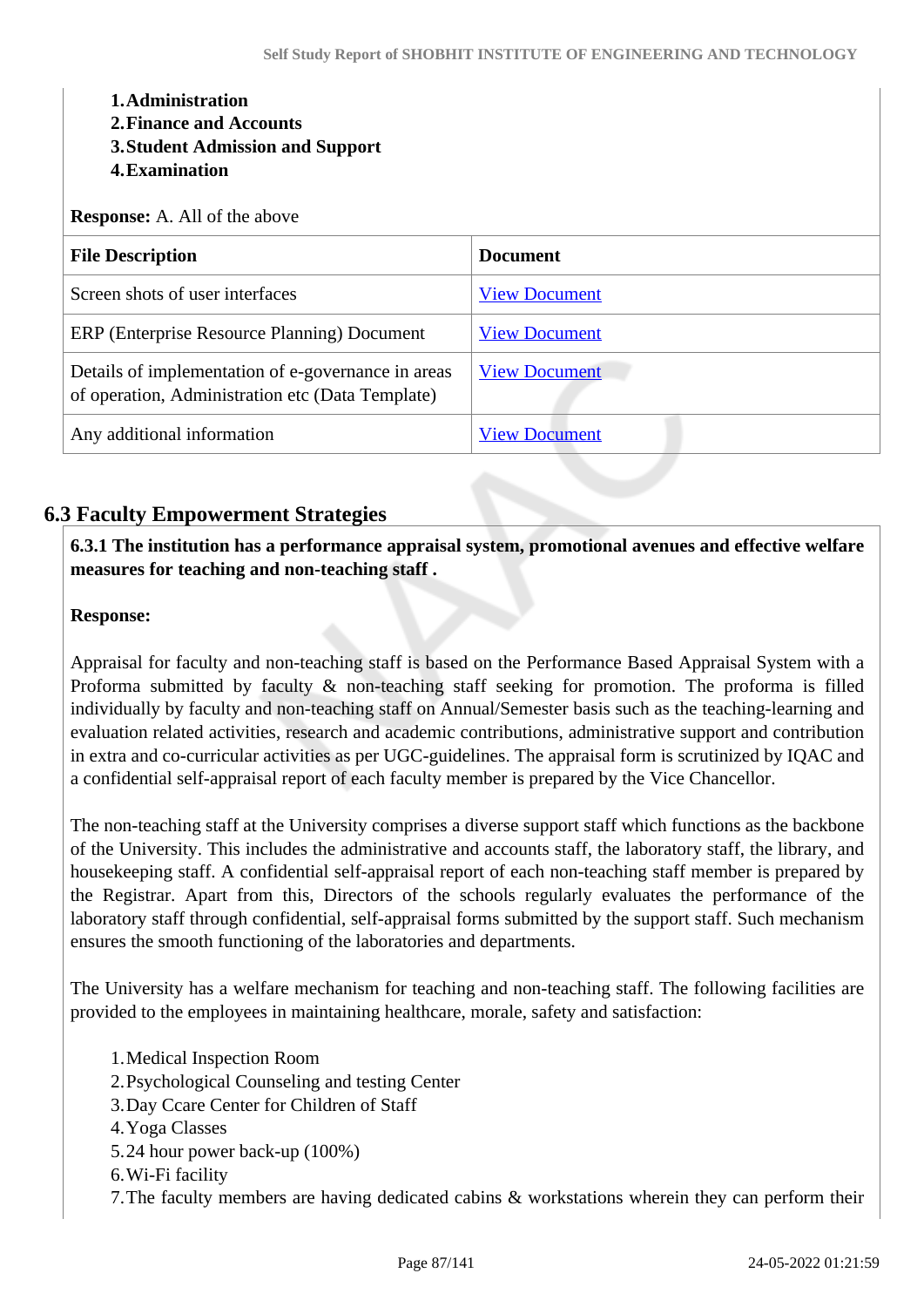duties effectively.

- 8.Cafeterias
- 9.Bank facility
- 10.Gymnasium

Welfare schemes for Teaching and Non-teaching staff are as follows:

| <b>Teaching Staff</b>                                                                                                                                                                                                                  | <b>Non-teaching Staff</b>                                                                                                                      |
|----------------------------------------------------------------------------------------------------------------------------------------------------------------------------------------------------------------------------------------|------------------------------------------------------------------------------------------------------------------------------------------------|
| a) Free of cost health checkup sand medication in health center.                                                                                                                                                                       | a) Benefit of Provident Fund and Group Insuranc<br>the employees.                                                                              |
| b) Financial assistance forhealth related emergencies.                                                                                                                                                                                 | b) Free of cost health checkups and medication in                                                                                              |
| c) Maternity leave to female employees and paternity leave to<br>male employees as per university norms.                                                                                                                               | c) Financial assistance forhealth related emergenci                                                                                            |
| d) Advance salary in case of emergency situations.                                                                                                                                                                                     | d) Maternity leave tofemale employees and pate<br>male employees as per University norms.                                                      |
| e)Required facilities to the family of a University employee who<br>dies while inservice.                                                                                                                                              | e)Provision of advance salary                                                                                                                  |
| (f) Professional training sponsorships.                                                                                                                                                                                                | f) Provision of required facilities to the family of<br>employee whodies while in service.                                                     |
| g)Financial assistance to the Teachers of the University for<br>attending the National/International Conferences/Seminars.                                                                                                             | g)Skill upgradation sponsorships.                                                                                                              |
| h)Subsidized canteen/cafeteria facility.                                                                                                                                                                                               | h) Internet/Wi-Fifacility to all the Staff.                                                                                                    |
| i) Internet/Wi-Fi facility to all the Staff.<br>j) Other facilities such as University Residences, Timely Facility, Mobile Allowance etc.<br>promotions, Salary through Bank, Indoor/Outdoor Sports<br>Facility, Mobile Allowance etc. | i) Other facilities such a sUniversity Resid<br>promotions, Salary through Bank, Indoor/Out<br>j)Sponsorship for the education of their wards. |
| k) Facilities for Qualification enhancement Capacity Building<br>within or outside the Country.                                                                                                                                        |                                                                                                                                                |
|                                                                                                                                                                                                                                        |                                                                                                                                                |
| <b>File Description</b>                                                                                                                                                                                                                | <b>Document</b>                                                                                                                                |
| Any additional information                                                                                                                                                                                                             | <b>View Document</b>                                                                                                                           |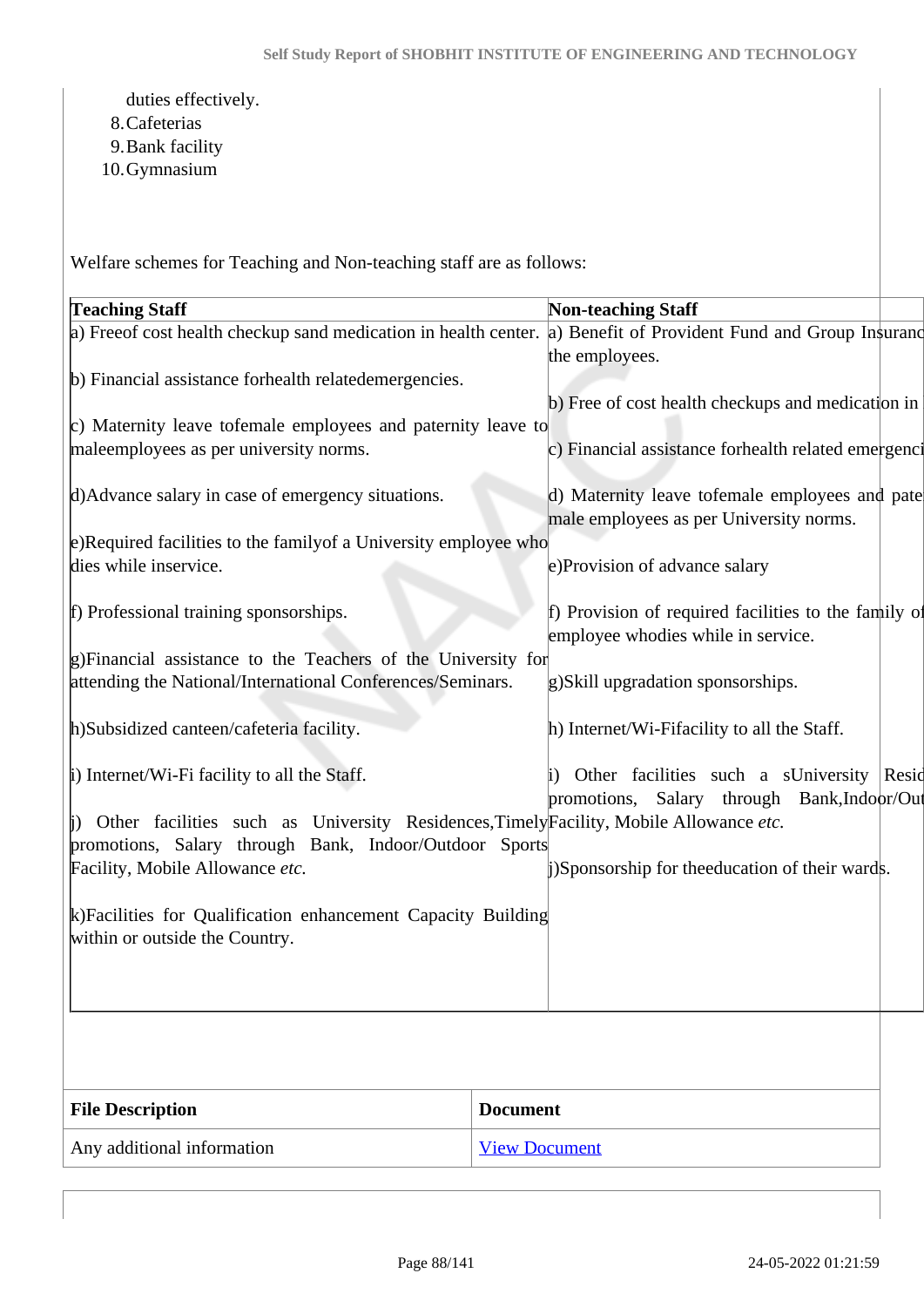# **6.3.2 Average percentage of teachers provided with financial support to attend conferences / workshops and towards membership fee of professional bodies during the last five years.**

**Response:** 63.86

# 6.3.2.1 **Number of teachers provided with financial support to attend conferences/workshops and towards membership fee of professional bodies year wise during the last five years**

| 2020-21 | 2019-20       | 2018-19 | 2017-18 | 2016-17 |
|---------|---------------|---------|---------|---------|
| 157     | $ -$<br>1 J J | 56      | 48      | 30      |

| <b>File Description</b>                               | <b>Document</b>      |
|-------------------------------------------------------|----------------------|
| Details of teachers provided with financial support   | <b>View Document</b> |
| to attend conferences, workshops etc. during the last |                      |
| five years (Data Template)                            |                      |

| <b>Other Upload Files</b> |                      |  |
|---------------------------|----------------------|--|
|                           | <b>View Document</b> |  |

 **6.3.3 Average number of professional development / administrative training Programmes organized by the institution for teaching and non-teaching staff during the last five years.**

**Response:** 12.8

6.3.3.1 **Total number of professional development /administrative training Programmes organized by the institution for teaching and non teaching staff year-wise during the last five years**

| 2020-21 | 2019-20 | 2018-19 | 2017-18 | 2016-17 |
|---------|---------|---------|---------|---------|
| 15      | 10      | 14      | 10      | 10      |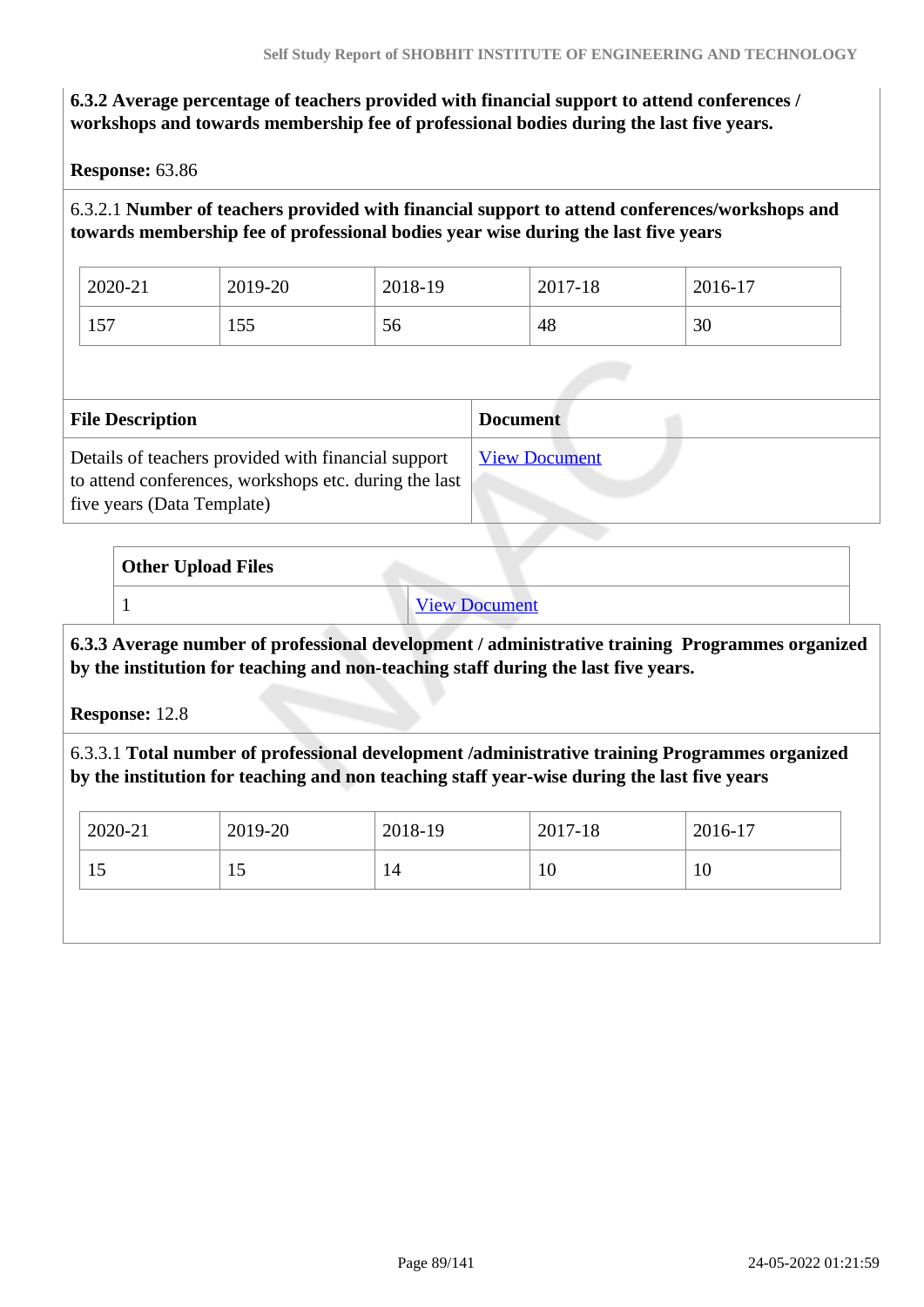| <b>File Description</b>                                                                                                                                        | <b>Document</b>      |
|----------------------------------------------------------------------------------------------------------------------------------------------------------------|----------------------|
| Reports of the Human Resource Development<br>Centres (UGC ASC or other relevant centres)                                                                       | <b>View Document</b> |
| Reports of Academic Staff College or similar<br>centers                                                                                                        | <b>View Document</b> |
| Details of professional development / administrative<br>training Programmes organized by the University<br>for teaching and non teaching staff (Data Template) | <b>View Document</b> |
| Any additional information                                                                                                                                     | <b>View Document</b> |
| Link for Additional Information                                                                                                                                | <b>View Document</b> |

# **6.3.4 Average percentage of teachers undergoing online/ face-to-face Faculty Development Programmes (FDP)during the last five years (Professional Development Programmes, Orientation / Induction Programmes, Refresher Course, Short Term Course ).**

**Response:** 11.78

6.3.4.1 **Total number of teachers attending professional development Programmes, viz., Orientation Programme, Refresher Course, Short Term Course, Faculty Development Programmes year wise during last five years**

| 2020-21        | 2019-20 | 2018-19 | 2017-18 | 2016-17 |
|----------------|---------|---------|---------|---------|
| $\Omega$<br>23 | 38      |         |         |         |

| <b>File Description</b>                                                                                            | <b>Document</b>      |
|--------------------------------------------------------------------------------------------------------------------|----------------------|
| Reports of the Human Resource Development<br>Centres (UGC ASC or other relevant centers)                           | <b>View Document</b> |
| <b>IQAC</b> report summary                                                                                         | <b>View Document</b> |
| Details of teachers attending professional<br>development Programmes during the last five years<br>(Data Template) | <b>View Document</b> |

# **6.4 Financial Management and Resource Mobilization**

**6.4.1 Institutional strategies for mobilisation of funds and the optimal utilisation of resources**

**Response:**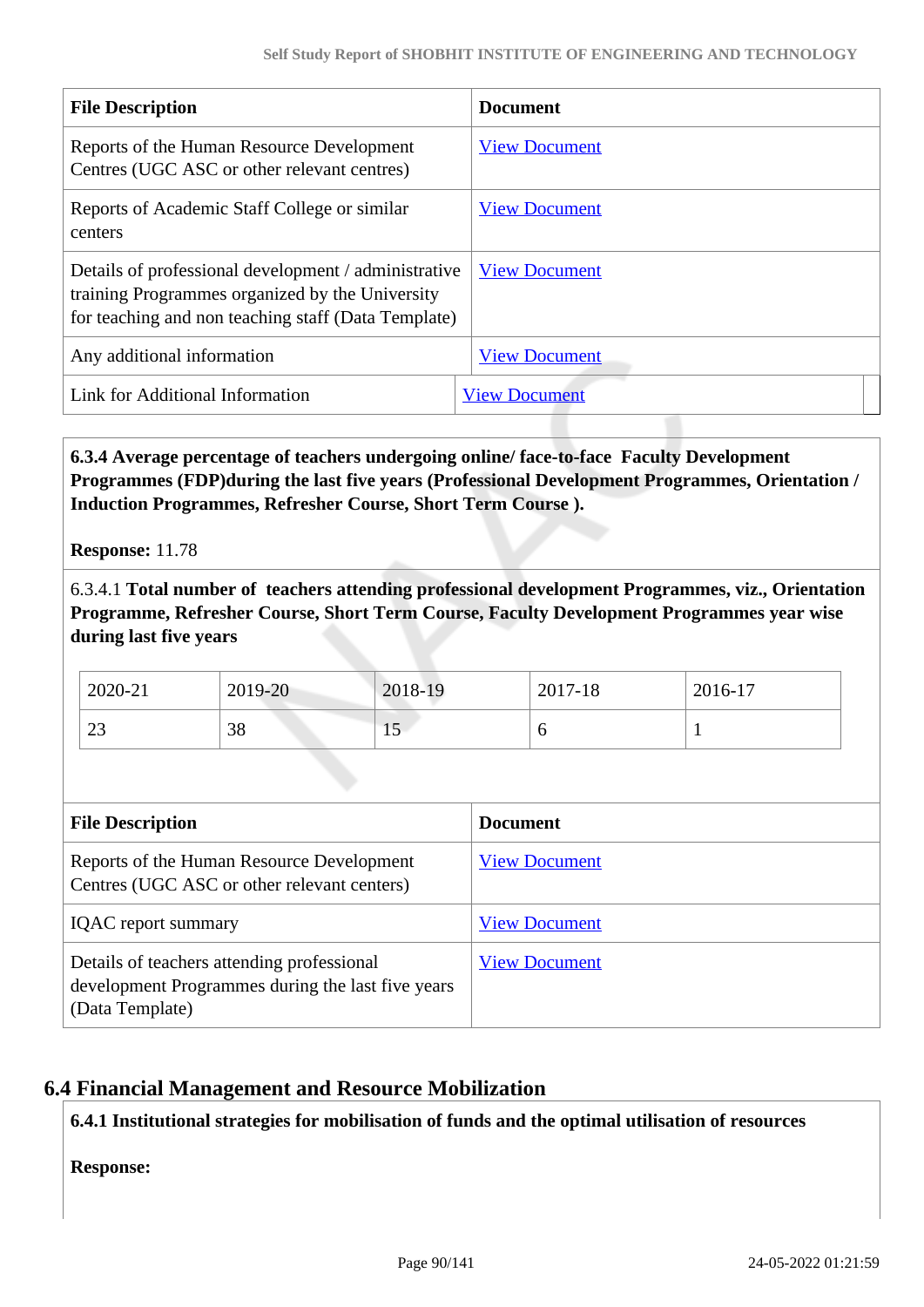# **Goal**

The financial goal of the University is to ensure adequate cash flow for operational expenses and to generate reasonable surplus for the growth and expansion in line with the Strategic Plan of the University.

# **Guiding principles**

- 1.The University will generate adequate funds for operational and capital expenditures from internal revenue sources.
- 2.The student fee will remain close to sector averages in order to continue offering affordable education in line with the University's vision and mission.
- 3.The surplus generated will be utilized for planned expansion of the University.

Finance Committee meets regularly to examine the accounts and to scrutinize proposals for expenditure. Major financial resources of the University are from student's fees and through trust fund. Being a Deemed to-be-University, the University has a negligible means to receive funds from government. The University ensures efficient use of financial resources through budget control system and optimal use of financial resources. The annual budget is prepared according to the need and requirements of the schools/departments taking into consideration the annual intake of students, laboratory and infrastructure developmental expenses, requirements of latest technologies, additional faculty and staff requirements and other routine expenditure like salary, increment, promotions, etc. Finance committee ensures the budget estimates and annual accounts of the University. It identifies yearly limit of recurring, non-recurring funds. However, fee receipts and other resources are planned to be utilized rather judiciously by the Board of Management on the advice of Finance Committee.

A plan is prepared at the beginning of every financial year for proper utilization of financial resources. University has well defined mechanism to monitor effective and efficient use of available resources. Before commencement of the financial year, Directors/HoDs of respective Schools/departments submit proposals regarding expenditure corresponding to the projected income for an academic year which is scrutinized by the Vice Chancellor/Registrar and thereafter a consolidated budget is placed before the Finance Committee and/or Board of Management for approval.

Every financial transaction is recorded. All procedures and dealings are computerized through software. Quotations are evaluated on the basis of cost and quality and principle of competitive bidding. After comparison, purchase order on the suitable vendor is issued. Each and every transaction is supported by the vouchers and bills. All the collections are deposited directly in the bank and all expenditure on recurring and non-recurring, are incurred through cheques. The following three types of accounts are operated:

- 1.Receipts & Payment Accounts.
- 2.Income & Expenditure Accounts.
- 3.Balance Sheets.

For optimal utilization of financial resources, the expenditures of the Budgeted fund are as follows:

- Salaries to
- Teaching Staff
- Non-teaching Staff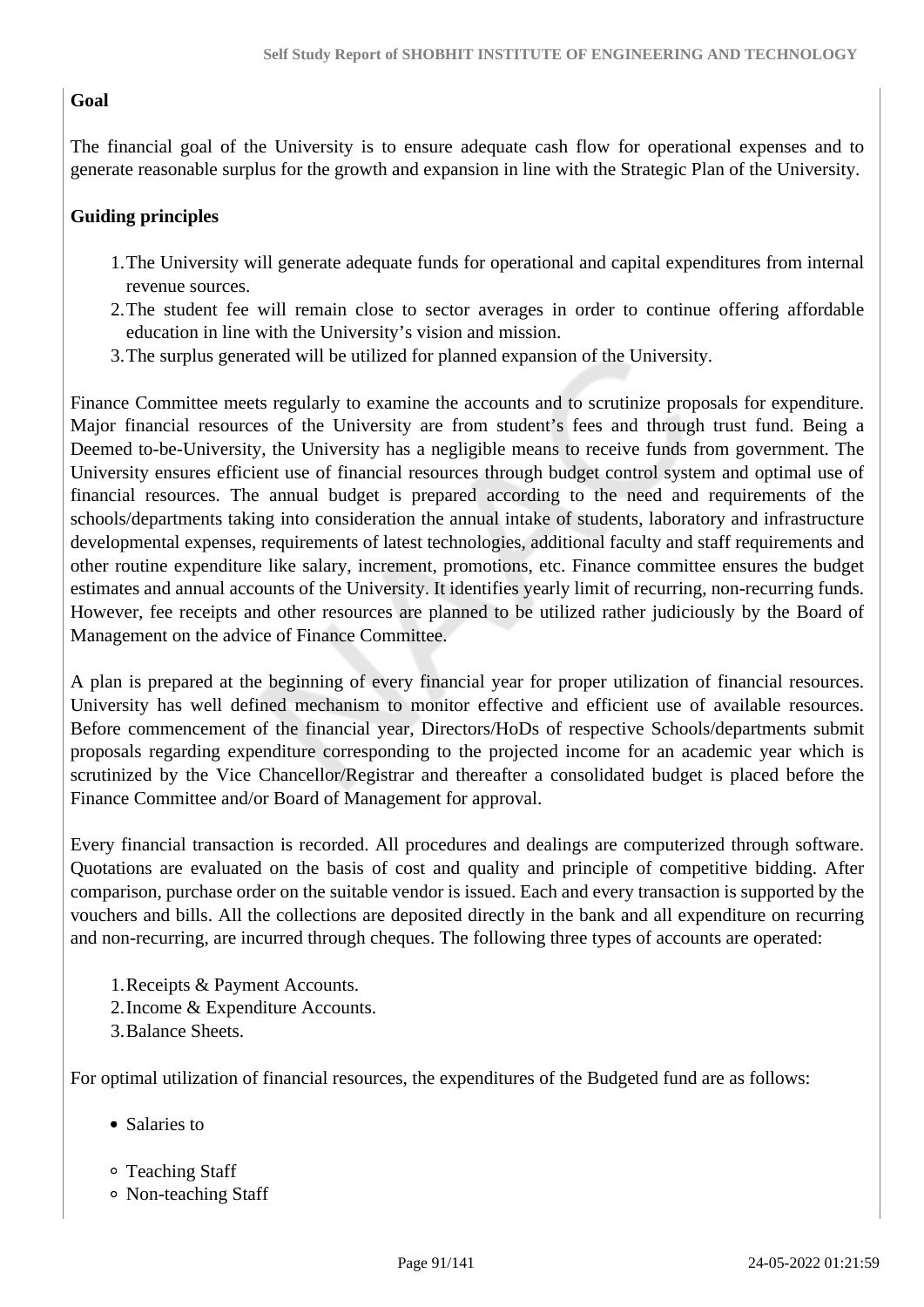- Honorarium Guest Faculty/Industry Experts/Members of various Committees
- Purchase of Books for Library, Software, Consumables and Lab equipments *etc*.
- Conferences and Seminars
- National and International Conferences
- Faculty Development Programs
- Business/Startup Conclave,
- Advertisements
- Research Budget
- Extension Activities
- Sports and Cultural Activities
- Club activities
- Infrastructure Development
- Expenses related to Examinations
- Miscellaneous expenses
- Approval fees of regulatory organisations

| <b>File Description</b>    | <b>Document</b>      |
|----------------------------|----------------------|
| Any additional information | <b>View Document</b> |

 **6.4.2 Funds / Grants received from government bodies during the last five years for development and maintenance of infrastructure (not covered under Criteria III and V ) (INR in Lakhs).**

**Response:** 106

6.4.2.1 *Total Funds / Grants received from government bodies for development and maintenance of infrastructure (not covered under Criteria III and V) year wise during the last five years (INR in Lakhs).*

| 2020-21  | 2019-20 | 2018-19  | 2017-18   | 2016-17 |
|----------|---------|----------|-----------|---------|
| $\sim$ 1 | 21.25   | つ1 つく    | $\bigcap$ | 21.25   |
|          | 21.2J   | ل که د ک | 2.1.2J    | رے . دے |

| <b>File Description</b>                                                                                                        | <b>Document</b>      |
|--------------------------------------------------------------------------------------------------------------------------------|----------------------|
| Details of Funds / Grants received from government   <u>View Document</u><br>bodies during the last five years (Data Template) |                      |
| Any additional information                                                                                                     | <b>View Document</b> |

**6.4.3 Funds / Grants received from non-government bodies, individuals, philanthropists during the**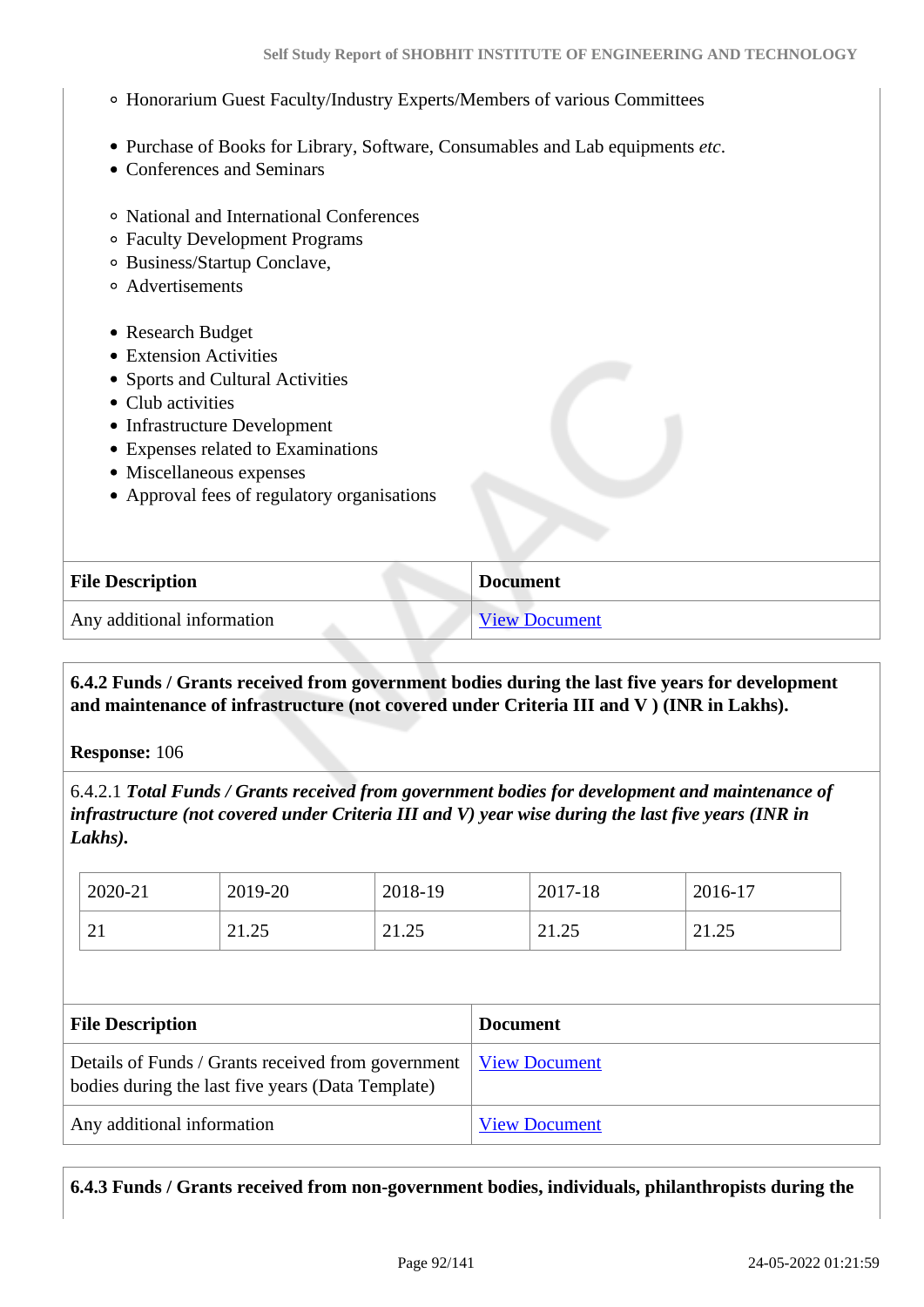# **last five years (not covered in Criterion III and V) (INR in Lakhs)**

# **Response:** 0

6.4.3.1 Total Grants received from non-government bodies, individuals, Philanthropers year wise during the last five years (INR in Lakhs)

| 0       | U       | 0       |         | U       |
|---------|---------|---------|---------|---------|
| 2020-21 | 2019-20 | 2018-19 | 2017-18 | 2016-17 |

| <b>FIIE DESCLIPTION</b>                 | росишені             |
|-----------------------------------------|----------------------|
| Institutional data in prescribed format | <b>View Document</b> |
| Any additional information              | <b>View Document</b> |
|                                         |                      |

# **6.4.4 Institution conducts internal and external financial audits regularly**

### **Response:**

Financial planning ensures consistency of goals, aligning the growth objectives of the University with its financial requirements. It also supports the strategic growth of the organization. The University has the provision for internal and external audit of accounts since beginning. The University accounts are audited annually by a Chartered Accountant Firm. The University has carried out internal and external audit in a timely manner with no serious financial irregularity even reported.

# **A. Internal Audit**

Internal audit is handled by in-house audit team, the members of which has long experience in the area of auditing and accounts. Internal Auditors conduct a thorough check and verification of all financial transactions with the supporting documents and approval of proper authority for each transaction. The expenses incurred under different heads are thoroughly checked by verifying the bills and vouchers. Any error or omission and commission, pointed out by the audit team is immediately corrected/rectified and precautionary steps are taken to avoid recurrence of such errors in future. Thereafter, the financial transactions are accounted in Tally.

# **B. External Audit**

Apart from the internal audit, external audits are conducted by qualified Chartered Accountant firm appointed by the University. The external audit is conducted in accordance with the auditing standards as per the provisions of the Government rules and regulations. They carry out the audit with regard to the compliance of all statutory provisions and also ensure proper presentation of annual accounts to confirm to the established accounting standards. The audit report along with the audited statements of accounts is placed before the Finance Committee for their approval. The Finance Committee reviews the report and if they find it necessary, they invite the auditors for a discussion and satisfy themselves about the correctness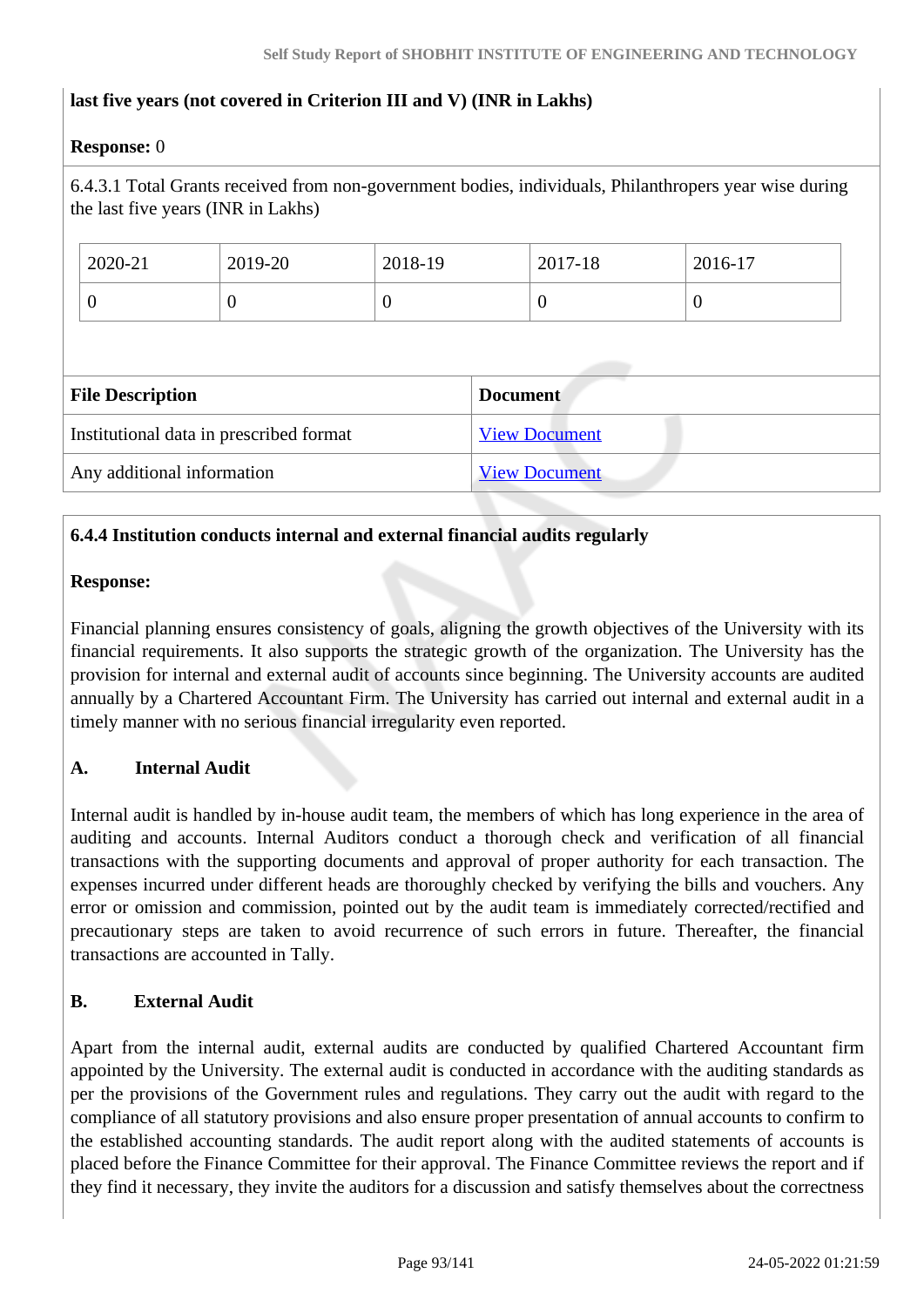of the accounts. After approval by the Finance Committee the annual accounts along with the report of the auditors are placed before the Board of Management for their approval.

### **Audit procedures**

### **Source of income verification**

- Cross-verify the fee collections with approved list of students as per approved fee structure of the University.
- Other incomes are cross verified with the Receipts issued.
- Grants received, if any
- **Expenses Vouching**
- Auditor vouches payment with the approved supporting.
- Correctness of classification revenue and capital expenditure.
- Reconciliation of bank accounts and checking the bank confirmations.
- Salary payments with the salary statement sheet
- Checking of statutory dues payment like TDS, Professional Tax and PF before the due dates.
- Calculation of depreciation of fixed assets.
- Any other statutory compliance verification required as per Income Tax Act.
- <sup>o</sup> "Audit Report" is prepared by the Statutory Auditors on the basis of signed Income & Expenditure statement and Balance Sheet
- Auditor's conducts the audit and observations are made by them are attended immediately and the issues rectified before the end of financial year.

The Auditors also guide the University in taxation matters and various legal compliance. There has been no occasion of statutory non-compliance even in very non-significant matters.

| <b>File Description</b>    | <b>Document</b>      |
|----------------------------|----------------------|
| Any additional information | <b>View Document</b> |

# **6.5 Internal Quality Assurance System**

 **6.5.1 Internal Quality Assurance Cell (IQAC) has contributed significantly for institutionalizing the quality assurance strategies and processes by constantly reviewing the teaching learning process, structures & methodologies of operations and learning outcomes at periodic intervals.**

# **Response:**

IQAC has been established which plays a leading role for institutionalization of quality assurance strategies and processes by constantly reviewing the teaching learning process, structure and methodologies of operation and learning outcome at periodic intervals. IQAC also reviews the teaching learning and other processes and take initiative for improving the curriculum and its enrichment.

The main practices followed in this regards are:-

The strategies are framed by the University keeping in view the quality changes required for the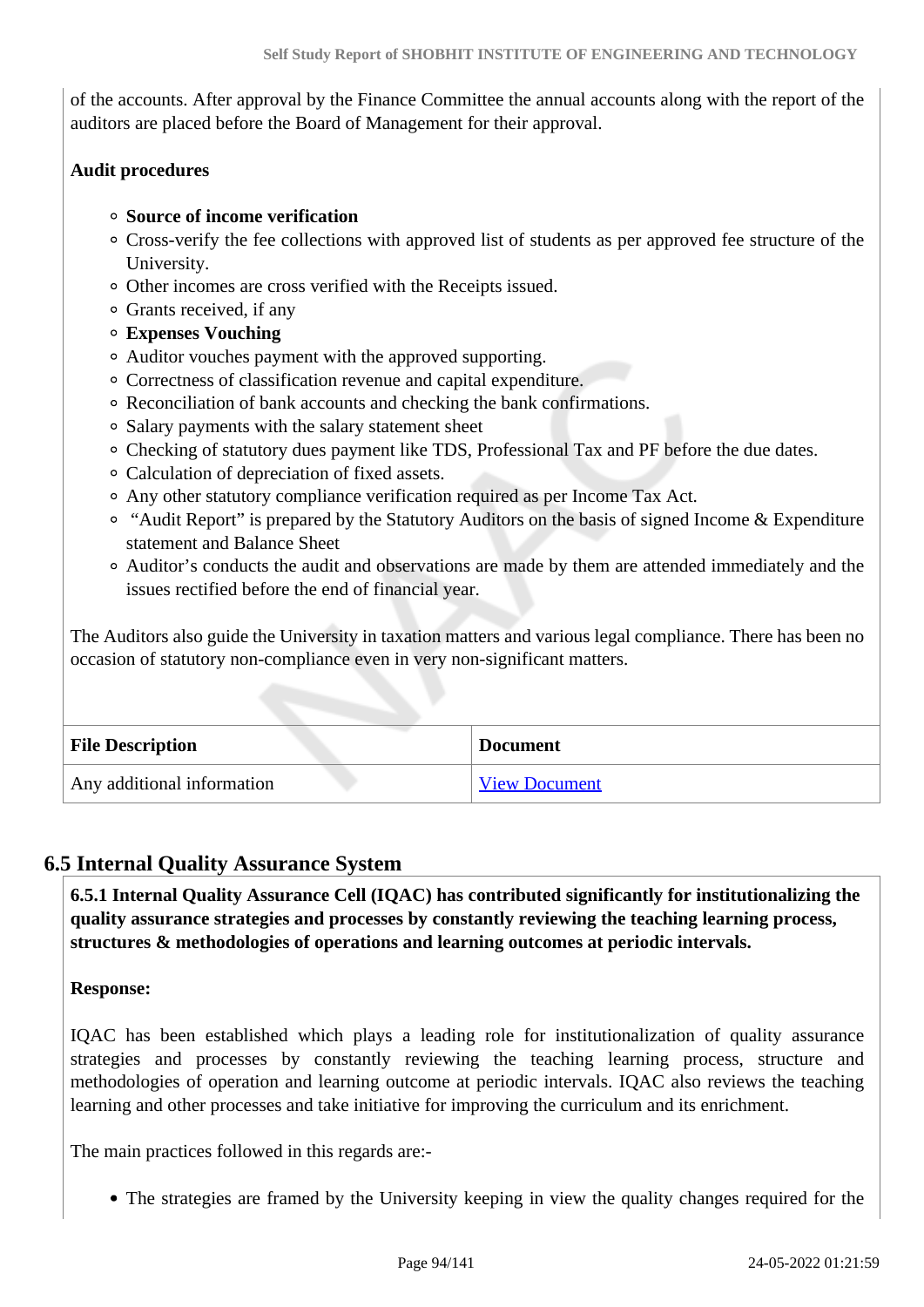development of the University, the norms set by UGC, AICTE, BCI, NCTE, MoE and other statutory bodies. Apart from the lecture method of teaching, group discussion, debates, tutorials, assignments, seminars, case study, industrial visits are adopted for improving teaching learning process. The faculty members are advised to go beyond the content of syllabus in classes, however, keeping syllabus as the broad framework.

IQAC also takes different quality initiatives in the form of conducting seminars, workshops, faculty development programme and other such initiatives to enhance the quality of teaching learning process.

The various initiatives under taken by IQAC are:-

- Syllabus revision and up-dation
- Complying NAAC mandate
- Initiating Internal Academic Audit
- Periodic review of performance of teaching and non-teaching staff
- Feedback collection from students,faculty,alumni,parents and industry and its analysis/compliance
- Review of teaching learning process
- Improving library facilities

The UGC regulations on "Minimum Qualifications for Appointment of Teachers and other Academic staff in the University and Measures for the maintenance of standards in Higher Education 2010", as amended from time to time are used for appointment of teachers.

# **Objective of IQAC**

- To develop a quality system for conscious, consistent and catalytic programmed action to improve the academic and administrative performance of the University.
- To promote measures for institutional functioning towards quality enhancement through internal quality culture and institutionalization of best practices.

# **Functions of IQAC**

- Development of quality benchmarks/parameters for various academic and administrative activities of the University and apply them to improve quality of education imparted by the University.
- Facilitate creation of learner centric environment for quality education and faculty maturation to adopt the required knowledge and technology for participatory teaching and learning process.
- To collect feedback responses from students, parents and other stakeholders on curricula offered, teaching, examination and other quality related institutional reports and analyse them to suggest measurements to improve the quality of education imparted.
- To collect self-appraisal reports from teaching faculty, analyse them and suggest measures/actions to be taken to improve thequality of education.
- Documentation of the various programmes/activities undertaken by the University for quality improvement.
- Dissemination of information of the various quality parameters of higher education.
- Organization of inter and intra University workshops, seminars on quality related themes and promotion of quality circles.
- Acting as a nodal agency for coordination of quality related activities, including adoption and dissemination of good practices.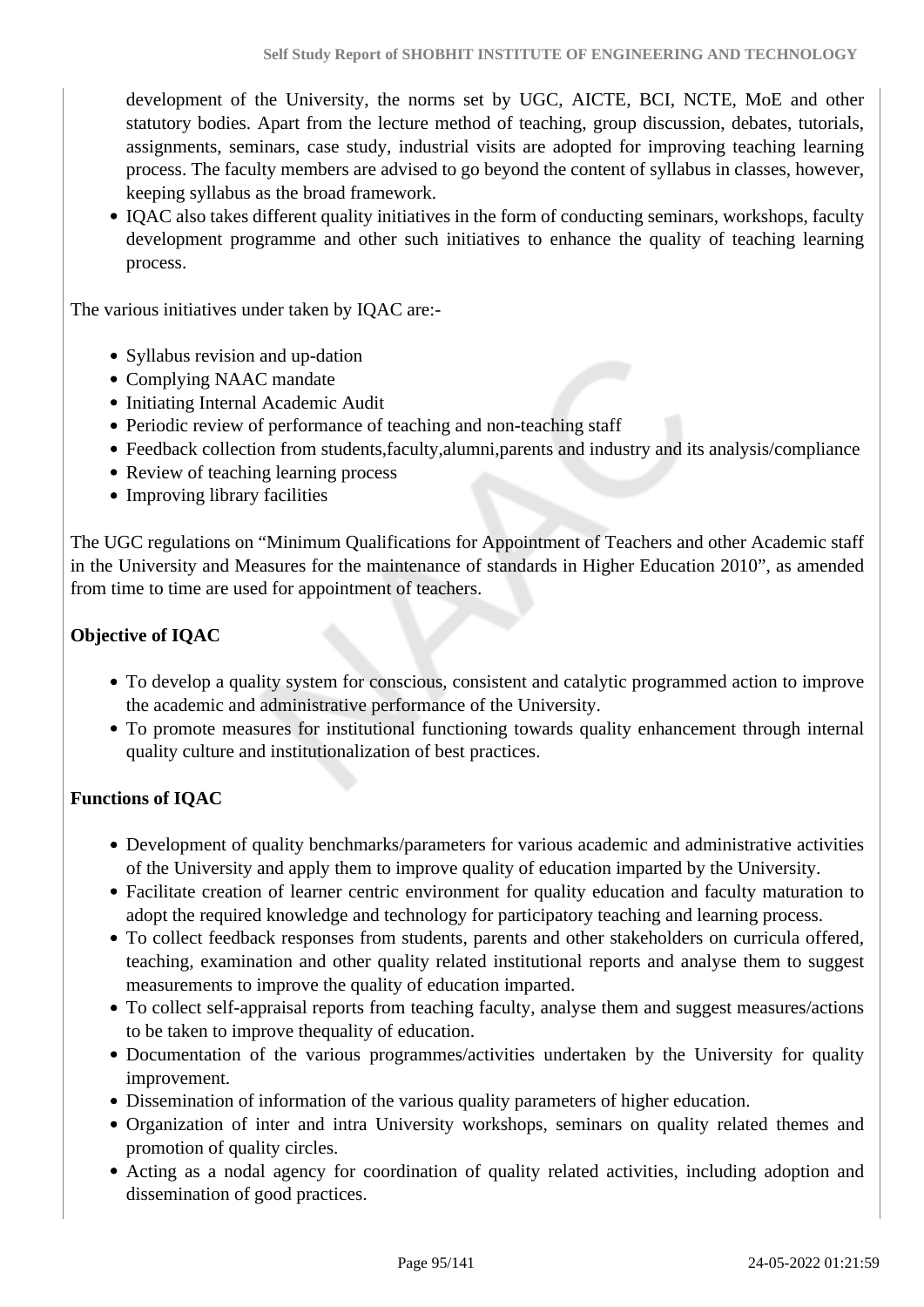- Development and maintenance of Institutional database for the purpose of maintaining/enhancing the institutional quality.
- Development of Quality Culture in the University.

| <b>File Description</b>    | <b>Document</b>      |
|----------------------------|----------------------|
| Any additional information | <b>View Document</b> |

 **6.5.2 Institution has adopted the following for Quality assurance 1. Academic Administrative Audit (AAA) and follow up action taken 2.Confernces, Seminars, Workshops on quality conducted 3. Collaborative quality initiatives with other institution(s) 4.Orientation programme on quality issues for teachers and students 5. Participation in NIRF 6.Any other quality audit recognized by state, national or international agencies (ISO Certification, NBA).**

#### **Response:** A. Any 5 or more of the above

| <b>File Description</b>                                                               | <b>Document</b>      |
|---------------------------------------------------------------------------------------|----------------------|
| Upload e-copies of the accreditations and<br>certifications                           | <b>View Document</b> |
| Upload details of Quality assurance initiatives of the<br>institution (Data Template) | <b>View Document</b> |
| Any additional information                                                            | <b>View Document</b> |
| Paste web link of Annual reports of University                                        | <b>View Document</b> |

 **6.5.3 Incremental improvements made for the preceding five years with regard to quality (in case of first cycle), Post accreditation quality initiatives (second and subsequent cycles).**

#### **Response:**

The University makes sure that the programs offered in and outside the curriculum include contributions to national development, fostering global competencies among students, inculcating a value system among students, promoting the use of technology and quest for excellence. The institution uses education as the medium for empowering the Nation and through the transaction of the curriculum it has adopted. It seeks to address the all-round development of the students enrolled in the various academic programs it offers.

A number of post accreditation quality improvements have been taken during the last five years:-

- · Regular meetings of Internal Quality Assurance Cell (IQAC)
- · Feedback collected, analyzed and used for improvements
- · Collaborative quality initiatives with other institution(s)/ Signing of MoUs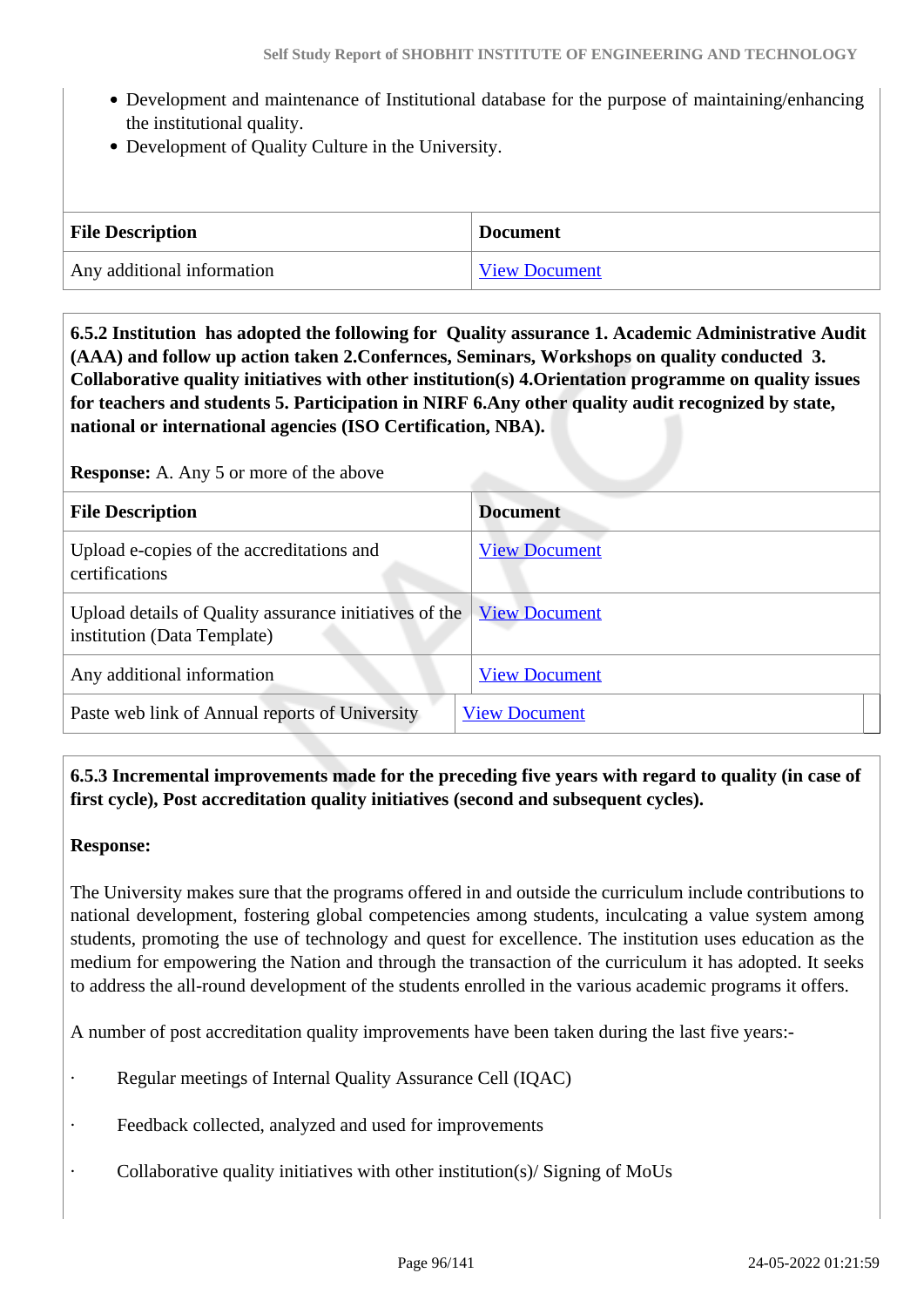- · Quality audit recognized by state, national or international agencies (ISO certification)
- · National Cadet Core (NCC) Wing
- · Eco-friendly campus with diversity of Biodiversity
- Wi-fi Connectivity
- · Solar Photovoltaic Power Stations
- · Syllabus revision
- · Internal Academic Audit
- · Periodic review of performance of teaching and non-teaching staff
- · Feedback collection from students, faculty and alumni, parents and industry partners
- · Review of teaching learning process
- · Improving library and laboratory facilities
- · Introduction of LMS
- · Translational Research
- · Measures during Covid-19 pandemic

# **Post Accreditation initiative**

- 1. More Scholarships and fee concessions to socially and economically backward students.
- 2. Remedial classes for slow-learners, failures and drop-out students.
- 3. Promotion of Research and Consultancy including Revision of Research Policy
- 4. Introduction of New Integrated Courses.

5. Enhancement in conducting Conferences/Seminars, Internet Facility, Bank facility, Sports and Recreation Facilities *etc*.

- 6. Effective handout system.
- 7. Emphasis on ICT Strengthening and introduction of ERP

8. Quality research (Admission through entrance test, Course work followed by examination, RDC with external expert, Regular online/offline interaction with research students, 6-monthly progress report, prepresentation seminar, plagiarism check, mandatory publications in UGC CARE journals, evaluation of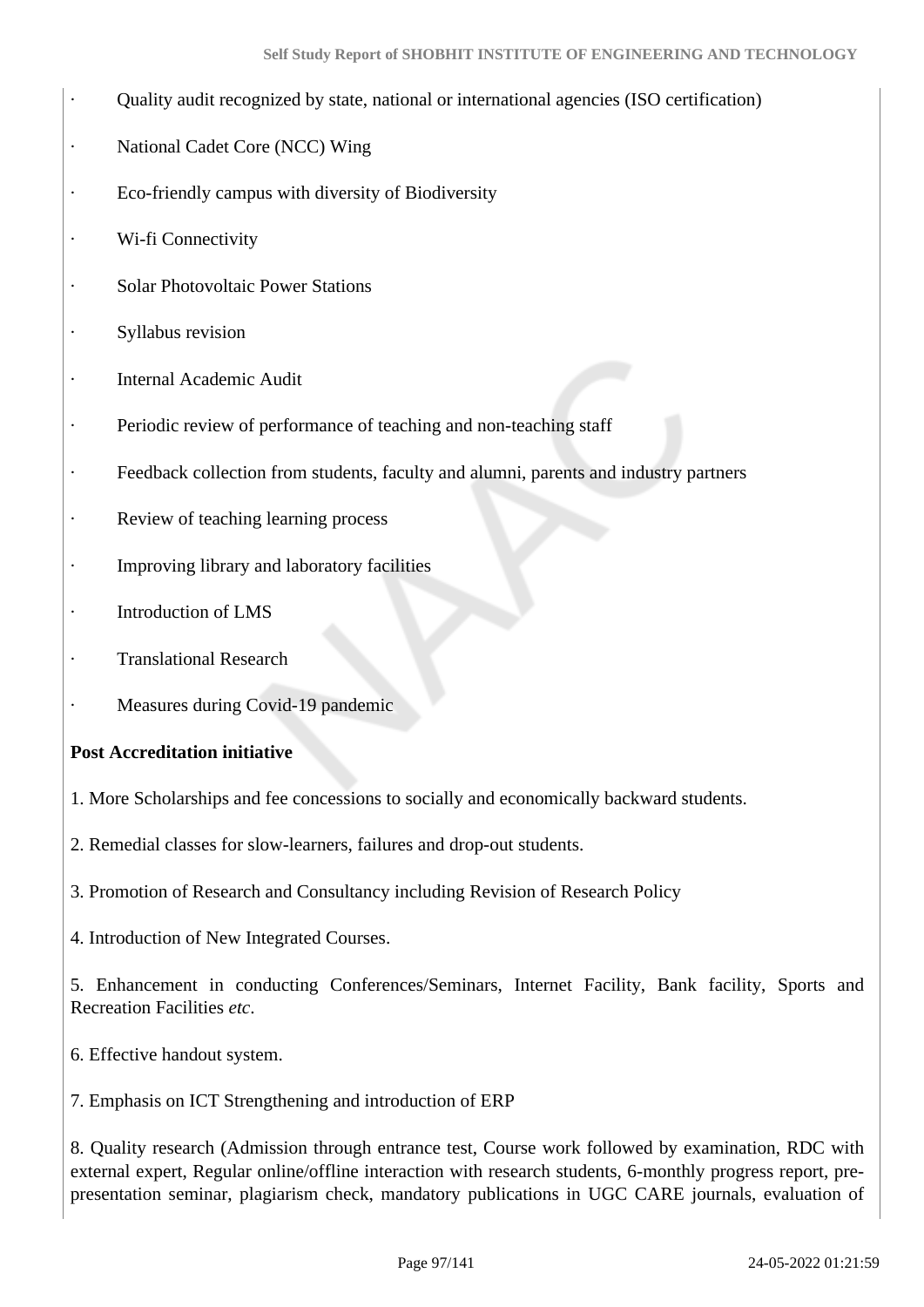thesis by three external experts followed by oral examination, uploading of thesis on "Shodh Ganga".

9. Campus beautification, green and clean eco-friendly campus,.

10. Facilities for specially - abled students strengthened

11. e-governance implemented in administrative and examination process

The University is constantly striving and progressing to achieve excellence in academic and research fields:-

**Curriculum Development :** University prepares course curriculum through a number of national and international levels of workshops, seminars, conferences and brain storming sessions by experts from academia, industry and research organizations.

**Research Activities :**The University undertake teaching and research as essential ingredients of its activities with emphasis on research productivity, innovations in teaching and progress in emerging areas through its Post-Graduate and Doctoral programs.

**Innovations in Teaching :** To address both academic and co-curricular issues, such as academic excellence, social integration, academic competence, student involvement, and motivation, the University has adopted a five-point innovative teaching-learning approach: expectation, advice, support, involvement, and learning.

**University-Industry Engagement Initiative :**To enrich budding professionals with the industry exposure, one full semester internship program has been incorporated in the course curriculum by the University since 2011.

| <b>File Description</b>    | <b>Document</b>      |
|----------------------------|----------------------|
| Any additional information | <b>View Document</b> |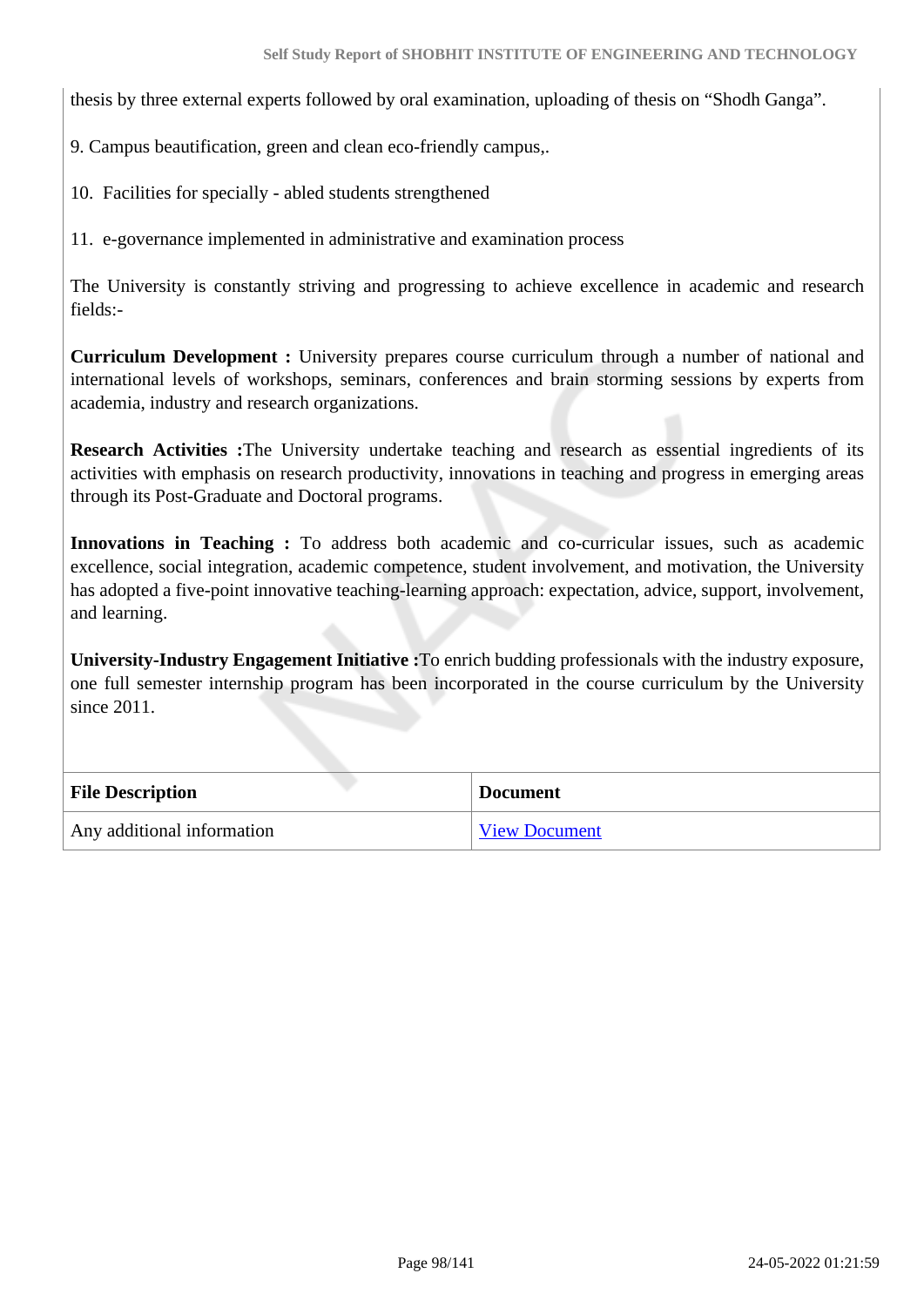# **Criterion 7 - Institutional Values and Best Practices**

# **7.1 Institutional Values and Social Responsibilities**

 **7.1.1 Measures initiated by the Institution for the promotion of gender equity during the last five years.**

### **Response:**

Shobhit Institute of Engineering and Technology Deemed to-be University,Meerut, inculcates gender sensitivity through curricular interventions and co-curricular activities and promotes gender equity by creating support facilities for women empowerment.

The University has a healthy gender ratio in both its student and staff. The University has women in senior academic and administrative positions like Dean Student Affairs, Directors, HODs, and Coordinators. There is a conscious effort to promote gender sensitivity and equity. The University organizes programs and events at regular intervals in order to spread awareness about the issue. Gender equity is attained by conducting programs like seminars, debates, group discussions for both boys and girls on a single platform. Awareness campaigns on gender sensitization are regularly organized for the students of the Institute. The very aim of gender sensitization program is to bring definite orientation in the thinking practices and approach of individuals concerning gender. The university has organized several programs aimed at enhancing gender sensitivity and equity.

# **These include:**

- Observing International Women's Day
- Guest lectures and workshops on women empowerment, women safety and breaking gender barriers

### **The following facilities have been provided for women on the campus:**

- 1.Safety and Security:
	- 1.Round-the clock security. Women guards in the women hostel are part of the University's security force to assist women students and staff.
	- 2.Surveillance cameras at key places to act as a deterrent against acts of harassment/violence against women.
	- 3.University Buses and Vans to and from various parts of the city as a safe alternative for public transport.
- 2.Separate hostel for girls and boys.
- 3.Counseling services for Women students and staff on the campus. The trained counseling staff includes women counselors.
- 4.Common Rooms for the exclusive use of women students and lady faculties.
- 5.Day-care Center for young children to provide support for working mothers. This facility is available free of charge.
- 6.Mentoring system for students to realize their academic and personal goals and help regarding academics, personal guidance and stress related issues.
- 7.Invited lectures by experts from outside.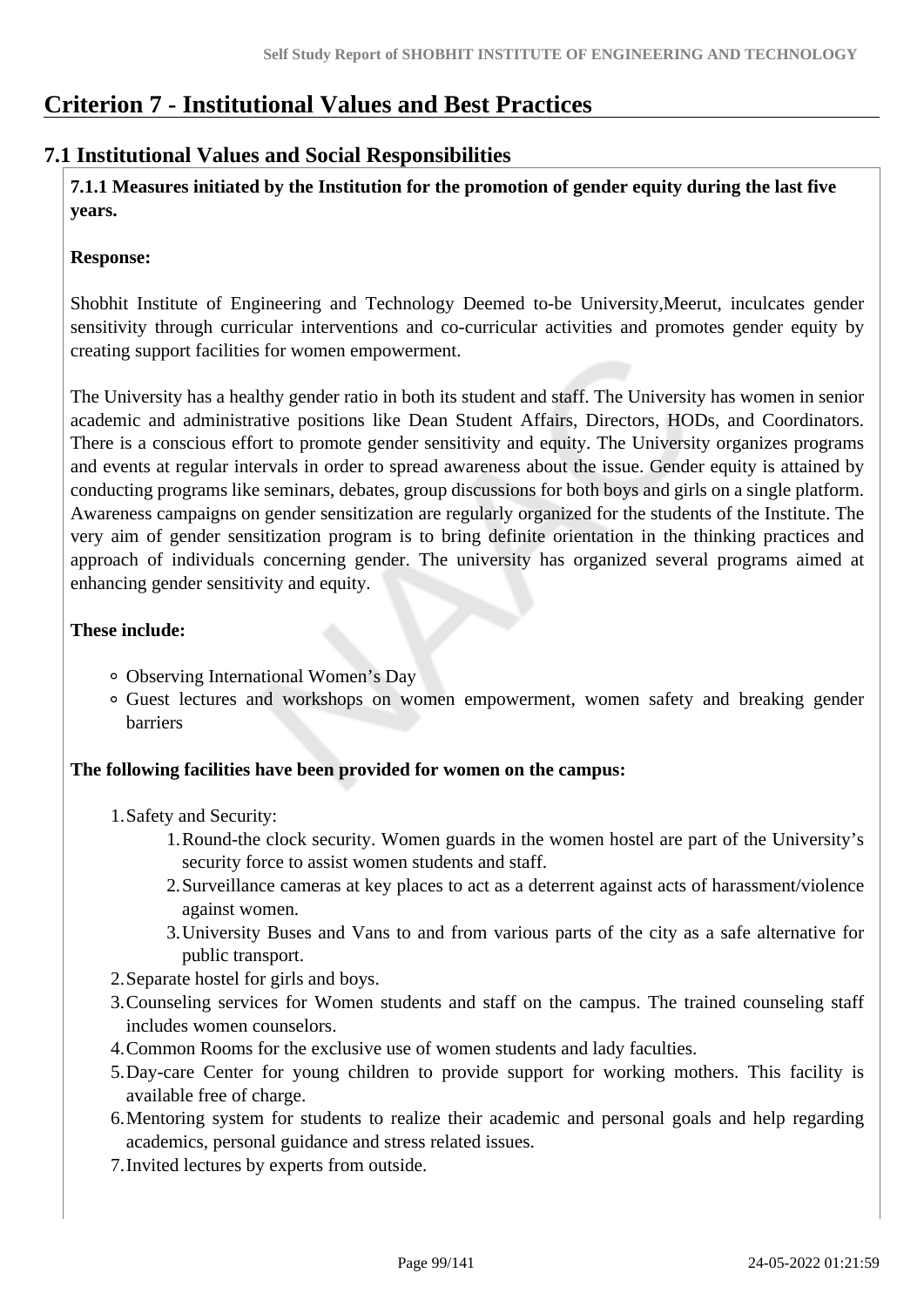Women empowerment is a key issue in today's world. The university has constituted various committees having senior Female Faculties as Chairman and Members of the committee's like

- Anti-Discrimination against any community and gender sensitization
- Anti-Ragging Committee,
- Internal Complaint Committee for Prevention of Sexual Harassment
- Anti-Corruption Committee
- Security of Women Committee

These committees are formed:

- 1.To promote gender equity.
- 2.To deal with safety and security of girl students andFemale faculty/staff members.
- 3. To redress the grievances of girls students/faculty members on gender issues.
- 4.To resolve issues in a time bound manner.
- 5.To provide guidance/counseling where required.

Various awareness programmes on women's empowerment and gender sensitivity, cyber-crime and selfdefense were conducted in the University during last five years.

| <b>File Description</b>                                                                                                                                                                    | <b>Document</b>      |
|--------------------------------------------------------------------------------------------------------------------------------------------------------------------------------------------|----------------------|
| Specific facilities provided for women in terms of:<br>a. Safety and security b. Counselling c. Common<br>Rooms d. Day care center for young children e. Any<br>other relevant information | <b>View Document</b> |
| Annual gender sensitization action plan                                                                                                                                                    | <b>View Document</b> |

 **7.1.2 The Institution has facilities for alternate sources of energy and energy conservation measures** 

- **1.Solar energy**
- **2.Biogas plant**
- **3.Wheeling to the Grid**
- **4.Sensor-based energy conservation**
- **5.Use of LED bulbs/ power efficient equipment**

**Response:** A. 4 or All of the above

| <b>File Description</b>        | <b>Document</b>      |
|--------------------------------|----------------------|
| <b>Geotagged Photographs</b>   | <b>View Document</b> |
| Any other relevant information | <b>View Document</b> |

### **7.1.3 Describe the facilities in the Institution for the management of the following types of**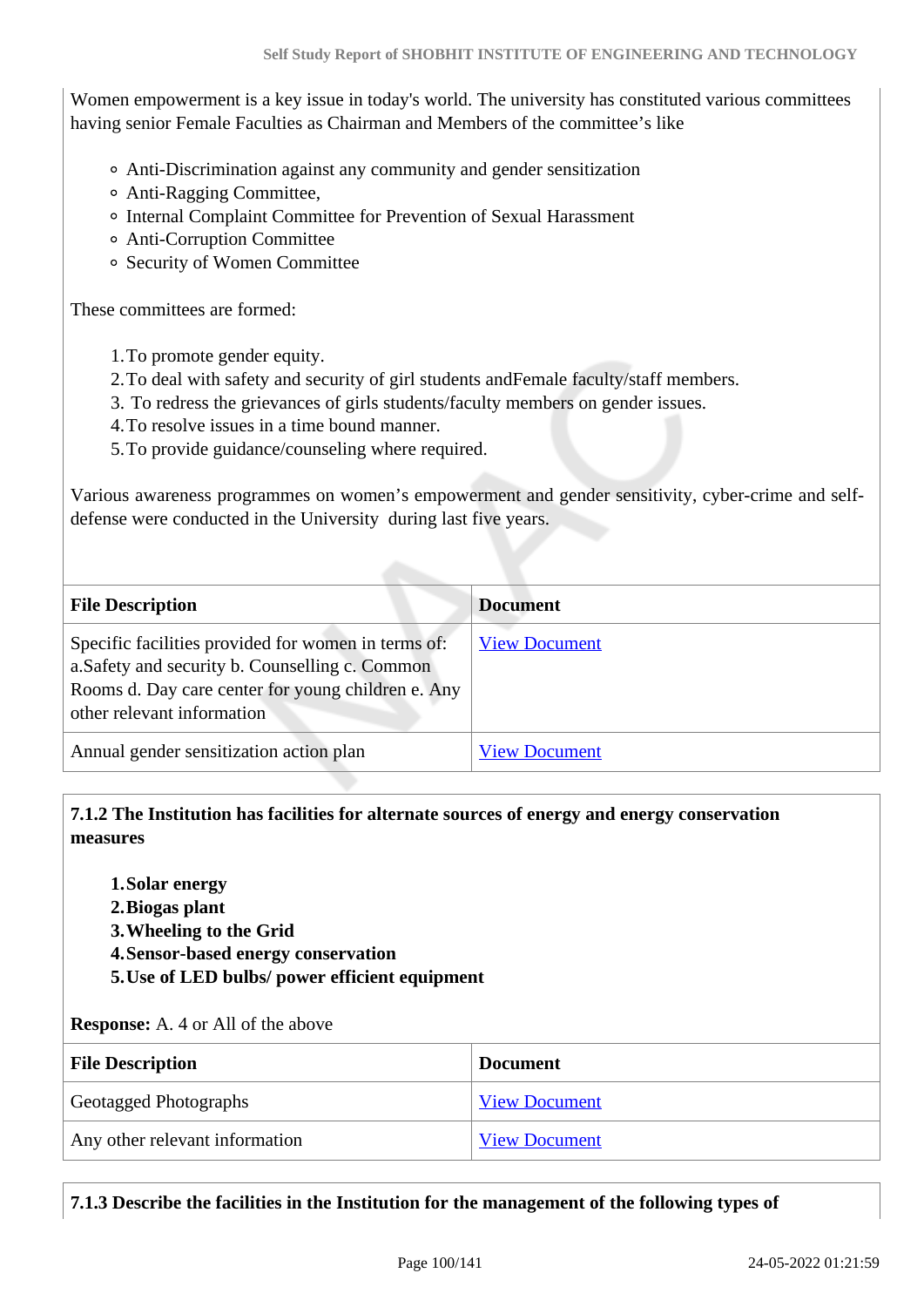#### **degradable and non-degradable waste (within 500 words)**

- **Solid waste management**
- **Liquid waste management**
- **Biomedical waste management**
- **E-waste management**
- **Waste recycling system**
- **Hazardous chemicals and radioactive waste management**

#### **Response:**

In Shobhit Institute of Engineering and Technology, Deemed to-be University, Meerut, the key operations have been designed to have minimal impact on the environment. The University is conscious of generating less waste and recycling it or reusing it.

**Solid Waste:** The waste is segregated at each level and is collected at designated time intervals. The block safai workers in each floor collect, clean, segregate and compile the waste in the dustbins provided at each floor. The floor dustbins are emptied in movable containers/dustbins provided for each block and is taken to the dumping yard provided by the University. The University has contacted an authorized vendor who collects the waste from the designated place, segregates them and disposes them. The University has an agreement with Nagar Panchayat Daurala for dry and wet waste.

The waste from all around the campus is separated daily as wet and dry waste in different bags which are disposed separately. Dry waste includes paper, cardboard, glass tin cans etc. on the other hand; wet waste refers to organic waste such as vegetable peals, left-over food etc.

Land filling is the general waste management strategy adopted by the University. Organic waste is composed in pits to produce manure for the gardens.

The University follows a Policy of avoiding flex banners and plastic carry bags and cups for social functions and academic programmes.

Single sided used papers are reused for writing and printing in all departments and recently both side printing is carried out for projects and theses.

Metal waste and wooden waste is stored and given to authorized scrap agents for further processing.

#### **E-Waste management**

The following procedure is used for dealing with e-Waste.

- Buy Back option is used to minimize e-waste
- Bins are provided in the campus to collect e-waste
- Some of these are reused for maintenance purposes
- Some is taken to labs for knowledge to students about the internal parts
- Some equipment may be dismantled for practical knowledge enhancement to students
- UPS Batteries are exchanged by suppliers
- Old workable electronic items are donated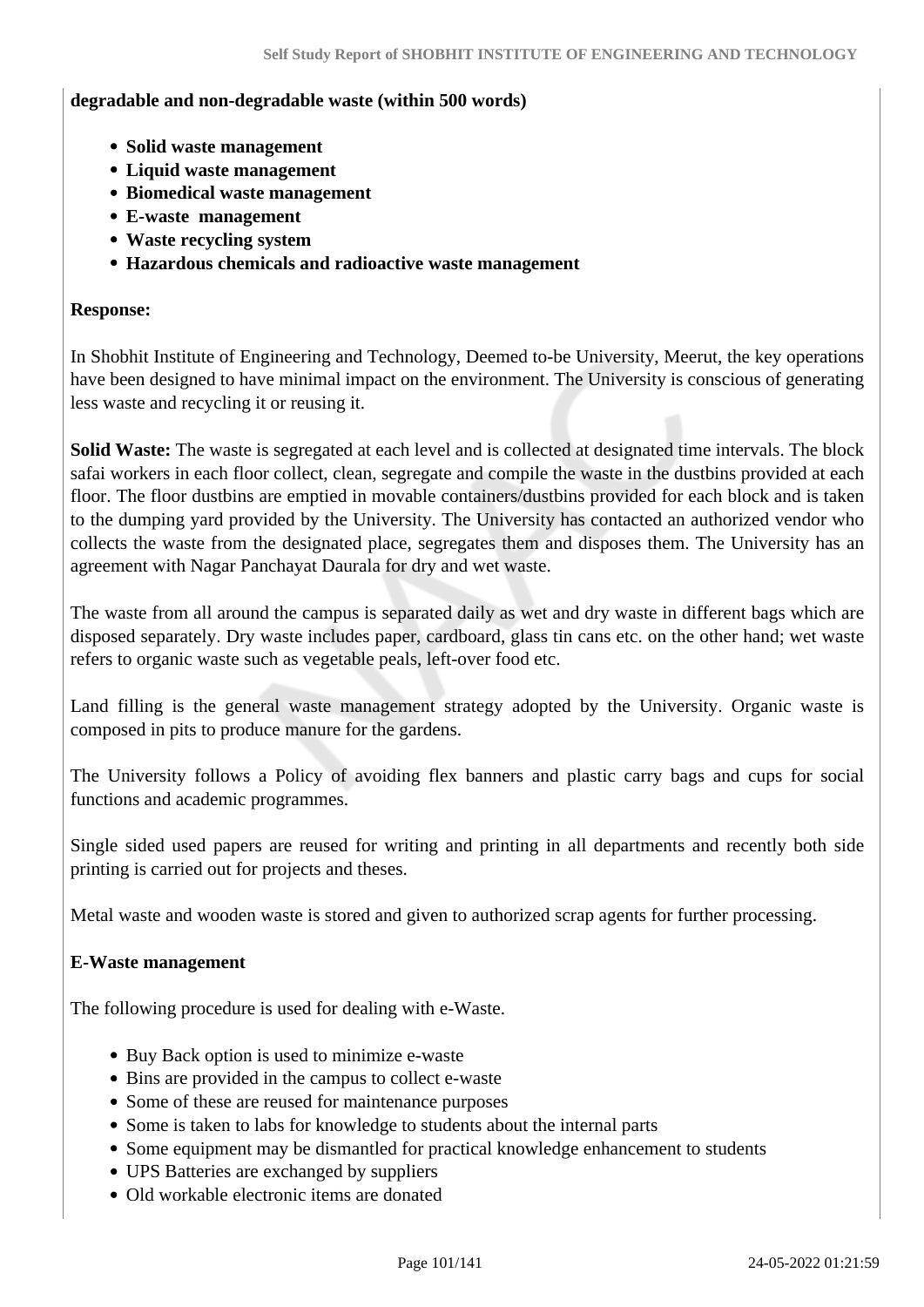### **Biomedical Waste**

The University has an agreement with SDS Global Hospital in the neighborhood for disposal of biomedical waste.

### **Hazardous Chemicals and Radioactive Waste Management**

No Radioactive waste is generated in the campus.

University offers courses on environment studies for all streams for creating environmental awareness and sensitivity among students.

Additional details at https://www.shobhituniversity.ac.in/waste-management.php?utm\_source=web\_shobhi tuniversity&utm\_medium=offical\_site&utm\_campaign=Waste-Management

| <b>File Description</b>                                                                | <b>Document</b>      |  |
|----------------------------------------------------------------------------------------|----------------------|--|
| Relevant documents like agreements/MoUs with<br>Government and other approved agencies | <b>View Document</b> |  |
| Geotagged photographs of the facilities                                                | <b>View Document</b> |  |
| Any other relevant information                                                         | <b>View Document</b> |  |
|                                                                                        |                      |  |

#### **7.1.4 Water conservation facilities available in the Institution:**

- **1.Rain water harvesting**
- **2.Borewell /Open well recharge**
- **3.Construction of tanks and bunds**
- **4.Waste water recycling**
- **5.Maintenance of water bodies and distribution system in the campus**

#### **Response:** B. 3 of the above

| <b>File Description</b>                          | <b>Document</b>      |
|--------------------------------------------------|----------------------|
| Geotagged photographs / videos of the facilities | <b>View Document</b> |
| Any other relevant information                   | <b>View Document</b> |

#### **7.1.5 Green campus initiatives include:**

#### **1.Restricted entry of automobiles**

- **2.Use of Bicycles/ Battery powered vehicles**
- **3.Pedestrian Friendly pathways**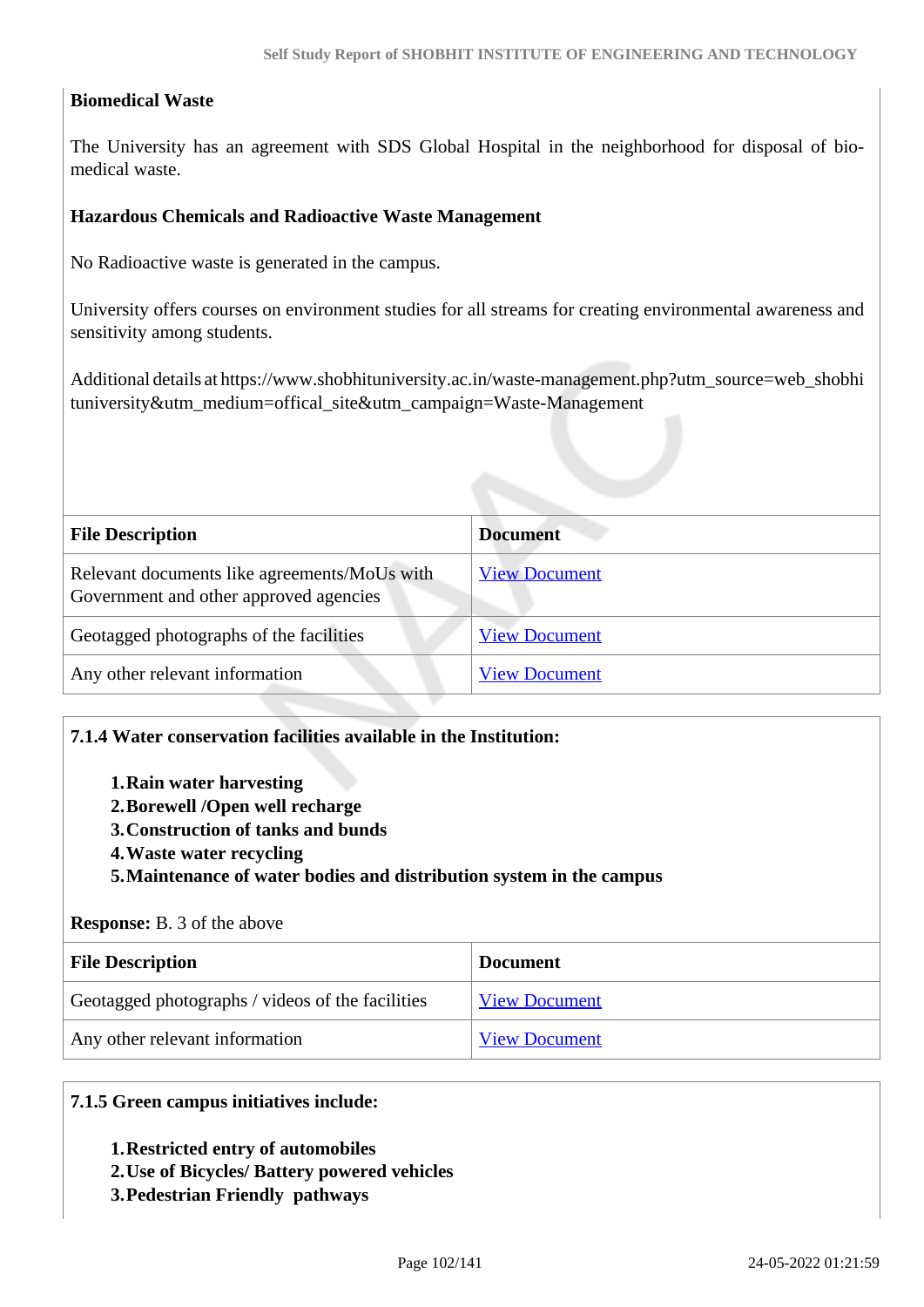### **4.Ban on use of Plastic**

# **5.landscaping with trees and plants**

**Response:** A. Any 4 or All of the above

| <b>File Description</b>                                               | <b>Document</b>      |
|-----------------------------------------------------------------------|----------------------|
| Various policy documents / decisions circulated for<br>implementation | <b>View Document</b> |
| Geotagged photos / videos of the facilities                           | <b>View Document</b> |
| Any other relevant documents                                          | <b>View Document</b> |

 **7.1.6 Quality audits on environment and energy are regularly undertaken by the Institution and any awards received for such green campus initiatives:**

- **1.Green audit**
- **2.Energy audit**
- **3.Environment audit**
- **4.Clean and green campus recognitions / awards**
- **5.Beyond the campus environmental promotion activities**

**Response:** A. Any 4 or all of the above

| <b>File Description</b>                                                      | <b>Document</b>      |
|------------------------------------------------------------------------------|----------------------|
| Reports on environment and energy audits<br>submitted by the auditing agency | <b>View Document</b> |
| Certification by the auditing agency                                         | <b>View Document</b> |
| Certificates of the awards received                                          | <b>View Document</b> |
| Any other relevant information                                               | <b>View Document</b> |

### **7.1.7 The Institution has disabled-friendly, barrier free environment**

- **1.Built environment with ramps/lifts for easy access to classrooms.**
- **2.Divyangjan friendly washrooms**
- **3.Signage including tactile path, lights, display boards and signposts**
- **4.Assistive technology and facilities for Divyangjan accessible website, screen-reading software, mechanized equipment**
- **5.Provision for enquiry and information : Human assistance, reader, scribe, soft copies of reading material, screen reading**

**Response:** A. Any 4 or all of the above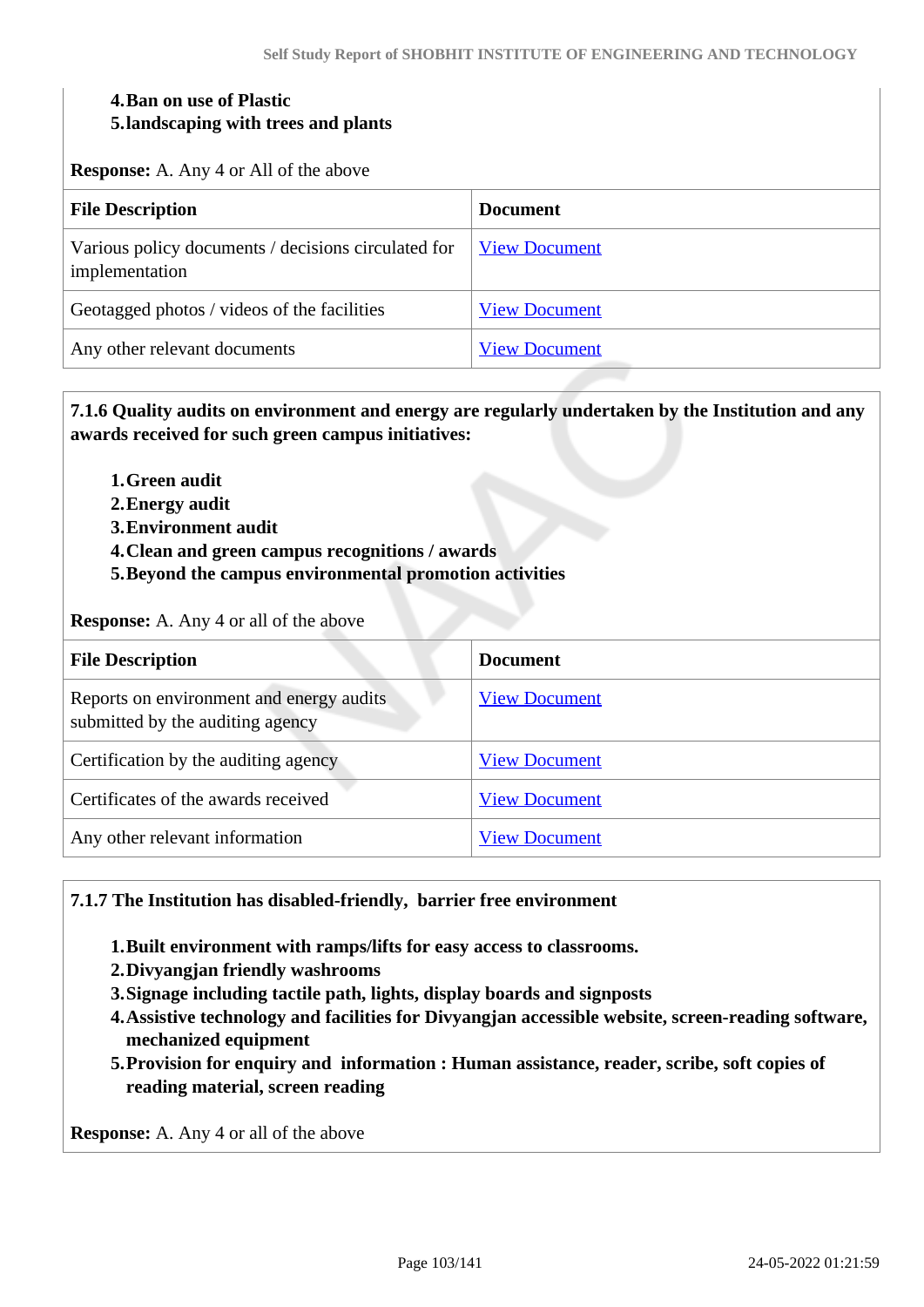| <b>File Description</b>                                                     | <b>Document</b>      |
|-----------------------------------------------------------------------------|----------------------|
| Policy documents and information brochures on the<br>support to be provided | <b>View Document</b> |
| Geotagged photographs / videos of the facilities                            | <b>View Document</b> |
| Details of the Software procured for providing the<br>assistance            | <b>View Document</b> |
| Any other relevant information                                              | <b>View Document</b> |

 **7.1.8 Describe the Institutional efforts/initiatives in providing an inclusive environment i.e., tolerance and harmony towards cultural, regional, linguistic, communal socioeconomic and other diversities (within 500 words).**

### **Response:**

The University is home to students and faculties from diverse geographical cultural, linguistic, communal and socio-economic backgrounds. An inclusive culture of harmony and tolerance has been created in the campus. A large number of students are from outside Uttar Pradesh. Cultural sensitivity and respect for others is stressed upon in the orientation programs for students. Many cultural events provide a platform for students to learn about each other tradition and heritage.

The Shobhit University guidelines for admission, recruitment, administrative functions and academic administrative activities safeguard the interests of the students, faculty and staff members without any differentiation to their gender. As a matter of fact, true spirit of education is being practiced in the University i.e. no discrimination against caste, creed, religion and gender including third gender. The University provides safety, security & counselling facilities to both male and female students /staff.

The life skills education training to the students, faculty & staff has developed a conducive professional relationship. All new students undergo an Induction Programme to understand the needs, concerns and characteristics of diversified people including women in the campus. There are separate hostels with caring and responsive wardens with appropriate security arrangements for boys and girls, there are separate rest room facility for boys and girls in the campus.

The University ensures the participation of women students in intra and inter-institutional competitions and cultural activities. They are active members of cultural, sports and literary clubs and participate in all competitions.

The University has the credit of creating gender sensitive environment. The academic ambience of the University promotes sensitivity and respect for each other. All programmes offered by the University are common to all- irrespective of gender without any bias or reservation. In addition, workshop /training programmes are conducted on legal rights, protection from domestic/social violence, and gender sensitivity for all the students of the University.

To promote tolerance and harmony towards cultural, regional, linguistic, communal, socioeconomic and other diversities the University has been conducting a wide range of activities. e.g.: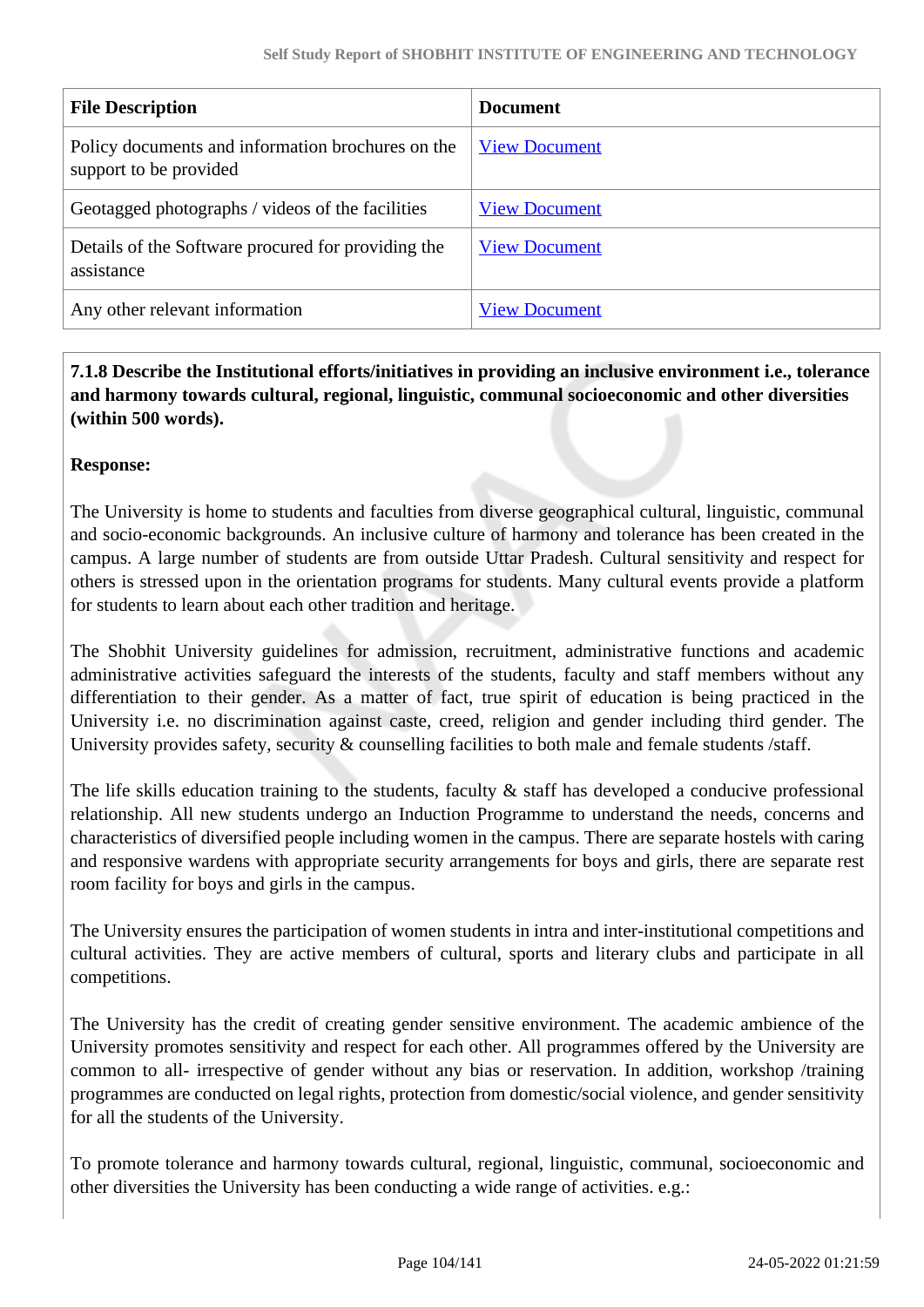- Sparsh kushta jagrukta abhiyaan in collaboration with District Leprosy Officer, Meerut
- Blood donation camp in Collaboration with Indian Army and LLRM Medical College, Meerut
- Free health checkup camps in Schools
- Free health Checkup camps in Dulhera Village, Meerut
- Swachha Bharat Abhiyan
- Van Mahotsav
- Awareness Campaign on Water Conservation.
- Celebration of all festivals
- Celebration of National Day of Zambia.

| <b>File Description</b>                                                                                                                | <b>Document</b>      |  |
|----------------------------------------------------------------------------------------------------------------------------------------|----------------------|--|
| Supporting documents on the information provided<br>(as reflected in the administrative and academic<br>activities of the Institution) | <b>View Document</b> |  |
| Any other relevant information                                                                                                         | <b>View Document</b> |  |

# **7.1.9 Sensitization of students and employees of the Institution to the constitutional obligations: values, rights, duties and responsibilities of citizens (within 500 words).**

#### **Response:**

Shobhit Institute of Engineering and Technology, Deemed to-be University, Meerut, undertakes different initiatives by organizing various activities to sensitize students and employees to their constitutional obligations: Values, Rights, Duties and Responsibilities of the citizens. The University has conducted various programs to inculcate the sense of responsibility towards the Constitution to achieve the goals provided in the Constitution.

On 10th December 2016 Human Rights Day was celebrated by inviting Shri Niraj Bakshi, Secretary, Delhi Legal Service Authority. He instructed the students regarding their fundamental rights, duties values and responsibilities as stated in Constitution of India.

Constitution Day, also celebrated as National Law Day (or Samvidhan Diwas) is observed every year on 26th November by the School of Law and Constitutional Studies, Shobhit Deemed University to commemorate the adoption of the Constitution of India. It is observed by the University with an aim to reiterate and reorient the faculties and students towards the values and principle expressed in the Indian Constitution and encouraging all students to play their rightful role in strengthening democracy in our country.

School of Law and Constitutional Studies, of the University organized a panel discussion and Open House on the topic "The Sabrimala Issue: Verdict & Conflict". Various legal luminaries were invited and explained the importance of the event to all the participants.

Another notable step taken by the University was organizing an Online Elocution/Speech Competition during pandemic on 'Satark Bharat/Samridh Bharat' which was organized by School of Law and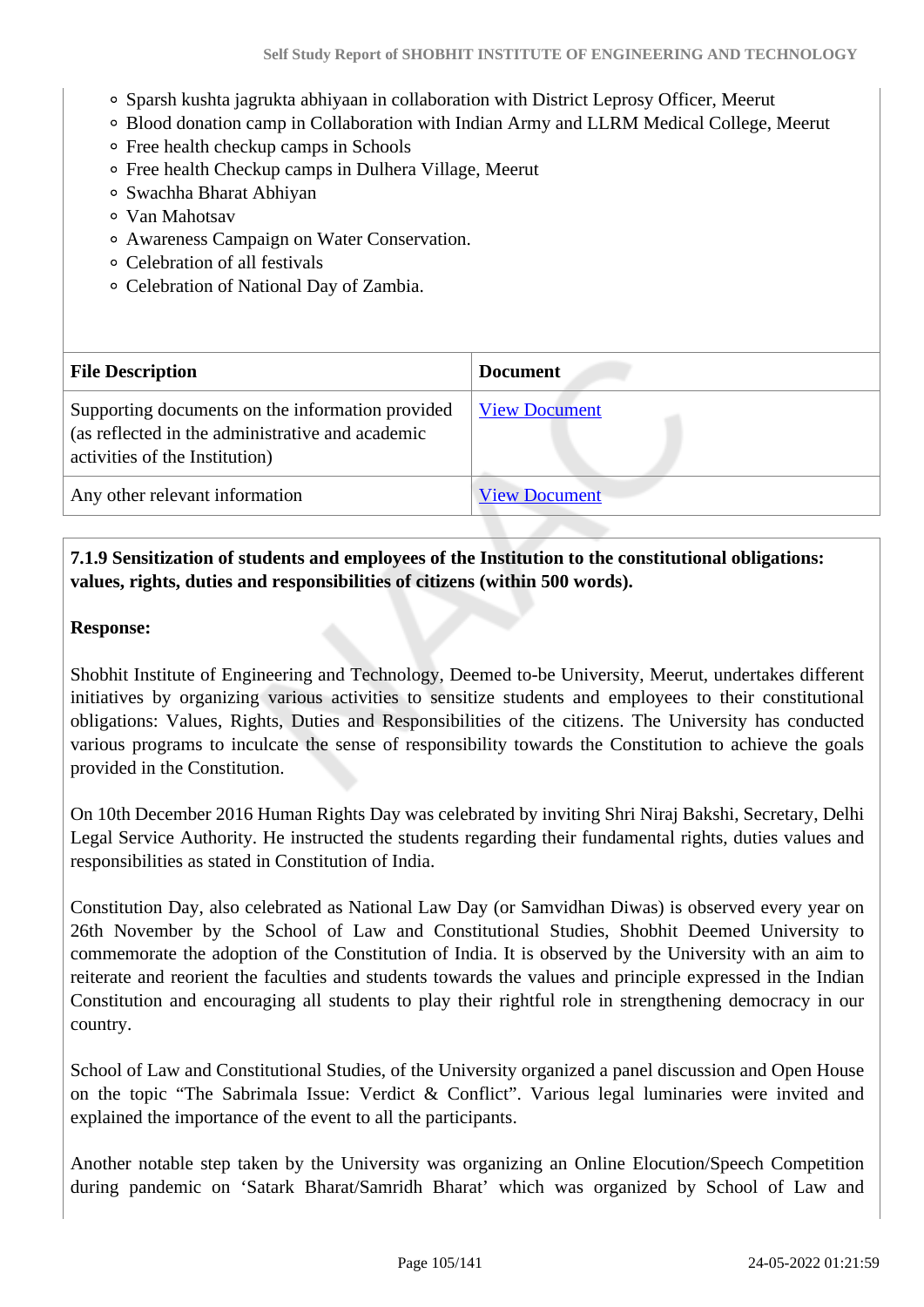Constitutional Studies, Shobhit Institute of Engineering and Technology, Deemed to-be University, in association with Hindustan Petroleum Corporation Limited on 2nd November 2020. The event threw light on the functions of CBI and Central Vigilance Commission.

On 22nd December 2018 One Day Basic Training Program on Human Rights was organized by School of Law and Constitutional Studies, Shobhit Institute of Engineering and Technology, Deemed to-be University sponsored by National Human Rights Commission (NHRC). Various Legal luminaries were invited who through light on the importance and various aspects of Human Rights.

School of Law and Constitutional Studies hosted the 2 days 1st National Moot Court Competition on 6th& 7th April 2019. The event saw participation from institutions all over India. 36 teams from 20 states participated in the competition.

Every year Republic Day is celebrated on 26th January by organizing activities highlighting the importance of Indian Constitution.

Other Programmes were conducted as follows:

- Celebration of Constitution Day on 21.11.2020 "We and our Constitution: A Discussion on Rights and Duties.
- Celebration of National Unity Day.
- Legal Literacy Camp in Bharala.
- Speech Competition on "Eradicate Corruption Build a new India.

 **7.1.10 The Institution has a prescribed code of conduct for students, teachers, administrators and other staff and conducts periodic programmes in this regard.** 

- **1.The Code of Conduct is displayed on the website**
- **2.There is a committee to monitor adherence to the Code of Conduct**
- **3.Institution organizes professional ethics programmes for students, teachers, administrators and other staff**
- **4.Annual awareness programmes on Code of Conduct are organized**

**Response:** A. All of the above

| <b>File Description</b>                                                                                                                                                                       | <b>Document</b>      |
|-----------------------------------------------------------------------------------------------------------------------------------------------------------------------------------------------|----------------------|
| Details of the monitoring committee composition<br>and minutes of the committee meeting, number of<br>programmes organized, reports on the various<br>programs etc., in support of the claims | <b>View Document</b> |
| Code of ethics policy document                                                                                                                                                                | <b>View Document</b> |
| Any other relevant information                                                                                                                                                                | <b>View Document</b> |

**7.1.11 Institution celebrates / organizes national and international commemorative days, events and**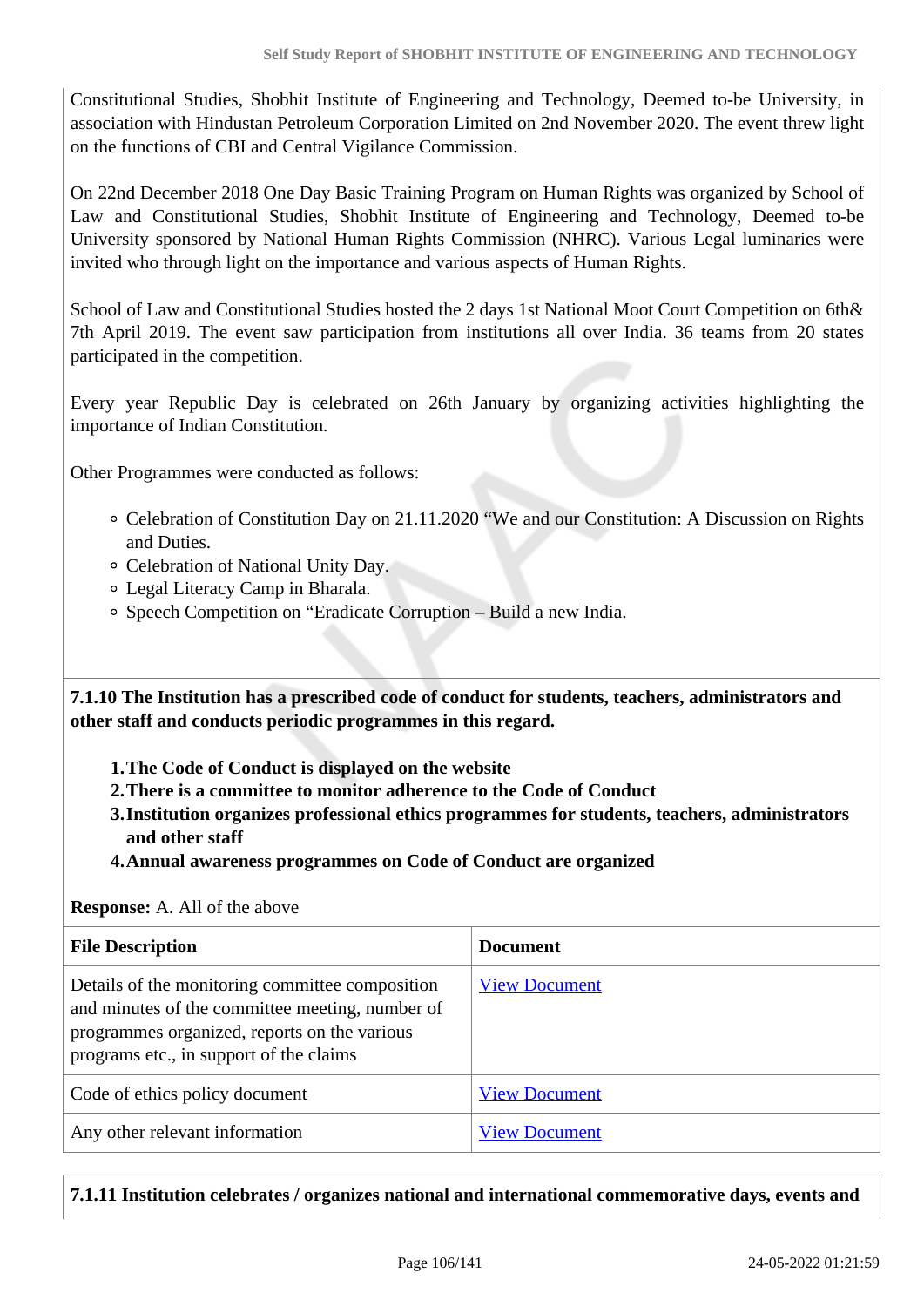### **festivals (within 500 words).**

# **Response:**

Shobhit Institute of Engineering and Technology, Deemed to-be University, Meerut, is committed to provide quality education along with emphasis on best human qualities including patriotism, fraternity, care for nature and environment, social consciousness, gender sensitization and many more. The University inculcates feeling of national pride among its students through organizing birth and death anniversaries of national figures like:

- Mahatma Gandhi,
- Lal Bahadur Shastri,
- Bhagat Singh,
- Sardar Vallabhbhai Patel Jayanti
- Dr. Sarvapalli Radhakrishnan,
- Neta ji Subash Chandra Bose

# **National Days**

 Independence Day and Republic day are celebrated with flag hosting ceremony and cultural events. The cultural events on these days are coordinated by students of different departments.

The University also organizes programs to inculcate human values in local students from nearby schools by engaging them to participate in different events like the Sports Meet, National Science Day and Yoga day. Each of these events is celebrated with full enthusiasm by students and faculty members within the campus. Different activities are conducted by students of various clubs to address social issues to create awareness among the masses. Faculty members are also involved in training the students for the occasion.

 Saraswati Puja on Basant Panchmi is also celebrated by students and faculty members to seek the blessings of goddess Saraswati. Seminars and conferences are also conducted to depict the cultural heritage of India.

 International Yoga day is celebrated in the University with participation of students and faculty members. Yoga Teachers train the participants and highlight to importance of yoga to keep fit and healthy. Regular yoga classes are also held in the morning to promote healthy practices in students and faculty members.

 Seminars and workshops are also conducted in the university to inculcate leadership and managerial qualities among students. They are also encouraged to vote and participate in nation building through workshops.

 Similarly, to make student more sensitive and aware toward nature and environment; Environment awareness programmes are conducted for all students. It includes field-based activities like tree plantation drives and Swachhta Divas.

To promote the Indian Cultural Heritage, the University conducts celebrations of different Indian Festivals.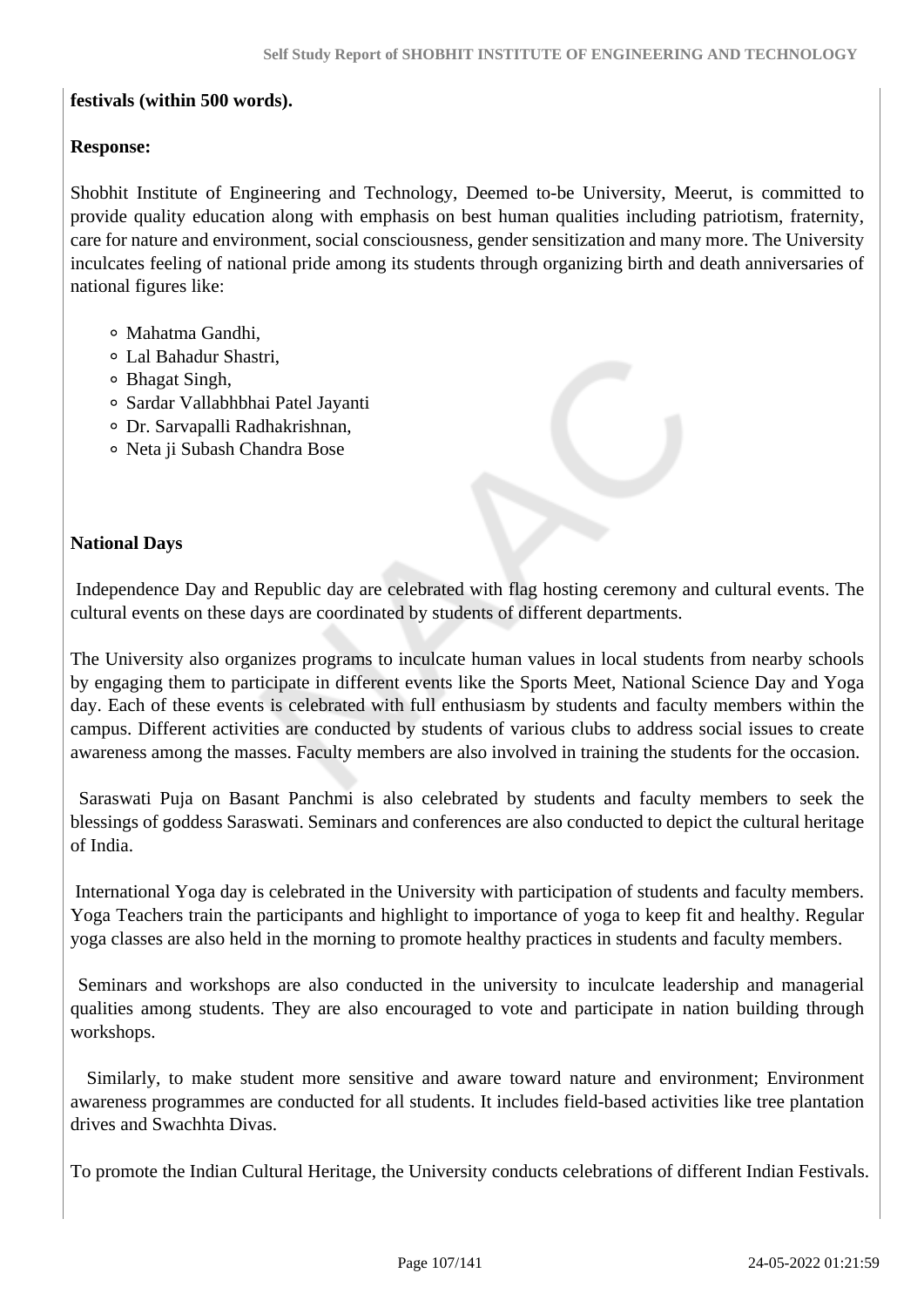For example:

- Sankranti
- Saraswati Pooja-Basant Panchmi
- Holi
- Diwali
- Dandiya Night
- Christmas

The following days are regularly celebrated by the University:

- Ø Republic Day
- Ø Independence Day
- Ø Gandhi Jayanti
- Ø Teacher's Day
- Ø Inspirers Day
- Ø Blood Donation on Inspirer's Day
- Ø Constitution Day
- Ø Jal Shakti Divas
- Ø Rashtriya Ekta Divas
- Ø Van Mahotsav Divas
- Ø International Day of Yoga
- Ø Vigilance Awareness Week
- Ø World Health Day
- Ø Kranti Divas
- Ø Mother Language Day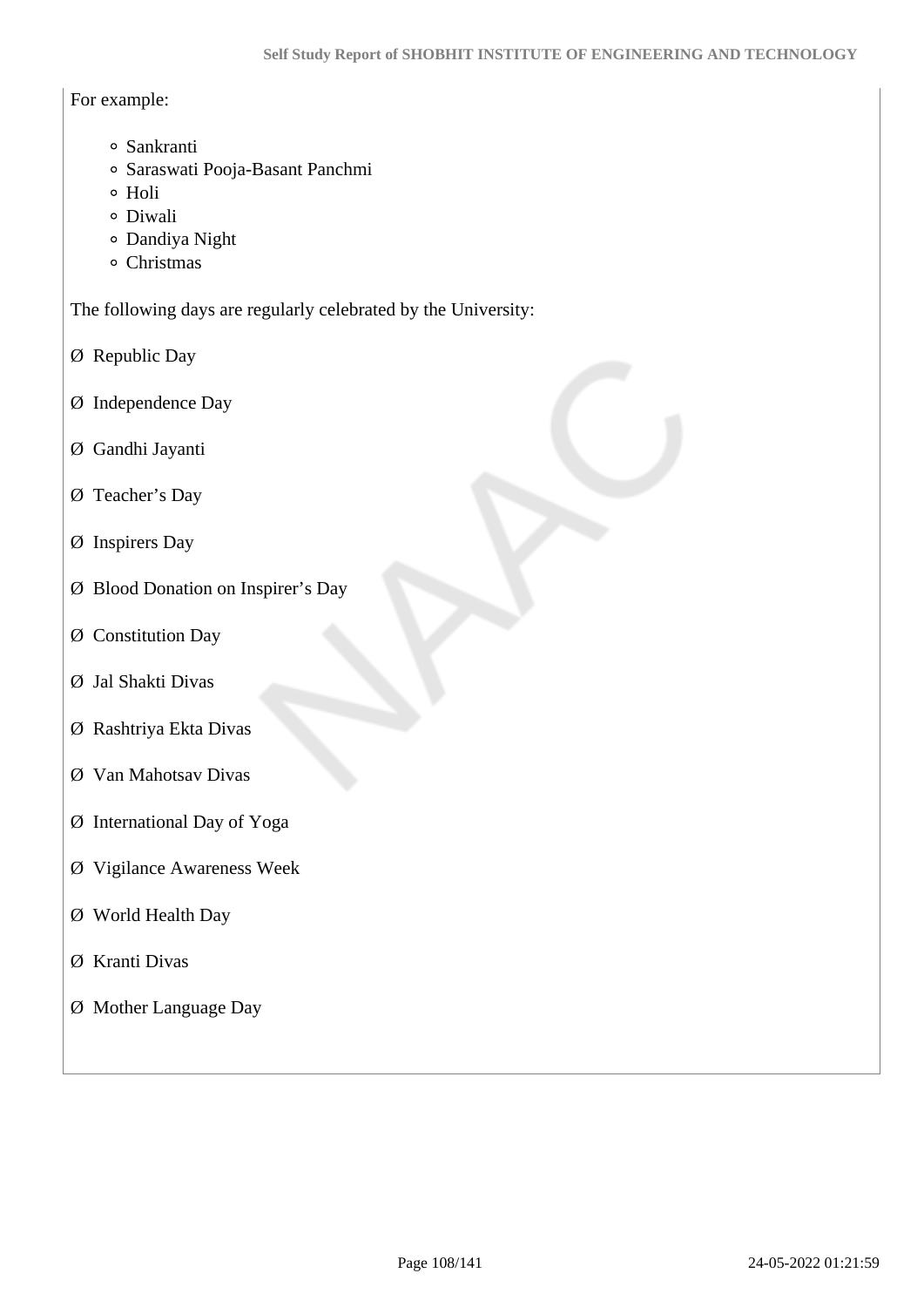| <b>File Description</b>                                                               | Document             |
|---------------------------------------------------------------------------------------|----------------------|
| Geotagged photographs of some of the events                                           | <b>View Document</b> |
| Any other relevant information                                                        | <b>View Document</b> |
| Annual report of the celebrations and<br>commemorative events for the last five years | <b>View Document</b> |

## **7.2 Best Practices**

 **7.2.1 Describe two best practices successfully implemented by the Institution as per NAAC format provided in the Manual.**

**Response:** 

## **BEST PRACTICE 1 – RESEARCH ON UDRAKSH**

I. **Title of the Practice**

**Promotion of ancient wisdom on Rudraksha for societal wellbeing**

#### **II. Objectives of the Practice**:

In accordance with the vision of Honorable The Prime Minister of India, Shri Narendra Modi, SIET is working on Rudraksha, a symbol of rich, diverse, and ancient knowledge systems and traditions. Rudraksha means tears of 'Lord Shiva' ('Rudra' means 'Shiva' and 'Aksh' means 'tear') with its medicinal and holistic properties. Coincidently, our practice is also in tune with National Education Policy 2020. Followings are major objectives:

- · Global awareness
- **Advocacy**
- Promotion of research
- Mass plantation of Rudraksha
- Development of innovative technologies and products using Rudraksha
	- Strengthening human resources by developing sustainable solutions from Rudraksha

#### **III. Context:**

 Rudraksha is a "wonder bead" with huge medicinal and holistic properties. According to ancient literature (*Vedas and Purans*) Rudraksha means tears of 'Lord Shiva' ('Rudra' means 'Shiva' and 'aksh' means 'tear') and botanically it's a fruit having botanical name of *Elaeocarpus* sp. Large number of pharmacological properties, compositional characteristics, and electromagnetic activities in traditional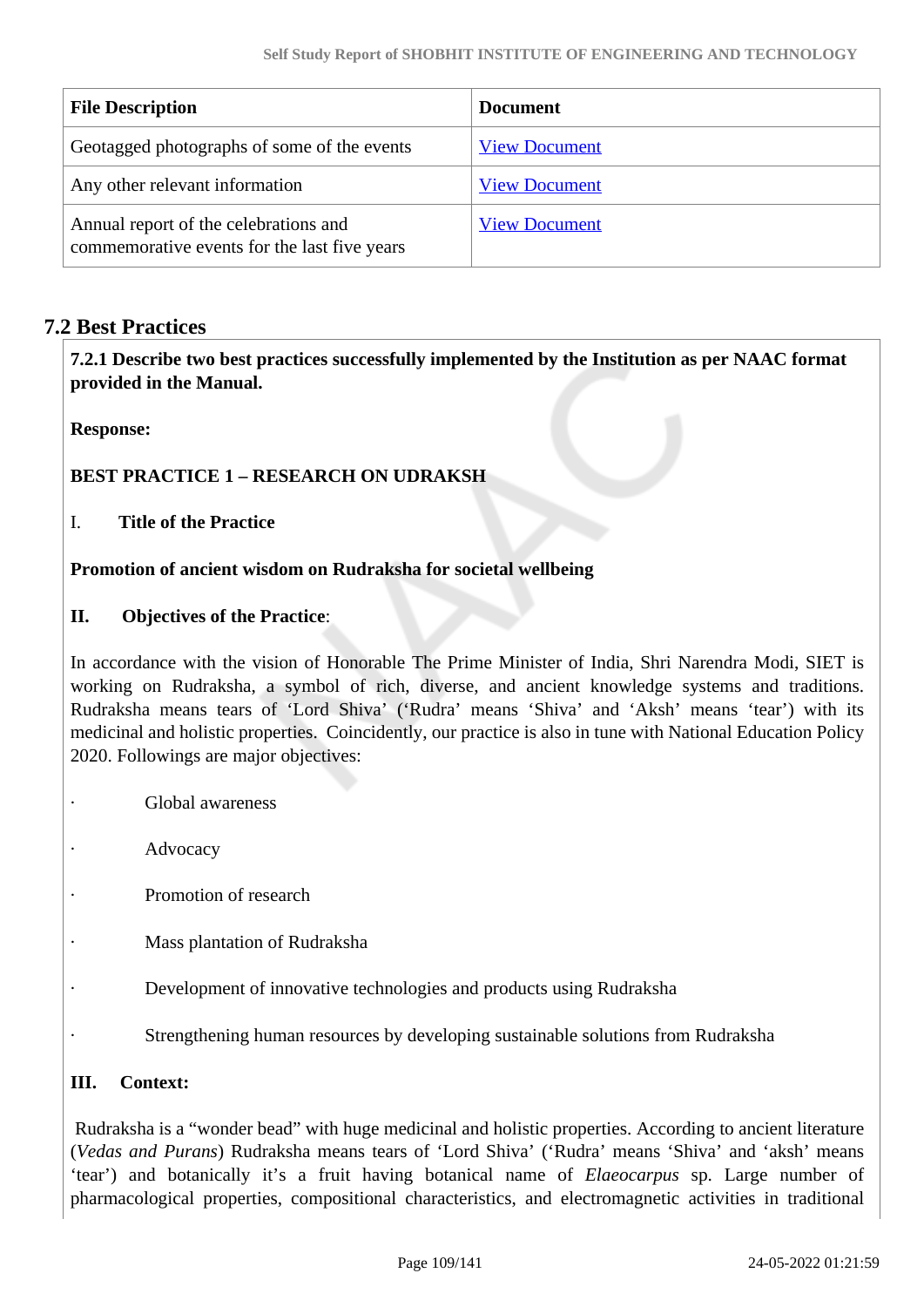literature have been mentioned but without any scientific evidences. Hence, the University established "Centre for Research on Rudraksha" for scientific research to prove its medicinal and other qualities.

There is a dichotomy between western and Indian beliefs where western mind believes in a targeted approach while Indian tradition believes in holistic approach for well-being.

Inadequate and insufficient documentation poses restrictions in the adoption of traditional medicine.

Multi-cultural existence or religious factors affect the use as Rudraksha being considered as symbol of Hindu mythology.

Diminishing biodiversity and a general belief in the society that it can be cultivated only in hilly areas.

## **IV. The Practice:**

#### **Practice and its Uniqueness:**

SIET is actively involved in the global awareness, advocacy, and promotion of research and mass plantation of Rudraksha, since more than ten years. CeRR is working on different domains of research on Rudraksha including but not limited to scientific validation of its medicinal properties; molecular mechanism of action; structural, compositional, and phytochemical characterization; development of chemical and molecular markers; tissue culture propagation for mass production; mass plantation of Rudraksha; innovative product development from Rudraksha with biomaterials, therapeutic and nutraceutical values using nanotechnology and other tools. At SIET, two doctoral research works have already been successfully conducted with international impact, several research scholars are actively pursuing their research work on different domains of Rudraksha.

Thus, the Centre for Research of Rudraksha (CeRR) is one of its kind at national and international platform with the vision to serve the community as a major Resource Centre for the development of innovative technologies and products using Rudraksha for the overall wellbeing and building of healthy society.

#### **V. Evidence of Success:**

The Center has been highly successful in its objectives. Two doctoral thesis have already been completed, others are working.

08 original research papers related to Rudraksha have already been published and others are under publication.

MoU have been signed with start-up company Aanandit Rudraksham Pvt Ltd for commercial development of wearable product of Rudraksha for promoting health &well-being.

For this purpose skill based training programs have been conducted to train entrepreneurs wishing to enter into commercial production of Rudraksha based products.

Self Help Groups (SHG) have been formed for providing skills and employment to nearby rural population of Meerut.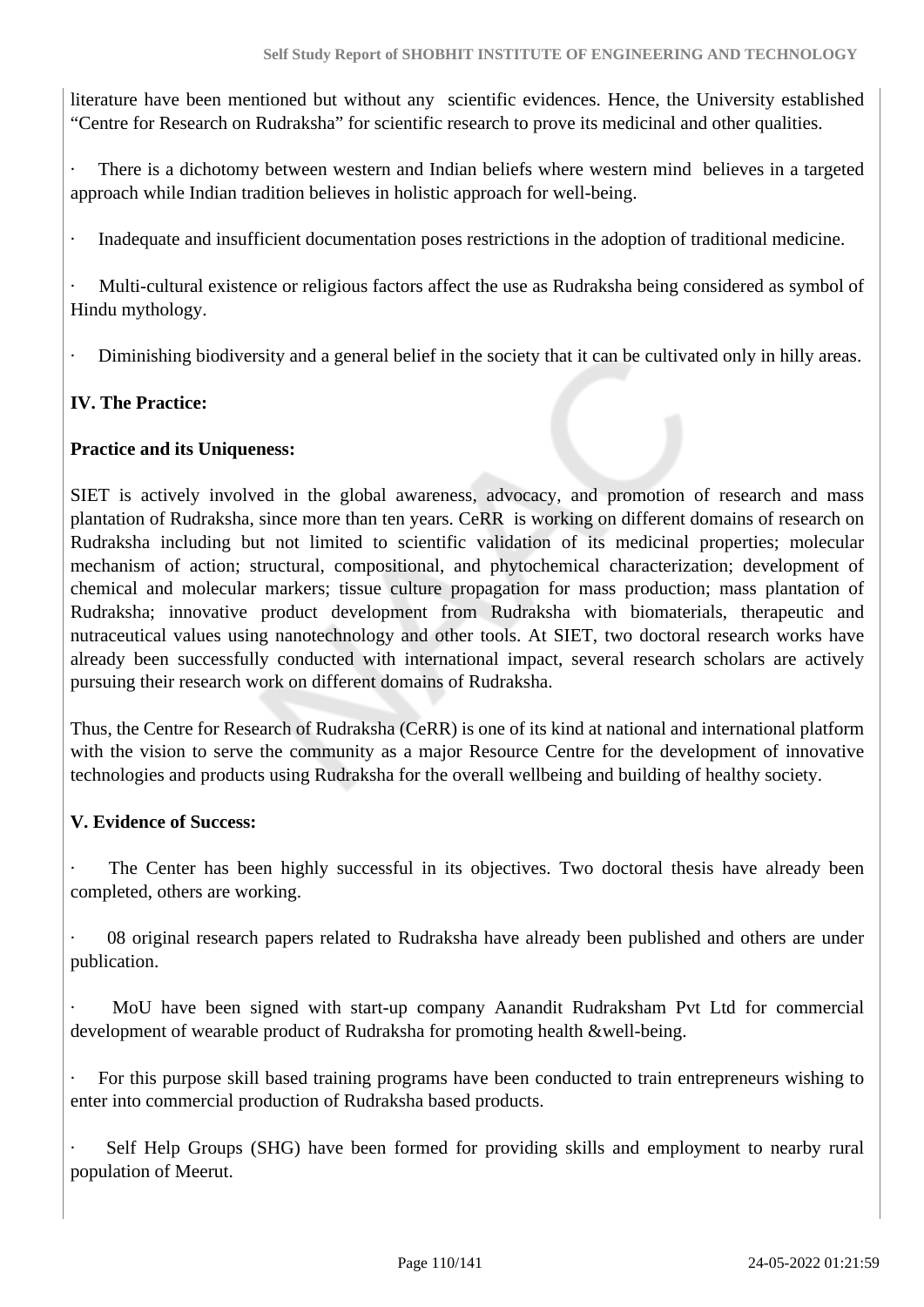· Thousands of plants of Rudraksha have been planted at various locations in India for which the plantlets were raised at SIET campus through grafting from large number of growing trees.

We have found that Rudraksha is flowering and fruiting in sub-tropical, non-hilly climate like Meerut

#### **VI. Challenging Issues – Problems encountered.**

One of the biggest challenge is to change the mindset of the research communities specially of western researchers. For them Rudraksha is just another plant and it is difficult for them to accept its holistic and medicinal benefits.

There is widespread unawareness about the potential of Rudraksha as promising and unique material with great scope for development of innovative solutions. For instance- Rudraksha is an intrinsic electromagnetic bead which can be effectively used to protect from the ever-rising electromagnetic pollution.

· Development of effective prototypes needs huge investment in term of finance. Hence, getting funding is one of the greatest challenge.

· For large scale project Government support is desirable. However, getting this is a further challenge.

#### BEST PRACTICE-II

#### **II. Title of the Practice**

**Co-learning through Stakeholders Participation: Industry-Academia Connectivity**

#### **I. Objectives of the Practice:**

· To develop a policy advocacy paper on "Doubling Farmers Income by 2022" and "Open Source Digital Technology" as per the mission of Hon'ble Prime Minister of India, Sri Narendra Modi ji towards adoption of Atmanirbhar Bharat

To motivate youths for Agri-business, block chain, food processing, organic farming, floriculture, handmade paper, water filters, bio-fertilizers and similar technologies to enhance the skills of youths to gain employment

· To motivate and galvanize rural youths for establishing **Tech StartUps** in Farm as a Business (FaaB),

#### **II. The Context:**

Rural economy confronts with its sheer complexity, inadequate factors of production, weather uncertainties, multiplicity of schemes and multiplicity of institutions.

Indian farmer needs timely, location-specific, and personalized information for effective control on their production, risks and then market their produce to identified market opportunities.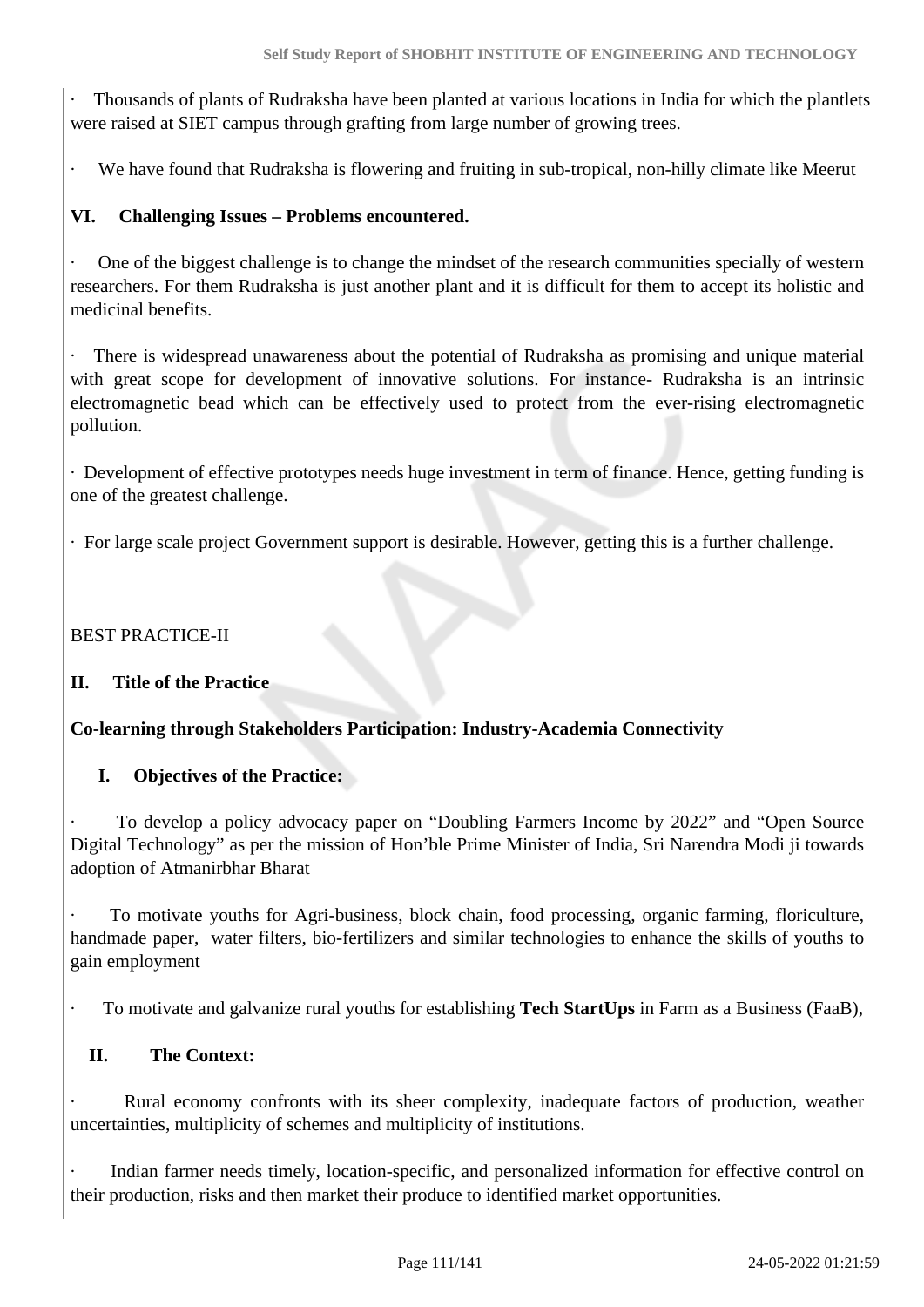Lack of awareness of farmers for modern smart technology for agriculture, food processing, reduction of post-harvest losses

Transport of food products especially perishable items

· Many National level Programs viz., Digital India 2015, Make in India 2015, Skill India 2015, StartUp India 2015 and StandUp India 2015, have faced operational difficulties at grassroots level.

 **III. The Practice:**

#### • **Practice and Its Uniqueness:**

§ **54 Webinars** held through National Webinar Series on "Doubling Farmers' Income by 2022"

§ **54 Webinars** on "Open Source Digital Technologies towards Self-Reliant India"

§ **3 Webinars** through National Webinar on Skill Empowerment by International Skill Development Centre (ISDC)

§ National Webinar on **Post Covid19: Uttar Pradesh Sustainable Development 2025,** by COE (CADMS) of the University, M/s HPMI and CAFM (IIM), Lucknow.

§ More than 10 trainings have been organized to train several students for start-ups in agriculture related business

§ Food testing trainings were organized in collaboration with FSSAI mobile food testing laboratory

§ Workshops on production of bio-fertilizers and biogas from kitchen waste have been organized

§ Workshops on agri-business related skills have been organized

§ SIET is advising on production of vinegar from all types of sugary juice materials

§ Farmers were trained for Yogic agriculture in collaboration with Brahmkumari Vishwavidhyalaya

§ 4-week skill oriented training on "Artificial Insemination" sponsored by Government of India was organized in collaboration with S.V.P. University of Agriculture & Technology, Meerut.

§ 5th Global Outreach Conference on Agriculture was organized in February, 2020 in collaboration with GOREA

§ International Conference on "Modern Approaches on Smart Agriculture" (MASA-2020) was organized in collaboration with ITDS, Ghaziabad

§ Several other activities like workshops, conferences and trainings were organized to create awareness for agri-business related 'startUps".

#### IV. **Evidence of Success:**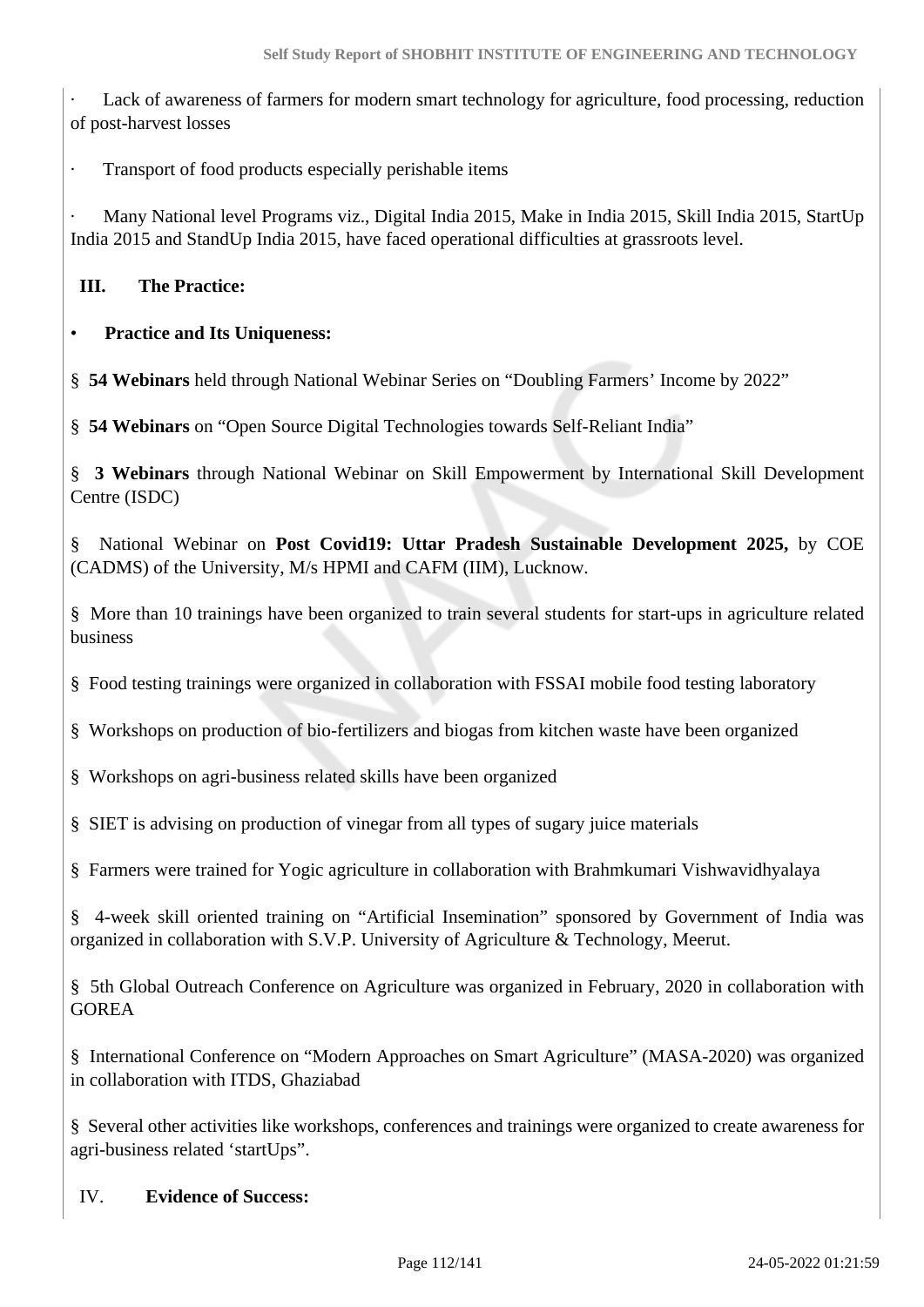o 10 Project Proposals for enabling POC in the State of Uttar Pradesh.

o National Federation of Fishers Cooperatives Ltd. (FISHCOPFED), New Delhi, signed MOU with the University to work on Fisheries Informatics Network Value Chain.

o African – Asian Rural Development Organization (AARDO), New Delhi **got associated** with the International Webinar Series, to promote in its 33 Member Countries.

o Ministry of Electronics and Information Technology (MeitY) has agreed to incorporate suggestions given in the "**Note on Strategic Need for Development of Digital Assets and Regulation of Data Centre in India**" of the University.

o Two start-ups have been motivated and soon will take shape

o Various students of SIET and other Universities have been trained and motivated

o Awareness has been created to change the mindset of public towards agriculture as a profitable business

o Farmers have been motivated for organic cultivation of crops.

**o** 108 Webinars were conducted which ended with one day National Conference on "Strengthening The Vision of Shri Narendra Modi ji, Hon'ble Prime Minister of India-"Atmanirbhar Bharat" with Focus on Agriculture & Digital Technology" held on 11th December, 2021 at Hotel Le-Meridian in Delhi as part of 75th Azadi ka Amrit Mahotsava" which was chaired by Dr. Ashok Dalwai, IAS & Chairman, Doubling Farmers Project by 2022**. Prof. Dr. Anil D. Sahasrabudhe, Hon'ble Chairman AICTE and Mr. Bhuwnesh Kumar, IAS and Joint Secrtary, Ministry of Electronic and Information Technology, Government of India were the keynote speakers.** 

o **Several M.o.Us and StartUps have been started under this program and proceedings of webinars will be published**

#### **VI Problems Encountered and Resources Required**

Funding is the major problem

We need huge financial resources and man power to contact the farming class to train them for modern smart agricultural technology.

#### **VII Notes (optional)**

The Government should focus and concentrate on agriculture sector for overall increase of GDP as 57-60% of population depends on agriculture and most of the raw materials of other industry are provided by Agriculture sector.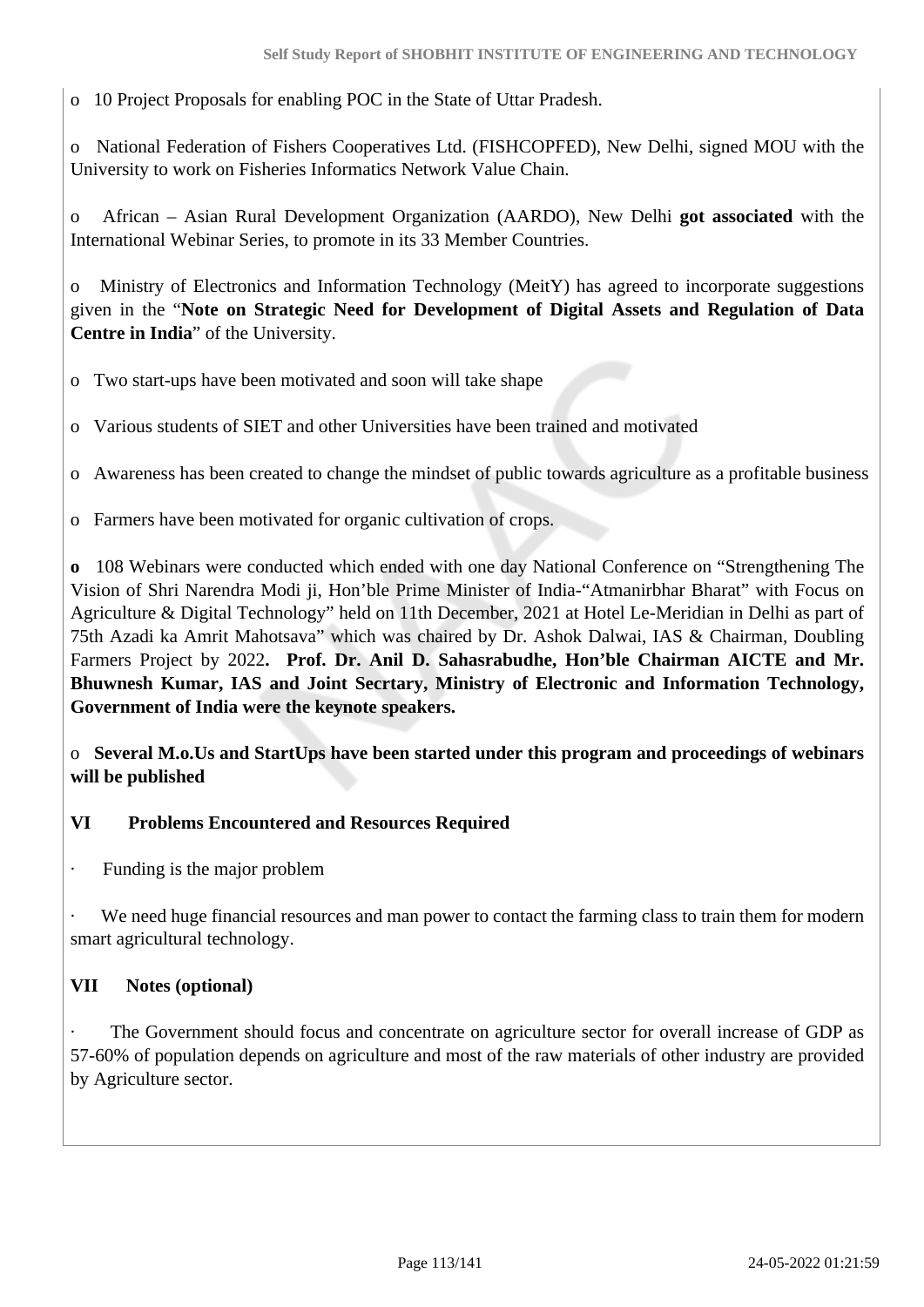| <b>File Description</b>                      | <b>Document</b>      |
|----------------------------------------------|----------------------|
| Best practices in the Institutional web site | <b>View Document</b> |
| Any other relevant information               | <b>View Document</b> |

## **7.3 Institutional Distinctiveness**

 **7.3.1 Portray the performance of the Institution in one area distinctive to its priority and thrust within 1000 words**

## **Response:**

## **COMMITMENT TO INSTITUTIONAL SOCIAL RESPONSIBILITIES**

Shobhit Institute of Engineering and Technology(Deemed to-be-University) is committed to empowering local communities through its Institutional Responsibility activities. This commitment originates in its Founder's vision, is part of its stated Vision and Mission statement, is woven into its functioning and has had substantial impact on students and other stakeholders.

## **SOCIAL CONCERN AS A CORNERSTONE OF UNIVERSITY POLICIES**

The Vision of the University is to introduce relevant innovations, to distinguish itself as a diverse, socially responsible learning community, and to develop the overall personality of students to become excellent professionals rooted in human values and respect for diversity. One of the core values of the University is '**Respect and Social Compassion'**.

## **IMPORTANCE OF MENTAL HEALTH CARE FOR SOCIETAL WELLBEING**

In today's world lifestyle changes along with social and economic inequalities have increased individual and societal stress making us more vulnerable to mental ill health. The World Health Organization(WHO) estimates that at any given time 10% of the global population suffers from some form of mental illness. The National Education Policy-2020 also emphasizes Life Skills Education to promote positive coping strategies for the challenges of day to day life.

## **MENTAL HEALTH PROMOTION ACTIVITIES INTEGRATED INTO ALL DOMAINS OF UNIVERSITY FUNCTIONING**

In view of the above, the University has established the following:

## **Mental Health Centres**

- 1.Centre for Psychology and Human Behaviour
- 2.University Health and Wellness Centre.

#### **Activities for University Students and Staff**

Orientation Program for new students includes Life Skills Training, Time Management, Strategies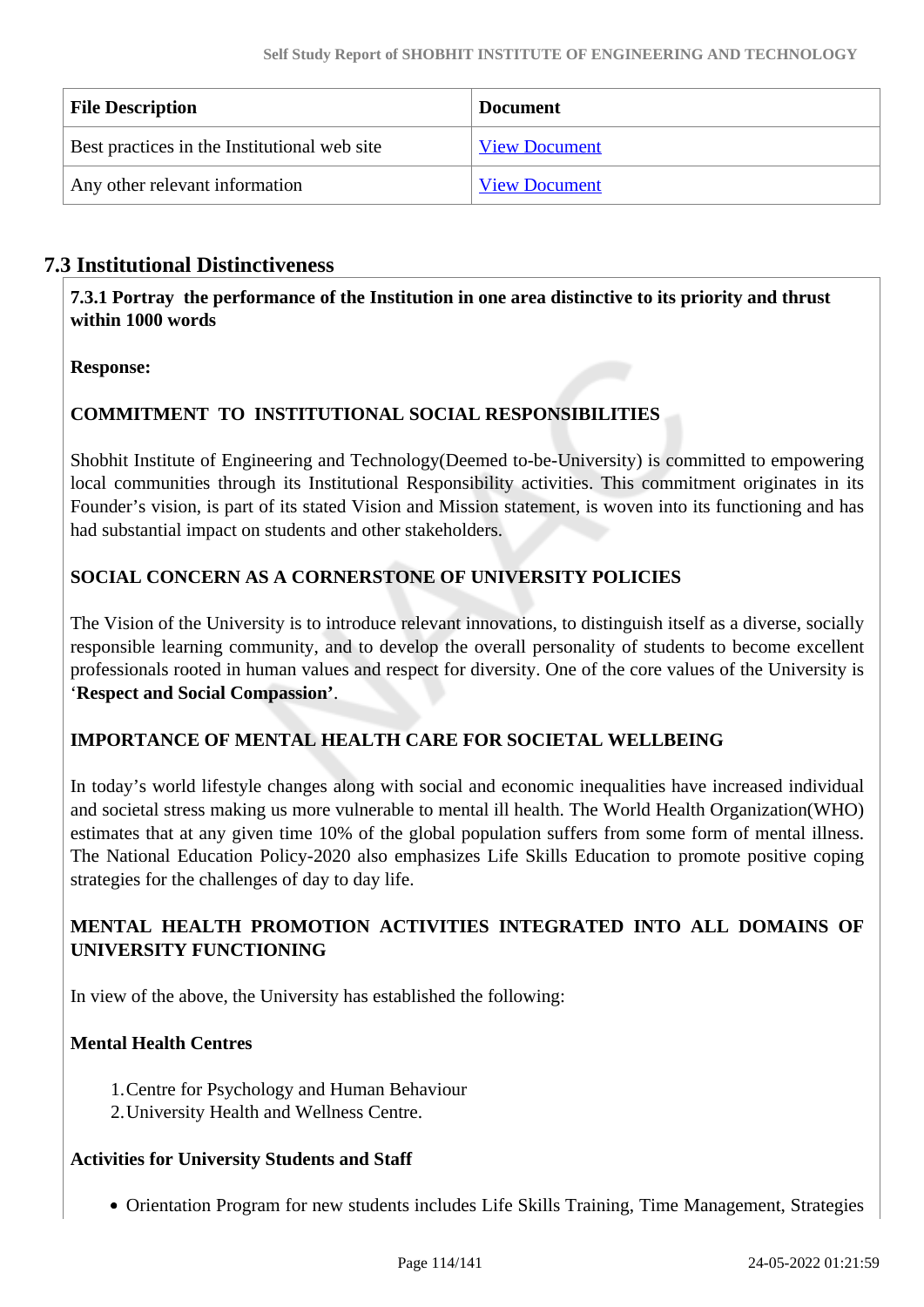for Success and Personal Effectiveness, Health and Wellness.

- On every Inspirer Day celebration students welcome and interact with students of Vani School a school for children with speech and auditory disability.
- Psychological testing facilities are available free of cost-including IQ tests, Personality tests, Aptitude tests as well as Diagnostic tests.
- These tests aid students in getting better insight into them and are valuable for career choices.

#### **Student Led Mental Health Related Social Responsibility Activities**

- Students participate in NCC activities, cleanliness drive, green campus initiatives and health awareness campaigns.
- Wall Painting Activity

#### **Extension Activities**

- Career counseling
- Programs on Child sex abuse
- Teacher Enrichment Programs in school
- Life skills Training Programs for students.
- Prevention of sexual harassment workshops for Organizations.
- Career guidance webinar series for students of Orissa.
- Online workshop on Managing Emotions
- Swatch Bharat Abhiyan Activities
- Blood Donation Camps
- Beti Bachao Beti Padhao
- Awareness for Not to Use Tobacco
- Tele Helpline for Counseling to public during Covid-19 pandemic
- Legal Awareness Camp
- Adoption of Villages under Unnat Bharat Abhiyan
- One Plant, one student
- Central Vigilance Awareness Program
- Digital India Campaign
- Doubling Farmers Income activities, guidance to the farmers and motivation
- Free Legal help to the villagers
- Save Water, Save earth
- Conservation of Biodiversity

#### **Extension Programs for Organisation**

Psychological Counseling, Testing and Training programs for Organizations and Industries.

#### **Disaster Response**

- During Covid-19pandemic, 100 bedded Quarantine Facility was formed in the University.
- Hand Sanitizer made in University were distributed free of cost to the public and administration
- Tele Counseling service to Covid-19 patients facing psychological disturbances, was provided
- Awareness to save from Covid-19 pandemic was highly appreciated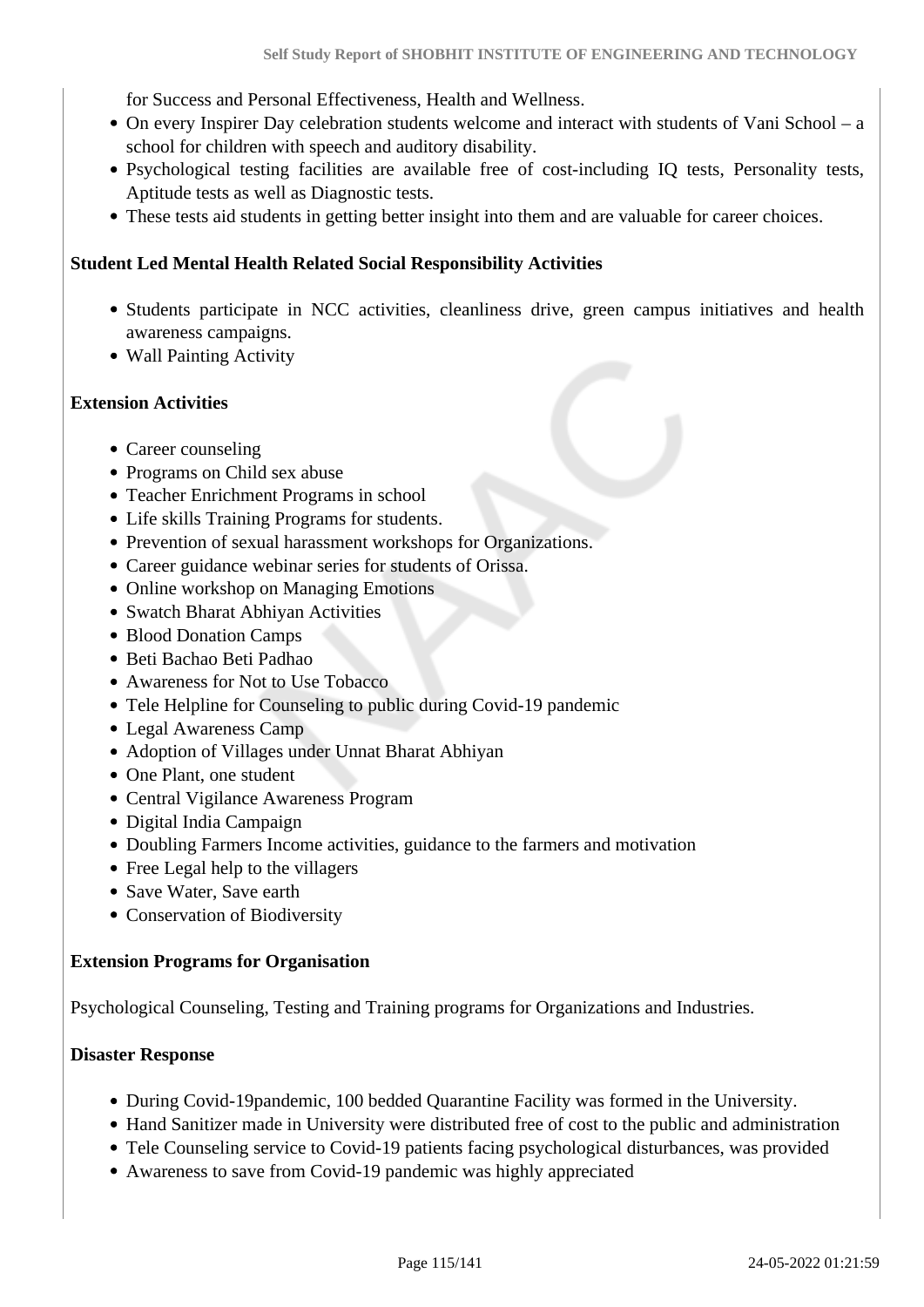## **Research on Mental Health**

Psychological Research is being carried out in following major areas:

- Life issues faced by divorced women
- Emotional wellbeing of the elderly
- Emotional health of persons living in old age homes
- Adolescents and Parenting
- Effect of Covid-19 Pandemic on different populations and age groups
- Social Media usage and its impact
- Impact of different kinds of psychological therapies
- Alcohol de-addiction and many more

## **The Social Responsibility and Mental Healthcare Activities have had a substantial impact on the community**

- Thousands of students of the University and neighboring schools-have benefitted from these programs.
- It is estimated that an amount of Rs 5,00,000/- was spent on extension activities from 2016 to 2021.
- During Covid-19 Pandemic the University contributed Rs 5,00,000/- to PM Care Fund
- The University's reputation for social action in the field of mental health has been recognized by other organizations. In 2018, the Dayal Group of Campanies contributed Rs- 21,000/- for The National Conference- "Psycon 2018-Psychology Today- and The Road Ahead"

In conclusion the University has made an impact in diverse areas of social relevance.

## COMMITMENT TO SKILL DEVELOPMENT

## **Shobhit University Business Incubator (SUBI)**

SUBI works as a bridge for Knowledge & Technology Transfer between the University and the Industry also. The University is member of the apex industrial bodies of the country such as FICCI, ASSOCHAM  $&$  CII.

## **International Skills Development Centre (ISDC)**

The objective of ISDC is to provide need based and market driven professional employability skills to youth, both in the organized and un-organized sectors.

## **Industry Engagement Initiative (IEI)**

The University understands that active engagement of the industry with the academia is vital for developing the required skills in the future professionals in the context of changing scenario around the globe. Under this Initiative students are prepared to meet the requirements of industries.

## **INITIATIVE FOR PRESERVATION OF HISTORIC AND CULTURAL HERITAGE**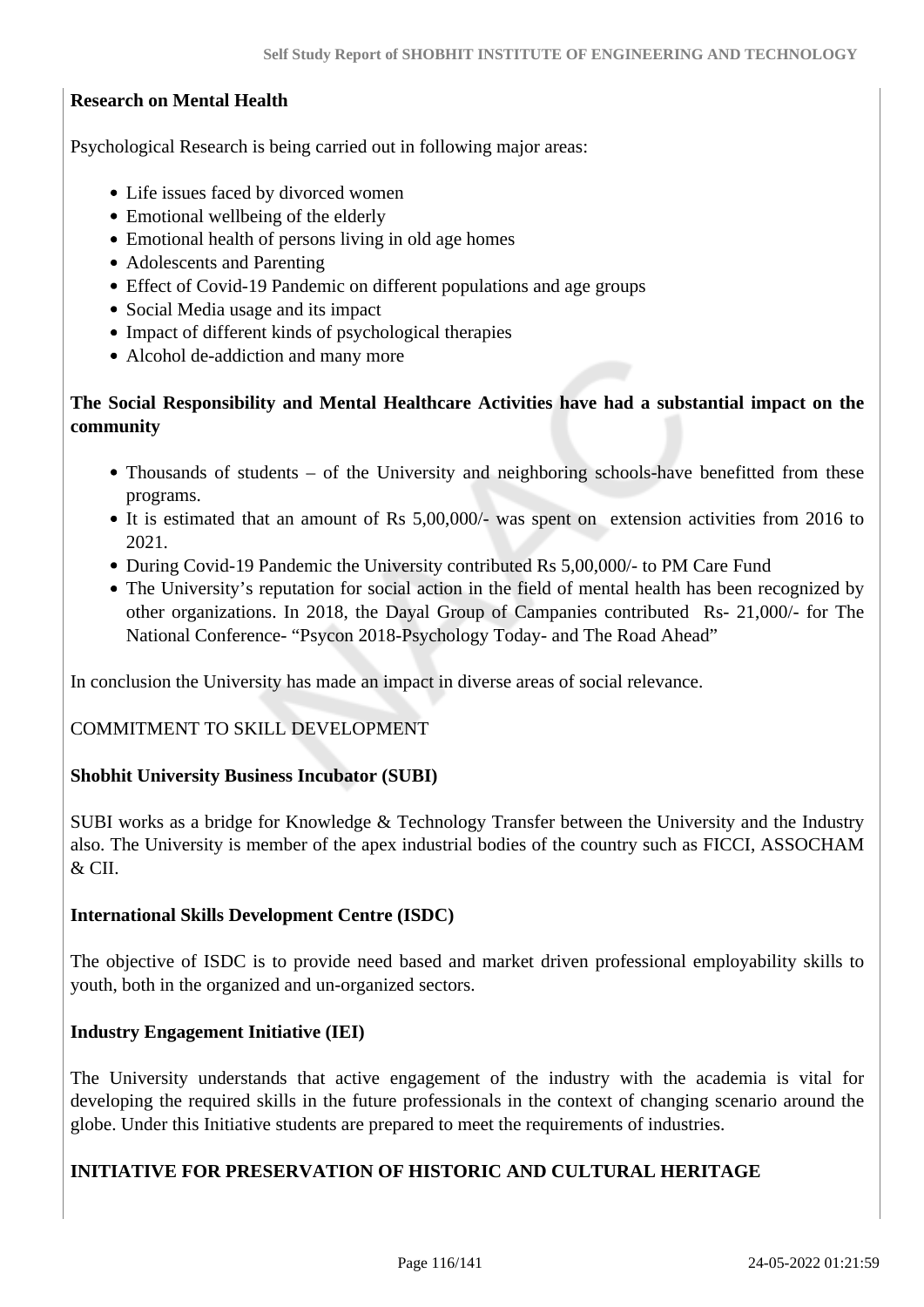Hastinapur Research Institute has been set up to preserve our historical wealth. Ganini Jnanamati Shodhapeetha, Jamboodweepa of the University, is functioning under the blessings of Ganini Gyanmati Mataji. The Shodhapeetha library has rare manuscripts and plenty literature on Jainology.

Initiatives for a nonviolent world are being undertaken to foster proactive intellectual dialogue through conferences & seminars.

#### **Student Transition & Empowerment Program (STEP)**

STEP program familiarizes school students with life beyond the boundaries of the school before actually moving out of it.

The objective of STEP is to prepare school students to take informed decisions in career selection, bring out their hidden talents and interests and guide their growth path

| <b>File Description</b>                      | <b>Document</b>      |
|----------------------------------------------|----------------------|
| Any other relevant information               | <b>View Document</b> |
| Appropriate web in the Institutional website | <b>View Document</b> |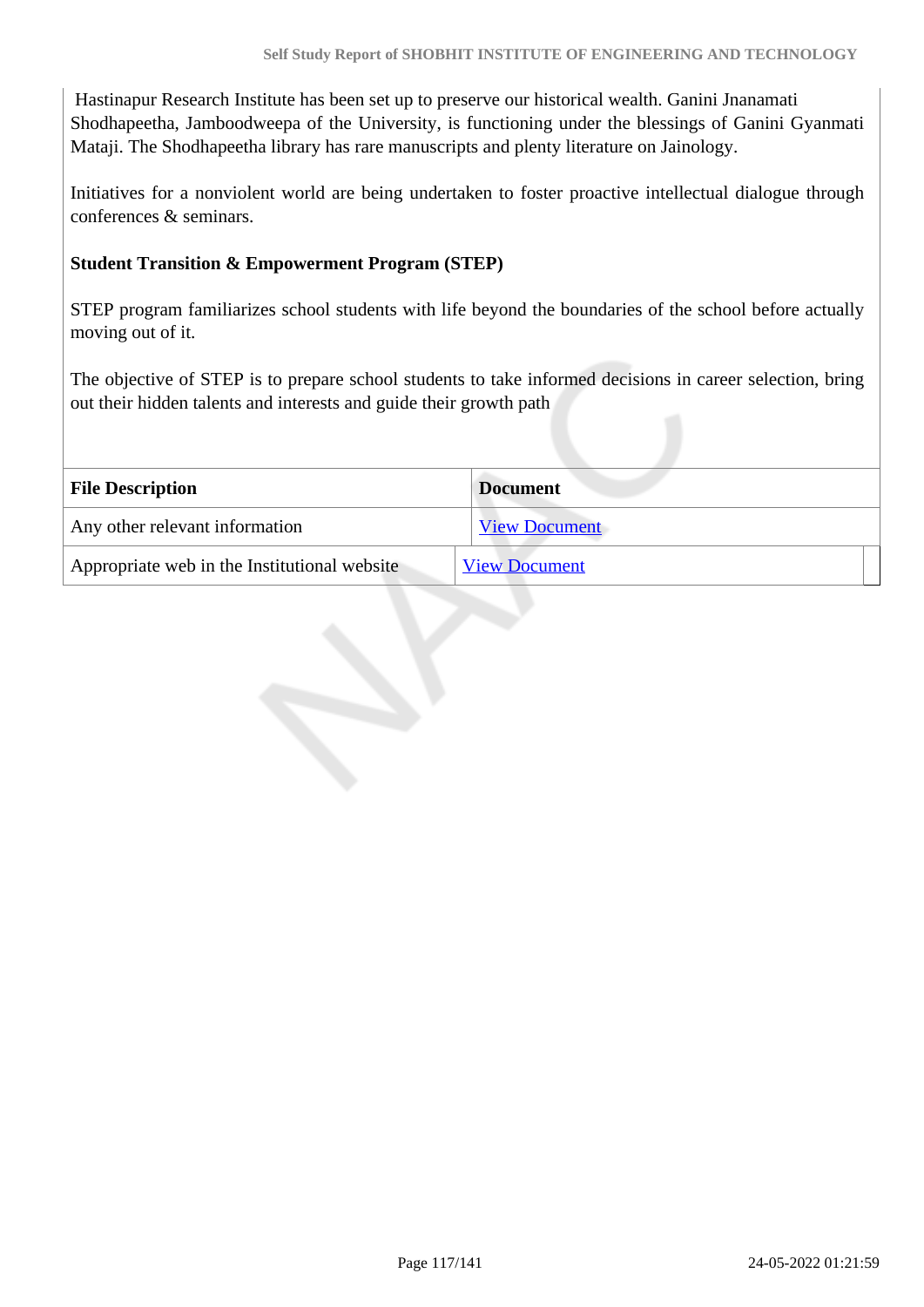# **5. CONCLUSION**

## **Additional Information :**

Shobhit Institute of Engineering & Technology (Deemed to-be-University), Meerut has made a significant progress in providing need based quality education with the help of globally qualified faculty and excellent infrastructure using modern technological tools including several open source learning platforms, skill-oriented training programs to empower the nation.

A conducive environment for research and innovation has been created to drive thenext phase of excellence. Quality initiatives have been introduced based on consultative processes with stakeholders for curriculum enrichment, adoption of contemporary teaching-learning methods, facilitation of research, harnessing information communication technology for academic and governance support, and streamlining social responsibility activities.

## **Concluding Remarks :**

Shobhit Institute of Engineering and Technology(Deemed to-be-University) is the only deemed University in NCR and is a research oriented rural University with focus on providing the local need based education to the students with global competence and social relevance. The University excels in Life Sciences including Biomedical Engineering, Biotechnology and Agricultural Technology including Agri-business Management, however, we are focusing on Computer Engineering, Business Management, Psychology, Law and Education also. The University has been working and focusing on Government policies and recently SIET conducted a series of 104 Webinars to prepare a draft paper on vision of Hon'ble The Prime Minister of India, Shri Narendra Modi ji for "Doublinmg Farmers Income by 2022" and "Open Source Digital Technology" for Atmanirbhar Bharat. SIET is also focusing on "Beti Bachao Beti Padhao" by way of supporting 20% scholarship to each and every girl child. The University has participated in "Unnat Bharat Abhiyan" and has adopted nearby villages for their social and educational upliftment by providing them guidance and educating through various contact programs. SIET is a part of "Plantation Drive" and have implemented a policy of "one plant one student", and by a mission of protection of biodiversity and endangered species, SIET has planted thousands of "Rudraksha" trees in India by raising the plantlets at its own campus. The University has actively involved its students and faculties in "Digital India Mission" and has educated farmers and socially backward people in and around the University by organizing various camps and contact programs. The University is working for Human Rights and has organized Human Rights Trainings and Workshops sponsored by NHRC. Under Skill India program, the University has been a partner in organization of 90-days training program on "Multipurpose Artificial Insemination Technicians in Rural India (MAITRI) under RashtriyaGokul Mission sponsored by the Department of Animal Husbandry, Dairying and Fisheries, Government of India from 11th November to 10th December, 2021 in collaboration with S.V.P. University of Agriculture & Technology, Meerut. The University has organized large number of conferences, seminars, workshops, training programs almost by each and every Departments for active academic interaction and exposure. The exponential increase in the number of research scholars at SIET with large number of quality publications and patents speaks the growth of the University.

Various courses are taught in the University in the disciplines ofLife Sciences, Engineering & Technology, Management, Humanities, Education, Law & Constitutional Studies along with several short term training programs and a mandatory six month internship / training.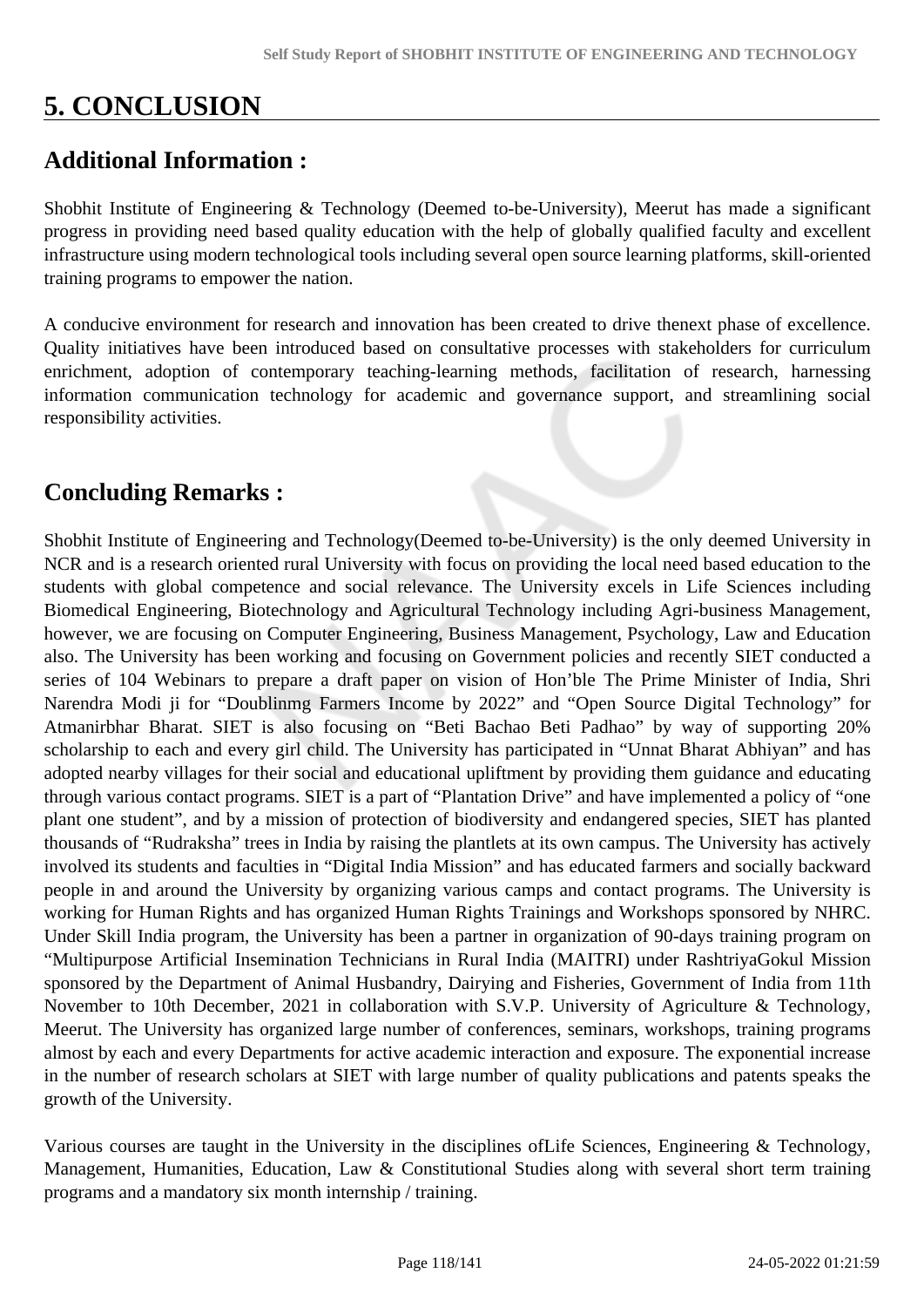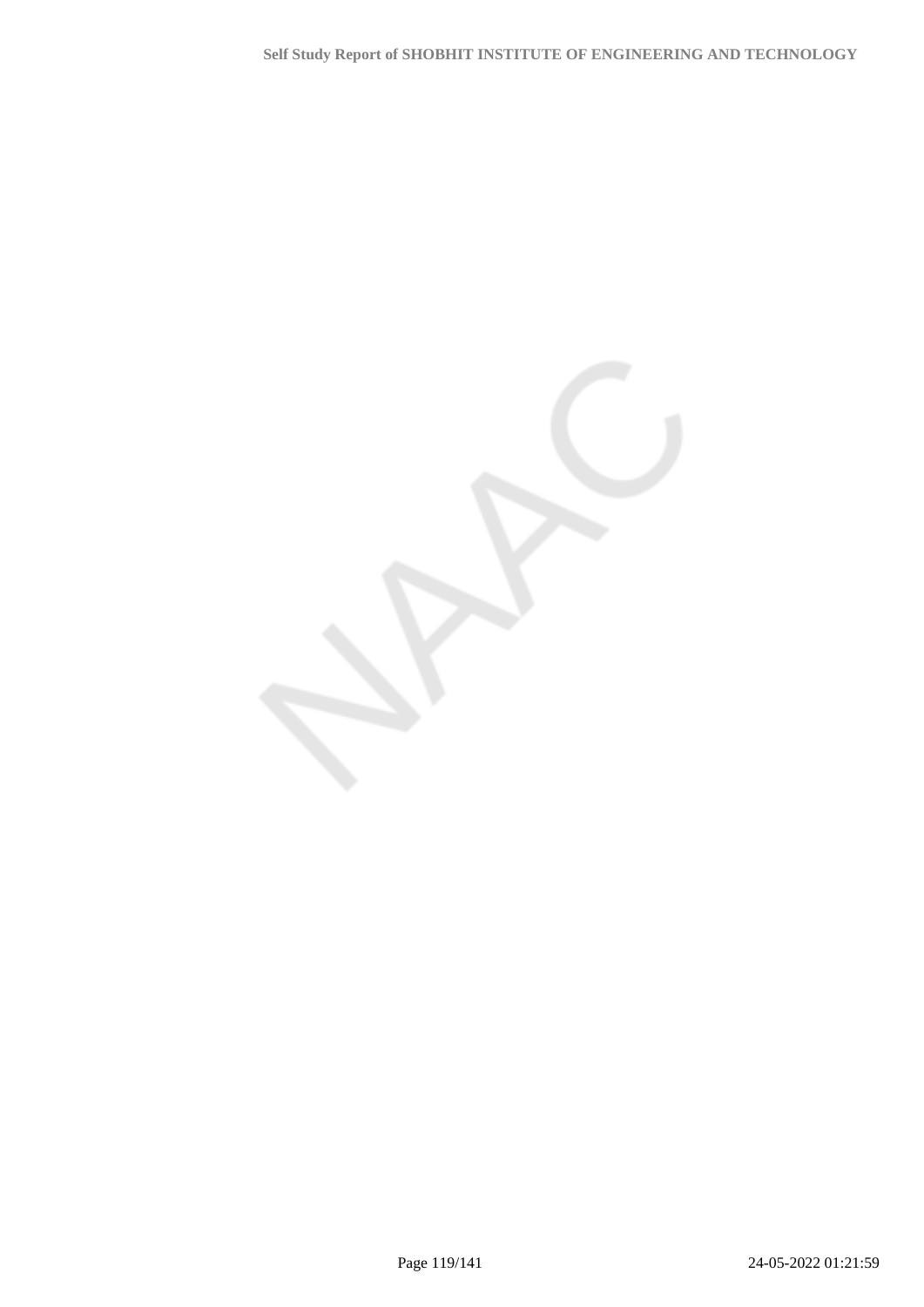# **6.ANNEXURE**

## **1.Metrics Level Deviations**

| Metric ID |             |                            | Sub Questions and Answers before and after DVV Verification              |         |         |         |                                                                                              |
|-----------|-------------|----------------------------|--------------------------------------------------------------------------|---------|---------|---------|----------------------------------------------------------------------------------------------|
| 1.1.2     |             |                            |                                                                          |         |         |         | Percentage of Programmes where syllabus revision was carried out during the last five years. |
|           |             |                            |                                                                          |         |         |         |                                                                                              |
|           |             |                            |                                                                          |         |         |         | 1.1.2.1. How many Programmes were revised out of total number of Programmes offered          |
|           |             | during the last five years | Answer before DVV Verification: 28                                       |         |         |         |                                                                                              |
|           |             |                            | Answer after DVV Verification: 28                                        |         |         |         |                                                                                              |
|           |             |                            |                                                                          |         |         |         | 1.1.2.2. Number of all Programmes offered by the institution during the last five years.     |
|           |             |                            | Answer before DVV Verification : 32                                      |         |         |         |                                                                                              |
| 1.1.3     |             |                            |                                                                          |         |         |         | Average percentage of courses having focus on employability/entrepreneurship/skill           |
|           |             |                            | development offered by the institution during the last five years        |         |         |         |                                                                                              |
|           |             |                            |                                                                          |         |         |         |                                                                                              |
|           |             |                            |                                                                          |         |         |         | 1.1.3.1. Number of courses having focus on employability/entrepreneurship/skill development  |
|           |             |                            | year-wise during the last five years                                     |         |         |         |                                                                                              |
|           |             |                            | Answer before DVV Verification:                                          |         |         |         |                                                                                              |
|           |             | 2020-21                    | 2019-20                                                                  | 2018-19 | 2017-18 | 2016-17 |                                                                                              |
|           |             | 1153                       | 1152                                                                     | 1111    | 1094    | 990     |                                                                                              |
|           |             |                            |                                                                          |         |         |         |                                                                                              |
|           |             |                            | <b>Answer After DVV Verification:</b>                                    |         |         |         |                                                                                              |
|           |             | 2020-21                    | 2019-20                                                                  | 2018-19 | 2017-18 | 2016-17 |                                                                                              |
|           |             |                            |                                                                          |         |         |         |                                                                                              |
|           |             | 1153                       | 1152                                                                     | 1111    | 1094    | 990     |                                                                                              |
|           |             |                            |                                                                          |         |         |         |                                                                                              |
| 1.2.1     |             |                            |                                                                          |         |         |         | Percentage of new courses introduced of the total number of courses across all programs      |
|           |             |                            | offered during the last five years.                                      |         |         |         |                                                                                              |
|           |             |                            |                                                                          |         |         |         |                                                                                              |
|           |             |                            | Answer before DVV Verification : 403                                     |         |         |         | 1.2.1.1. How many new courses were introduced within the last five years.                    |
|           |             |                            | Answer after DVV Verification: 403                                       |         |         |         |                                                                                              |
|           |             |                            |                                                                          |         |         |         | 1.2.1.2. Number of courses offered by the institution across all programmes during the last  |
|           | five years. |                            |                                                                          |         |         |         |                                                                                              |
|           |             |                            | Answer before DVV Verification: 1089                                     |         |         |         |                                                                                              |
| 1.2.2     |             |                            |                                                                          |         |         |         | Percentage of Programmes in which Choice Based Credit System (CBCS) / elective course        |
|           |             |                            |                                                                          |         |         |         | system has been implemented (Data for the latest completed academic year).                   |
|           |             |                            |                                                                          |         |         |         |                                                                                              |
|           |             |                            |                                                                          |         |         |         | 1.2.2.1. Number of Programmes in which CBCS / Elective course system implemented.            |
|           |             |                            | Answer before DVV Verification : 32<br>Answer after DVV Verification: 31 |         |         |         |                                                                                              |
|           |             |                            |                                                                          |         |         |         |                                                                                              |
|           |             |                            |                                                                          |         |         |         | Remark : DVV has updated the data as per documents provided by the HEI                       |
|           |             |                            |                                                                          |         |         |         |                                                                                              |
| 1.3.2     |             |                            |                                                                          |         |         |         | Number of value-added courses for imparting transferable and life skills offered during last |
|           | five years. |                            |                                                                          |         |         |         |                                                                                              |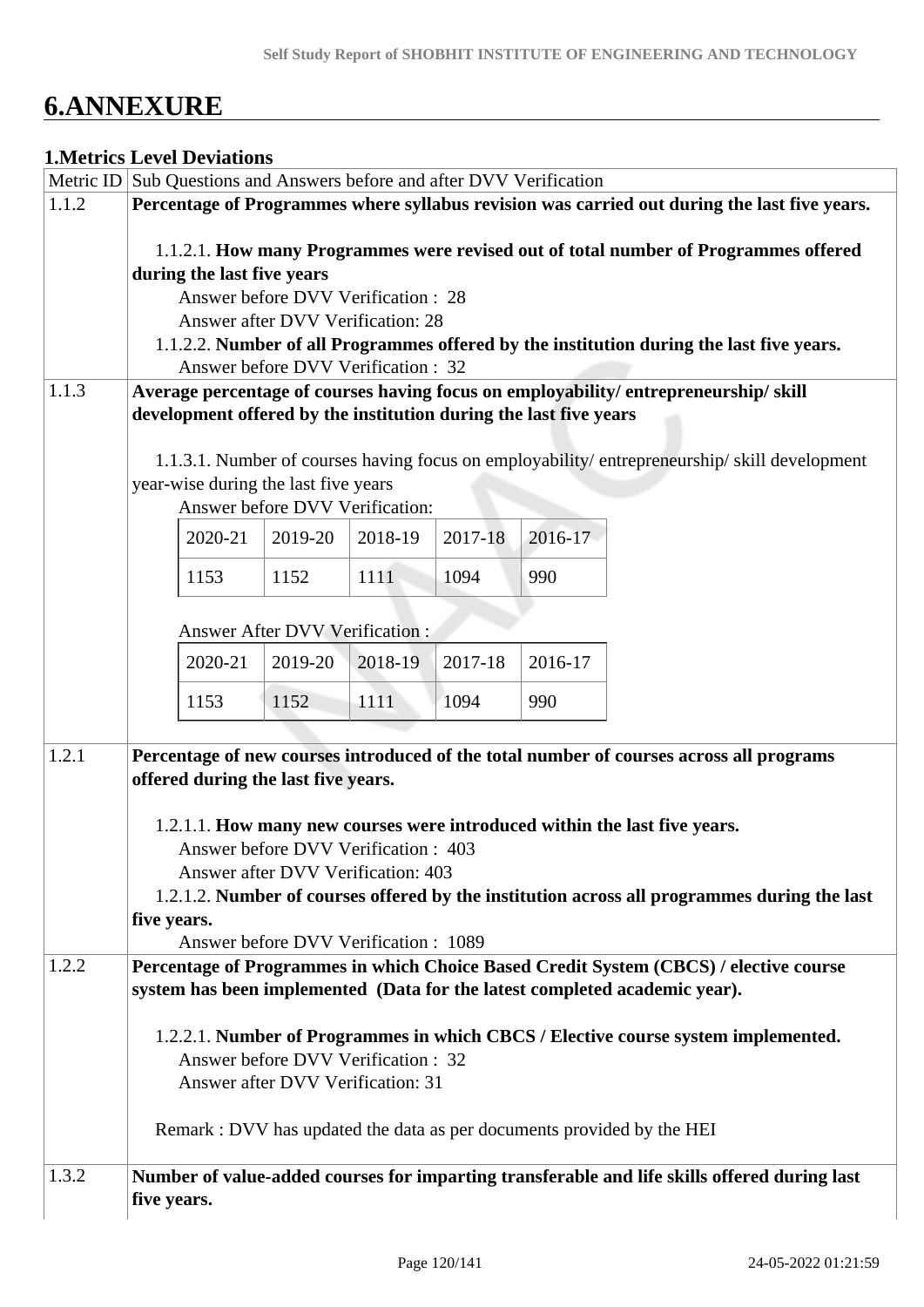|       |                                                                           |                                                                         |         |         |         | 1.3.2.1. How many new value-added courses are added within the last five years.               |
|-------|---------------------------------------------------------------------------|-------------------------------------------------------------------------|---------|---------|---------|-----------------------------------------------------------------------------------------------|
|       |                                                                           | Answer before DVV Verification : 130                                    |         |         |         |                                                                                               |
|       |                                                                           | Answer after DVV Verification: 130                                      |         |         |         |                                                                                               |
| 1.3.3 | Average Percentage of students enrolled in the courses under 1.3.2 above. |                                                                         |         |         |         |                                                                                               |
|       |                                                                           |                                                                         |         |         |         | 1.3.3.1. Number of students enrolled in value-added courses imparting transferable and life   |
|       | skills offered year-wise during the last five years.                      |                                                                         |         |         |         |                                                                                               |
|       |                                                                           | Answer before DVV Verification:                                         |         |         |         |                                                                                               |
|       | 2020-21                                                                   | 2019-20                                                                 | 2018-19 | 2017-18 | 2016-17 |                                                                                               |
|       | 1887                                                                      | 1956                                                                    | 1856    | 1728    | 1504    |                                                                                               |
|       |                                                                           | Answer After DVV Verification :                                         |         |         |         |                                                                                               |
|       | 2020-21                                                                   | 2019-20                                                                 | 2018-19 | 2017-18 | 2016-17 |                                                                                               |
|       | 1887                                                                      | 1956                                                                    | 1856    | 1728    | 1504    |                                                                                               |
| 1.3.4 |                                                                           |                                                                         |         |         |         | Percentage of students undertaking field projects / research projects / internships (Data for |
|       | the latest completed academic year).                                      |                                                                         |         |         |         |                                                                                               |
|       |                                                                           |                                                                         |         |         |         |                                                                                               |
|       |                                                                           | <b>Answer before DVV Verification: 918</b>                              |         |         |         | 1.3.4.1. Number of students undertaking field projects or research projects or internships.   |
|       |                                                                           | Answer after DVV Verification: 918                                      |         |         |         |                                                                                               |
|       |                                                                           |                                                                         |         |         |         |                                                                                               |
| 1.4.1 | from                                                                      |                                                                         |         |         |         | Structured feedback for design and review of syllabus – semester-wise / year-wise is received |
|       | 1) Students, 2) Teachers, 3) Employers,                                   |                                                                         |         |         |         |                                                                                               |
|       |                                                                           |                                                                         |         |         |         |                                                                                               |
|       | 4) Alumni                                                                 |                                                                         |         |         |         |                                                                                               |
|       |                                                                           | Answer before DVV Verification : A. All 4 of the above                  |         |         |         |                                                                                               |
|       |                                                                           | Answer After DVV Verification: A. All 4 of the above                    |         |         |         |                                                                                               |
| 2.1.1 | <b>Demand Ratio (Average of last five years)</b>                          |                                                                         |         |         |         |                                                                                               |
|       |                                                                           | 2.1.1.1. Number of seats available year wise during the last five years |         |         |         |                                                                                               |
|       |                                                                           | Answer before DVV Verification:                                         |         |         |         |                                                                                               |
|       | 2020-21                                                                   | 2019-20                                                                 | 2018-19 | 2017-18 | 2016-17 |                                                                                               |
|       | 2004                                                                      | 2004                                                                    | 1572    | 1512    | 1374    |                                                                                               |
|       |                                                                           | <b>Answer After DVV Verification:</b>                                   |         |         |         |                                                                                               |
|       | 2020-21                                                                   | 2019-20                                                                 | 2018-19 | 2017-18 | 2016-17 |                                                                                               |
|       | 1710                                                                      | 1710                                                                    | 1572    | 1512    | 1374    |                                                                                               |
|       |                                                                           |                                                                         |         |         |         |                                                                                               |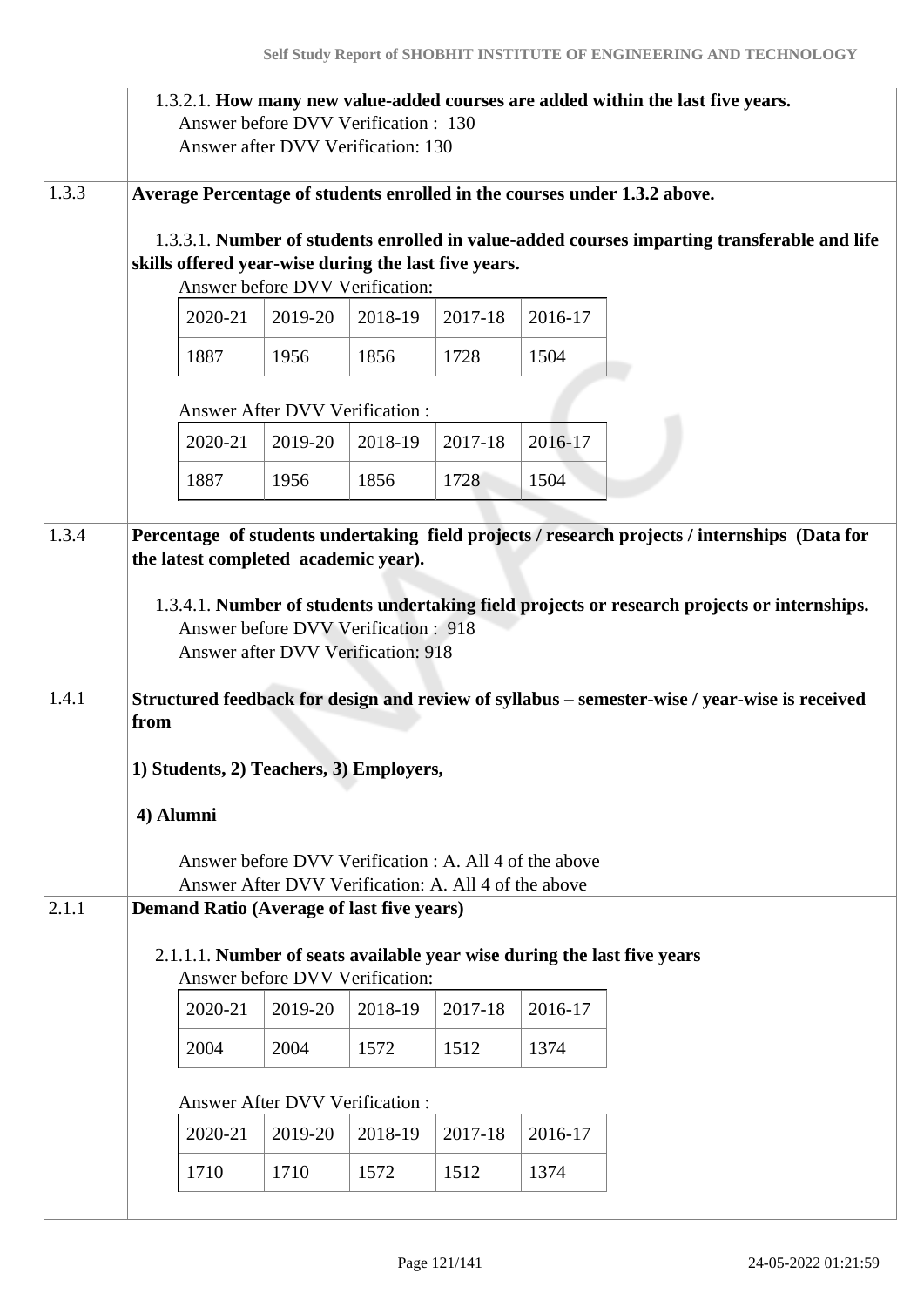| 2.1.2 |       |                 |                                                 |         |                                                      | as per applicable reservation policy during the last five years   | Average percentage of seats filled against reserved categories (SC, ST, OBC, Divyangian, etc.)                                                                                                 |
|-------|-------|-----------------|-------------------------------------------------|---------|------------------------------------------------------|-------------------------------------------------------------------|------------------------------------------------------------------------------------------------------------------------------------------------------------------------------------------------|
|       |       |                 | (Excluding Supernumerary Seats)                 |         |                                                      |                                                                   |                                                                                                                                                                                                |
|       |       | last five years |                                                 |         |                                                      |                                                                   | 2.1.2.1. Number of actual students admitted from the reserved categories year wise during                                                                                                      |
|       |       |                 | Answer before DVV Verification:                 |         |                                                      |                                                                   |                                                                                                                                                                                                |
|       |       | 2020-21         | 2019-20                                         | 2018-19 | 2017-18                                              | 2016-17                                                           |                                                                                                                                                                                                |
|       |       | 524             | 516                                             | 474     | 405                                                  | 349                                                               |                                                                                                                                                                                                |
|       |       |                 | <b>Answer After DVV Verification:</b>           |         |                                                      |                                                                   |                                                                                                                                                                                                |
|       |       | 2020-21         | 2019-20                                         | 2018-19 | 2017-18                                              | 2016-17                                                           |                                                                                                                                                                                                |
|       |       | 524             | 516                                             | 474     | 405                                                  | 349                                                               |                                                                                                                                                                                                |
|       |       |                 |                                                 |         |                                                      |                                                                   |                                                                                                                                                                                                |
| 2.4.2 |       |                 |                                                 |         |                                                      | Superspeciality/D.Sc./D'Lit. year-wise during the last five years | Average percentage of full time teachers with Ph.D./D.M/M.Ch./D.N.B                                                                                                                            |
|       |       |                 |                                                 |         |                                                      |                                                                   |                                                                                                                                                                                                |
|       |       |                 |                                                 |         |                                                      |                                                                   | 2.4.2.1. Number of full time teachers with Ph. D. / D.M. / M.Ch. / D.N.B Superspeciality /                                                                                                     |
|       |       |                 | Answer before DVV Verification:                 |         | D.Sc. / D.Litt. year wise during the last five years |                                                                   |                                                                                                                                                                                                |
|       |       |                 |                                                 |         |                                                      |                                                                   |                                                                                                                                                                                                |
|       |       | 2020-21         | 2019-20                                         | 2018-19 | 2017-18                                              | 2016-17                                                           |                                                                                                                                                                                                |
|       |       | 66              | 64                                              | 51      | 39                                                   | 29                                                                |                                                                                                                                                                                                |
|       |       |                 | Answer After DVV Verification :                 |         |                                                      |                                                                   |                                                                                                                                                                                                |
|       |       |                 | 2020-21   2019-20   2018-19                     |         | 2017-18                                              | 2016-17                                                           |                                                                                                                                                                                                |
|       |       | 66              | 64                                              | 51      | 39                                                   | 29                                                                |                                                                                                                                                                                                |
| 2.4.3 |       |                 | completed academic year in number of years)     |         |                                                      |                                                                   | Average teaching experience of full time teachers in the same institution (Data for the latest                                                                                                 |
|       |       |                 | 2.4.3.1. Total experience of full-time teachers |         |                                                      |                                                                   |                                                                                                                                                                                                |
|       |       |                 | Answer before DVV Verification: 809             |         |                                                      |                                                                   |                                                                                                                                                                                                |
|       |       |                 | Answer after DVV Verification: 809              |         |                                                      |                                                                   |                                                                                                                                                                                                |
| 2.4.4 | years |                 |                                                 |         |                                                      |                                                                   | Average percentage of full time teachers who received awards, recognition, fellowships at State,<br>National, International level from Government/Govt. recognised bodies during the last five |
|       |       |                 |                                                 |         |                                                      |                                                                   |                                                                                                                                                                                                |
|       |       |                 |                                                 |         |                                                      |                                                                   | 2.4.4.1. Number of full time teachers receiving awards from state /national /international                                                                                                     |
|       |       |                 | Answer before DVV Verification:                 |         |                                                      |                                                                   | level from Government/Govt. recognized bodies year wise during the last five years                                                                                                             |
|       |       |                 |                                                 |         |                                                      |                                                                   |                                                                                                                                                                                                |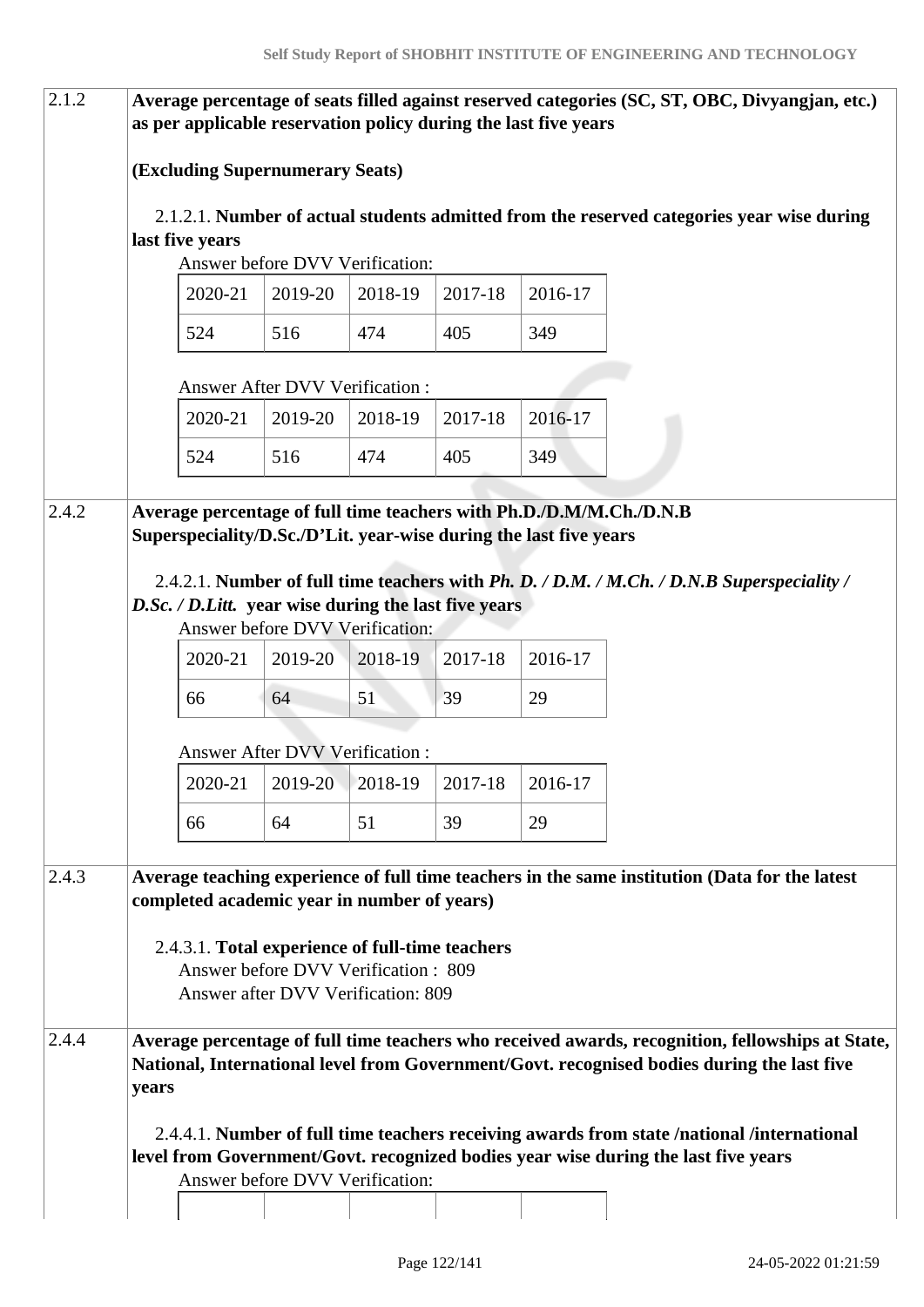**Self Study Report of SHOBHIT INSTITUTE OF ENGINEERING AND TECHNOLOGY**

|       |       | 2020-21                                                     | 2019-20                                                                   | 2018-19        | 2017-18      | 2016-17        |                                                                                                                                                                                |
|-------|-------|-------------------------------------------------------------|---------------------------------------------------------------------------|----------------|--------------|----------------|--------------------------------------------------------------------------------------------------------------------------------------------------------------------------------|
|       |       | 42                                                          | 41                                                                        | 33             | 14           | 24             |                                                                                                                                                                                |
|       |       |                                                             | Answer After DVV Verification:                                            |                |              |                |                                                                                                                                                                                |
|       |       | 2020-21                                                     | 2019-20                                                                   | 2018-19        | 2017-18      | 2016-17        |                                                                                                                                                                                |
|       |       | 19                                                          | 14                                                                        | 9              | 7            | $\overline{2}$ |                                                                                                                                                                                |
|       |       |                                                             |                                                                           |                |              |                |                                                                                                                                                                                |
|       |       |                                                             |                                                                           |                |              |                | Remark : DVV has updated the data after removing the local awards/Appreciation/guest/speaker                                                                                   |
| 2.5.1 |       | declaration of results year-wise during the last five years |                                                                           |                |              |                | Average number of days from the date of last semester-end/year- end examination till the                                                                                       |
|       |       | declaration of results year wise during the last five years | Answer before DVV Verification:                                           |                |              |                | 2.5.1.1. Number of days from the date of last semester-end/year-end examination till the                                                                                       |
|       |       | 2020-21                                                     | 2019-20                                                                   | 2018-19        | 2017-18      | 2016-17        |                                                                                                                                                                                |
|       |       | 10                                                          | 10                                                                        | 14             | 9            | 9              |                                                                                                                                                                                |
|       |       |                                                             | <b>Answer After DVV Verification:</b>                                     |                |              |                |                                                                                                                                                                                |
|       |       | 2020-21                                                     | 2019-20                                                                   | 2018-19        | 2017-18      | 2016-17        |                                                                                                                                                                                |
|       |       | 10                                                          | 10                                                                        | 14             | 9            | 9              |                                                                                                                                                                                |
| 2.5.2 |       | appeared in the examinations during the last five years     |                                                                           |                |              |                | Average percentage of student complaints/grievances about evaluation against total number                                                                                      |
|       | years |                                                             |                                                                           |                |              |                | 2.5.2.1. Number of complaints/grievances about evaluation year wise during the last five                                                                                       |
|       |       |                                                             | Answer before DVV Verification:                                           |                |              |                |                                                                                                                                                                                |
|       |       | 2020-21                                                     | 2019-20                                                                   | 2018-19        | 2017-18      | 2016-17        |                                                                                                                                                                                |
|       |       | 3                                                           | 3                                                                         | $\overline{2}$ | $\mathbf{1}$ | 3              |                                                                                                                                                                                |
|       |       |                                                             | Answer After DVV Verification:                                            |                |              |                |                                                                                                                                                                                |
|       |       | 2020-21                                                     | 2019-20                                                                   | 2018-19        | 2017-18      | 2016-17        |                                                                                                                                                                                |
|       |       | 3                                                           | 3                                                                         | 2              | $\mathbf{1}$ | 3              |                                                                                                                                                                                |
| 2.6.3 |       |                                                             |                                                                           |                |              |                |                                                                                                                                                                                |
|       |       |                                                             | Answer before DVV Verification: 978<br>Answer after DVV Verification: 978 |                |              |                | Pass Percentage of students (Data for the latest completed academic year)<br>2.6.3.1. Total number of final year students who passed the examination conducted by Institution. |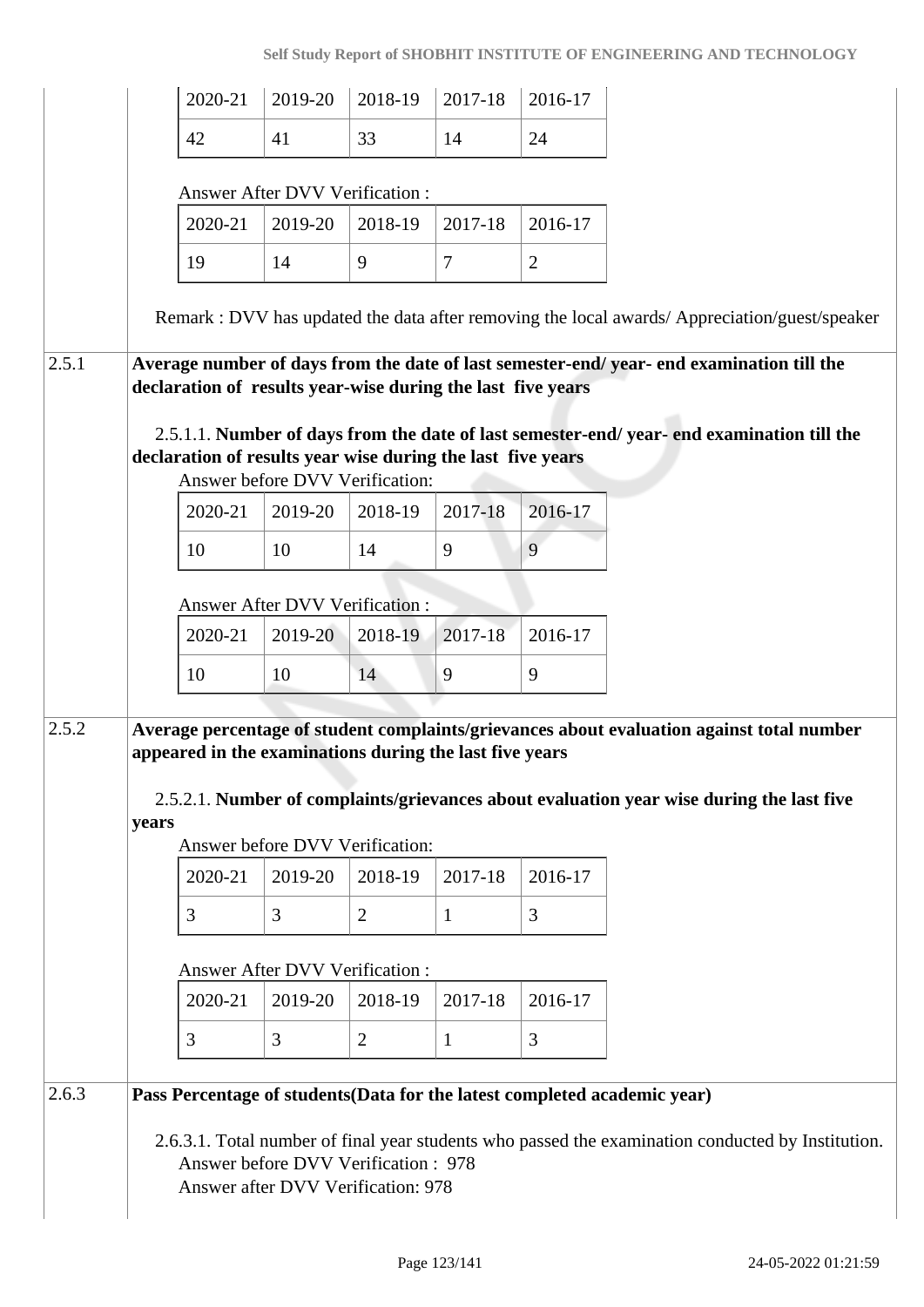|       |                                                                              |                                       |                                       |                |              | 2.6.3.2. Total number of final year students who appeared for the examination conducted by                                                                                                        |
|-------|------------------------------------------------------------------------------|---------------------------------------|---------------------------------------|----------------|--------------|---------------------------------------------------------------------------------------------------------------------------------------------------------------------------------------------------|
|       | the Institution.                                                             |                                       |                                       |                |              |                                                                                                                                                                                                   |
| 3.1.2 |                                                                              |                                       | Answer before DVV Verification : 1054 |                |              | The institution provides seed money to its teachers for research (average per year, INR in                                                                                                        |
|       | Lakhs)                                                                       |                                       |                                       |                |              |                                                                                                                                                                                                   |
|       | last five years (INR in lakhs).                                              |                                       |                                       |                |              | 3.1.2.1. The amount of seed money provided by institution to its faculty year-wise during the                                                                                                     |
|       |                                                                              |                                       | Answer before DVV Verification:       |                |              |                                                                                                                                                                                                   |
|       | 2020-21                                                                      | 2019-20                               | 2018-19                               | 2017-18        | 2016-17      |                                                                                                                                                                                                   |
|       | 19.366                                                                       | 4.27                                  | 1.004                                 | 2.5            | 2.15         |                                                                                                                                                                                                   |
|       |                                                                              | Answer After DVV Verification:        |                                       |                |              |                                                                                                                                                                                                   |
|       | 2020-21                                                                      | 2019-20                               | 2018-19                               | 2017-18        | 2016-17      |                                                                                                                                                                                                   |
|       | 5.0                                                                          | 4.27                                  | 1.004                                 | 2.5            | 2.15         |                                                                                                                                                                                                   |
|       | spend on the seed money                                                      |                                       |                                       |                |              | Remark : Value for the year 2020-21 has been reduced considering the previous years values                                                                                                        |
|       | various agencies for advanced studies / research during the last five years. |                                       | Answer before DVV Verification:       |                |              | 3.1.3.1. The number of teachers who received national / international fellowship / financial<br>support by various agencies for advanced studies / research year-wise during the last five years. |
|       |                                                                              |                                       |                                       |                |              |                                                                                                                                                                                                   |
|       | 2020-21                                                                      | 2019-20                               | 2018-19                               | 2017-18        | 2016-17      |                                                                                                                                                                                                   |
|       | $\boldsymbol{0}$                                                             | $\overline{0}$                        | 02                                    | $\overline{0}$ | 01           |                                                                                                                                                                                                   |
|       |                                                                              | <b>Answer After DVV Verification:</b> |                                       |                |              |                                                                                                                                                                                                   |
|       | 2020-21                                                                      | 2019-20                               | 2018-19                               | 2017-18        | 2016-17      |                                                                                                                                                                                                   |
|       | $\overline{0}$                                                               | $\overline{0}$                        | 2                                     | $\theta$       | $\mathbf{1}$ |                                                                                                                                                                                                   |
| 3.1.4 |                                                                              |                                       |                                       |                |              | Number of JRFs, SRFs, Post Doctoral Fellows, Research Associates and other research fellows                                                                                                       |
|       | enrolled in the institution during the last five years.                      |                                       |                                       |                |              |                                                                                                                                                                                                   |
|       |                                                                              |                                       |                                       |                |              | 3.1.4.1. The Number of JRFs, SRFs, Post Doctoral Fellows, Research Associates and other<br>research fellows enrolled in the institution year-wise during the last five years.                     |
|       |                                                                              |                                       | Answer before DVV Verification:       |                |              |                                                                                                                                                                                                   |
|       | 2020-21                                                                      | 2019-20                               | 2018-19                               | 2017-18        | 2016-17      |                                                                                                                                                                                                   |
|       | 34                                                                           | 19                                    | 11                                    | 7              | 7            |                                                                                                                                                                                                   |
|       |                                                                              |                                       |                                       |                |              |                                                                                                                                                                                                   |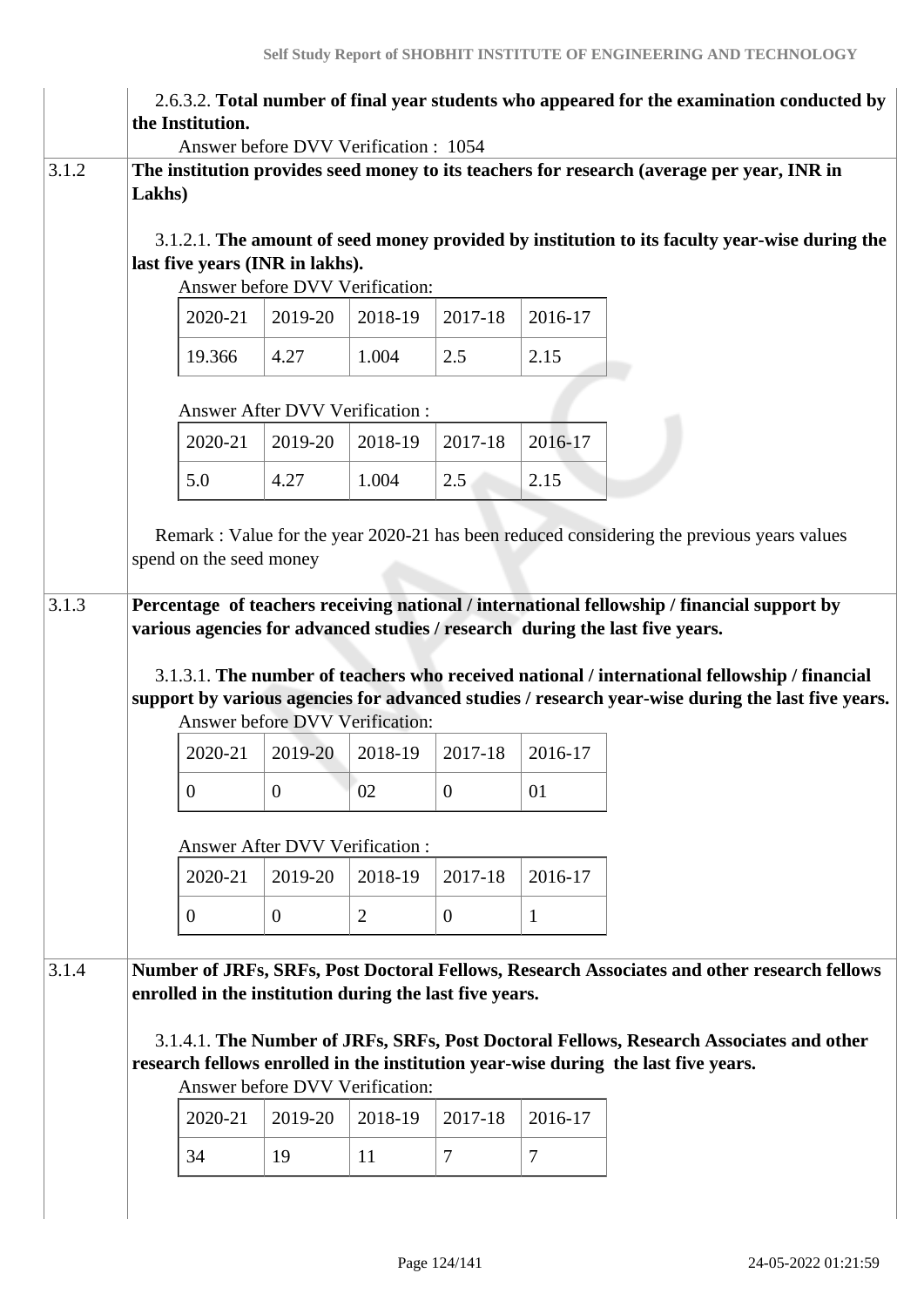|                |       |                                                                                                                                                                                                                                                                                                                                                                                                          | <b>Answer After DVV Verification:</b>                                 |                  |                  |                                                                                                                        |                                                                                                                                                                                                                                                                                                                                                                                          |
|----------------|-------|----------------------------------------------------------------------------------------------------------------------------------------------------------------------------------------------------------------------------------------------------------------------------------------------------------------------------------------------------------------------------------------------------------|-----------------------------------------------------------------------|------------------|------------------|------------------------------------------------------------------------------------------------------------------------|------------------------------------------------------------------------------------------------------------------------------------------------------------------------------------------------------------------------------------------------------------------------------------------------------------------------------------------------------------------------------------------|
|                |       | 2020-21                                                                                                                                                                                                                                                                                                                                                                                                  | 2019-20                                                               | 2018-19          | 2017-18          | 2016-17                                                                                                                |                                                                                                                                                                                                                                                                                                                                                                                          |
|                |       | 3                                                                                                                                                                                                                                                                                                                                                                                                        | $\overline{2}$                                                        | 3                | $\overline{4}$   | $\overline{4}$                                                                                                         |                                                                                                                                                                                                                                                                                                                                                                                          |
| 3.1.5<br>3.1.6 | year) | Institution has the following facilities to support research<br>1. Central Instrumentation Centre<br>2. Animal House/Green House<br>3. Museum<br>4. Media laboratory/Studios<br>5. Business Lab<br>6. Research/Statistical Databases<br>7. Mootcourt<br>8. Theatre<br>9. Art Gallery<br>10. Any other facility to support research<br>other similar recognitions by national and international agencies. | Answer before DVV Verification: 2<br>Answer after DVV Verification: 2 |                  |                  | Answer before DVV Verification : A. 4 or more of the above<br>Answer After DVV Verification: A. 4 or more of the above | Percentage of departments with UGC-SAP, CAS, DST-FIST, DBT, ICSSR and other<br>recognitions by national and international agencies (Data for the latest completed academic<br>3.1.6.1. The Number of departments with UGC-SAP, CAS, DST-FIST, DBT, ICSSR and                                                                                                                             |
| 3.2.1          |       | the University during the last five years (INR in Lakhs).<br>wise during the last five years (INR in Lakhs).                                                                                                                                                                                                                                                                                             | Answer before DVV Verification:                                       |                  |                  |                                                                                                                        | Extramural funding for Research (Grants sponsored by the non-government sources such as<br>industry, corporate houses, international bodies for research projects) endowments, Chairs in<br>3.2.1.1. Total Grants for research projects sponsored by the non-government sources such as<br>industry, corporate houses, international bodies, endowments, Chairs in the institution year- |
|                |       | 2020-21                                                                                                                                                                                                                                                                                                                                                                                                  | 2019-20                                                               | 2018-19          | 2017-18          | 2016-17                                                                                                                |                                                                                                                                                                                                                                                                                                                                                                                          |
|                |       | 21.0                                                                                                                                                                                                                                                                                                                                                                                                     | 1.25                                                                  | $\boldsymbol{0}$ | $\boldsymbol{0}$ | $\overline{0}$                                                                                                         |                                                                                                                                                                                                                                                                                                                                                                                          |
|                |       |                                                                                                                                                                                                                                                                                                                                                                                                          | Answer After DVV Verification :                                       |                  |                  |                                                                                                                        |                                                                                                                                                                                                                                                                                                                                                                                          |
|                |       | 2020-21                                                                                                                                                                                                                                                                                                                                                                                                  | 2019-20                                                               | 2018-19          | 2017-18          | 2016-17                                                                                                                |                                                                                                                                                                                                                                                                                                                                                                                          |
|                |       | 21                                                                                                                                                                                                                                                                                                                                                                                                       | 1.25                                                                  | $\boldsymbol{0}$ | $\overline{0}$   | $\mathbf{0}$                                                                                                           |                                                                                                                                                                                                                                                                                                                                                                                          |
| 3.2.2          |       |                                                                                                                                                                                                                                                                                                                                                                                                          |                                                                       |                  |                  |                                                                                                                        | Grants for research projects sponsored by the government agencies during the last five years                                                                                                                                                                                                                                                                                             |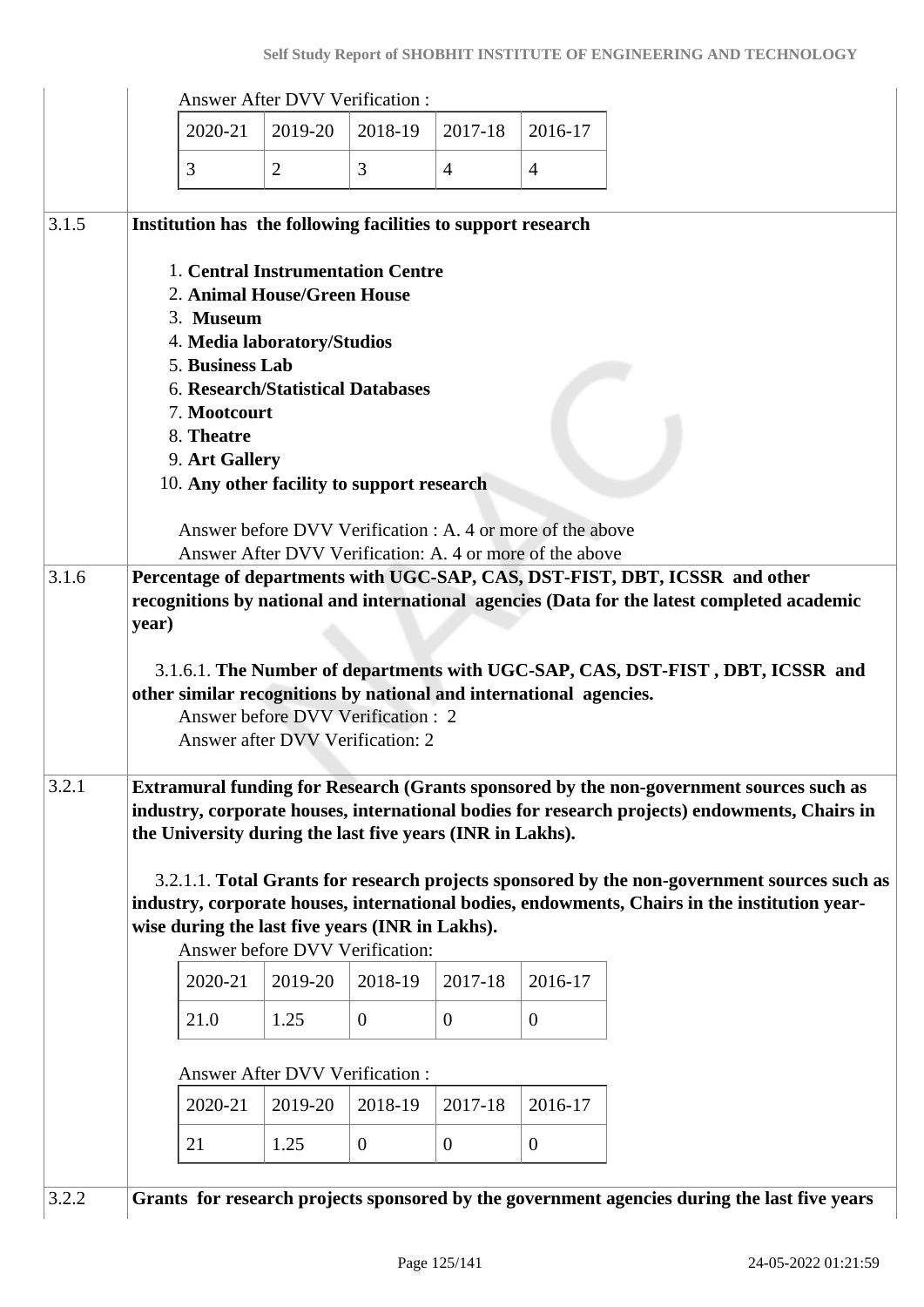## **(INR in Lakhs).**

## 3.2.2.1. **Total Grants for research projects sponsored by the government agencies year-wise during the last five years (INR in Lakhs).**

|       |            |                             |                                       | Answer before DVV Verification:                                                                                  |                                                            |         |                                                                                                                                                                                                                                                                 |                                                                                                 |
|-------|------------|-----------------------------|---------------------------------------|------------------------------------------------------------------------------------------------------------------|------------------------------------------------------------|---------|-----------------------------------------------------------------------------------------------------------------------------------------------------------------------------------------------------------------------------------------------------------------|-------------------------------------------------------------------------------------------------|
|       |            | 2020-21                     | 2019-20                               | 2018-19                                                                                                          | 2017-18                                                    | 2016-17 |                                                                                                                                                                                                                                                                 |                                                                                                 |
|       |            | $\overline{0}$              | 0.675                                 | 0.5                                                                                                              | 1.5                                                        | 81.9    |                                                                                                                                                                                                                                                                 |                                                                                                 |
|       |            |                             | <b>Answer After DVV Verification:</b> |                                                                                                                  |                                                            |         |                                                                                                                                                                                                                                                                 |                                                                                                 |
|       |            | 2020-21                     | 2019-20                               | 2018-19                                                                                                          | 2017-18                                                    | 2016-17 |                                                                                                                                                                                                                                                                 |                                                                                                 |
|       |            | $\overline{0}$              | 0.675                                 | 0.5                                                                                                              | 1.5                                                        | 81.9    |                                                                                                                                                                                                                                                                 |                                                                                                 |
| 3.2.3 |            | during the last five years  |                                       |                                                                                                                  |                                                            |         |                                                                                                                                                                                                                                                                 | Number of research projects per teacher funded by government and non-government agencies        |
|       | five years | during the last five years. |                                       | Answer before DVV Verification : 14<br>Answer after DVV Verification: 14<br>Answer before DVV Verification : 662 |                                                            |         | 3.2.3.2. Number of full time teachers worked in the institution year-wise during the last                                                                                                                                                                       | 3.2.3.1. Number of research projects funded by government and non-government agencies           |
| 3.3.2 |            |                             |                                       |                                                                                                                  |                                                            |         | Number of workshops/seminars conducted on Research methodology, Intellectual Property                                                                                                                                                                           |                                                                                                 |
|       |            | last five years.            |                                       | Answer before DVV Verification:                                                                                  |                                                            |         | Rights (IPR), entrepreneurship, skill development during the last five years.<br>3.3.2.1. Total number of workshops/seminars conducted on Research methodology,<br>Intellectual Property Rights (IPR), entrepreneurship, skill development year-wise during the |                                                                                                 |
|       |            | 2020-21                     | 2019-20                               | 2018-19                                                                                                          | 2017-18                                                    | 2016-17 |                                                                                                                                                                                                                                                                 |                                                                                                 |
|       |            | 27                          | 10                                    | 21                                                                                                               | 9                                                          | 6       |                                                                                                                                                                                                                                                                 |                                                                                                 |
|       |            |                             | <b>Answer After DVV Verification:</b> |                                                                                                                  |                                                            |         |                                                                                                                                                                                                                                                                 |                                                                                                 |
|       |            | 2020-21                     | 2019-20                               | 2018-19                                                                                                          | 2017-18                                                    | 2016-17 |                                                                                                                                                                                                                                                                 |                                                                                                 |
|       |            | 27                          | 10                                    | 21                                                                                                               | 9                                                          | 6       |                                                                                                                                                                                                                                                                 |                                                                                                 |
| 3.3.3 |            |                             |                                       |                                                                                                                  | / research scholars / students during the last five years. |         |                                                                                                                                                                                                                                                                 | Number of awards / recognitions received for research/innovations by the institution / teachers |
|       |            |                             |                                       |                                                                                                                  |                                                            |         | 3.3.3.1. Total number of awards / recognitions received for <i>research</i> / innovations won by<br>institution / teachers / research scholars / students year-wise during the last five years.                                                                 |                                                                                                 |
|       |            |                             |                                       | Answer before DVV Verification:                                                                                  |                                                            |         |                                                                                                                                                                                                                                                                 |                                                                                                 |
|       |            |                             |                                       |                                                                                                                  |                                                            |         |                                                                                                                                                                                                                                                                 |                                                                                                 |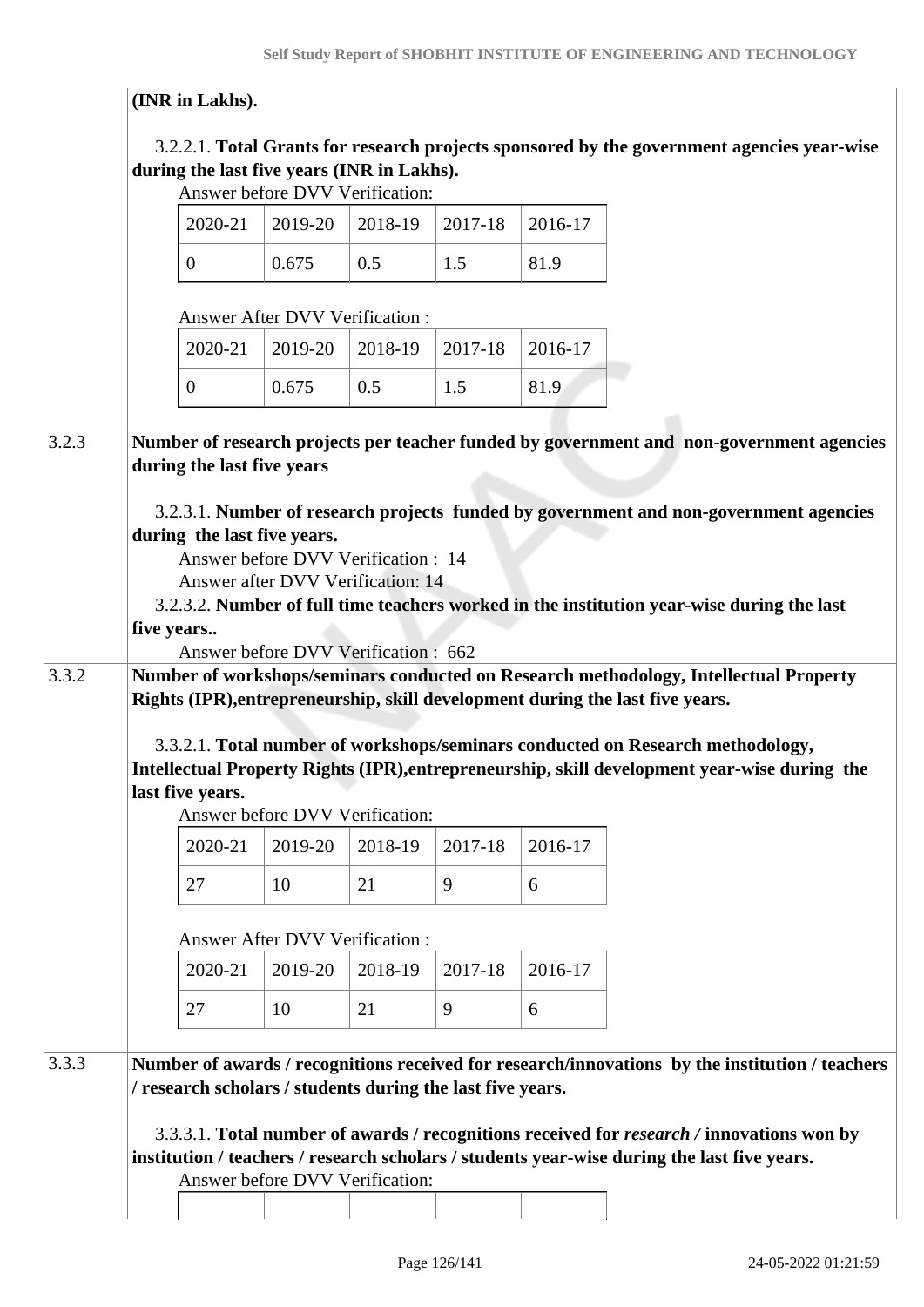#### **Self Study Report of SHOBHIT INSTITUTE OF ENGINEERING AND TECHNOLOGY**

|       |            | 2020-21                                                           | 2019-20                                    | 2018-19          | 2017-18                                                                                                    | 2016-17        |                                                                                                 |
|-------|------------|-------------------------------------------------------------------|--------------------------------------------|------------------|------------------------------------------------------------------------------------------------------------|----------------|-------------------------------------------------------------------------------------------------|
|       |            | 15                                                                | 11                                         | $\mathbf{1}$     | $\mathbf{1}$                                                                                               | 11             |                                                                                                 |
|       |            |                                                                   | Answer After DVV Verification:             |                  |                                                                                                            |                |                                                                                                 |
|       |            | 2020-21                                                           | 2019-20                                    | 2018-19          | 2017-18                                                                                                    | 2016-17        |                                                                                                 |
|       |            | 7                                                                 | $\overline{2}$                             | $\mathbf{1}$     | 10                                                                                                         | $\overline{0}$ |                                                                                                 |
|       |            |                                                                   |                                            |                  |                                                                                                            |                |                                                                                                 |
|       |            | workshops / conferences                                           |                                            |                  |                                                                                                            |                | Remark : DVV has updated the data after removing the Participation/presentation certificates in |
| 3.4.1 | following: |                                                                   |                                            |                  |                                                                                                            |                | The Institution ensures implementation of its stated Code of Ethics for research through the    |
|       |            |                                                                   |                                            |                  |                                                                                                            |                | 1. Inclusion of research ethics in the research methodology course work                         |
|       |            | 2. Presence of Ethics committee                                   |                                            |                  |                                                                                                            |                |                                                                                                 |
|       |            | 3. Plagiarism check through software                              |                                            |                  |                                                                                                            |                |                                                                                                 |
|       |            | <b>4. Research Advisory Committee</b>                             |                                            |                  |                                                                                                            |                |                                                                                                 |
|       |            |                                                                   |                                            |                  | Answer before DVV Verification : A. All of the above<br>Answer After DVV Verification: A. All of the above |                |                                                                                                 |
| 3.4.2 |            |                                                                   |                                            |                  |                                                                                                            |                | The institution provides incentives to teachers who receive state, national and international   |
|       |            | recognitions/awards                                               |                                            |                  |                                                                                                            |                |                                                                                                 |
|       |            | 1. Commendation and monetary incentive at a University function   |                                            |                  |                                                                                                            |                |                                                                                                 |
|       |            | 2. Commendation and medal at a University function                |                                            |                  |                                                                                                            |                |                                                                                                 |
|       |            | 3. Certificate of honor                                           |                                            |                  |                                                                                                            |                |                                                                                                 |
|       |            | <b>4. Announcement in the Newsletter / website</b>                |                                            |                  |                                                                                                            |                |                                                                                                 |
|       |            |                                                                   |                                            |                  | Answer before DVV Verification : A., All of the above                                                      |                |                                                                                                 |
|       |            |                                                                   |                                            |                  | Answer After DVV Verification: E. None of the above                                                        |                | Remark : HEI has not provided any supporting documents that show the incentive had been given   |
|       |            | to the teachers. DVV is not able to verify the data               |                                            |                  |                                                                                                            |                |                                                                                                 |
| 3.4.3 |            | Number of Patents published / awarded during the last five years. |                                            |                  |                                                                                                            |                |                                                                                                 |
|       |            |                                                                   |                                            |                  |                                                                                                            |                | 3.4.3.1. Total number of Patents published / awarded year-wise during the last five years.      |
|       |            | 2020-21                                                           | Answer before DVV Verification:<br>2019-20 | 2018-19          | 2017-18                                                                                                    | 2016-17        |                                                                                                 |
|       |            | 127                                                               | $\overline{0}$                             | $\boldsymbol{0}$ | $\overline{0}$                                                                                             | $\mathbf{0}$   |                                                                                                 |
|       |            |                                                                   |                                            |                  |                                                                                                            |                |                                                                                                 |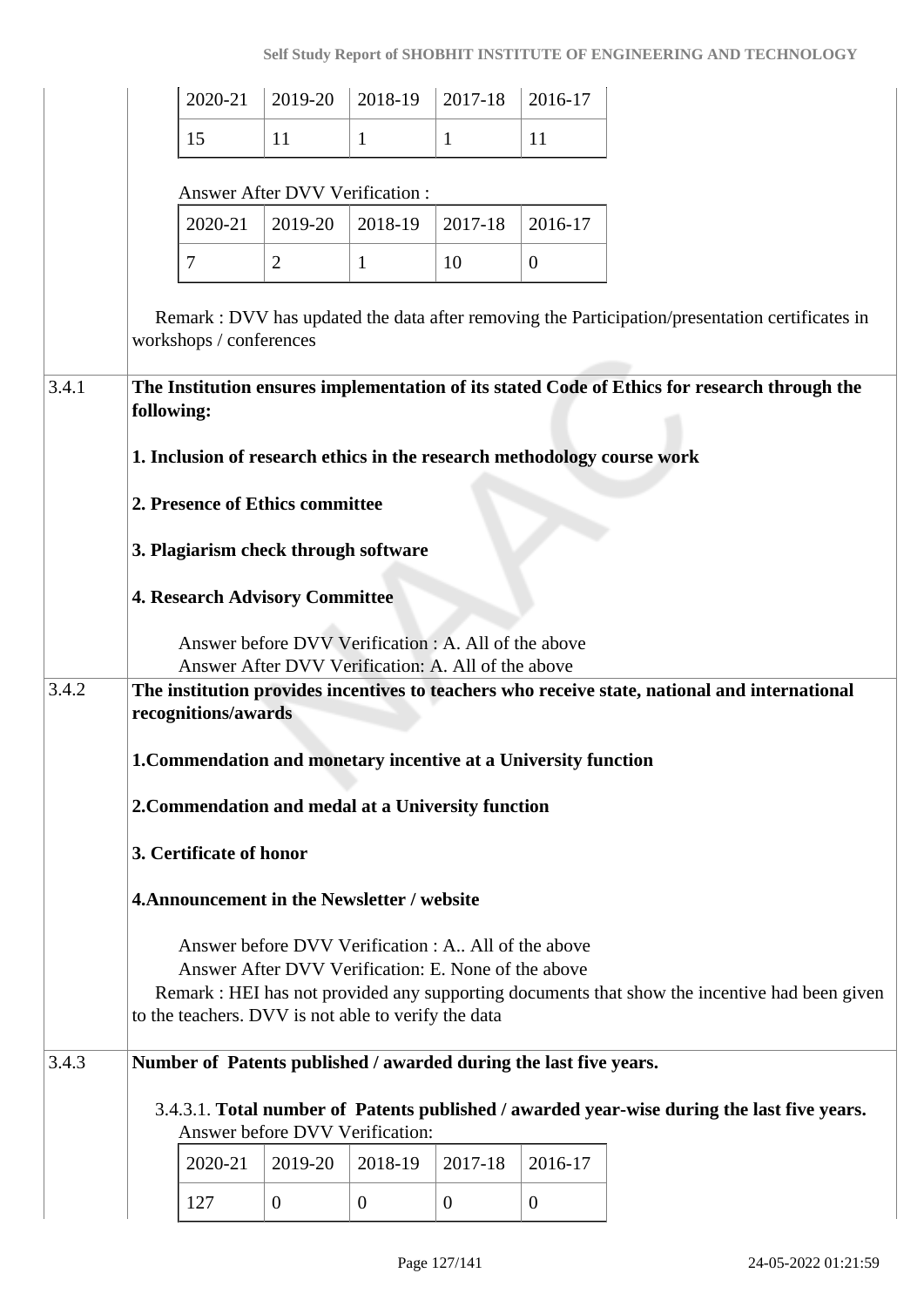|       |             | 2020-21         | <b>Answer After DVV Verification:</b><br>2019-20                                                                                                                                                                                                                       | 2018-19        | 2017-18      | 2016-17        |
|-------|-------------|-----------------|------------------------------------------------------------------------------------------------------------------------------------------------------------------------------------------------------------------------------------------------------------------------|----------------|--------------|----------------|
|       |             | $\mathbf{1}$    | $\overline{0}$                                                                                                                                                                                                                                                         | $\overline{0}$ | $\mathbf{0}$ | $\overline{0}$ |
|       |             |                 |                                                                                                                                                                                                                                                                        |                |              |                |
|       |             |                 | Remark : HEI has included all the patents published in the session 2021-22                                                                                                                                                                                             |                |              |                |
| 3.4.4 |             |                 | Number of Ph.D's awarded per teacher during the last five years.                                                                                                                                                                                                       |                |              |                |
|       |             |                 | 3.4.4.1. How many Ph.D's are awarded within last five years.                                                                                                                                                                                                           |                |              |                |
|       |             |                 | Answer before DVV Verification : 68<br>Answer after DVV Verification: 68                                                                                                                                                                                               |                |              |                |
|       |             |                 | 3.4.4.2. Number of teachers recognized as guides during the last five years                                                                                                                                                                                            |                |              |                |
|       |             |                 | Answer before DVV Verification : 22                                                                                                                                                                                                                                    |                |              |                |
| 3.4.5 |             | last five years | Number of research papers per teachers in the Journals notified on UGC website during the                                                                                                                                                                              |                |              |                |
|       |             |                 |                                                                                                                                                                                                                                                                        |                |              |                |
|       |             |                 | 3.4.5.1. Number of research papers in the Journals notified on UGC website during the last                                                                                                                                                                             |                |              |                |
|       | five years. |                 |                                                                                                                                                                                                                                                                        |                |              |                |
|       |             |                 | Answer before DVV Verification:                                                                                                                                                                                                                                        |                |              |                |
|       |             | 2020-21         | 2019-20                                                                                                                                                                                                                                                                | 2018-19        | 2017-18      | 2016-17        |
|       |             | 259             | 164                                                                                                                                                                                                                                                                    | 98             | 49           | 39             |
|       |             |                 | Answer After DVV Verification:                                                                                                                                                                                                                                         |                |              |                |
|       |             | 2020-21         | 2019-20                                                                                                                                                                                                                                                                | 2018-19        | 2017-18      | 2016-17        |
|       |             | 259             | 164                                                                                                                                                                                                                                                                    | 98             | 49           | 39             |
| 3.4.6 |             |                 | Number of books and chapters in edited volumes/books published and papers published in<br>national/international conference proceedings per teacher during last five years<br>3.4.6.1. Total number of books and chapters in edited volumes/books published and papers |                |              |                |
|       |             |                 | in national/international conference proceedings year-wise during last five years<br>Answer before DVV Verification:                                                                                                                                                   |                |              |                |
|       |             | 2020-21         | 2019-20                                                                                                                                                                                                                                                                | 2018-19        | 2017-18      | 2016-17        |
|       |             | 71              | 49                                                                                                                                                                                                                                                                     | 75             | 8            | 8              |
|       |             |                 | <b>Answer After DVV Verification:</b>                                                                                                                                                                                                                                  |                |              |                |
|       |             | 2020-21         | 2019-20                                                                                                                                                                                                                                                                | 2018-19        | 2017-18      | 2016-17        |
|       |             | 71              | 49                                                                                                                                                                                                                                                                     | 75             | 8            | 8              |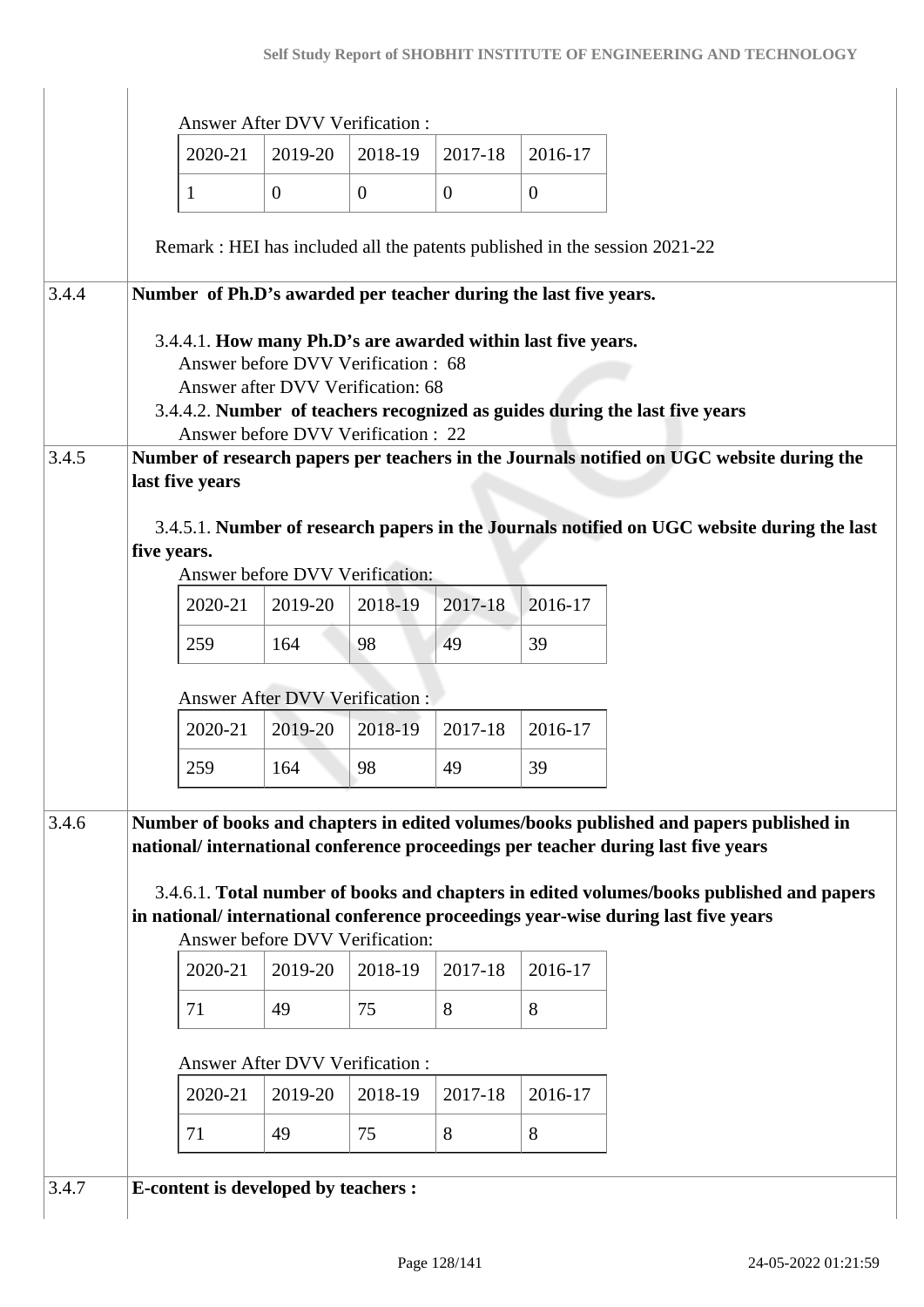| 3.5.2          | Lakhs). | 1. For e-PG-Pathshala<br>2. For CEC (Under Graduate)<br>3. For SWAYAM<br>4. For other MOOCs platform<br>5. Any other Government Initiatives<br><b>6. For Institutional LMS</b> |                                                  |                | Answer before DVV Verification : D. Any 2 of the above<br>Answer After DVV Verification: D. Any 2 of the above |                | Revenue generated from consultancy and corporate training during the last five years (INR in                                                                                                                                                                                                                                                                           |
|----------------|---------|--------------------------------------------------------------------------------------------------------------------------------------------------------------------------------|--------------------------------------------------|----------------|----------------------------------------------------------------------------------------------------------------|----------------|------------------------------------------------------------------------------------------------------------------------------------------------------------------------------------------------------------------------------------------------------------------------------------------------------------------------------------------------------------------------|
|                |         | the last five years (INR in lakhs).                                                                                                                                            |                                                  |                |                                                                                                                |                | 3.5.2.1. Total amount generated from consultancy and corporate training year-wise during                                                                                                                                                                                                                                                                               |
|                |         | 2020-21                                                                                                                                                                        | Answer before DVV Verification:<br>2019-20       | 2018-19        | 2017-18                                                                                                        | 2016-17        |                                                                                                                                                                                                                                                                                                                                                                        |
|                |         | 36                                                                                                                                                                             | 1.39305                                          | $\overline{0}$ | 0.25                                                                                                           | 1.10           |                                                                                                                                                                                                                                                                                                                                                                        |
|                |         |                                                                                                                                                                                |                                                  |                |                                                                                                                |                |                                                                                                                                                                                                                                                                                                                                                                        |
|                |         | 2020-21                                                                                                                                                                        | <b>Answer After DVV Verification:</b><br>2019-20 | 2018-19        | 2017-18                                                                                                        | 2016-17        |                                                                                                                                                                                                                                                                                                                                                                        |
|                |         | 5                                                                                                                                                                              | 1.39305                                          | $\overline{0}$ | 0.25                                                                                                           | 1.10           |                                                                                                                                                                                                                                                                                                                                                                        |
|                |         |                                                                                                                                                                                |                                                  |                |                                                                                                                |                |                                                                                                                                                                                                                                                                                                                                                                        |
| 3.6.2<br>3.6.3 |         | last five years                                                                                                                                                                | Answer before DVV Verification:                  |                |                                                                                                                |                | Number of awards received by the Institution, its teachers and students from Government<br>/Government recognised bodies in recognition of the extension activities carried out during the<br>3.6.2.1. Total number of awards and recognition received for extension activities from<br>Government/ Government recognised bodies year-wise during the last five years. |
|                |         | 2020-21                                                                                                                                                                        | 2019-20                                          | 2018-19        | 2017-18                                                                                                        | 2016-17        |                                                                                                                                                                                                                                                                                                                                                                        |
|                |         | 13                                                                                                                                                                             | 8                                                | $\overline{7}$ | 3                                                                                                              | $\overline{0}$ |                                                                                                                                                                                                                                                                                                                                                                        |
|                |         |                                                                                                                                                                                | <b>Answer After DVV Verification:</b>            |                |                                                                                                                |                |                                                                                                                                                                                                                                                                                                                                                                        |
|                |         | 2020-21                                                                                                                                                                        | 2019-20                                          | 2018-19        | 2017-18                                                                                                        | 2016-17        |                                                                                                                                                                                                                                                                                                                                                                        |
|                |         | $\overline{2}$                                                                                                                                                                 | $\overline{2}$                                   | $\overline{2}$ | $\overline{0}$                                                                                                 | $\theta$       |                                                                                                                                                                                                                                                                                                                                                                        |
|                |         | excluded these local awards                                                                                                                                                    |                                                  |                |                                                                                                                |                | Remark : HEI has included the local award and appreciation letter as recognition. DVV has                                                                                                                                                                                                                                                                              |
|                |         |                                                                                                                                                                                |                                                  |                |                                                                                                                |                | Number of extension and outreach programs conducted by the institution through NSS/NCC,<br>Government and Government recognised bodies during the last five years<br>3.6.3.1. Number of extension and outreach programs conducted by the institution those                                                                                                             |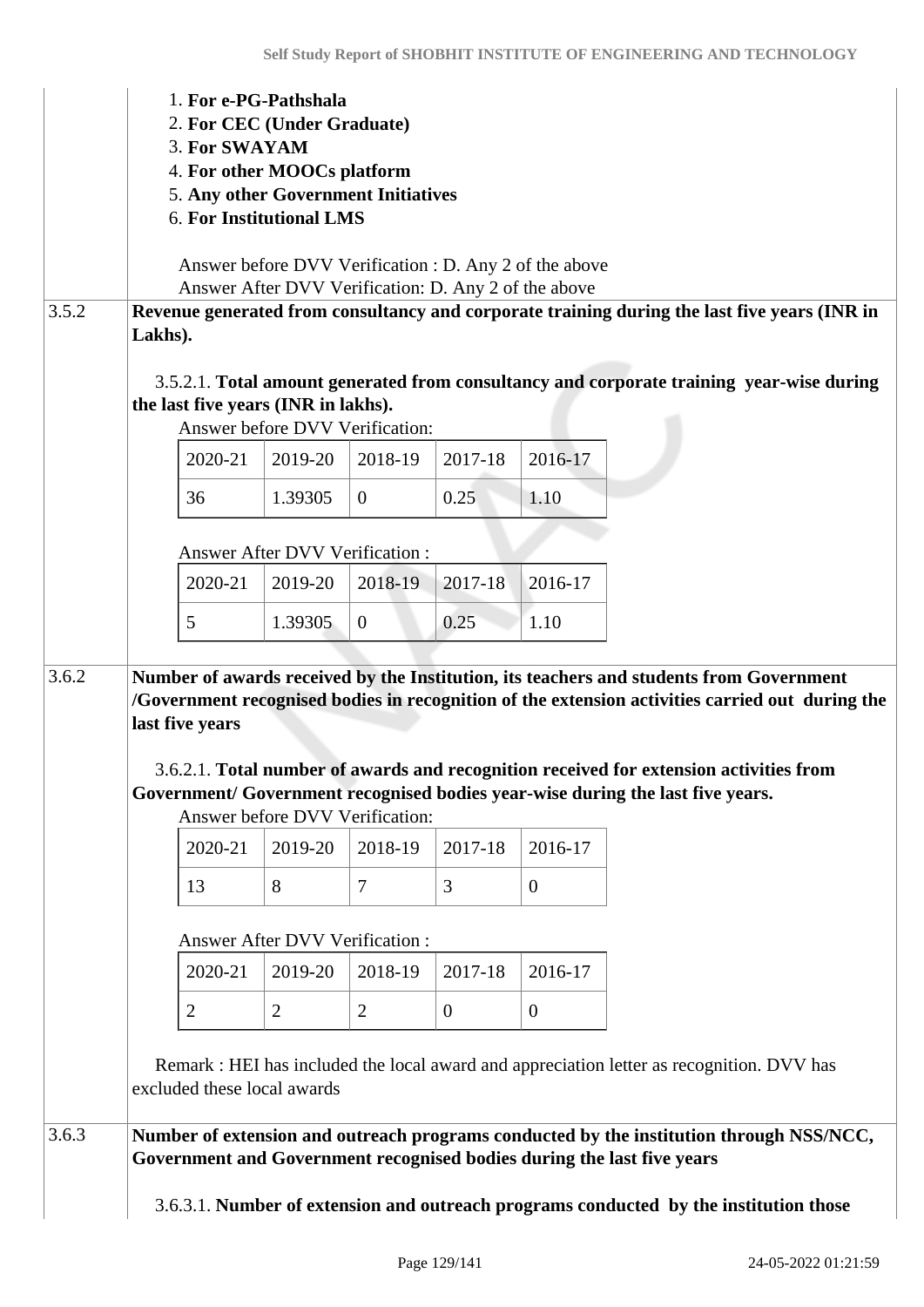|       |                                                                                                                                                                                                                                                                                                                                         |                                       | Answer before DVV Verification:       |         |                |  | through NSS/NCC, Government and Government recognised bodies during the last five years                                                                                                            |  |  |  |
|-------|-----------------------------------------------------------------------------------------------------------------------------------------------------------------------------------------------------------------------------------------------------------------------------------------------------------------------------------------|---------------------------------------|---------------------------------------|---------|----------------|--|----------------------------------------------------------------------------------------------------------------------------------------------------------------------------------------------------|--|--|--|
|       | 2020-21                                                                                                                                                                                                                                                                                                                                 | 2019-20                               | 2018-19                               | 2017-18 | 2016-17        |  |                                                                                                                                                                                                    |  |  |  |
|       | 23                                                                                                                                                                                                                                                                                                                                      | 15                                    | 23                                    | 8       | $\overline{7}$ |  |                                                                                                                                                                                                    |  |  |  |
|       |                                                                                                                                                                                                                                                                                                                                         |                                       | <b>Answer After DVV Verification:</b> |         |                |  |                                                                                                                                                                                                    |  |  |  |
|       | 2020-21                                                                                                                                                                                                                                                                                                                                 | 2019-20                               | 2018-19                               | 2017-18 | 2016-17        |  |                                                                                                                                                                                                    |  |  |  |
|       | 23                                                                                                                                                                                                                                                                                                                                      | 15                                    | 23                                    | 8       | $\overline{7}$ |  |                                                                                                                                                                                                    |  |  |  |
| 3.6.4 | the last five years                                                                                                                                                                                                                                                                                                                     | year-wise during the last five years. |                                       |         |                |  | Average percentage of students participating in extension activities listed at 3.6.3 above during<br>3.6.4.1. Total number of students participating in extension activities listed at 3.6.3 above |  |  |  |
|       |                                                                                                                                                                                                                                                                                                                                         |                                       | Answer before DVV Verification:       |         |                |  |                                                                                                                                                                                                    |  |  |  |
|       | 2020-21                                                                                                                                                                                                                                                                                                                                 | 2019-20                               | 2018-19                               | 2017-18 | 2016-17        |  |                                                                                                                                                                                                    |  |  |  |
|       | 3363                                                                                                                                                                                                                                                                                                                                    | 2500                                  | 4488                                  | 1433    | 1432           |  |                                                                                                                                                                                                    |  |  |  |
|       | <b>Answer After DVV Verification:</b>                                                                                                                                                                                                                                                                                                   |                                       |                                       |         |                |  |                                                                                                                                                                                                    |  |  |  |
|       | 2020-21                                                                                                                                                                                                                                                                                                                                 | 2019-20                               | 2018-19                               | 2017-18 | 2016-17        |  |                                                                                                                                                                                                    |  |  |  |
|       | 3363                                                                                                                                                                                                                                                                                                                                    | 2500                                  | 4488                                  | 1433    | 1432           |  |                                                                                                                                                                                                    |  |  |  |
| 3.7.1 | Number of Collaborative activities for research, Faculty exchange, Student exchange/<br>internship per year<br>3.7.1.1. Total number of Collaborative activities with other institutions / research<br>establishment / industry for research and academic development of faculty and students year-<br>wise during the last five years. |                                       |                                       |         |                |  |                                                                                                                                                                                                    |  |  |  |
|       |                                                                                                                                                                                                                                                                                                                                         |                                       | Answer before DVV Verification:       |         |                |  |                                                                                                                                                                                                    |  |  |  |
|       | 2020-21                                                                                                                                                                                                                                                                                                                                 | 2019-20                               | 2018-19                               | 2017-18 | 2016-17        |  |                                                                                                                                                                                                    |  |  |  |
|       | 236                                                                                                                                                                                                                                                                                                                                     | 62                                    | 68                                    | 52      | 66             |  |                                                                                                                                                                                                    |  |  |  |
|       |                                                                                                                                                                                                                                                                                                                                         |                                       | <b>Answer After DVV Verification:</b> |         |                |  |                                                                                                                                                                                                    |  |  |  |
|       | 2020-21                                                                                                                                                                                                                                                                                                                                 | 2019-20                               | 2018-19                               | 2017-18 | 2016-17        |  |                                                                                                                                                                                                    |  |  |  |
|       | 236                                                                                                                                                                                                                                                                                                                                     | 62                                    | 68                                    | 52      | 66             |  |                                                                                                                                                                                                    |  |  |  |
| 3.7.2 | the last five years.                                                                                                                                                                                                                                                                                                                    |                                       |                                       |         |                |  | Number of functional MoUs with institutions/industries in India and abroad for internship, on-<br>the-job training, project work, student / faculty exchange and collaborative research during     |  |  |  |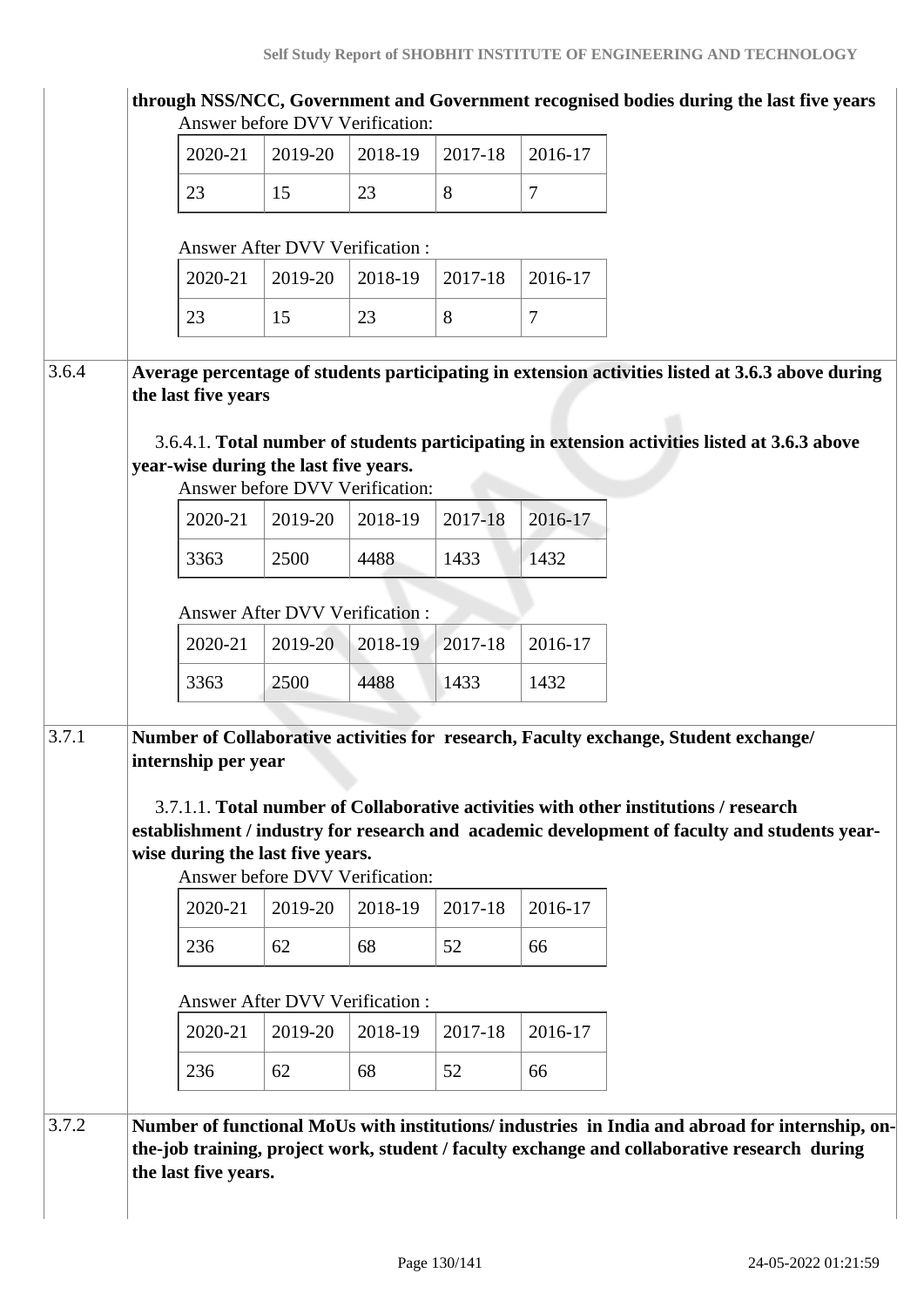|                  | research year-wise during the last five years.<br>Answer before DVV Verification:                                                                                                                                                                      |                                          |         |         |         |  |  |  |  |  |
|------------------|--------------------------------------------------------------------------------------------------------------------------------------------------------------------------------------------------------------------------------------------------------|------------------------------------------|---------|---------|---------|--|--|--|--|--|
|                  | 2020-21                                                                                                                                                                                                                                                | 2019-20                                  | 2018-19 | 2017-18 | 2016-17 |  |  |  |  |  |
| 48               |                                                                                                                                                                                                                                                        | 16                                       | 15      | 10      | 06      |  |  |  |  |  |
|                  |                                                                                                                                                                                                                                                        | <b>Answer After DVV Verification:</b>    |         |         |         |  |  |  |  |  |
|                  | 2020-21                                                                                                                                                                                                                                                | 2019-20                                  | 2018-19 | 2017-18 | 2016-17 |  |  |  |  |  |
| 05               |                                                                                                                                                                                                                                                        | 06                                       | 10      | 01      | 03      |  |  |  |  |  |
|                  | Average percentage of expenditure for infrastructure augmentation excluding salary during<br>the last five years (INR in Lakhs)<br>4.1.4.1. Expenditure for infrastructure augmentation, excluding salary during the last five<br>years (INR in lakhs) |                                          |         |         |         |  |  |  |  |  |
|                  |                                                                                                                                                                                                                                                        | Answer before DVV Verification:          |         |         |         |  |  |  |  |  |
|                  | 2020-21                                                                                                                                                                                                                                                | 2019-20                                  | 2018-19 | 2017-18 | 2016-17 |  |  |  |  |  |
|                  | 27.74                                                                                                                                                                                                                                                  | 59.25                                    | 88.54   | 390.21  | 59.81   |  |  |  |  |  |
|                  |                                                                                                                                                                                                                                                        |                                          |         |         |         |  |  |  |  |  |
|                  |                                                                                                                                                                                                                                                        | <b>Answer After DVV Verification:</b>    |         |         |         |  |  |  |  |  |
|                  | 2020-21                                                                                                                                                                                                                                                | 2019-20                                  | 2018-19 | 2017-18 | 2016-17 |  |  |  |  |  |
|                  | 27.74                                                                                                                                                                                                                                                  | 59.25                                    | 88.54   | 390.21  | 59.81   |  |  |  |  |  |
|                  |                                                                                                                                                                                                                                                        | Institution has access to the following: |         |         |         |  |  |  |  |  |
| 1. e-journals    |                                                                                                                                                                                                                                                        |                                          |         |         |         |  |  |  |  |  |
| 2. e-ShodhSindhu |                                                                                                                                                                                                                                                        |                                          |         |         |         |  |  |  |  |  |
|                  |                                                                                                                                                                                                                                                        | 3. Shodhganga Membership                 |         |         |         |  |  |  |  |  |
| 4. e-books       |                                                                                                                                                                                                                                                        |                                          |         |         |         |  |  |  |  |  |
| 5. Databases     |                                                                                                                                                                                                                                                        |                                          |         |         |         |  |  |  |  |  |
|                  |                                                                                                                                                                                                                                                        | 6. Remote access to e-resources          |         |         |         |  |  |  |  |  |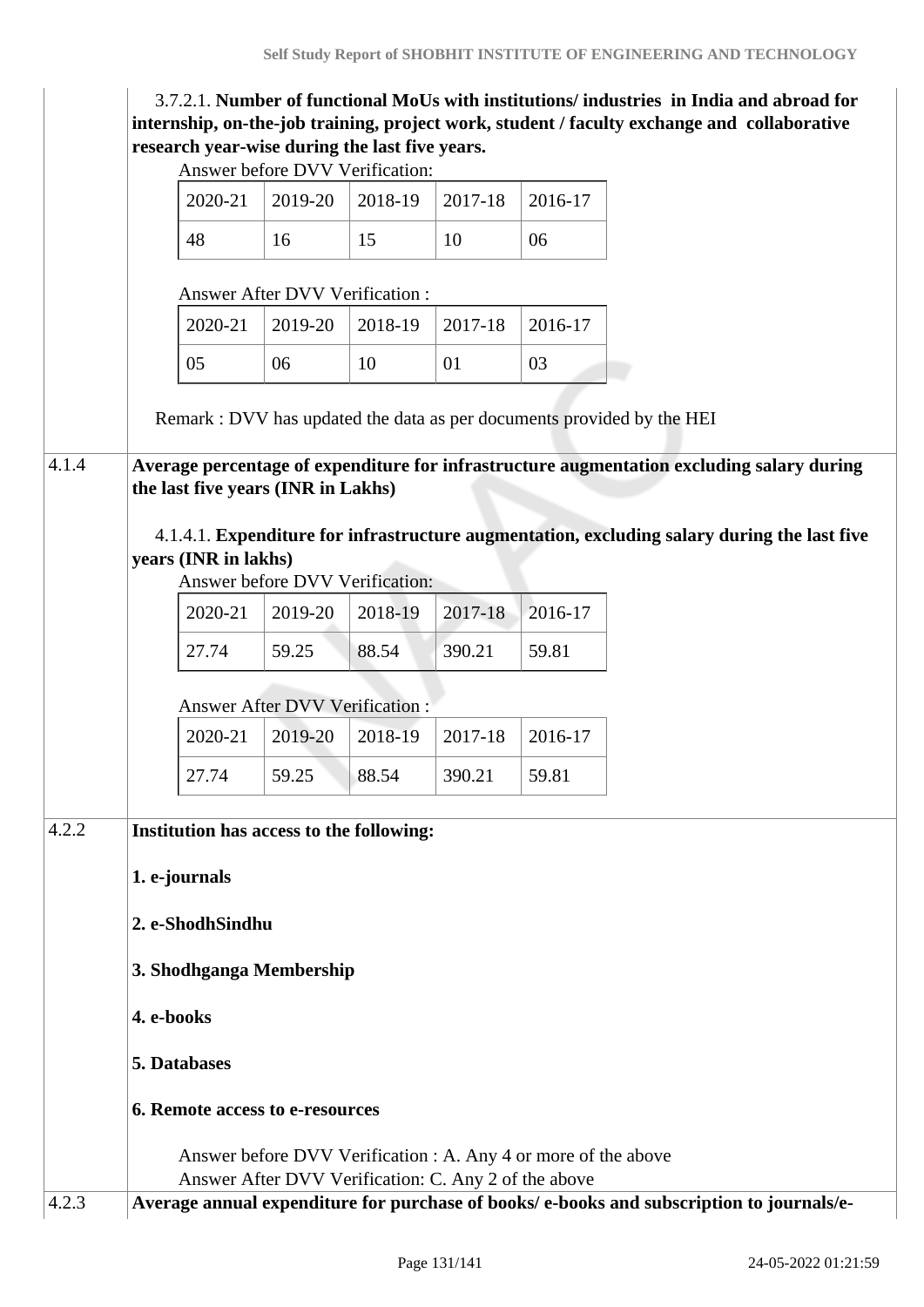## **journals during the last five years (INR in Lakhs)**

 4.2.3.1. Annual expenditure for the purchase of books and journals including e-journals year-wise during last five years (INR in Lakhs)

Answer before DVV Verification:

|       |       | 2020-21                                                                                                                         | 2019-20                        | 2018-19                                                                                                    | 2017-18 | 2016-17                                                                   |                                                                                                                                                                                            |
|-------|-------|---------------------------------------------------------------------------------------------------------------------------------|--------------------------------|------------------------------------------------------------------------------------------------------------|---------|---------------------------------------------------------------------------|--------------------------------------------------------------------------------------------------------------------------------------------------------------------------------------------|
|       |       | 19.77                                                                                                                           | 22.98                          | 20.99                                                                                                      | 20.37   | 20.44                                                                     |                                                                                                                                                                                            |
|       |       |                                                                                                                                 | Answer After DVV Verification: |                                                                                                            |         |                                                                           |                                                                                                                                                                                            |
|       |       | 2020-21                                                                                                                         | 2019-20                        | 2018-19                                                                                                    | 2017-18 | 2016-17                                                                   |                                                                                                                                                                                            |
|       |       | 18.51                                                                                                                           | 22.62                          | 19.30                                                                                                      | 18.82   | 20.06                                                                     |                                                                                                                                                                                            |
|       |       | periodicals from the supporting document                                                                                        |                                |                                                                                                            |         |                                                                           | Remark : DVV has updated the data after excluding the amount for purchase of news paper and                                                                                                |
| 4.3.1 | year) |                                                                                                                                 |                                | Answer before DVV Verification: 47<br>Answer after DVV Verification: 47                                    |         | 4.3.1.1. Number of classrooms and seminar halls with ICT facilities       | Percentage of classrooms and seminar halls with ICT - enabled facilities such as LCD, smart<br>board, Wi-Fi/LAN, audio video recording facilities. (Data for the latest completed academic |
| 4.3.4 |       |                                                                                                                                 |                                | Answer before DVV Verification : A. ?1 GBPS<br>Answer After DVV Verification: A. ?1 GBPS                   |         | Available bandwidth of internet connection in the Institution             | (Leased line)                                                                                                                                                                              |
| 4.3.5 |       |                                                                                                                                 |                                |                                                                                                            |         | <b>Institution has the following Facilities for e-content development</b> |                                                                                                                                                                                            |
|       |       | 1. Media centre<br>2. Audio visual centre<br>3. Lecture Capturing System(LCS)<br>4. Mixing equipments and softwares for editing |                                |                                                                                                            |         |                                                                           |                                                                                                                                                                                            |
|       |       |                                                                                                                                 |                                | Answer before DVV Verification : A. All of the above<br>Answer After DVV Verification: A. All of the above |         |                                                                           |                                                                                                                                                                                            |
| 4.4.1 |       |                                                                                                                                 |                                |                                                                                                            |         | support facilities excluding salary component during the last five years  | Average percentage expenditure incurred on maintenance of physical facilities and academic                                                                                                 |
|       |       | (INR in lakhs)                                                                                                                  |                                | Answer before DVV Verification:                                                                            |         |                                                                           | 4.4.1.1. Expenditure incurred on maintenance of infrastructure (physical facilities and<br>academic support facilities) excluding salary component year-wise during the last five years    |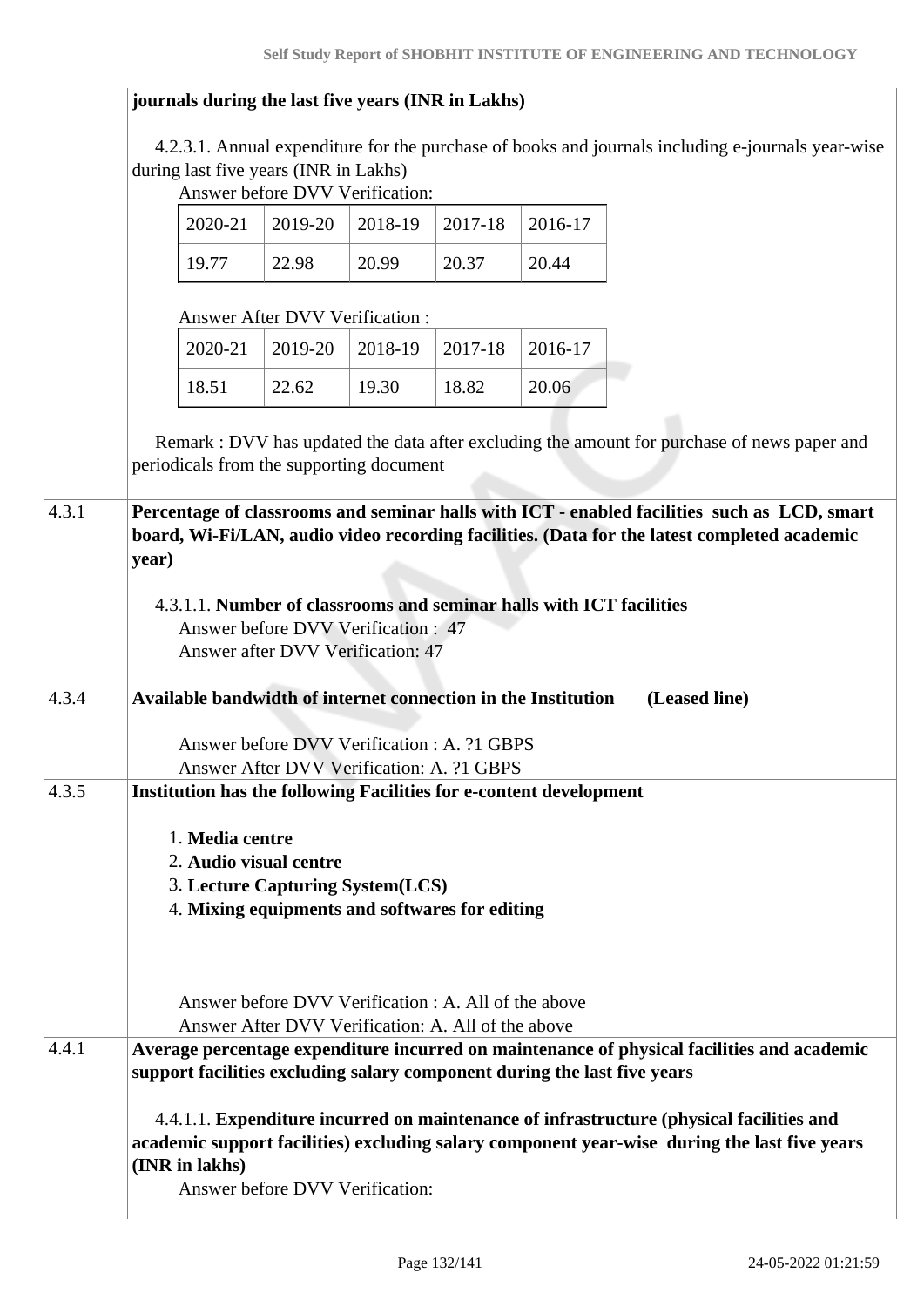|          | $2020-21$   2019-20   2018-19   2017-18   2016-17 |        |        |        |
|----------|---------------------------------------------------|--------|--------|--------|
| ' 110.29 | $\pm 111.07$                                      | 104.96 | 109.22 | 124.08 |

Answer After DVV Verification :

|        | $2020-21$   2019-20   2018-19   2017-18   2016-17 |        |        |        |
|--------|---------------------------------------------------|--------|--------|--------|
| 110.29 | 111.07                                            | 104.96 | 109.22 | 124.08 |

5.1.1 **Average percentage of students benefited by scholarships and freeships provided by the institution, Government and non-government agencies (NGOs) during the last five years (other than the students receiving scholarships under the government schemes for reserved categories).**

 5.1.1.1. **Number of students benefited by scholarships and free ships provided by the institution, Government and non-government bodies, industries, individuals, philanthropists during the last five years (other than students receiving scholarships under the government schemes for reserved categories)** 

Answer before DVV Verification:

|     |     | $2020-21$   2019-20   2018-19   2017-18 |     | $12016 - 17$ |
|-----|-----|-----------------------------------------|-----|--------------|
| 641 | 662 | 597                                     | 447 | 248          |

#### Answer After DVV Verification :

|     | 2020-21   2019-20   2018-19   2017-18   2016-17 |     |     |     |
|-----|-------------------------------------------------|-----|-----|-----|
| 640 | 662                                             | 597 | 447 | 248 |

5.1.2 **Average percentage of students benefited by career counseling and guidance for competitive examinations as offered by the Institution during the last five years.**

> 5.1.2.1. **Number of students benefitted by guidance for competitive examinations and career counselling offered by the institution year wise during last five years**

Answer before DVV Verification:

|      |      | $2020-21$   2019-20   2018-19   2017-18   2016-17 |     |     |
|------|------|---------------------------------------------------|-----|-----|
| 1078 | 1114 | 677                                               | 565 | 708 |

#### Answer After DVV Verification :

|      |      | $2020-21$   2019-20   2018-19   2017-18   2016-17 |     |     |
|------|------|---------------------------------------------------|-----|-----|
| 1000 | 1000 | 677                                               | 565 | 708 |

5.1.3 **Following Capacity development and skills enhancement activities are organised for improving students capability**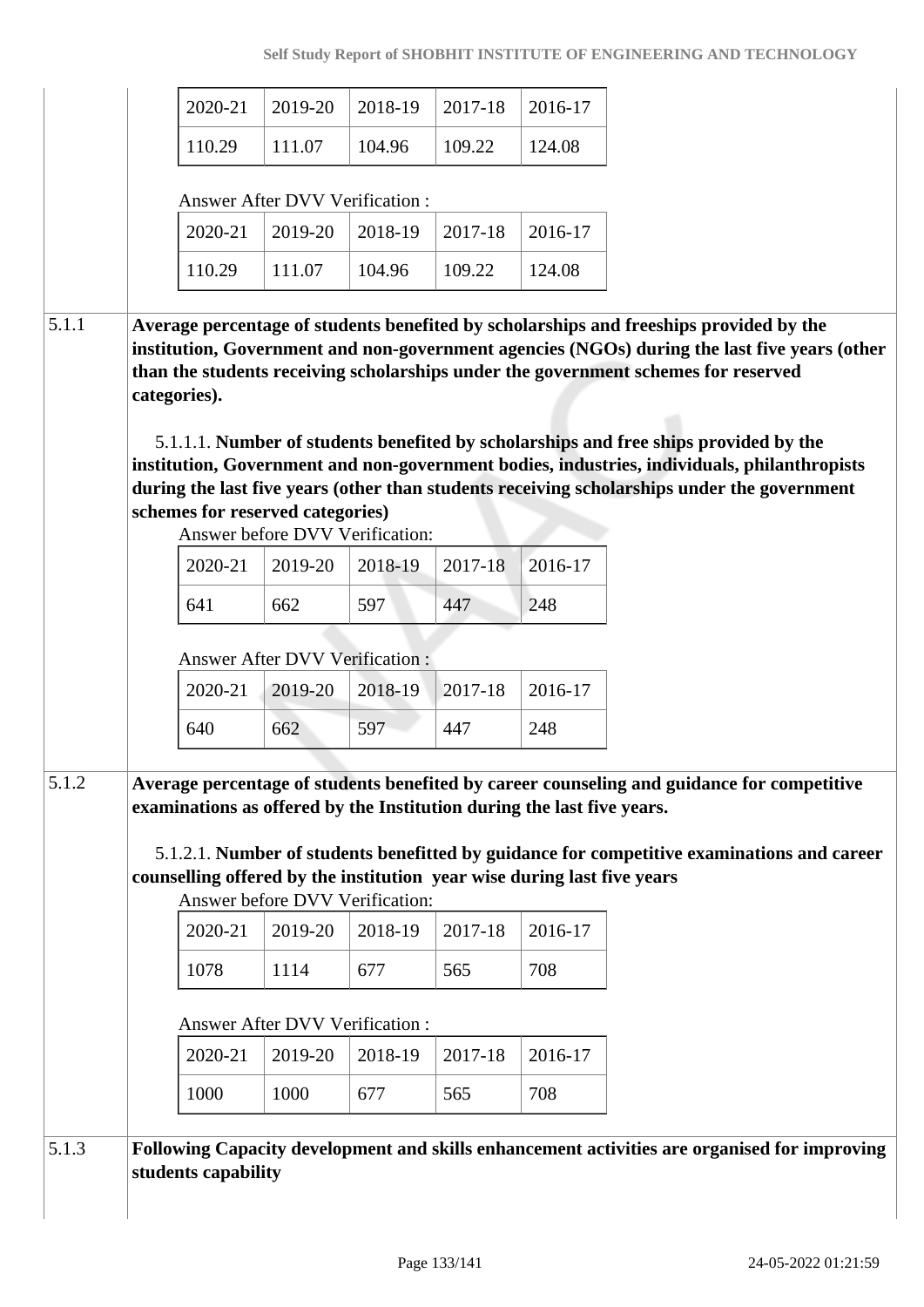|       |                   | 1. Soft skills                                                          |                                                                                                            |              |                |                |                                                                                                                                                                                                                                                                                                        |  |  |  |
|-------|-------------------|-------------------------------------------------------------------------|------------------------------------------------------------------------------------------------------------|--------------|----------------|----------------|--------------------------------------------------------------------------------------------------------------------------------------------------------------------------------------------------------------------------------------------------------------------------------------------------------|--|--|--|
|       |                   | 2. Language and communication skills                                    |                                                                                                            |              |                |                |                                                                                                                                                                                                                                                                                                        |  |  |  |
|       |                   | 3. Life skills (Yoga, physical fitness, health and hygiene)             |                                                                                                            |              |                |                |                                                                                                                                                                                                                                                                                                        |  |  |  |
|       |                   | 4. Awareness of trends in technology                                    |                                                                                                            |              |                |                |                                                                                                                                                                                                                                                                                                        |  |  |  |
|       |                   |                                                                         | Answer before DVV Verification : A. All of the above<br>Answer After DVV Verification: A. All of the above |              |                |                |                                                                                                                                                                                                                                                                                                        |  |  |  |
| 5.3.1 |                   | should be counted as one) during the last five years.                   |                                                                                                            |              |                |                | Number of awards / medals won by students for outstanding performance in sports / cultural<br>activities at inter-university / state / national / international events (award for a team event                                                                                                         |  |  |  |
|       |                   | event should be counted as one) year - wise during the last five years. | Answer before DVV Verification:                                                                            |              |                |                | 5.3.1.1. Number of awards/medals won by students for outstanding performance in sports /<br>cultural activities at inter-university / state / national / international events (award for a team                                                                                                        |  |  |  |
|       |                   | 2020-21                                                                 | 2019-20                                                                                                    | 2018-19      | 2017-18        | 2016-17        |                                                                                                                                                                                                                                                                                                        |  |  |  |
|       |                   | 25                                                                      | 61                                                                                                         | 28           | 31             | 34             |                                                                                                                                                                                                                                                                                                        |  |  |  |
|       |                   |                                                                         | <b>Answer After DVV Verification:</b>                                                                      |              |                |                |                                                                                                                                                                                                                                                                                                        |  |  |  |
|       |                   | 2020-21                                                                 | 2019-20                                                                                                    | 2018-19      | 2017-18        | 2016-17        |                                                                                                                                                                                                                                                                                                        |  |  |  |
|       |                   | 1                                                                       | $\mathbf{1}$                                                                                               | $\mathbf{1}$ | $\overline{2}$ | 3              |                                                                                                                                                                                                                                                                                                        |  |  |  |
| 5.3.3 | one only.<br>year |                                                                         |                                                                                                            |              |                |                | Remark : DVV has updated the data as per documents provided by the HEI. Sports and cultural<br>events at inter-university / state / national / international events. Group events are to be considered<br>Average number of sports and cultural events / competitions organised by the institution per |  |  |  |
|       |                   | - wise during the last five years.                                      | Answer before DVV Verification:                                                                            |              |                |                | 5.3.3.1. Number of sports and cultural events / competitions organised by the institution year                                                                                                                                                                                                         |  |  |  |
|       |                   | 2020-21                                                                 | 2019-20                                                                                                    | 2018-19      | 2017-18        | 2016-17        |                                                                                                                                                                                                                                                                                                        |  |  |  |
|       |                   | 12                                                                      | 28                                                                                                         | 37           | 31             | 28             |                                                                                                                                                                                                                                                                                                        |  |  |  |
|       |                   |                                                                         | <b>Answer After DVV Verification:</b>                                                                      |              |                |                |                                                                                                                                                                                                                                                                                                        |  |  |  |
|       |                   | 2020-21                                                                 | 2019-20                                                                                                    | 2018-19      | 2017-18        | 2016-17        |                                                                                                                                                                                                                                                                                                        |  |  |  |
|       |                   | 12                                                                      | 8                                                                                                          | 17           | 10             | $\overline{7}$ |                                                                                                                                                                                                                                                                                                        |  |  |  |
| 5.4.2 |                   | Alumni contribution during the last five years (INR in Lakhs)           |                                                                                                            |              |                |                |                                                                                                                                                                                                                                                                                                        |  |  |  |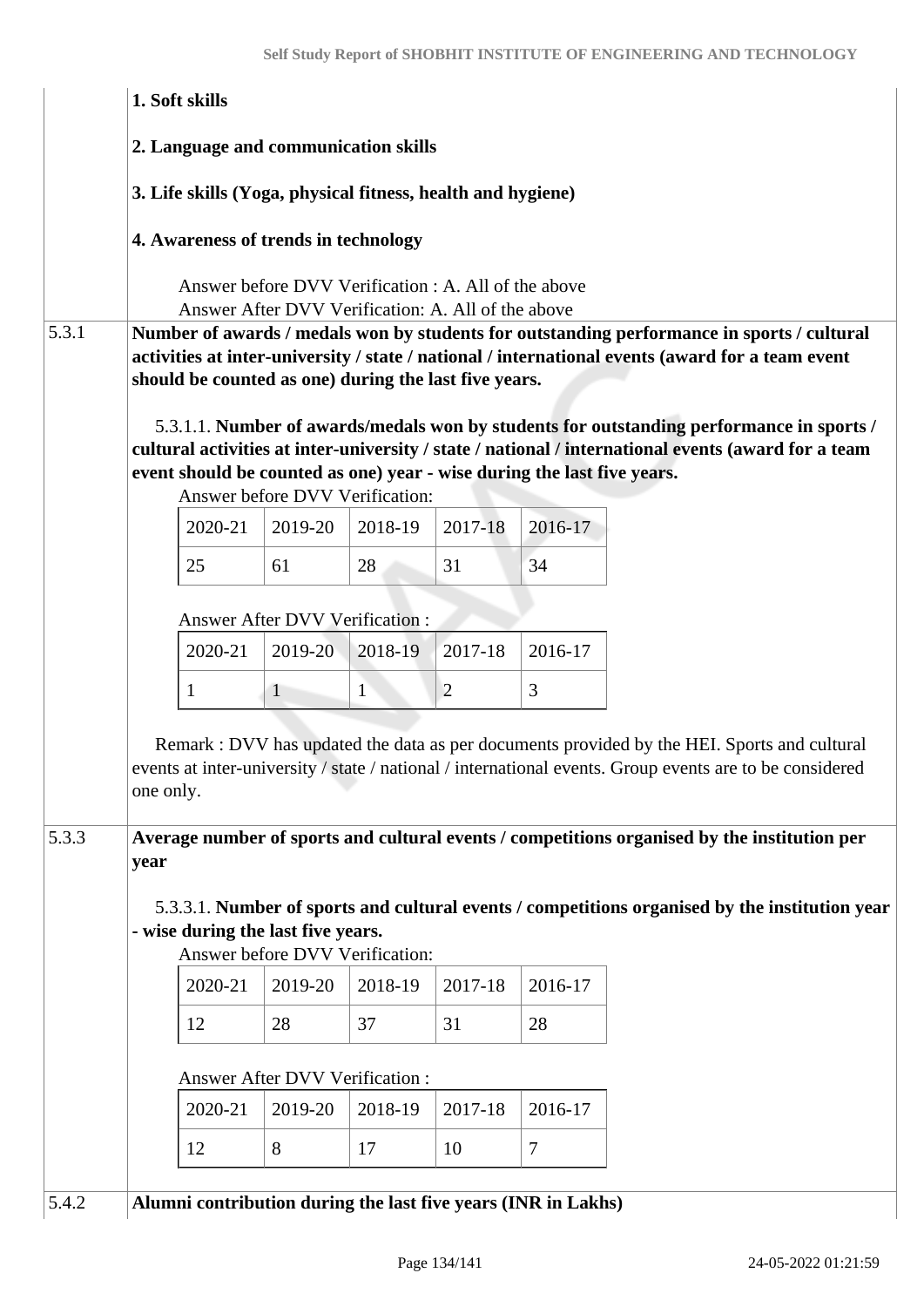|       |                                       | Answer before DVV Verification : A. ? 100 Lakhs<br>Answer After DVV Verification: A. ? 100 Lakhs                                             |         |         |         |                                                                                                                                                                                                                                                                          |  |  |  |  |  |
|-------|---------------------------------------|----------------------------------------------------------------------------------------------------------------------------------------------|---------|---------|---------|--------------------------------------------------------------------------------------------------------------------------------------------------------------------------------------------------------------------------------------------------------------------------|--|--|--|--|--|
| 6.2.3 |                                       |                                                                                                                                              |         |         |         | Institution Implements e-governance covering following areas of operation                                                                                                                                                                                                |  |  |  |  |  |
|       | 1. Administration<br>4. Examination   | 2. Finance and Accounts<br><b>3. Student Admission and Support</b><br>Answer before DVV Verification : A. All of the above                   |         |         |         |                                                                                                                                                                                                                                                                          |  |  |  |  |  |
| 6.3.2 |                                       | Answer After DVV Verification: A. All of the above<br>Average percentage of teachers provided with financial support to attend conferences / |         |         |         |                                                                                                                                                                                                                                                                          |  |  |  |  |  |
|       |                                       |                                                                                                                                              |         |         |         | workshops and towards membership fee of professional bodies during the last five years.                                                                                                                                                                                  |  |  |  |  |  |
|       | the last five years                   | 6.3.2.1. Number of teachers provided with financial support to attend<br>Answer before DVV Verification:                                     |         |         |         | conferences/workshops and towards membership fee of professional bodies year wise during                                                                                                                                                                                 |  |  |  |  |  |
|       | 2020-21                               | 2019-20                                                                                                                                      | 2018-19 | 2017-18 | 2016-17 |                                                                                                                                                                                                                                                                          |  |  |  |  |  |
|       | 157                                   | 155                                                                                                                                          | 56      | 48      | 30      |                                                                                                                                                                                                                                                                          |  |  |  |  |  |
|       | <b>Answer After DVV Verification:</b> |                                                                                                                                              |         |         |         |                                                                                                                                                                                                                                                                          |  |  |  |  |  |
|       | 2020-21                               | 2019-20                                                                                                                                      | 2018-19 | 2017-18 | 2016-17 |                                                                                                                                                                                                                                                                          |  |  |  |  |  |
|       | 157                                   | 155                                                                                                                                          | 56      | 48      | 30      |                                                                                                                                                                                                                                                                          |  |  |  |  |  |
| 6.3.3 |                                       |                                                                                                                                              |         |         |         | Average number of professional development / administrative training Programmes organized<br>by the institution for teaching and non-teaching staff during the last five years.<br>6.3.3.1. Total number of professional development /administrative training Programmes |  |  |  |  |  |
|       | years                                 | Answer before DVV Verification:                                                                                                              |         |         |         | organized by the institution for teaching and non teaching staff year-wise during the last five                                                                                                                                                                          |  |  |  |  |  |
|       | 2020-21                               | 2019-20                                                                                                                                      | 2018-19 | 2017-18 | 2016-17 |                                                                                                                                                                                                                                                                          |  |  |  |  |  |
|       | 19                                    | 16                                                                                                                                           | 14      | 10      | 10      |                                                                                                                                                                                                                                                                          |  |  |  |  |  |
|       |                                       | <b>Answer After DVV Verification:</b>                                                                                                        |         |         |         |                                                                                                                                                                                                                                                                          |  |  |  |  |  |
|       | 2020-21                               | 2019-20                                                                                                                                      | 2018-19 | 2017-18 | 2016-17 |                                                                                                                                                                                                                                                                          |  |  |  |  |  |
|       | 15                                    | 15                                                                                                                                           | 14      | 10      | 10      |                                                                                                                                                                                                                                                                          |  |  |  |  |  |
|       |                                       |                                                                                                                                              |         |         |         |                                                                                                                                                                                                                                                                          |  |  |  |  |  |
| 6.3.4 |                                       |                                                                                                                                              |         |         |         | Average percentage of teachers undergoing online/face-to-face Faculty Development<br>Programmes (FDP) during the last five years (Professional Development Programmes,<br>Orientation / Induction Programmes, Refresher Course, Short Term Course).                      |  |  |  |  |  |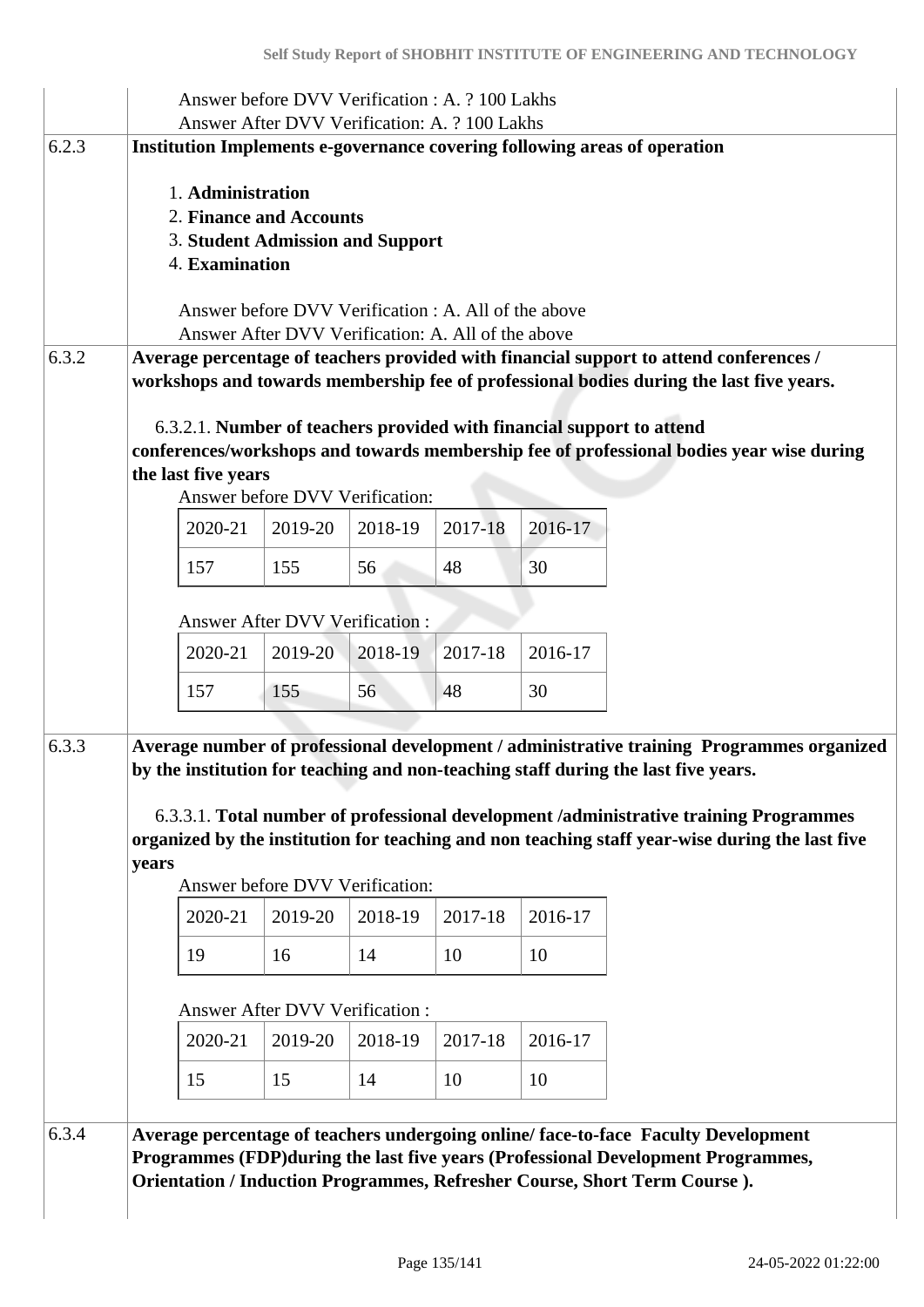|       | 6.3.4.1. Total number of teachers attending professional development Programmes, viz., |                                                                                                                                                                    |                                       |         |         |                                                                                                     |  |  |  |
|-------|----------------------------------------------------------------------------------------|--------------------------------------------------------------------------------------------------------------------------------------------------------------------|---------------------------------------|---------|---------|-----------------------------------------------------------------------------------------------------|--|--|--|
|       |                                                                                        | <b>Orientation Programme, Refresher Course, Short Term Course, Faculty Development</b><br>Programmes year wise during last five years                              |                                       |         |         |                                                                                                     |  |  |  |
|       |                                                                                        |                                                                                                                                                                    | Answer before DVV Verification:       |         |         |                                                                                                     |  |  |  |
|       |                                                                                        | 2020-21                                                                                                                                                            | 2019-20                               | 2018-19 | 2017-18 | 2016-17                                                                                             |  |  |  |
|       |                                                                                        | 155                                                                                                                                                                | 156                                   | 53      | 42      | 53                                                                                                  |  |  |  |
|       |                                                                                        |                                                                                                                                                                    | Answer After DVV Verification :       |         |         |                                                                                                     |  |  |  |
|       |                                                                                        | 2020-21                                                                                                                                                            | 2019-20                               | 2018-19 | 2017-18 | 2016-17                                                                                             |  |  |  |
|       |                                                                                        | 23                                                                                                                                                                 | 38                                    | 15      | 6       | $\mathbf{1}$                                                                                        |  |  |  |
|       | days                                                                                   | Remark: DVV has updated the data after excluding the FDP's those having duration less than five                                                                    |                                       |         |         |                                                                                                     |  |  |  |
| 6.4.2 |                                                                                        | Funds / Grants received from government bodies during the last five years for development                                                                          |                                       |         |         |                                                                                                     |  |  |  |
|       |                                                                                        | and maintenance of infrastructure (not covered under Criteria III and V) (INR in Lakhs).                                                                           |                                       |         |         |                                                                                                     |  |  |  |
|       |                                                                                        | 6.4.2.1. Total Funds / Grants received from government bodies for development and                                                                                  |                                       |         |         | maintenance of infrastructure (not covered under Criteria III and V) year wise during the last five |  |  |  |
|       |                                                                                        | years (INR in Lakhs).                                                                                                                                              | Answer before DVV Verification:       |         |         |                                                                                                     |  |  |  |
|       |                                                                                        | 2020-21                                                                                                                                                            | 2019-20                               | 2018-19 | 2017-18 | 2016-17                                                                                             |  |  |  |
|       |                                                                                        | 21.25                                                                                                                                                              | 21.25                                 | 21.25   | 21.25   | 21.25                                                                                               |  |  |  |
|       |                                                                                        |                                                                                                                                                                    | Answer After DVV Verification:        |         |         |                                                                                                     |  |  |  |
|       |                                                                                        | 2020-21                                                                                                                                                            | 2019-20                               | 2018-19 | 2017-18 | 2016-17                                                                                             |  |  |  |
|       |                                                                                        | 21                                                                                                                                                                 | 21.25                                 | 21.25   | 21.25   | 21.25                                                                                               |  |  |  |
|       |                                                                                        |                                                                                                                                                                    |                                       |         |         |                                                                                                     |  |  |  |
|       |                                                                                        | Funds / Grants received from non-government bodies, individuals, philanthropists during the<br>last five years (not covered in Criterion III and V) (INR in Lakhs) |                                       |         |         |                                                                                                     |  |  |  |
|       |                                                                                        | 6.4.3.1. Total Grants received from non-government bodies, individuals, Philanthropers year wise<br>during the last five years (INR in Lakhs)                      |                                       |         |         |                                                                                                     |  |  |  |
|       |                                                                                        |                                                                                                                                                                    | Answer before DVV Verification:       |         |         |                                                                                                     |  |  |  |
|       |                                                                                        | 2020-21                                                                                                                                                            | 2019-20                               | 2018-19 | 2017-18 | 2016-17                                                                                             |  |  |  |
|       |                                                                                        | 6.66                                                                                                                                                               | 6.66                                  | 19.56   | 6.66    | 6.66                                                                                                |  |  |  |
|       |                                                                                        |                                                                                                                                                                    | <b>Answer After DVV Verification:</b> |         |         |                                                                                                     |  |  |  |
| 6.4.3 |                                                                                        | 2020-21                                                                                                                                                            | 2019-20                               | 2018-19 | 2017-18 | 2016-17                                                                                             |  |  |  |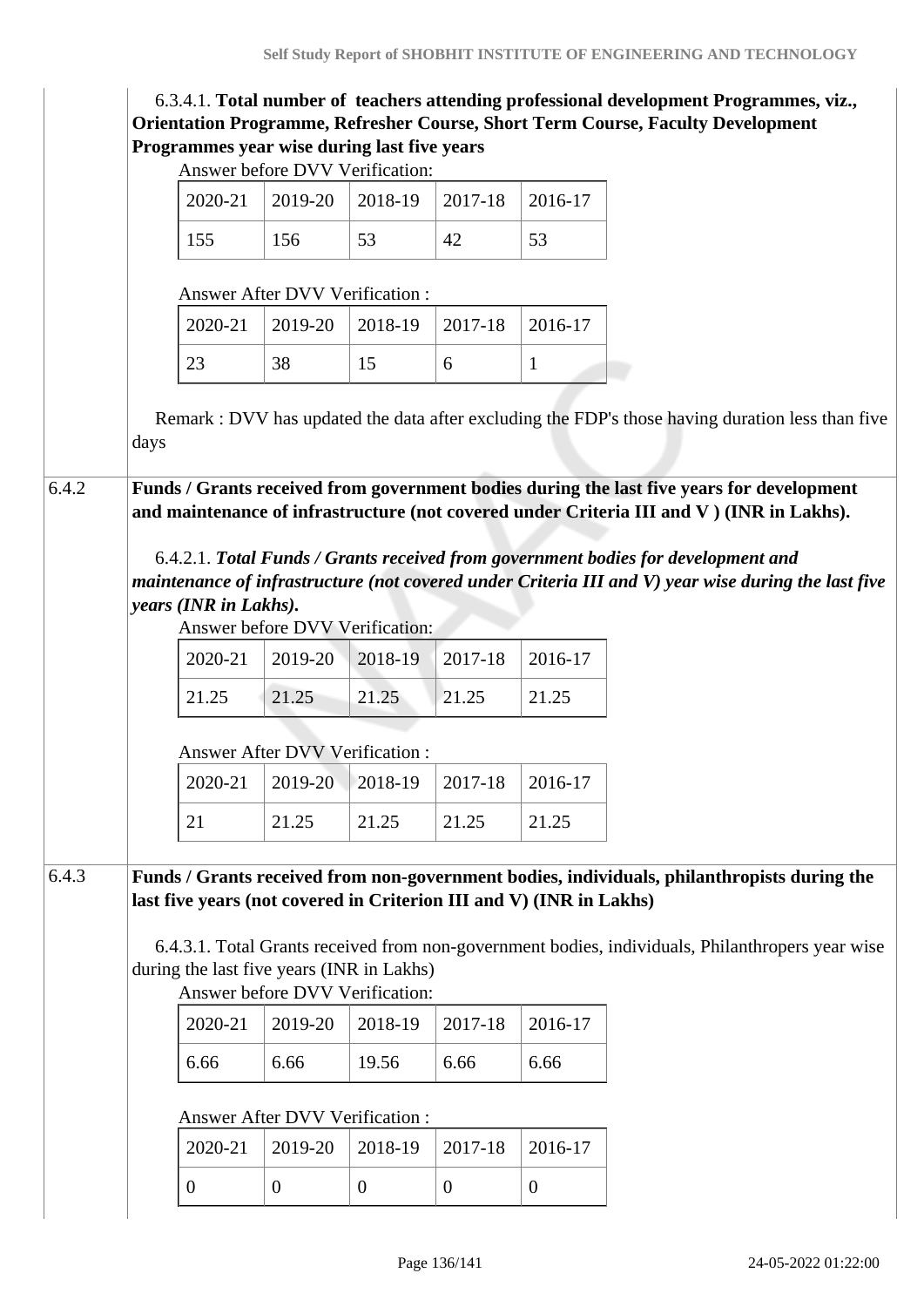| 7.1.2 | The Institution has facilities for alternate sources of energy and energy conservation       |
|-------|----------------------------------------------------------------------------------------------|
|       | measures                                                                                     |
|       |                                                                                              |
|       | 1. Solar energy                                                                              |
|       | 2. Biogas plant                                                                              |
|       | 3. Wheeling to the Grid                                                                      |
|       | 4. Sensor-based energy conservation                                                          |
|       | 5. Use of LED bulbs/ power efficient equipment                                               |
|       | Answer before DVV Verification : A. 4 or All of the above                                    |
|       | Answer After DVV Verification: A. 4 or All of the above                                      |
| 7.1.4 | Water conservation facilities available in the Institution:                                  |
|       |                                                                                              |
|       | 1. Rain water harvesting                                                                     |
|       | 2. Borewell /Open well recharge                                                              |
|       | 3. Construction of tanks and bunds                                                           |
|       | 4. Waste water recycling                                                                     |
|       | 5. Maintenance of water bodies and distribution system in the campus                         |
|       | Answer before DVV Verification : A. Any 4 or all of the above                                |
|       | Answer After DVV Verification: B. 3 of the above                                             |
|       | Remark: Data updated as per the documents provided by the HEI                                |
| 7.1.5 | Green campus initiatives include:                                                            |
|       | 1. Restricted entry of automobiles                                                           |
|       | 2. Use of Bicycles/ Battery powered vehicles                                                 |
|       | 3. Pedestrian Friendly pathways                                                              |
|       | 4. Ban on use of Plastic                                                                     |
|       | 5. landscaping with trees and plants                                                         |
|       |                                                                                              |
|       | Answer before DVV Verification : A. Any 4 or All of the above                                |
|       | Answer After DVV Verification: A. Any 4 or All of the above                                  |
| 7.1.6 | Quality audits on environment and energy are regularly undertaken by the Institution and any |
|       | awards received for such green campus initiatives:                                           |
|       | 1. Green audit                                                                               |
|       | 2. Energy audit                                                                              |
|       | 3. Environment audit                                                                         |
|       | 4. Clean and green campus recognitions / awards                                              |
|       | 5. Beyond the campus environmental promotion activities                                      |
|       | Answer before DVV Verification : A. Any 4 or all of the above                                |
|       | Answer After DVV Verification: A. Any 4 or all of the above                                  |
| 7.1.7 | The Institution has disabled-friendly, barrier free environment                              |
|       |                                                                                              |
|       | 1. Built environment with ramps/lifts for easy access to classrooms.                         |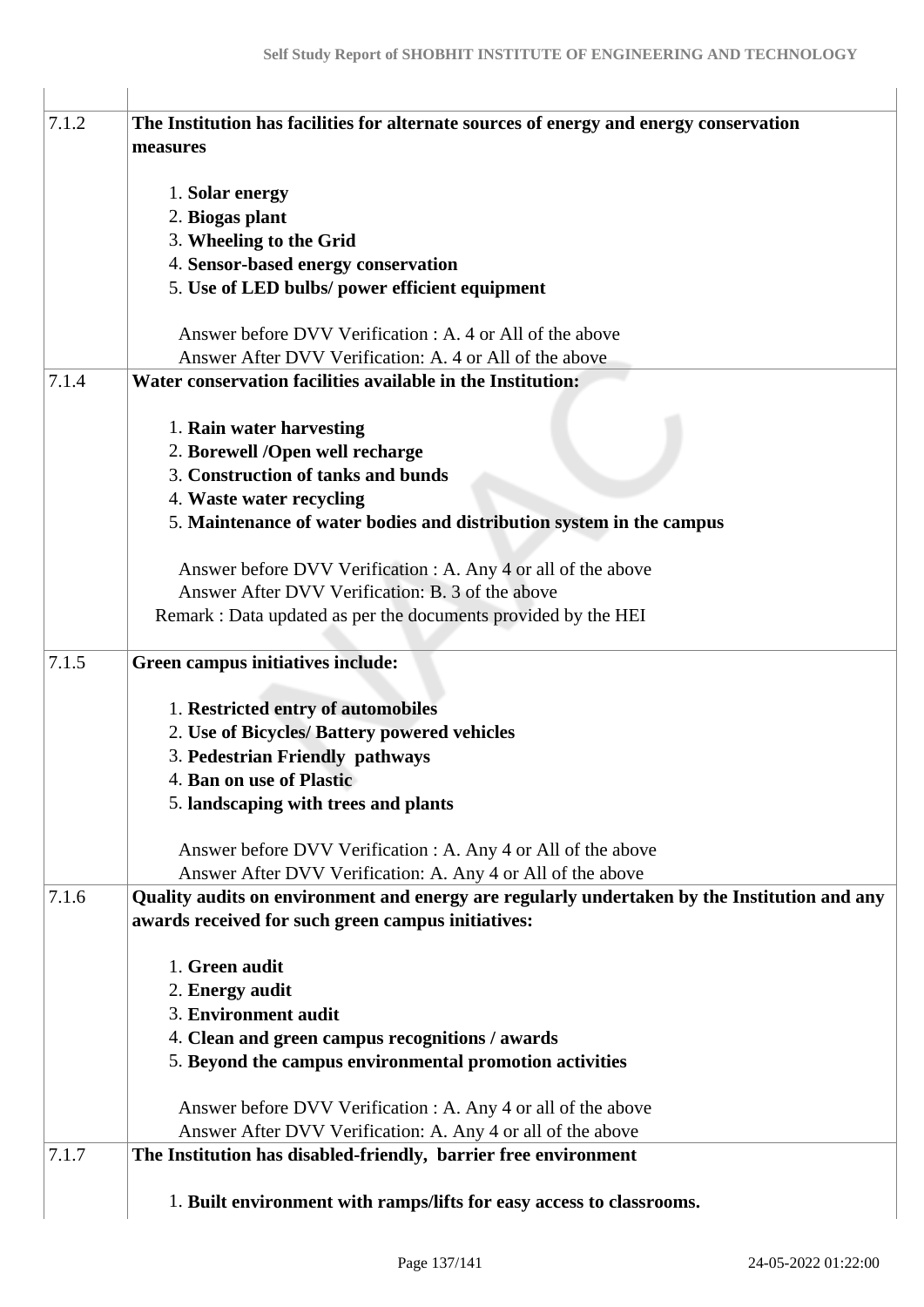- 2. **Divyangjan friendly washrooms**
- 3. **Signage including tactile path, lights, display boards and signposts**
- 4. **Assistive technology and facilities for Divyangjan accessible website, screen-reading software, mechanized equipment**
- 5. **Provision for enquiry and information : Human assistance, reader, scribe, soft copies of reading material, screen reading**

 Answer before DVV Verification : A. Any 4 or all of the above Answer After DVV Verification: A. Any 4 or all of the above

## **2.Extended Profile Deviations**

| <b>Extended Questions</b> |                                 |         |                                                                           |         |
|---------------------------|---------------------------------|---------|---------------------------------------------------------------------------|---------|
|                           |                                 |         | Number of programs offered year-wise for last five years                  |         |
|                           | Answer before DVV Verification: |         |                                                                           |         |
| 2020-21                   | 2019-20                         | 2018-19 | 2017-18                                                                   | 2016-17 |
| 32                        | 32                              | 30      | 30                                                                        | 28      |
|                           |                                 |         |                                                                           |         |
|                           | Answer After DVV Verification:  |         |                                                                           |         |
| 2020-21                   | 2019-20                         | 2018-19 | 2017-18                                                                   | 2016-17 |
| 31                        | 31                              | 29      | 29                                                                        | 27      |
|                           |                                 |         |                                                                           |         |
|                           |                                 |         | Number of students year-wise during last five years                       |         |
|                           | Answer before DVV Verification: |         |                                                                           |         |
| 2020-21                   | 2019-20                         | 2018-19 | 2017-18                                                                   | 2016-17 |
| 2053                      | 2810                            | 2385    | 2096                                                                      | 1540    |
|                           |                                 |         |                                                                           |         |
|                           | Answer After DVV Verification:  |         |                                                                           |         |
| 2020-21                   | 2019-20                         | 2018-19 | 2017-18                                                                   | 2016-17 |
| 2053                      | 2810                            | 2385    | 2096                                                                      | 1540    |
|                           |                                 |         |                                                                           |         |
|                           |                                 |         | Number of outgoing / final year students year-wise during last five years |         |
|                           |                                 |         |                                                                           |         |
|                           | Answer before DVV Verification: |         |                                                                           |         |
| 2020-21                   | 2019-20                         | 2018-19 | 2017-18                                                                   | 2016-17 |
| 978                       | 714                             | 535     | 552                                                                       | 325     |
|                           |                                 |         |                                                                           |         |
|                           | Answer After DVV Verification:  |         |                                                                           |         |
| 2020-21                   | 2019-20                         | 2018-19 | 2017-18                                                                   | 2016-17 |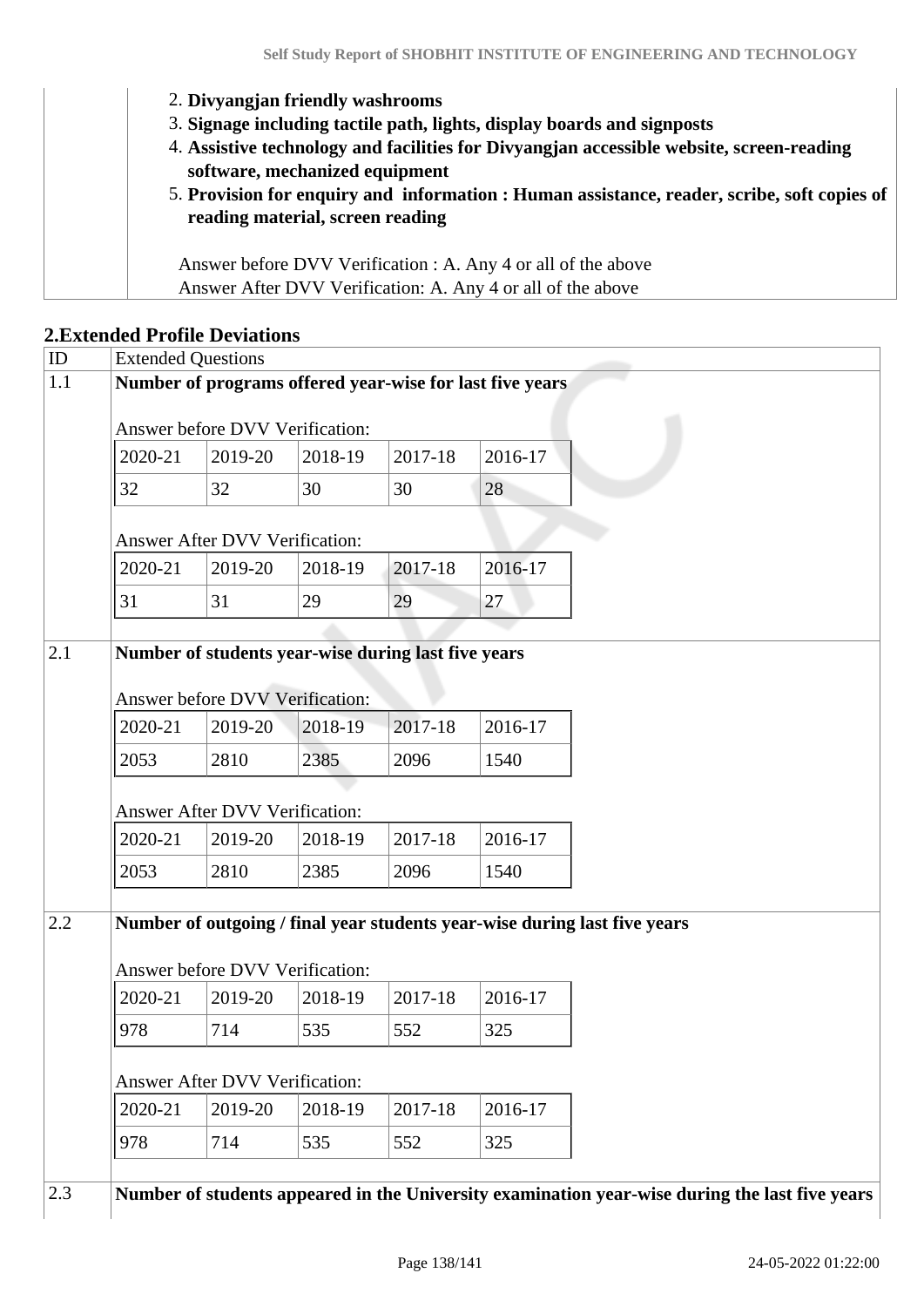| 2020-21 | 2019-20                                                              | 2018-19        | 2017-18      | 2016-17 |
|---------|----------------------------------------------------------------------|----------------|--------------|---------|
| 3107    | 2810                                                                 | 2385           | 2096         | 1540    |
|         | <b>Answer After DVV Verification:</b>                                |                |              |         |
| 2020-21 | 2019-20                                                              | 2018-19        | 2017-18      | 2016-17 |
| 2053    | 2810                                                                 | 2385           | 2096         | 1540    |
|         |                                                                      |                |              |         |
|         | Number of revaluation applications year-wise during the last 5 years |                |              |         |
|         | Answer before DVV Verification:                                      |                |              |         |
| 2020-21 | 2019-20                                                              | 2018-19        | 2017-18      | 2016-17 |
|         | 3                                                                    | $\overline{2}$ | $\mathbf{1}$ | 3       |
|         | <b>Answer After DVV Verification:</b>                                |                |              |         |
| 2020-21 | 2019-20                                                              | 2018-19        | 2017-18      | 2016-17 |
| 3       | 3                                                                    | $\overline{2}$ | $\mathbf{1}$ | 3       |
|         |                                                                      |                |              |         |
|         | Number of courses in all programs year-wise during last five years   |                |              |         |
|         |                                                                      |                |              |         |
|         | Answer before DVV Verification:                                      |                |              |         |
| 2020-21 | 2019-20                                                              | 2018-19        | 2017-18      | 2016-17 |
| 1207    | 1206                                                                 | 1161           | 1141         | 1021    |
|         |                                                                      |                |              |         |
|         | <b>Answer After DVV Verification:</b>                                |                |              |         |
| 2020-21 | 2019-20                                                              | 2018-19        | 2017-18      | 2016-17 |
| 1207    | 1206                                                                 | 1161           | 1141         | 1021    |
|         | Number of full time teachers year-wise during the last five years    |                |              |         |
|         |                                                                      |                |              |         |
|         | Answer before DVV Verification:                                      |                |              |         |
| 2020-21 | 2019-20                                                              | 2018-19        | 2017-18      | 2016-17 |
| 155     | 145                                                                  | 125            | 120          | 114     |
|         | <b>Answer After DVV Verification:</b>                                |                |              |         |
| 2020-21 | 2019-20                                                              | 2018-19        | 2017-18      | 2016-17 |
| 155     | 145                                                                  | 125            | 120          | 114     |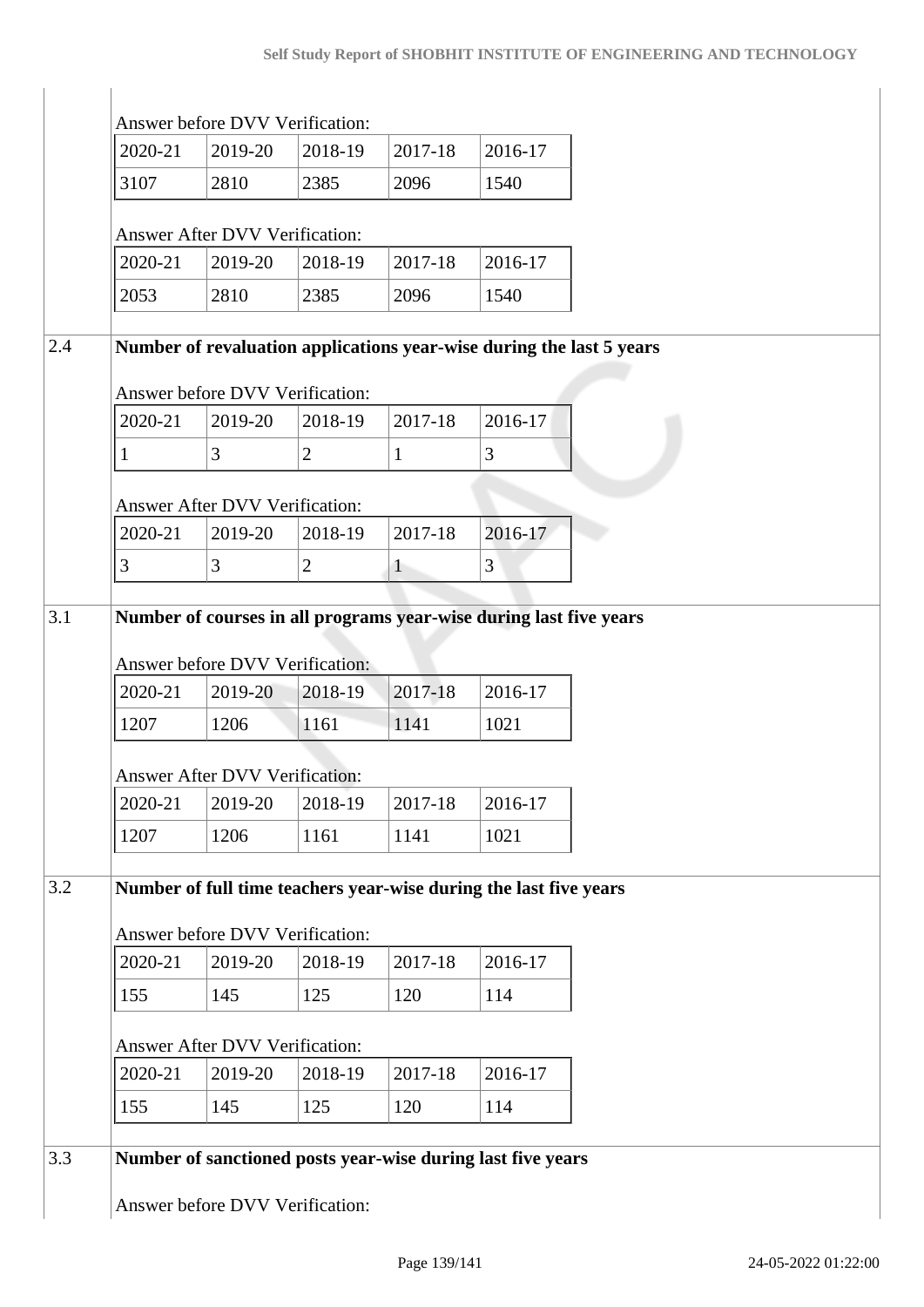| 2020-21                    | 2019-20                                                                                                                                               | 2018-19            | 2017-18                                             | 2016-17                                                                                                |  |  |
|----------------------------|-------------------------------------------------------------------------------------------------------------------------------------------------------|--------------------|-----------------------------------------------------|--------------------------------------------------------------------------------------------------------|--|--|
| 155                        | 145                                                                                                                                                   | 125                | 120                                                 | 114                                                                                                    |  |  |
|                            |                                                                                                                                                       |                    |                                                     |                                                                                                        |  |  |
|                            | <b>Answer After DVV Verification:</b>                                                                                                                 |                    |                                                     |                                                                                                        |  |  |
| 2020-21                    | 2019-20                                                                                                                                               | 2018-19            | 2017-18                                             | 2016-17                                                                                                |  |  |
| 155                        | 145                                                                                                                                                   | 125                | 120                                                 | 114                                                                                                    |  |  |
| last five years            | Answer before DVV Verification:                                                                                                                       |                    |                                                     | Number of eligible applications received for admissions to all the programs year-wise during           |  |  |
| 2020-21                    | 2019-20                                                                                                                                               | 2018-19            | 2017-18                                             | 2016-17                                                                                                |  |  |
| 3259                       | 3434                                                                                                                                                  | 3513               | 3569                                                | 3005                                                                                                   |  |  |
|                            |                                                                                                                                                       |                    |                                                     |                                                                                                        |  |  |
|                            | <b>Answer After DVV Verification:</b>                                                                                                                 |                    |                                                     |                                                                                                        |  |  |
| 2020-21                    | 2019-20                                                                                                                                               | 2018-19            | 2017-18                                             | 2016-17                                                                                                |  |  |
| 3259                       | 3434                                                                                                                                                  | 3513               | 3569                                                | 3005                                                                                                   |  |  |
| last five years<br>2020-21 | Answer before DVV Verification:<br>2019-20                                                                                                            | 2018-19            | 2017-18                                             | Number of seats earmarked for reserved category as per GOI/State Govt rule year-wise during<br>2016-17 |  |  |
| 847                        | 847<br>Answer After DVV Verification:                                                                                                                 | 778                | 748                                                 | 680                                                                                                    |  |  |
| 2020-21                    | 2019-20                                                                                                                                               | 2018-19            | 2017-18                                             | 2016-17                                                                                                |  |  |
| 847                        | 847                                                                                                                                                   | 778                | 748                                                 | 680                                                                                                    |  |  |
|                            | Answer before DVV Verification: 47<br>Answer after DVV Verification: 47<br>Answer before DVV Verification : 755<br>Answer after DVV Verification: 735 |                    | <b>Total number of classrooms and seminar halls</b> | Total number of computers in the campus for academic purpose                                           |  |  |
|                            |                                                                                                                                                       |                    |                                                     |                                                                                                        |  |  |
|                            |                                                                                                                                                       |                    |                                                     | Total Expenditure excluding salary year-wise during last five years (INR in Lakhs)                     |  |  |
|                            | Answer before DVV Verification:                                                                                                                       |                    |                                                     |                                                                                                        |  |  |
| 2020-21<br>711.700         | 2019-20<br>737.995                                                                                                                                    | 2018-19<br>695.168 | 2017-18<br>652.679                                  | 2016-17<br>834.244                                                                                     |  |  |